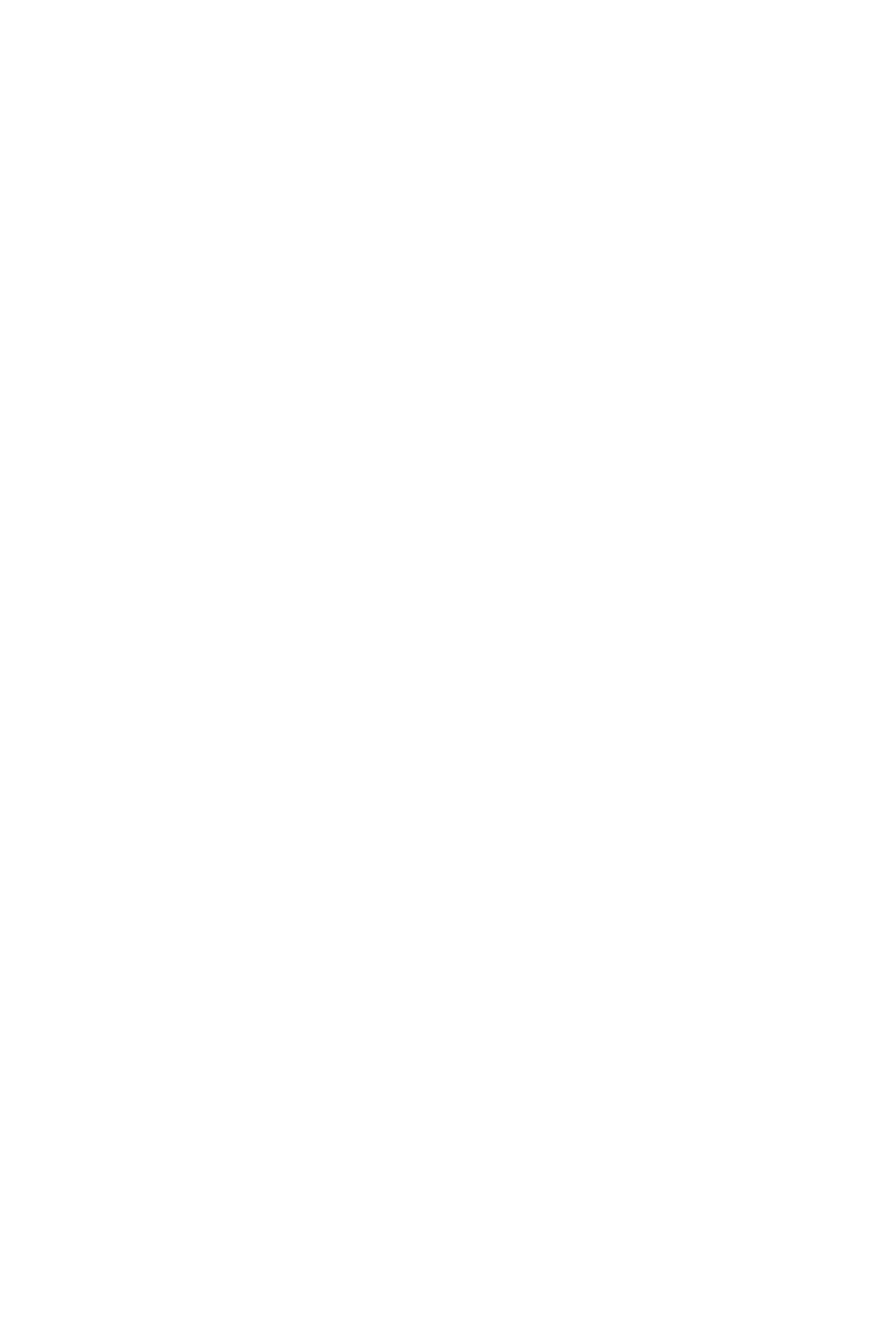*Petra van de Kop, Denis Sautier, and Astrid Gerz*

## **ORIGIN-BASED PRODUCTS**

Lessons for pro-poor market development

Bulletin 372





Royal Tropical Institute (KIT) – Amsterdam French Agricultural Research Centre KIT Development, Policy and Practice for International Development (CIRAD),

Montpellier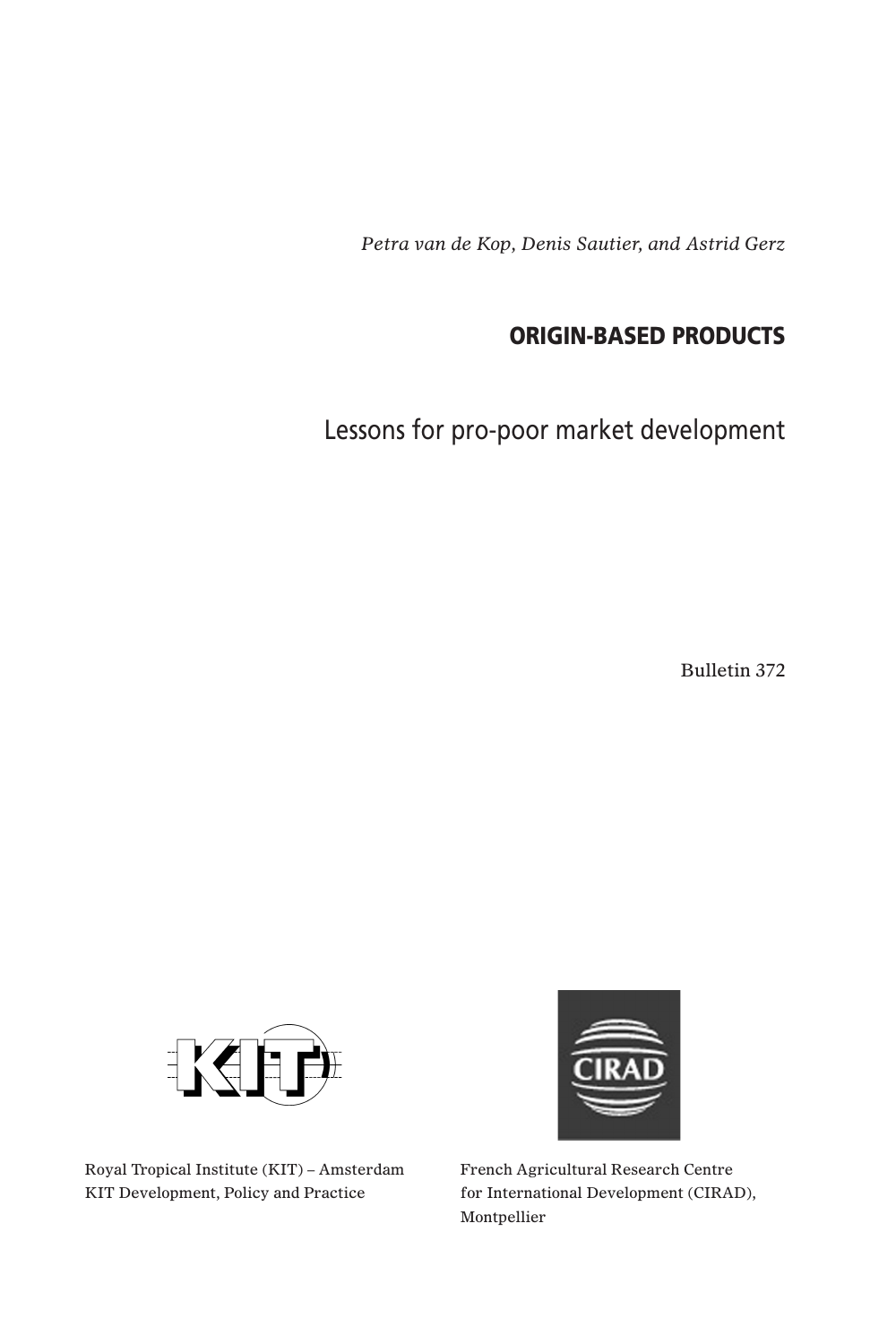#### **Bulletins of the Royal Tropical Institute**

The Bulletin Series of the Royal Tropical Institute (KIT) deals with current themes in international development co-operation. KIT Bulletins offer a multi-disciplinary forum for scientists, policy makers, managers and development advisors in agriculture, natural resource management, health, culture, history and anthropology. These fields reflect the broad scope of the Royal Tropical Institute activities.

Royal Tropical Institute (KIT) is an international institute specialized in the generation and dissemination of knowledge and expertise through institutional cooperation. KIT aims to contribute to sustainable development for poverty reduction, information dissemination and the preservation and exchange of culture.

French Agricultural Research Centre for International Development (CIRAD) is a French agricultural research centre working for international development. Most of its research is conducted in partnership. CIRAD has chosen sustainable development as the cornerstone of its operations worldwide. This means taking account of the long-term ecological, economic and social consequences of change in developing communities and countries. CIRAD contributes to development through research and trials, training, dissemination of information, innovation and appraisals. Its expertise spans the life sciences, human sciences and engineering sciences and their application to agriculture and food, natural resource management and society.

Other publications KIT Chains series are:

- KIT/Faida MaLi/IIRR, 2006. *Chain empowerment: supporting African farmers to develop markets*. IIRR, Nairobi.
- H. Verhagen, 2004. *International sustainable chain management*. NIPS/KIT. Bulletin 360. KIT Publishers, Amsterdam.
- G. Alam and J. Belt, 2004. *Searching synergy*. IAMR, India/CSD, India/KIT, Netherlands. Bulletin 359. KIT Publishers, Amsterdam.
- J. Belt, A. Lengkeek, J. van der Zant, 2003. *Cultivating a healthy enterprise*. IAMR, India/CSD, India/KIT, Netherlands. Bulletin 350. KIT Publishers, Amsterdam.

Royal Tropical Institute (KIT) KIT Development, Policy and Practice KIT Publishers PO Box 95001 1090 HA Amsterdam The Netherlands E-mail: p.v.d.kop@kit.nl Website: www.kit.nl

French Agricultural Research Centre for International Development (CIRAD) Avenue Agropolis, 34398 Montpellier Cedex 5, France E-mail: denis.sautier@cirad.fr Website: www.cirad.fr

© 2006, KIT, Amsterdam, The Netherlands, and CIRAD, Montpellier, France

Edited by: Paul Mundy, Bergisch Gladbach, Germany, www.mamud.com Photography: Chapter 3: C. Bada Chapter 4: F. Boucher Chapter 5: T. Erwin Chapter 6: J. Avelino Chapter 7: CIGC Cover and lay-out: Grafisch Ontwerpbureau Agaatsz BNO, Meppel, The Netherlands Graphic design: Nadamo Bos, KIT Publishers Printing: High Trade, Zwolle, The Netherlands

ISBN: 90 6832 1688 ISSN: 0922-7911 NUR: 600/940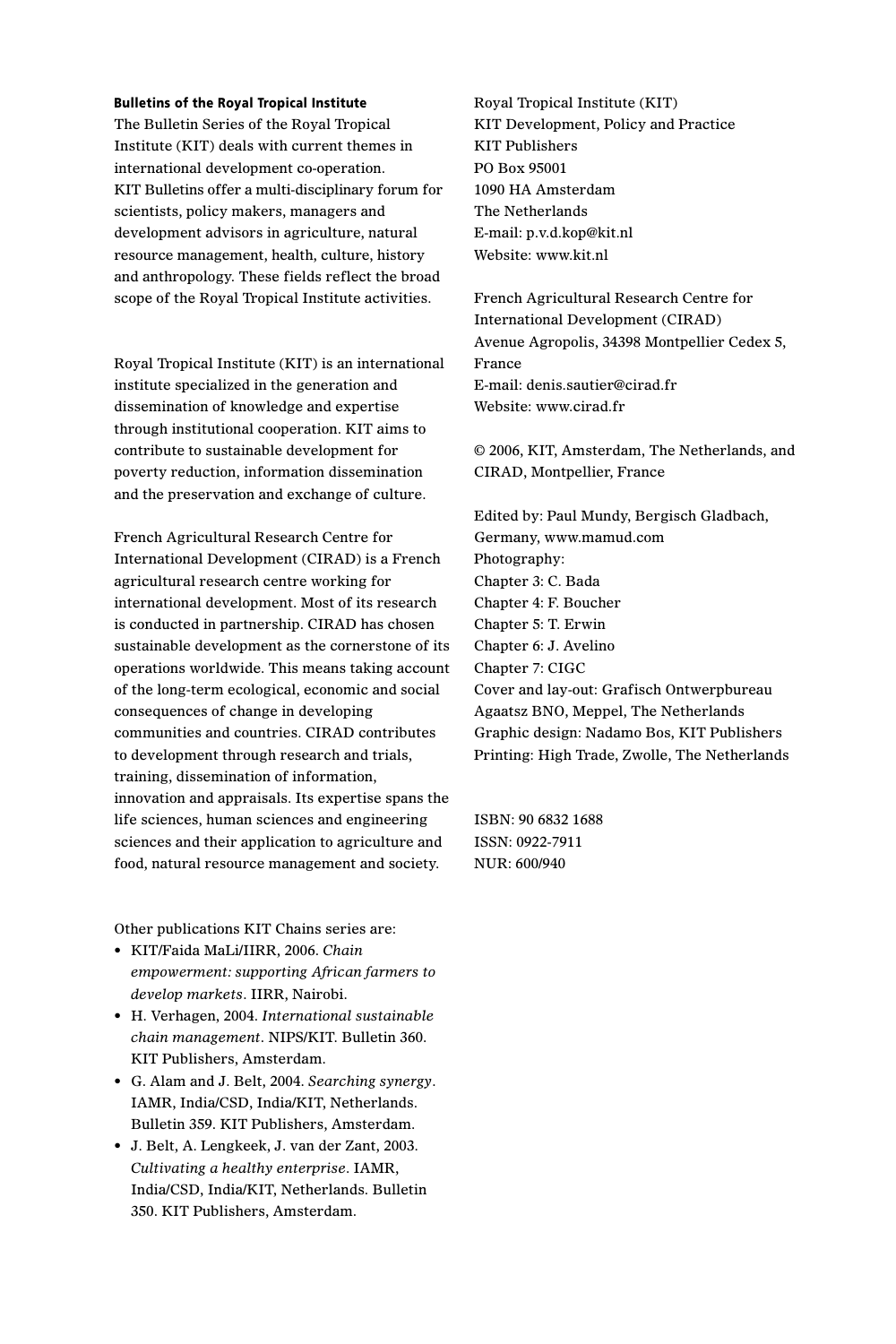# **Table of contents**

| Foreword<br><b>Preface</b><br><b>Acknowledgements</b> |                                                                                                                                                  |                            |
|-------------------------------------------------------|--------------------------------------------------------------------------------------------------------------------------------------------------|----------------------------|
| 1                                                     | Origin-based marketing: A rural development tool?<br>Denis Sautier and Petra van de Kop                                                          | 17                         |
|                                                       | Objectives of this book<br>Structure of the book<br>References                                                                                   | 18<br>19<br>20             |
| $\mathbf{2}$                                          | <b>Regional identity: An overview</b><br>Petra van de Kop and Denis Sautier                                                                      | 21                         |
|                                                       | History of regional identities<br>Defining regional products                                                                                     | 21<br>22                   |
|                                                       | Legal protection of regional products<br>Geographical indications and trademarks                                                                 | 23<br>24                   |
|                                                       | Why do people buy origin products?<br>Why do producers sell origin products?                                                                     | 24<br>26                   |
|                                                       | Organizing production and marketing for origin products<br>Distribution channels for origin-labelled products                                    | 26<br>27                   |
|                                                       | Implications for smallholder producers in the South<br>References                                                                                | 28<br>29                   |
| 3                                                     | Gari Missè in Benin: A local, premium-quality staple<br>Astrid Gerz and Stéphane Fournier                                                        | 31                         |
|                                                       | Product background<br>Gari Missè and gari Sohui supply chains<br>Enabling environment<br>A geographical indication for gari Missè?<br>References | 31<br>34<br>38<br>38<br>39 |
|                                                       |                                                                                                                                                  |                            |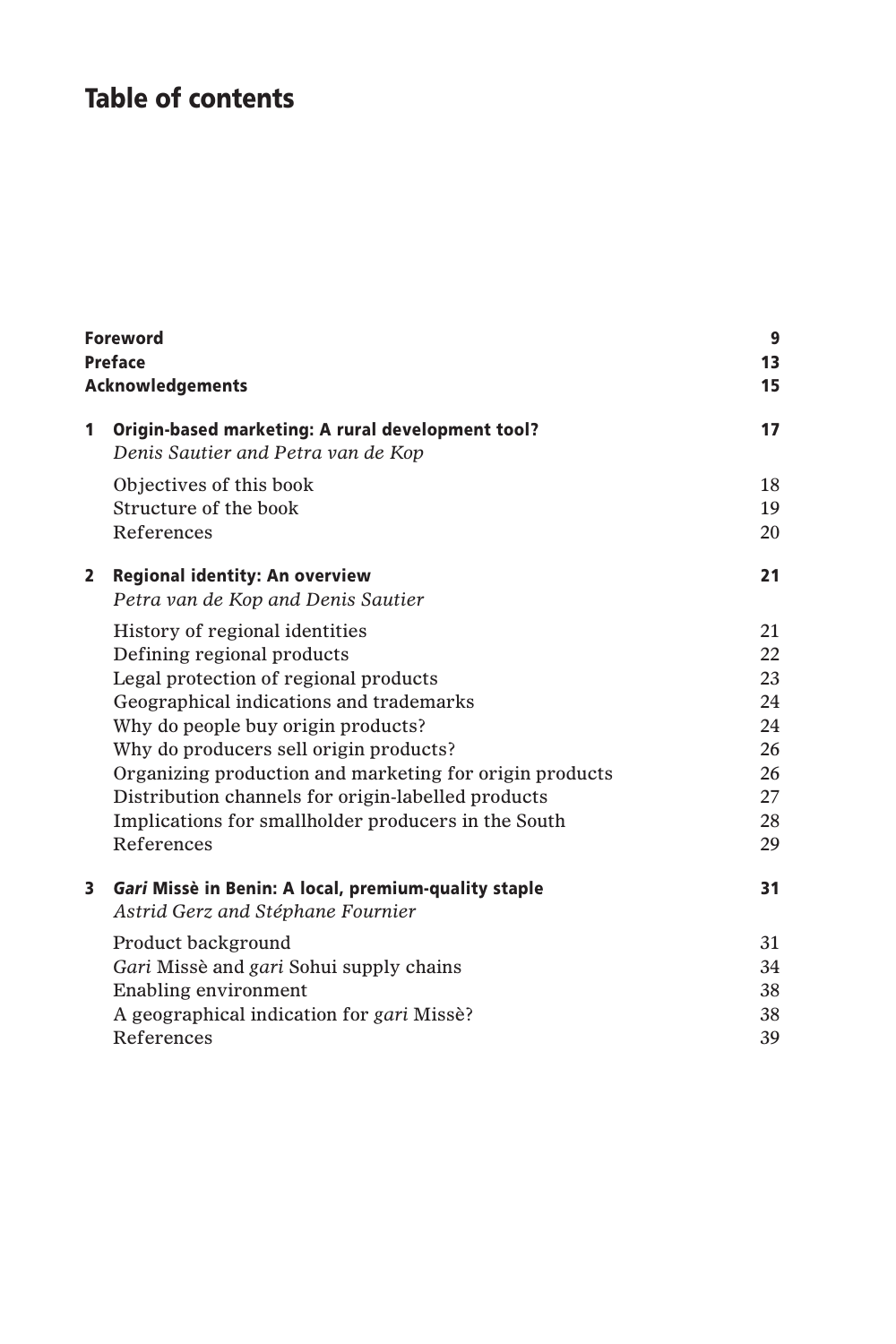| 4 | Mantecoso cheese in Peru: Organizing to conquer the national market<br>Astrid Gerz and François Boucher | 41       |
|---|---------------------------------------------------------------------------------------------------------|----------|
|   | Cheese production in Peru                                                                               | 41       |
|   | History of quesillo and mantecoso                                                                       | 43       |
|   | Producing mantecoso                                                                                     | 44       |
|   | The <i>mantecoso</i> chain                                                                              | 44       |
|   | Horizontal and vertical organization                                                                    | 46       |
|   | Relations among chain actors                                                                            | 47       |
|   | Markets and consumers                                                                                   | 48       |
|   | Enabling environment                                                                                    | 48       |
|   | Critical issues and challenges                                                                          | 50       |
|   | References                                                                                              | 51       |
| 5 | Rooibos tea, South Africa: The challenge of an export boom<br>Astrid Gerz and Estelle Bienabe           | 53       |
|   | Product background                                                                                      | 53       |
|   | The rooibos product                                                                                     | 54       |
|   | The rooibos sector                                                                                      | 58       |
|   | Enabling environment                                                                                    | 59       |
|   | Critical issues and challenges                                                                          | 61       |
|   | References                                                                                              | 63       |
| 6 | <b>Costa Rican Arabica coffee: Legitimacy for specialty</b><br>Astrid Gerz and Jacques Avelino          | 65       |
|   | The world coffee crisis                                                                                 | 65       |
|   | Coffee in Costa Rica                                                                                    | 66       |
|   | Major actors in the coffee sector                                                                       | 67       |
|   | Producer organizations                                                                                  | 67       |
|   | Legal protection and regulations                                                                        | 69       |
|   | Marketing coffee                                                                                        | 69       |
|   | Research on coffee quality                                                                              | 70       |
|   | A national geographical indication                                                                      | 71       |
|   | or a local indication?                                                                                  | 72       |
|   | Critical issues and challenges                                                                          | 72       |
|   | References                                                                                              | 74       |
| 7 | Comté cheese in France: Impact of a geographical indication on rural                                    |          |
|   | development<br>Astrid Gerz and Franck Dupont                                                            | 75       |
|   |                                                                                                         |          |
|   | A history of Comté cheese                                                                               | 75       |
|   | Making Comté cheese                                                                                     | 76       |
|   | The Comté chain                                                                                         | 77       |
|   | Enabling environment                                                                                    | 80       |
|   | Impacts on rural development                                                                            | 81       |
|   | Critical issues and challenges                                                                          | 84       |
|   | Lessons from the Comté experience<br>References                                                         | 85<br>86 |
|   |                                                                                                         |          |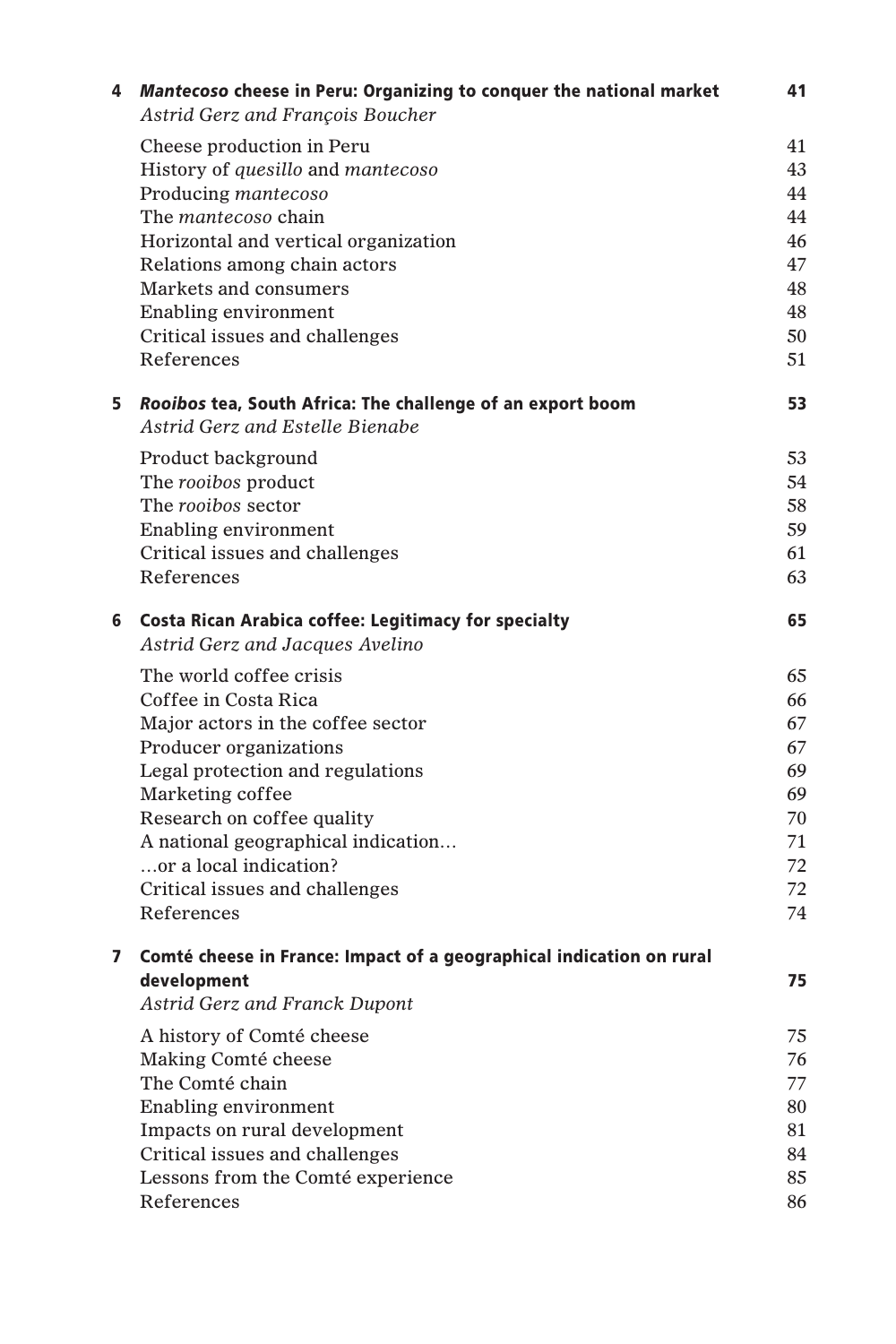| 89 |
|----|
|    |
| 90 |
| 90 |
| 91 |
| 92 |
| 94 |
| 96 |
|    |

## **List of figures**

| Figure 1 | Savalou and Pobé and Adja-Ouere in southern Benin             | 32 |
|----------|---------------------------------------------------------------|----|
| Figure 2 | Different ways of processing cassava into gari                | 33 |
| Figure 3 | Cajamarca cheese production areas in Peru                     | 42 |
| Figure 4 | Rooibos production areas in South Africa                      | 54 |
| Figure 5 | Coffee production areas in Costa Rica                         | 66 |
| Figure 6 | Perception of coffee quality in Orosi and Santa María de Dota | 71 |
| Figure 7 | Comté cheese production area in France                        | 76 |
| Figure 8 | Production of Comté and Emmental, 1971-2002                   | 82 |
|          |                                                               |    |

## **List of tables**

| Table 1 | Core elements of the case studies in Chapters 3-7            | 19 |
|---------|--------------------------------------------------------------|----|
| Table 2 | Comparison of Protected Geographical Indications and         |    |
|         | trademarks                                                   | 25 |
| Table 3 | Comparison of different types of gari                        | 34 |
| Table 4 | Individual and collective gari production in Pobé/Adja-Ouere | 35 |
| Table 5 | Technical and financial performance of different gari        |    |
|         | products                                                     | 37 |
| Table 6 | Characteristics of Orosí and Santa María de Dota             | 70 |
| Table 7 | Effects of processing methods on cheese quality              | 83 |
|         |                                                              |    |

## **List of boxes**

| Labelling origins                                          | 24 |
|------------------------------------------------------------|----|
| The Heiveld Cooperative                                    | 56 |
| The Wupperthal Rooibos Association                         | 57 |
| The creation of geographical indications in France:        |    |
| Wine Designations of Origin                                | 94 |
| Criteria for action and research on regional products as a |    |
| market and rural development tool                          | 95 |
|                                                            |    |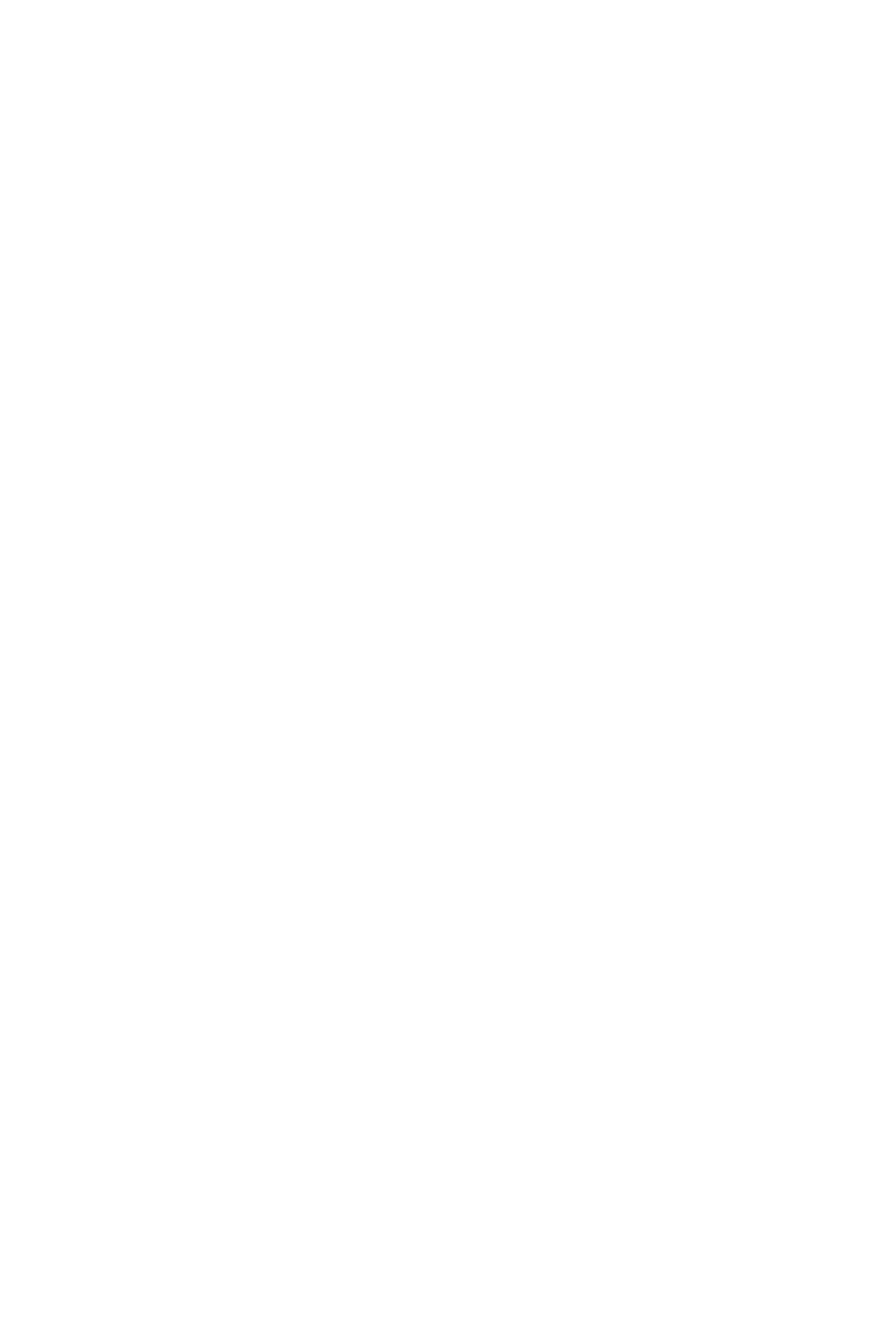## **Foreword**

Worldwide, the choice of consumer products is increasing rapidly. One of the effects of economic liberalization is more international trade, so consumers are presented with new products and many more brands. How do they respond to this mushrooming number of products? If we can compare a modern supermarket with a dense tropical forest, how does a consumer find the right plant species that is safe and tasty? Do we need Neanderthal-like skills to fill our shopping carts with the right ingredients to feed our families?

Many consumers make their choices on the basis of the corporate identity of a product, which guarantees a certain quality or reflects a desired image. The Coca-Cola Company claims that all Coca-Cola sold around the world has the same quality and taste. A McDonald's hamburger sold at any time of the day to a customer in Beijing is supposed to be identical to one sold in Johannesburg – though I must admit I have never had the pleasure of checking whether this is actually true. Consumers do not know how each product is produced and which ingredients it includes, so they often rely on the corporation that produces or sells the product for their decision. Brands promise homogeneous products. They simplify choice. How much time would we spend in supermarkets if we were to study all information on the labels of each product we buy? Gathering enough to feed our families would take all day.

From a marketer's perspective, it is important to build a relationship with buyers, rather than merely to make a single sale. Ideally, that relationship should be based on a strong bond between the buyer and the brand. The principle is simple: the stronger the bond, the higher the sales. Corporations invest significant percentages of their production and retailing costs to strengthen their brands' identity through advertising. Continuous increases in costs require an ever-growing number of buyers. And because global brands work only if they guarantee homogenous quality, this process leads to the globalization of product chains, the standardization of quality across borders, and buyer behaviour that is best described as mimicry. Is the quality of a McDonald's burger really that superior that it can compete with local dishes anywhere in the world?

Origin-based labels are the opposite of global brands, though their existence is based on the same principle of helping consumers with their choice by guaranteeing a set of key predictable quality characteristics. But the process to establish trust with the buyers is different. Whereas the production process of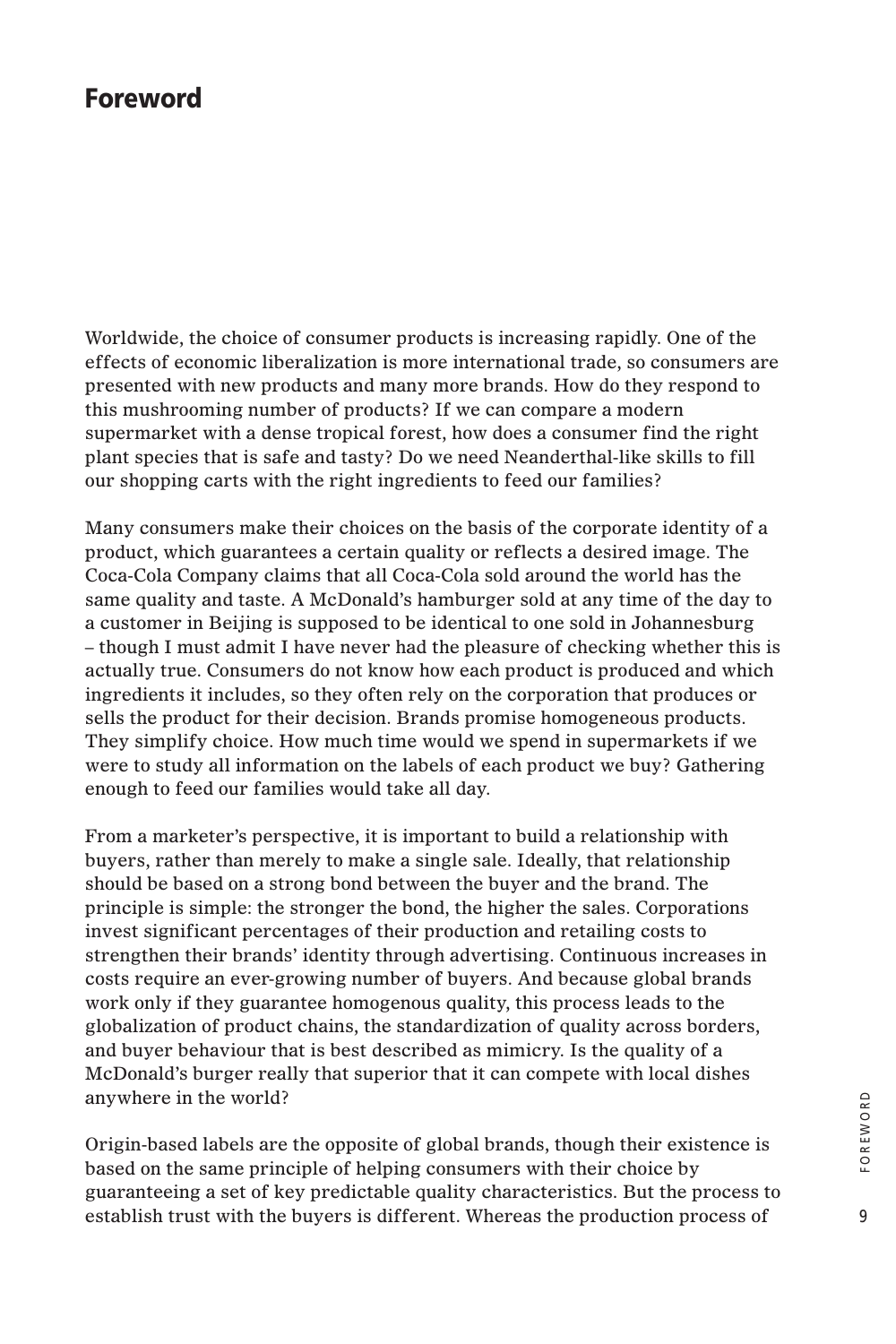global brands is uniform across locations, origin-based labels can be produced only within a given geographical area. That particular area contributes something to the end product that is unique and makes a recognizable difference. The French concept of *terroir* best defines what is meant by area in this respect. A *terroir* is a historically developed interaction between (a) the product's biophysical properties that result from a specific geographical entity, and (b) the local community's practices and culture.

Origin-based labelling recognizes that the products of a *terroir* have additional value as compared to global brands. This value belongs to the community that developed those products over many, many years. Origin-based products are by definition sustainable and beneficial to a local community.

Yet, these products can be imitated by global brands, in the same way that *prêtà-porter* clothes are mass applications of unique designs. It is this copycat behaviour that origin-based products have to be protected against. Besides a loss of quality properties – Danish feta cheese did not even get close in taste to the original Greek product – global brands do not benefit local communities in the same way as origin-based products do. It is worse than that: global brands deprive local communities of a sustainable source of income.

Fortunately, there are examples where the property has been given back to local communities. Feta cannot be produced any more outside Greece. Tequila is no longer made outside Mexico.

Registration of origin-based products is a cumbersome process, and is often constrained by multinational and political interests. Just recently, the Dutch Minister for Agriculture, Nature and Fisheries voted against a proposal by the European Commission for the registration of geographical indications.<sup>1</sup> The reason for his disapproval? German beer producers want to claim the name 'Bayerisches Bier' (Bavarian beer) and apply for a geographical indication. This will have repercussions for a Dutch beer producer which uses a name referring to the same origin.

This book is about the promise of origin-based products. The authors provide an overview of the historical background and identify critical issues related to the registration of origin-based products. Five case studies give insights into the opportunities and pitfalls related to this type of branding. Besides their feasibility in economic and practical terms, this book explores the question whether origin-based products contribute to a better distribution of benefits as compared to global brands. Are origin-based products an instrument to reduce poverty on the countryside?

One question that intrigues me is: is it a matter of taste? I must admit that I actually like that Dutch beer brand, though it is known by a name that reflects a totally different area from where it is actually produced. Do we, urban

<sup>10</sup> <sup>1</sup> Volkskrant, 21 March 2006.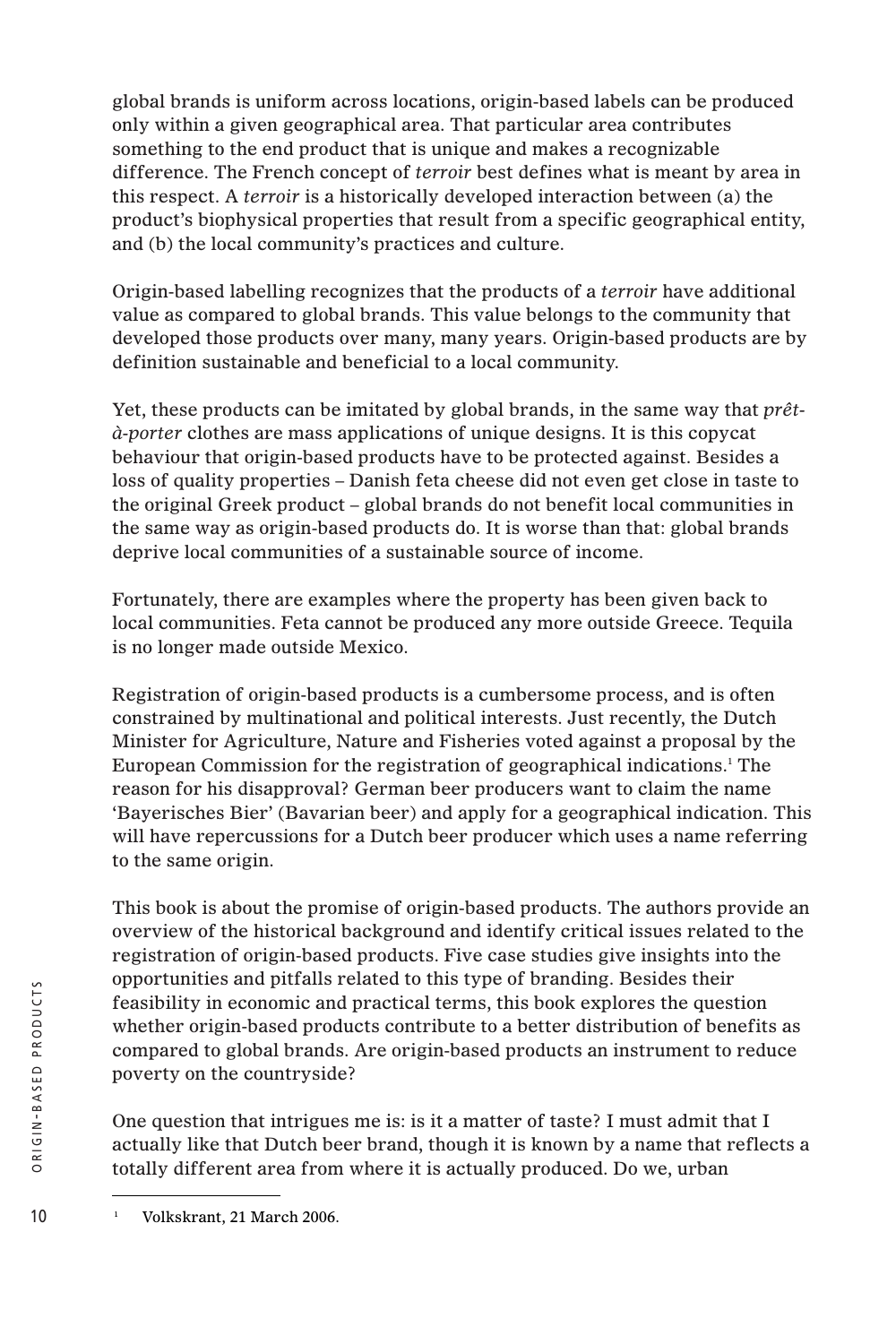consumers, taste the difference between an origin-based product and a global brand? Do we just need more faith that the product is well produced and of satisfactory quality? Do we just need more guidance in the jungle of consumption? After all, food must be understood as a network: a network of people, territories, products, knowledge and cultures<sup>2</sup>. One way or another, I wish you good digestion of the valuable information offered in this book.

Bart de Steenhuijsen Piters Area Leader, Sustainable Economic Development, KIT Royal Tropical Institute

<sup>&</sup>lt;sup>2</sup> Slow 53, January 2006.  $11$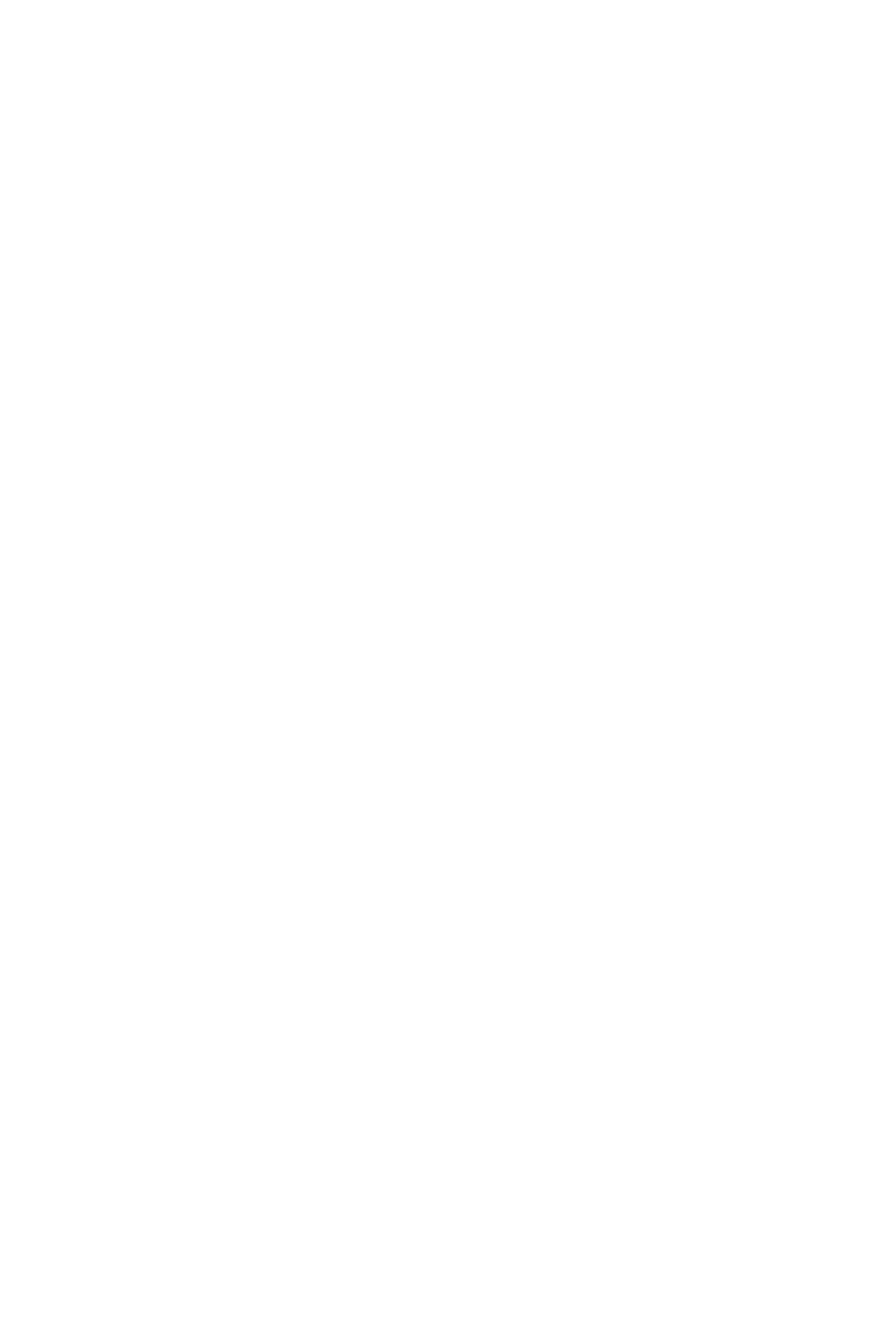## **Preface**

Regional products may reach local, national or international markets. Their identification is justified by the particularities of their geographic *milieu*, their quality and their fame. This identification is a tool for the national and international recognition of the heritage and food culture of nations. Even when their market is restricted, avoiding spoilage of prestigious names linked to the history and heritage of nations is a relevant objective and has become a stake in international negotiations.

On 20 March 2006, the European Council issued a new regulation<sup>3</sup> on the protection of geographical indications and designations of origin for agricultural products and foodstuffs.

From 3 April 2006, applications for registration of Protected Designations of Origin and Protected Geographical Indications by producers in third countries, and objections to applications by individuals in third countries, can be made directly to the Commission.

Third countries applicants must include the proof that the name in question is protected in its country of origin. The application should also include a description of the link between the product and the geographical environment or geographical origin, including the specific elements of the product description or production method describing the link.

This recent change in regulation may raise additional interest for sharing experience about the history, characteristics and potential of regional products in diversified contexts around the world. To provide such insights is precisely the purpose of this book.

The authors

<sup>13</sup> <sup>3</sup> No. 510/2006, http://europa.eu.int/comm/agriculture/foodqual/quali1\_en.htm.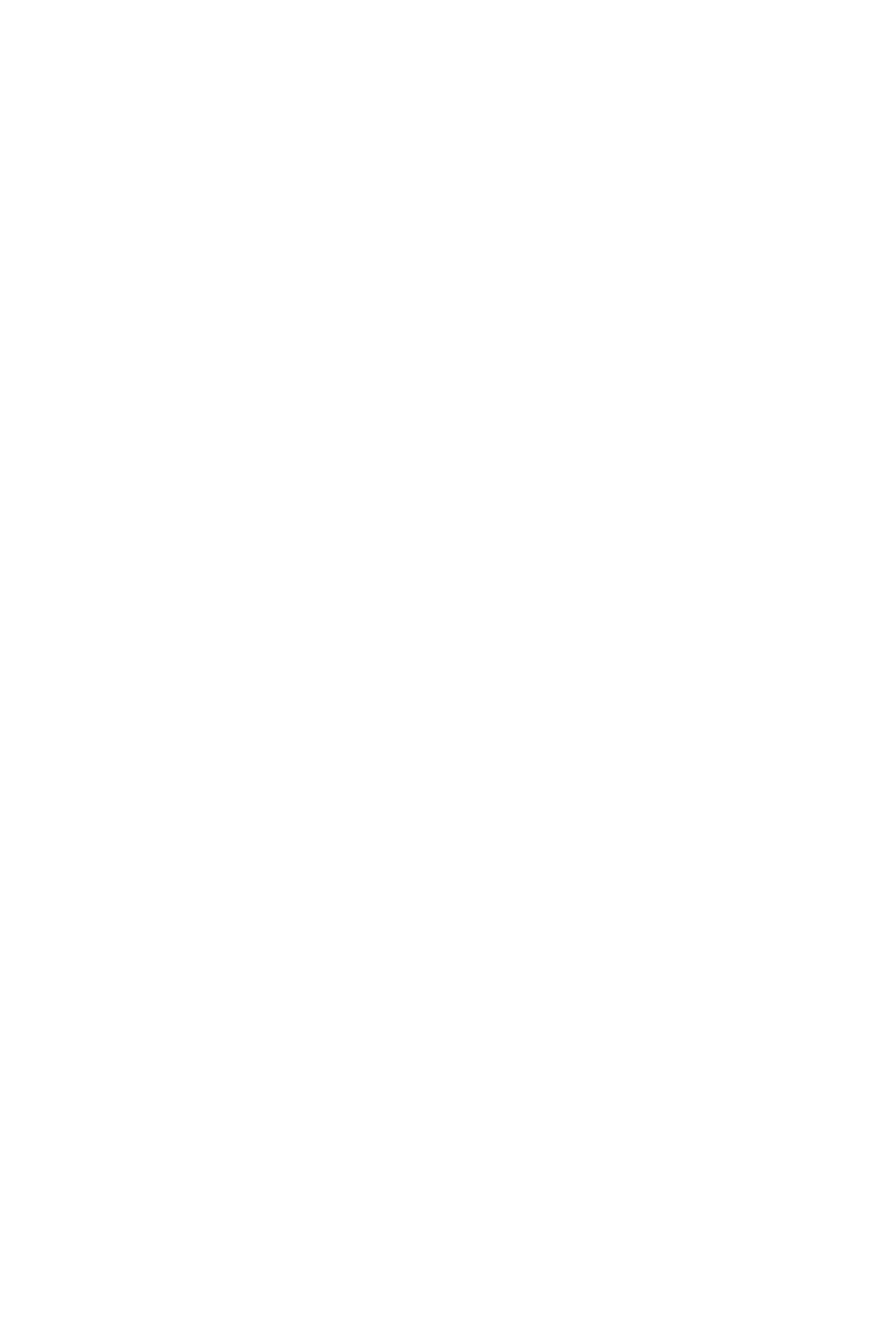## **Acknowledgements**

The authors would like to thank the following institutions for inputs on individual chapters:

*Gari* **(Chapter 3)**. Research partnership between CIRAD and *Université d'Abomey-Calavi*, Benin (Dean, Faculty of Agronomic Sciences: Prof. Mathurin Nago).

*Mantecoso* **(Chapter 4)**. Research partnership between CIRAD and *Pontificia Universidad Catolica de Perú*, *Centro Internacional de Agricultura Tropica*l (CIAT, Cali, Colombia), *Soluciones Prácticas* (Lima, Peru) and *Asociación de Productores de Derivados Lácteos de Cajamarca* (Cajamarca, Peru).

*Rooibos* **tea (Chapter 5)**. Research partnership between CIRAD, the Western Cape Department of Agriculture (Johannesburg) and the University of Pretoria (South Africa).

*Coffee* **(Chapter 6)**. Research partnership between CIRAD, *Instituto del Café de Costa Rica* (ICAFE, Costa Rica) and Inter-American Institute for Cooperation on Agriculture – *Programa Cooperativo Regional para el Desarrollo Tecnológico de la Caficultura en Centroamérica, Panamá, República Dominicana y Jamaica* (IICA-PROMECAFE).

*Comté* **(Chapter 7)**. Research carried out by the French Ministry of Agriculture and Fisheries (Franck Dupont) in partnership with the inter-professional organization of Comté producers.

Furthermore, the authors acknowledge Ard Lengkeek, Bart de Steenhuijsen Piters and Lucian Peppelenbos of the Royal Tropical Institute for their valuable comments on the manuscript.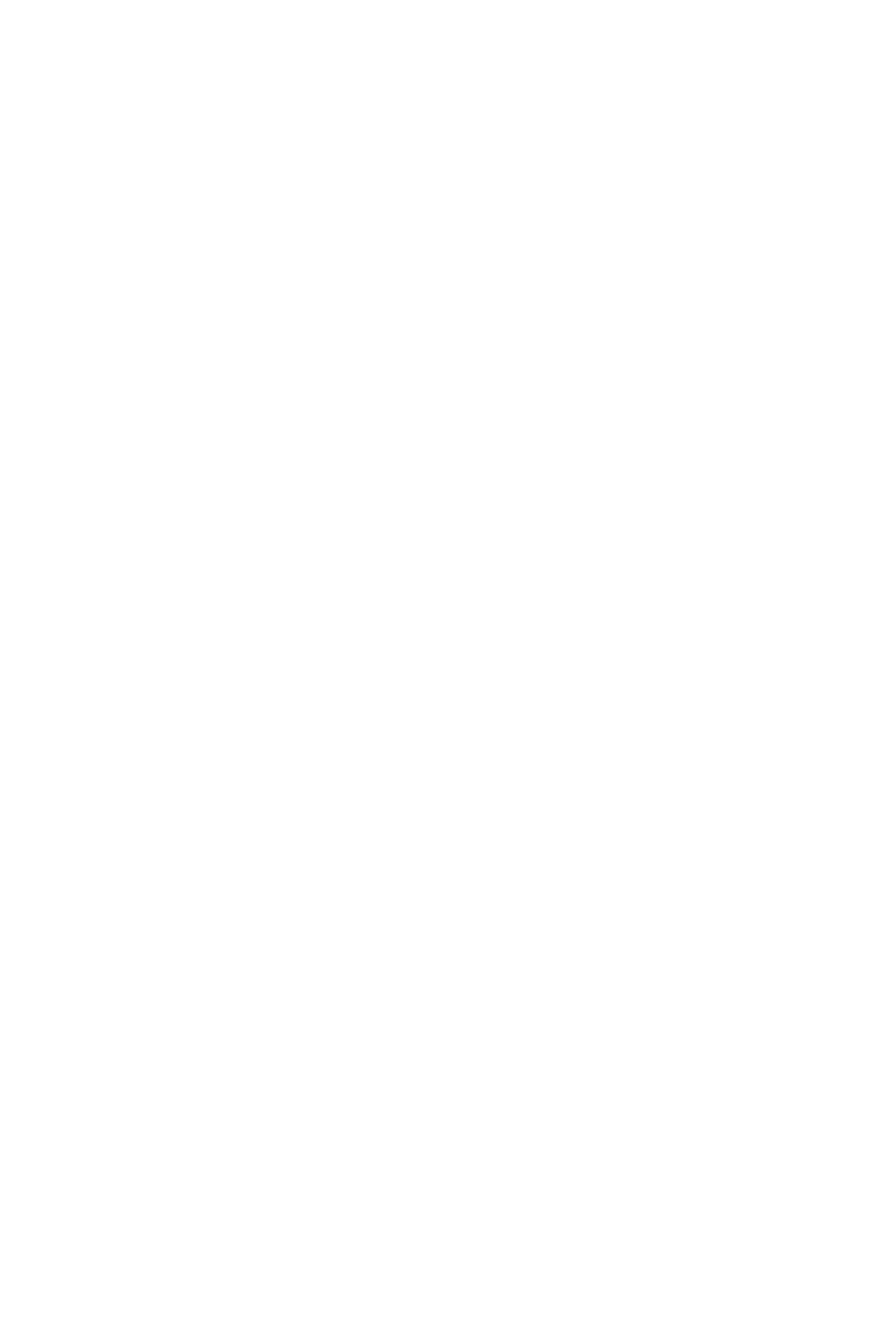## **1 Origin-based marketing: A rural development tool?**

*Denis Sautier4 and Petra van de Kop5*

Over the past decades, more and more foods have been marketed, branded or labelled to show where they come from and how they are produced. This 'origin-based' marketing strengthens relations between producers and consumers, adds value to farm produce, and preserves local knowledge and culture (Sylvander et al., 2000).

While origin-based marketing has a long history, its importance, both from a demand and from a supply-side point of view, is increasing, partly as a reaction to globalization (Van Ittersum, 2004). Local producers need to be able to distinguish their product in the eyes of consumers from generic, sometimes cheaper competitors. The more global the market, the more important are the criteria used in this distinction. Non-price factors (such as perceived quality, image and taste) are gaining importance at the very moment that price competition is becoming tougher. This applies not only to exports, but also to locally marketed products, which must compete directly with imported products – increasingly the case in many developing countries.

Origin-based marketing has been supported through public policies in Europe – especially in France and Italy, where labels of origin for wines, cheese, spirits, olive oil and meat have contributed significantly to maintaining rural vitality. Unsurprisingly, most of the documentation on the mechanisms of origin-based marketing also comes from Europe.

In the developing world, however, consumers have less to spend, and they are less concerned about losing high-quality regional foods and the traditional country way of life. Here, the potential of using regional identity to maintain and develop markets for smallholder producers is not yet well understood.

Local products are overwhelmingly present in developing countries. In a rapidly urbanizing country, origin is a proxy, an indicator, for quality. References to origin convey trust to newly urbanized consumers. People from a particular region or ethnic group tend to look for foods they are familiar with back home. Then gradually, these local products begin to gain a name and

<sup>4</sup> *Centre de Coopération Internationale en Recherche Agronomique pour le Développement, Département Territoires, Environnement et Acteurs* (CIRAD-TERA), Montpellier, France.

<sup>&</sup>lt;sup>5</sup> Koninklijk Instituut voor de Tropen (KIT)/Royal Tropical Institute, Amsterdam, Netherlands.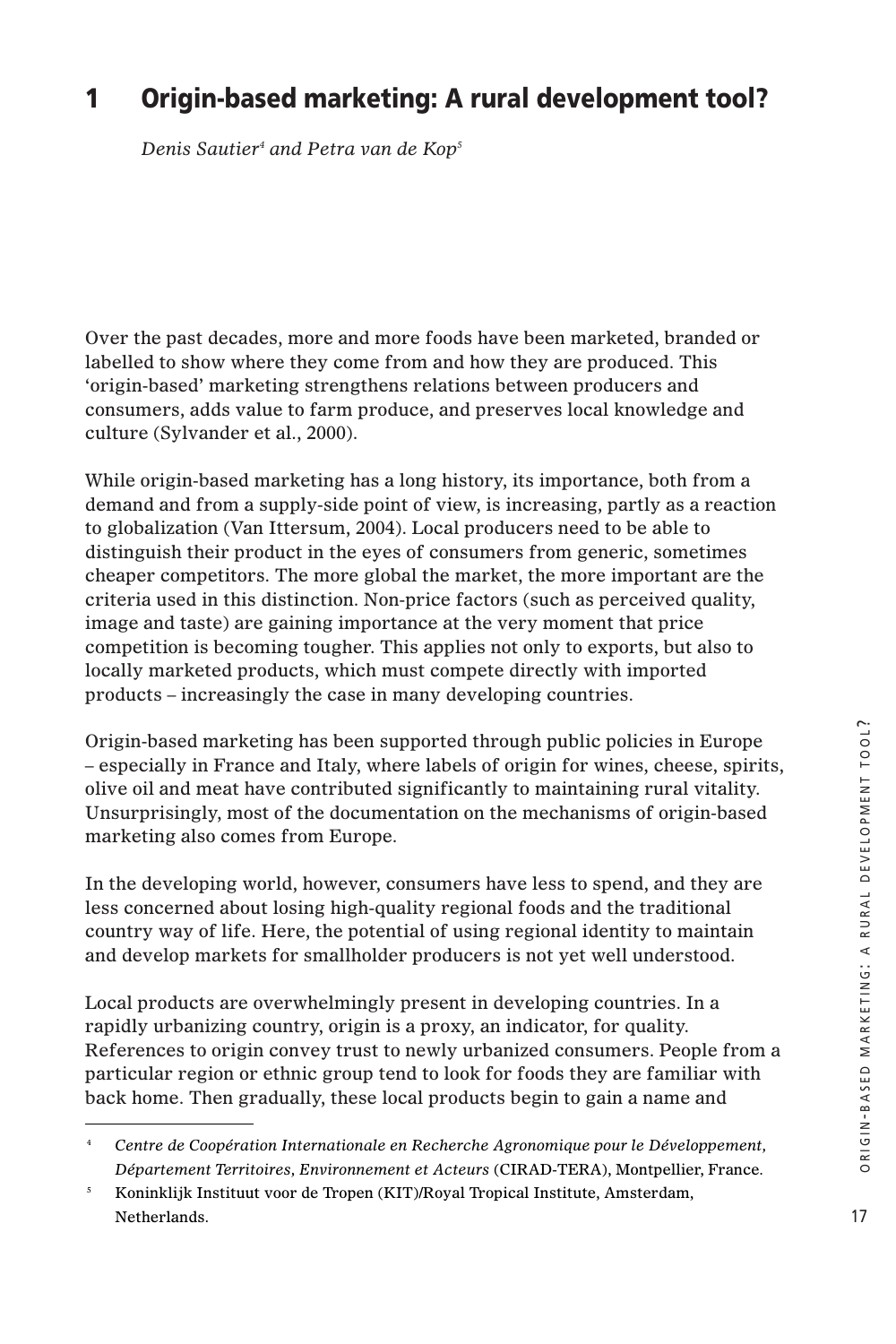reputation for confidence and reliability among a wider group of traders and consumers. This recognition of specialty local foods is an important, though informal, market mechanism. Regional and local foods show that cultural and geographical proximity between producers, traders and consumers plays a role in the dynamics of economic development (Pecqueur and Zimmermann, 2003).

Many countries outside the European Union are interested in adding value to their typical agricultural and food products and in formally protecting their names from misuse and abuse on international markets. India, Pakistan, Sri Lanka, Thailand, Kenya, Jamaica and other developing countries have demanded better protection of their products, to prevent multinationals from patenting and owning intellectual property such as 'Basmati' rice, 'Ceylon' tea or 'Blue Mountain' coffee.

The marketing and labelling of regional products in developing countries relies on very different justifications and social-economic processes. However, it is unclear what potential exists for origin-based marketing and labelling, and what the opportunities might be for smallholders in the developing world. What are the benefits of regional identities in developing countries? Can official labelling make a difference, and can it provide a win-win solution for small producers and consumers? Under what conditions can origin-based labelling benefit smallholder producers?

### **Objectives of this book**

This book explores whether, and how, regional identities can contribute to market development for smallholder producers in developing countries. It asks whether origin-based labelling provides a way for smallholder producers to develop new markets, increase their competitiveness and raise their income.

The book presents five case studies to illustrate the diversity of experiences with origin-based products in the developing world and in Europe. The case studies are based on collaborative research by CIRAD (the French Centre for International Cooperation in Agriculture Research and Development, www.cirad.fr) with different national research institutions. The cases provide initial lessons on the types of markets (local, national, international), levels of formality, legal protection, degree of horizontal organization (such as producers' organizations) and vertical coordination (within the supply chain). They also describe the specific characteristics of the products, which always derive from a particular combination of natural and human factors.

This book will be of special interest to policy makers and practitioners involved in pro-poor market development for smallholders in the developing world. The intended readership includes people interested in developing businesses and global, national and local markets for smallholder producers, promoting propoor entrepreneurship and including smallholders in globalizing food systems. We hope that this book will help readers understand the opportunities and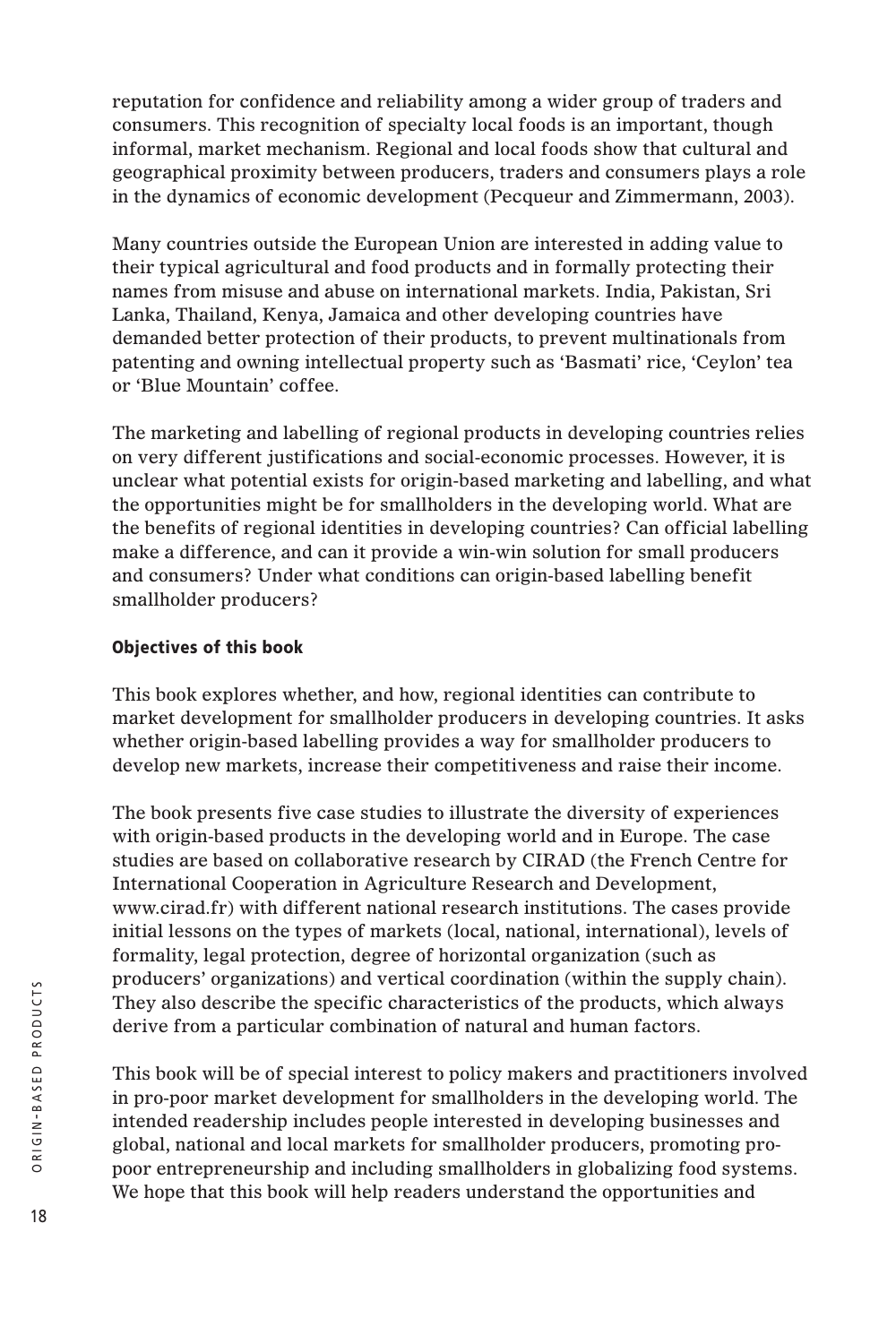challenges of origin-based labelling for smallholder producers in the developing world.

## **Structure of the book**

Chapter 2 describes various issues related to regional identity branding, mainly based on experiences in Europe. The final section of the chapter highlights some implications of Western experiences for smallholder farmers in developing countries. These will be further discussed in the case studies in chapters 3-7.

The five case studies in these chapters reflect the diversity of food products that provide opportunities for origin-based marketing. They cover a variety of markets – local, national and international – and different legal frameworks. With these cases we aim to establish a framework for analysis that can act as a basis for a strategy to use geographical indications in a way that includes smallholder producers in domestic and international markets.

The cases are organized in sequence according to the importance given to official recognition of the product's distinctive characteristics. They have been chosen on the basis of their significance within their national context, and of the availability of quality first-hand information. Each illustrates a lesson on linkages between regional products and market development (Table 1).

|               | Legal frame   | <b>Market</b>    | Lesson                                |
|---------------|---------------|------------------|---------------------------------------|
| Gari, Benin   | Informal      | Local, national  | Sustainable but small-scale systems   |
|               |               |                  | are based on social networks          |
| Chapter 3     |               |                  |                                       |
| Cajamarca     | Collective    | National         | The use of local resources for the    |
| cheese, Peru  | trademark     |                  | national market implies organization  |
|               |               |                  | and exclusion processes               |
| Chapter 4     |               |                  |                                       |
| Rooibos tea.  | Various       | National, export | Name abuse on international market    |
| South Africa  | trademarks    |                  | stimulates the recognition of a local |
|               |               |                  | common good                           |
| Chapter 5     |               |                  |                                       |
| Coffee, Costa | Geographical  | Export, national | New strategies are implemented to     |
| Rica          | indication in |                  | secure a 'specialty' status on global |
|               | discussion    |                  | markets                               |
| Chapter 6     |               |                  |                                       |
| Comté cheese. | Official      | National, export | An official recognition coupled with  |
| <b>France</b> | geographical  |                  | a governance scheme produces          |
|               | indication:   |                  | impacts on rural development          |
| Chapter 7     | protected     |                  |                                       |
|               | denomination  |                  |                                       |
|               | of origin     |                  |                                       |

### **Table 1 Core elements of the case studies in Chapters 3-7**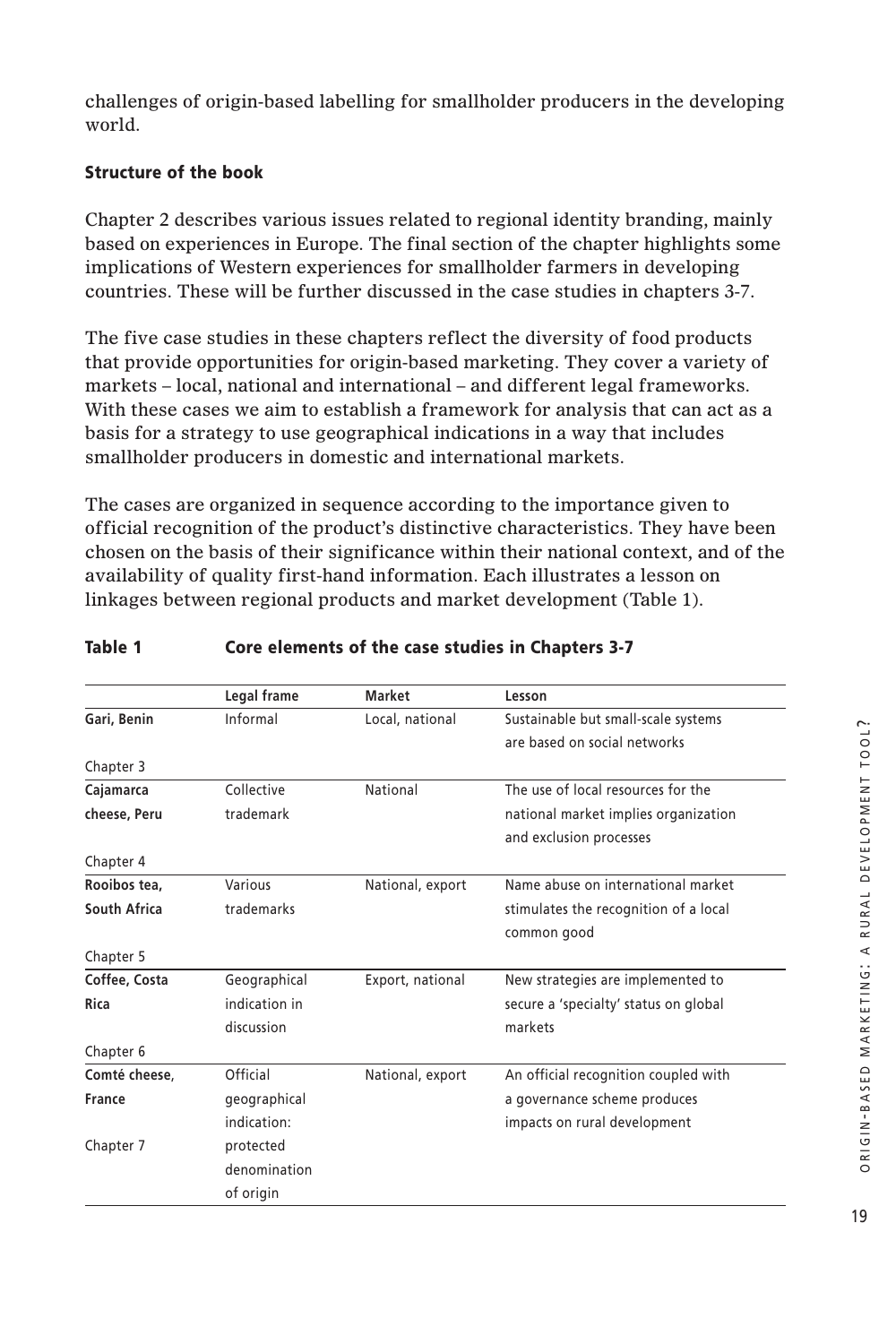Finally, Chapter 8 highlights the diversity of relations between food, place and markets, and the opportunities and challenges they represent for smallholders in the developing world. It points out policy and research directions needed to make use of regional identity as a pro-poor development tool.

### **References**

- Pecqueur, B., and J.-B. Zimmerman. 2004. L'économie des proximités. Editions Hermès-Lavoisier, Paris. 264 p.
- Sylvander, B., D. Barjolle, and F. Arfini (eds). 2000. The socio-economics of origin labelled products in agri-food supply chains: Spatial, institutional and co-ordination aspects. Proceedings from Le Mans Colloquium. Paris, INRA, Economie et Sociologie Rurales, Actes et Communications 17. 2 vols.
- Van Ittersum, K. 2002. The role of region of origin in consumer decision-making and choice. PhD Thesis. Mansholt Graduate School, Wageningen, Netherlands.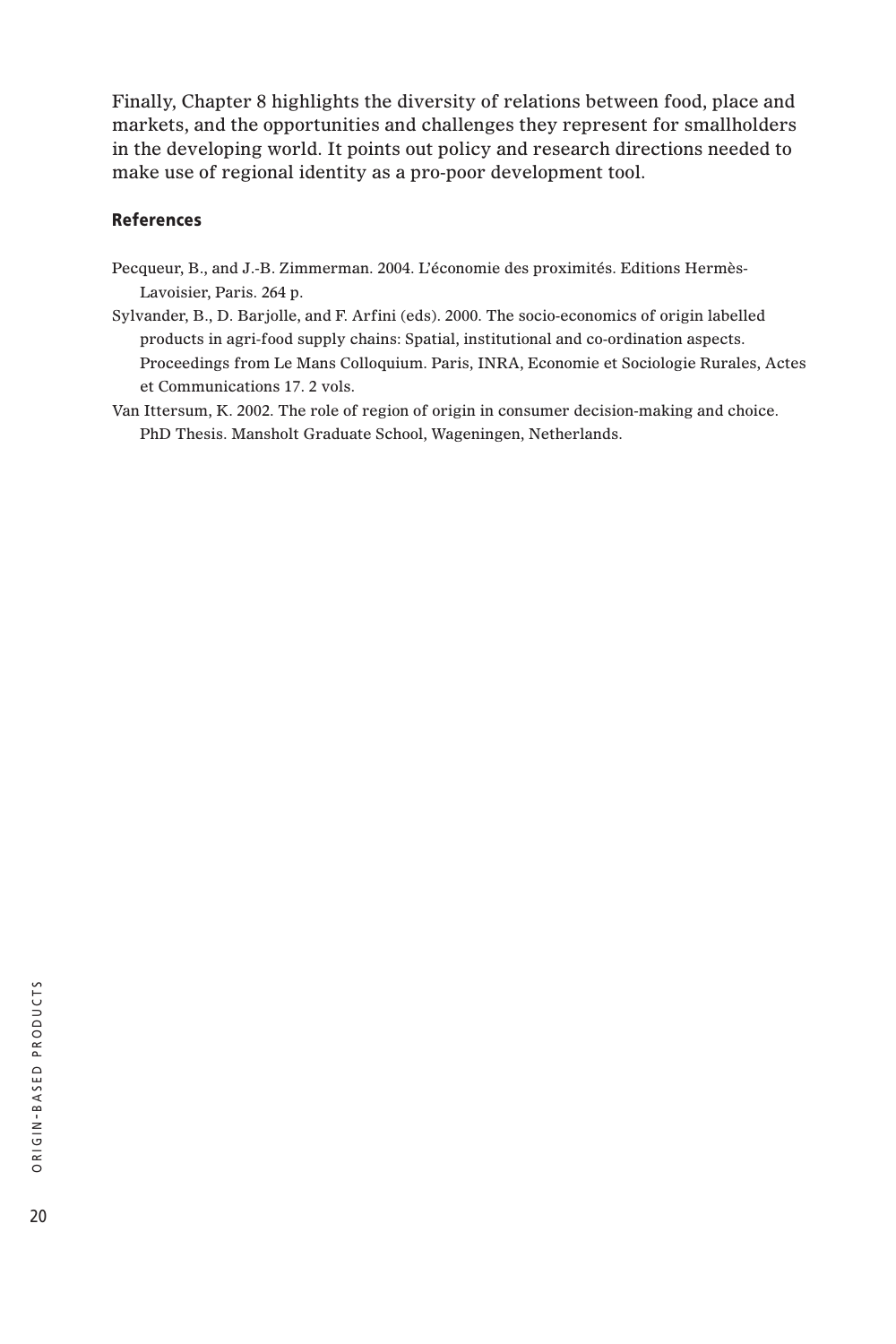## **2 Regional identity: An overview**

*Petra van de Kop and Denis Sautier*

This chapter provides an overview of the use of regional identity as a valueadding strategy in agricultural diversification. We refer to the products involved as 'regional products' or 'origin products'. They may (or may not) be identified by an official label or specific brand. Official recognition is not the determining factor: many regional products have survived for a long time through the undocumented practices of producers, merchants and consumers (Bérard and Marchenay, 2004). What is essential is that these products have their own identity and have specific characteristics, reputation and quality that make them distinct from other products.

### **History of regional identities**

Regional product identities have a long history. In ancient Egypt, places of origin were used to identify products and to signal their quality. In the Middle Ages, European guilds gave their products certain names to assure consumers of consistent quality, assure market exclusivity and protect producers legally (INAO, 2005). The history of some well-known cheeses can be traced back to this period: Parmigiano Reggiano in Italy, Edam in the Netherlands, and Comté and Gruyère in France.

The process of establishing a regional reputation went parallel with the emergence of the concept of individual brands. In both cases, producers tried to enhance their products' value by associating consumers with a name: a single producer in the case of a brand, on a collective scale in the case of regional products.

Several regional products date from the 19th century, including Opperdoezer Ronde potatoes (Netherlands) and Washington apples (USA). While such regional indications remained important, their significance gradually shrank over time. National and international trade evolved, and technical grades and standards developed and became more important in trade.

During the 20th century, internationalization expanded rapidly. The urge for economies of scale meant that certain regions began to specialize in producing a few products. Firms marketed their products over an ever-wider area. Product specialization also occurred: instead of producing a broad product assortment, companies specialized in a few, standard, products. This mass production resulted in the loss of many unique, specific regional products.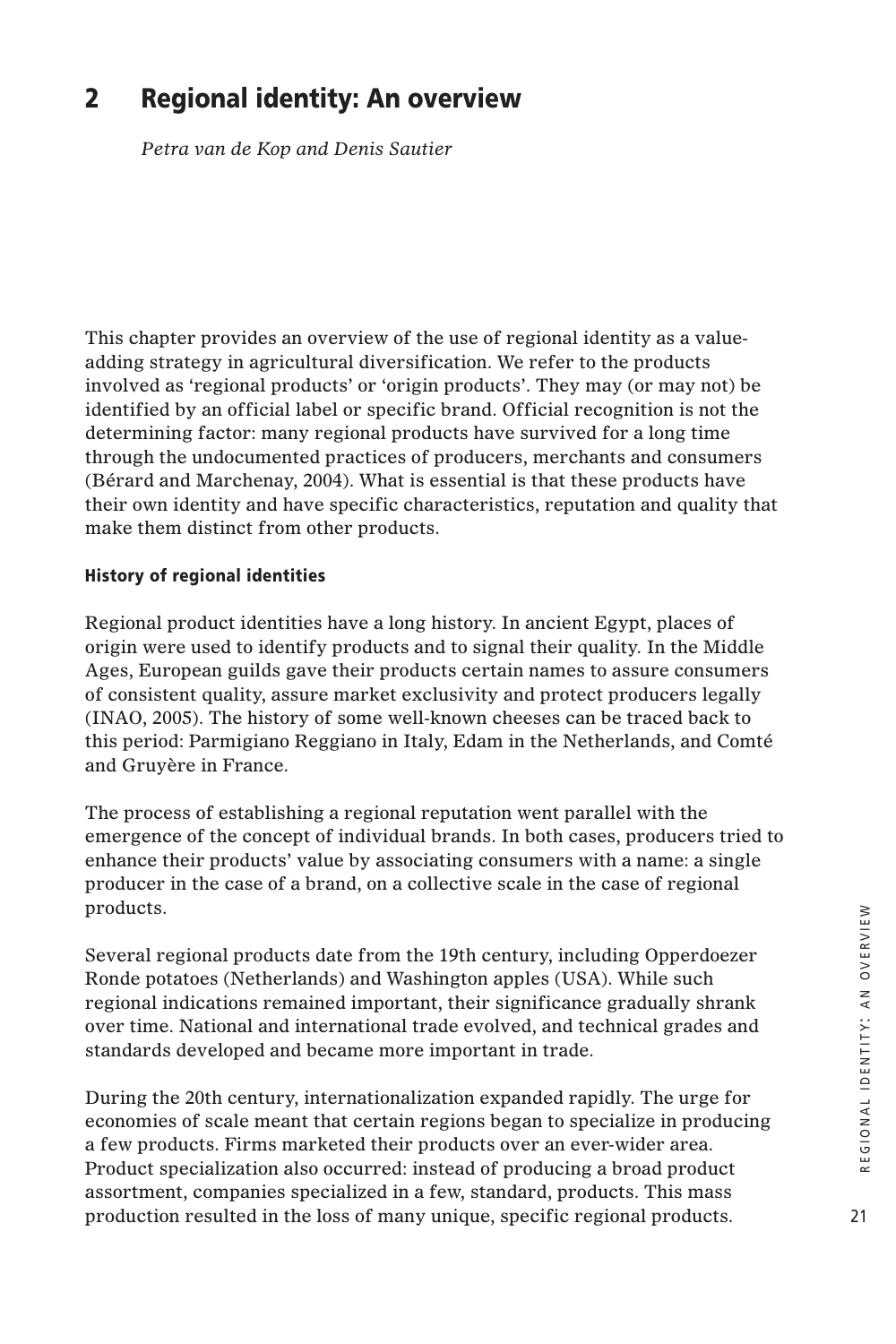In time, the globalization for business and markets increased further. The appearance of trade blocks (the European Union, North America Free Trade Association, Mercosur) and global trade agreements such as the General Agreement on Tariffs and Trade (GATT) and the World Trade Organization (WTO) accelerated this process. At the same time, companies started to introduce global brands, such as Coca-Cola.

Global brands are standard products that are marketed across the globe with the same brand name. It is sometimes said that these weaken cultural boundaries and make tastes and preferences converge. But paradoxically, the appearance of global brands also makes consumers aware of the loss of cultural identity. They may trigger a desire for variety and for maintaining local products. Many companies acknowledge these trends by switching from uniform mass-marketing to a more customized strategy (Van Ittersum, 2002).

These trends have stimulated the marketing of traditional regional products. They have also triggered the search for new regional products to sell. The revival of interest in regional specialties can be seen throughout the world. 'Darjeeling', 'Antigua', 'Parma', 'Gorgonzola', 'Bordeaux', 'Roquefort', 'Blue Mountain Coffee', 'Sea Island Cotton', 'Porto', 'Ceylon' and 'Havana' are wellknown examples of geographical names that are associated throughout the world with specific products. Their reputation derives from the special qualities that products from those places possess (O'Connor and Company, 2005).

The image of the region is often used to market these products. However, image is just one dimension: the relation between food and place is more deeply rooted. It relies on historical precedence, and on collective production, processing, trading and consumption practices (INAO, 2005). As Bérard and Marchenay (2005) point out, origin products do not just 'come from' a region; they 'are' from a region. This means that they convey values and culture – i.e., identity. In general, these products have specific qualities based on human expertise and the natural environment where they are produced. The mix of these specific qualities and the regional image creates a unique identity for the product, so raising its value.

## **Defining regional products**

In this book we define regional products as: 'local products based on a strong territorial identity and reputation, and/or typical products based on specific modes of production and whose quality, reputation or any other characteristics are attributable essentially to their geographical origin'.

Geographical origins, in this definition, can be situated in provinces, states, departments, countries, but also cross-border areas that are culturally, naturally or climatically homogeneous. This definition is similar to that of 'geographical indications' in the TRIPS Agreement and that of 'protected geographical indications' in EC Regulation 2081/92 (see below), but is different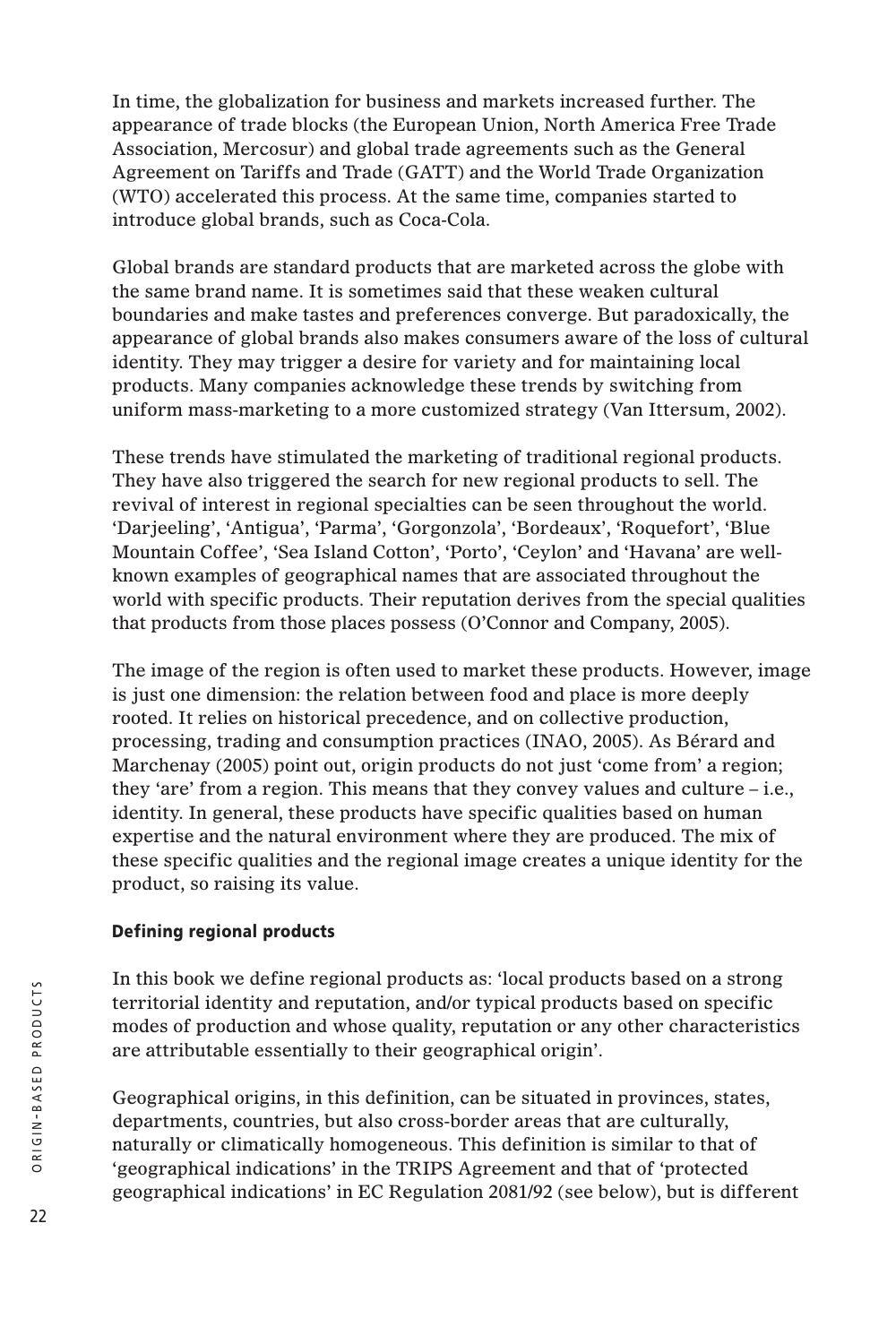from the legal approach because regulatory provisions or agreements do not necessarily protect the products concerned.

### **Legal protection of regional products**

Because of the growing importance of regional products, in 1992 the European Commission introduced Regulation (EEC) No. 2081/92 enabling producers to legally protect regional agricultural and food specialties from counterfeit copycat products and name abuse.

Copycat or imitation products, on one hand, spoil the market: they can easily destroy loyalty, since unfavourable and inconsistent experiences with what purports to be the authentic product harm consumers' opinions of the real thing. 'Name abuse' (using the name on a different product), on the other hand, hampers reputation. As a result of both imitations and name abuse, consumers lose out because the product they have bought does not meet their expectations.

The European legislation draws on pre-existing regulations in southern European countries. It enables producers to protect a regional product name from misuse. No-one may use a combination of the region and product names (e.g., Parma ham) unless the product was, in fact, produced in that region in a way specified by a set of agreed rules. Protected regional products may carry a public certificate of origin, stating 'protected designation of origin' (PDO) or 'protected geographic indication' (PGI) (Sylvander et al., 2000).

A number of treaties administered by the World Intellectual Property Organization (WIPO) provide for the protection of geographical indications. These include the Paris Convention for the Protection of Industrial Property of 1883, and the Lisbon Agreement for the Protection of Appellations of Origin and Their International Registration (WIPO, 2005) (see Box 1).

In addition, Articles 22 to 24 of the Agreement on Trade-Related Aspects of Intellectual Property Rights (TRIPS) deal with the international protection of geographical indications within the framework of the World Trade Organization (WTO, 2005). This agreement has since 1995 required WTO members to provide a minimum standard of legal protection to geographical indications. The deadline for this was extended up to 2006 for less-developed countries. This legal protection may appeal to very different judicial forms.

Protected Designations of Origin and Protected Geographical Indications are defined by the European Union, and in some other countries (e.g., Switzerland), on the basis of national law. Furthermore, several bilateral agreements recognize the protection of geographical names. These agreements are progressively losing their significance among EU members, but remain a useful tool with third countries, even though EC Regulation 2081/92 and other multilateral provisions (such as the TRIPS Agreement's envisaged multilateral register for wines and spirits) provide a higher and more comprehensive protection (Sylvander, 2004).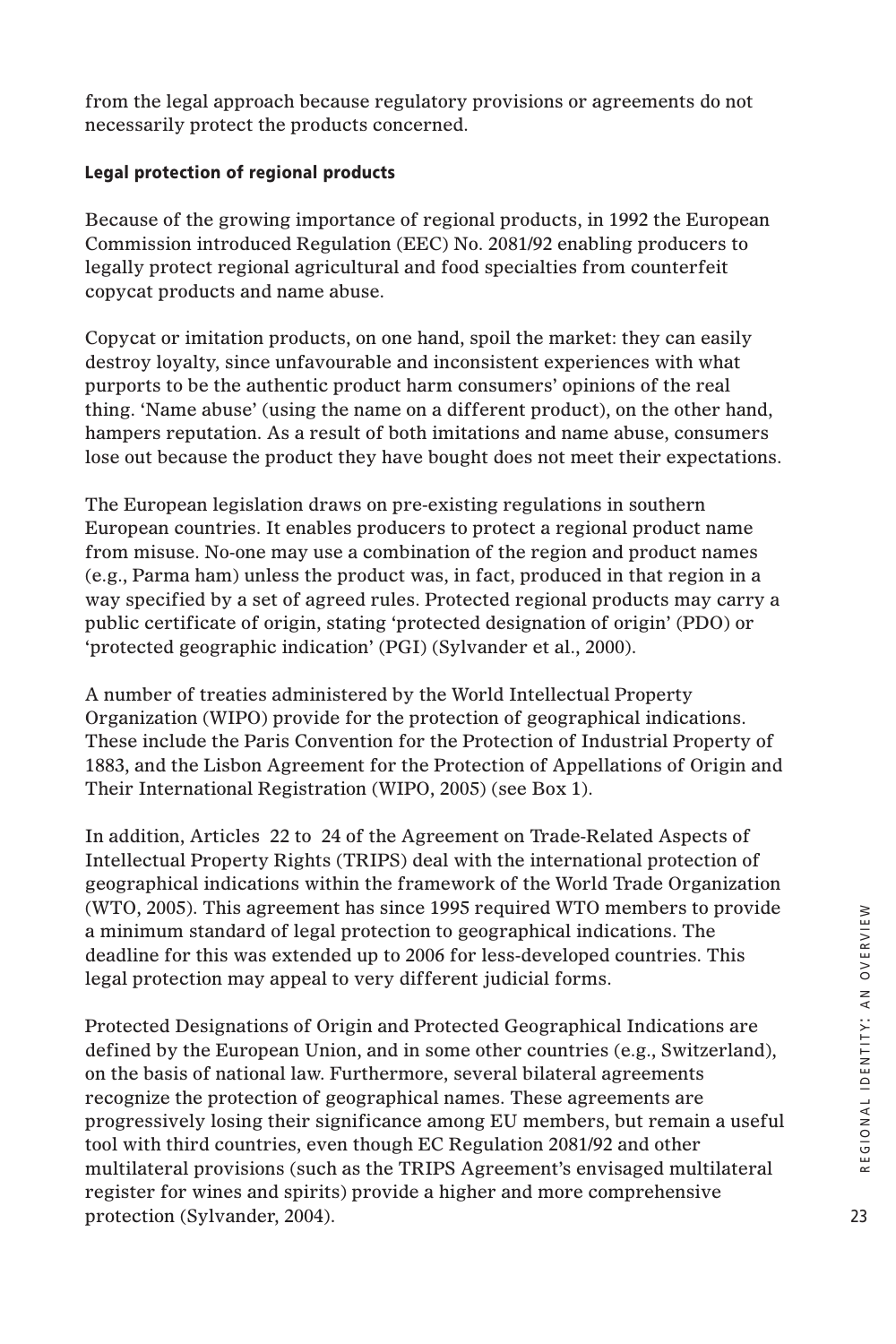#### **Box 1 Labelling origins**

The first two definitions below are from the European Union (EEC, 1992); the third is regulated through the World Intellectual Property Organization; the fourth is from the World Trade Organization.

- **Protected designation of origin (PDO)**. This means 'the name of a region, a specific place or, in exceptional cases, a country, used to describe an agricultural product or a foodstuff originating in that region, place or country; the quality or characteristics of which are essentially or exclusively due to a particular geographic environment with its inherent natural and human factors; and the production, processing and preparation of which take place in the defined geographical area.'
- **Protected geographical indication (PGI)**. This means 'the name of a region, a specific place or, in exceptional cases, a country, used to describe an agricultural product or a foodstuff originating in that region, place or country; which possesses a specific quality reputation or other characteristics attributable to that geographic origin; and the production and/or processing and/or preparation of which take place in the defined geographical area'.
- **Appellation of origin**. This term is defined in the 1958 Lisbon Agreement as 'The geographical name of a country, region, or locality, which serves to designate a product originating therein, the quality and characteristics of which are due exclusively or essentially to the geographical environment, including natural and human factors'.
- **Geographical indications**. These are defined in the TRIPS agreement (Annex 1C, article 22(1)) as 'Indications, which identify a good as originating in the territory of a member [country], or a region or locality in that territory, where a given quality, reputation or other characteristic of the good is essentially attributable to its geographical origin'.

#### **Geographical indications and trademarks**

Geographic indications differ from trademarks. A trademark is a sign used by an enterprise to distinguish its goods and services from those of other enterprises. It gives its owner the right to exclude others from using the trademark. A geographical indication, on the other hand, tells consumers that a product is produced in a certain place and has certain characteristics that are due to that place of production (Table 2). All producers may use the geographical indication if the products share certain typical qualities, if they are made in the designated location, and if they according to procedures set out in the designated way (WIPO, 2005).

#### **Why do people buy origin products?**

Consumers are strong drivers of the change towards high quality and short supply chains. As people earn more, they consume a wider range of products: they are less concerned with quantity and more with quality (Malassis, 1996). And as the source of food becomes more distant both geographically and culturally, consumers tend to want guarantees that their food is genuine and safe. Livestock-disease scares, pesticide contamination and transgenic crops raise worries among consumers about what they eat.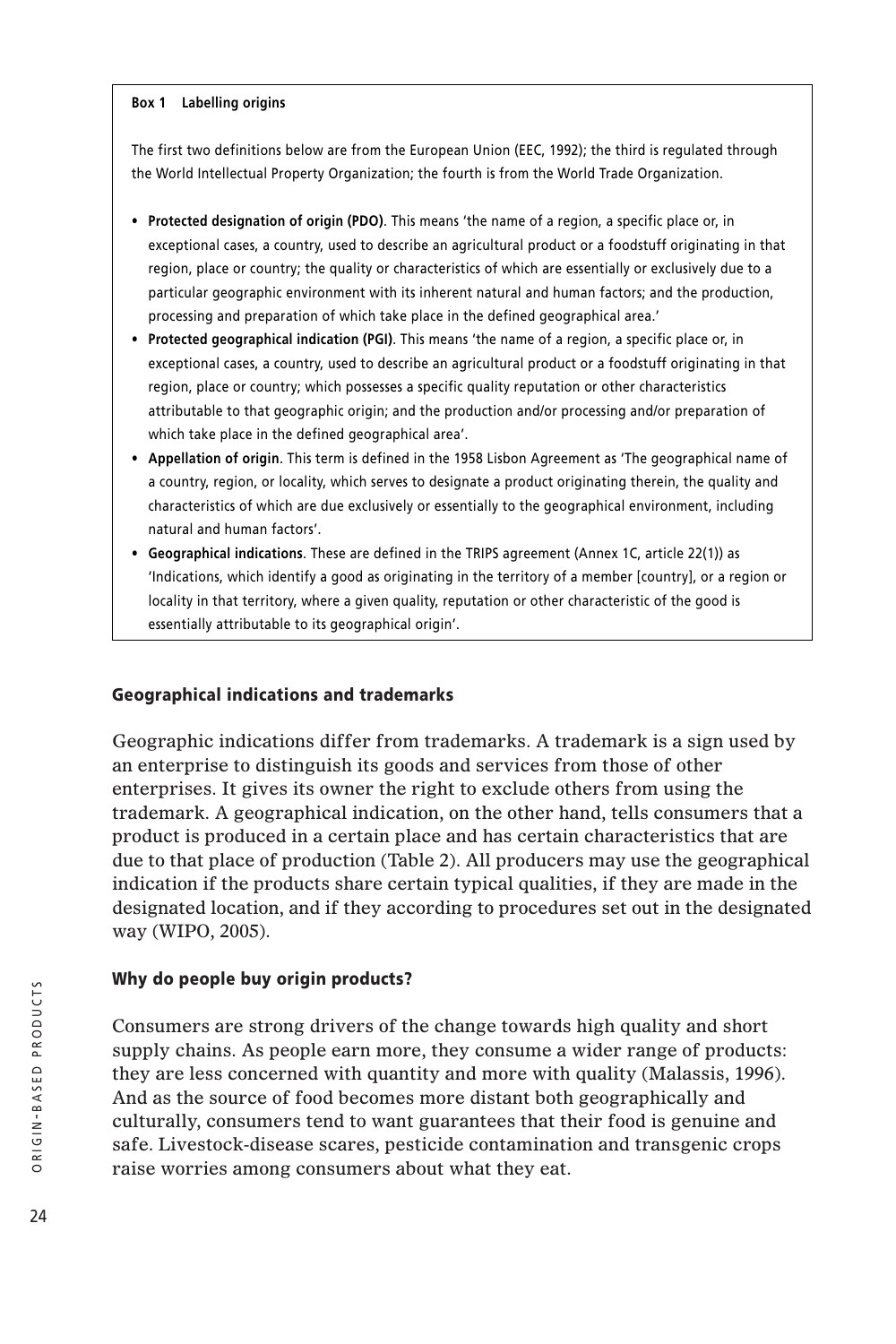| Criteria                                          | Protected Geographical Indication*                            | <b>Trademarks</b>               |
|---------------------------------------------------|---------------------------------------------------------------|---------------------------------|
| Owner of right                                    | Ownership by state on behalf of                               | One private producer unless     |
|                                                   | all producers in area                                         | explicitly registered otherwise |
| Applicant(s)<br>Professional group or association |                                                               | One private producer            |
| User(s)                                           | Any producer in the area who respects<br>One private producer |                                 |
|                                                   | the common production rules                                   |                                 |
| Registration                                      | National ministry, then European                              | National trademark bureau       |
|                                                   | Union                                                         |                                 |
| Administration                                    | Shared by public and private bodies                           | Exclusively by the right holder |
| and control                                       |                                                               |                                 |
| No limitation<br><b>Duration</b>                  |                                                               | 10 years                        |
| Transferability                                   | Cannot be sold or licensed                                    | Can be sold or licensed         |
|                                                   |                                                               |                                 |

#### **Table 2 Comparison of Protected Geographical Indications and trademarks**

\* According to EU Regulation 2081/92.

Source: from Addor and Grazioli, 2002.

Regional products that are guaranteed to come from a specific area (this is known as 'traceability') and are made in a particular way are one way to restore trust among consumers. But reassurance is not just a matter of health or hygiene. More fundamentally, it is linked to the unique relation between people and food: food is the only consumer good that consumers literally 'in-corporate' – they ingest it and it becomes part of their bodies. Food is life, and food is culture. This 'incorporation principle' (Fischler, 1990) explains why people are so sensitive to food scares. But also means that food can carry values and link producers with consumers – ties that simply do not exist with manufactured products such as shoes or soccer balls.

The case of origin-labelled products is well documented in Europe, where an international register of official geographical indication products enables some precise statistics. Two opinion polls conducted in 1996 and 1999 of over 16,000 European Union consumers show some interesting trends. In 1999, more than 20% of EU consumers said they bought geographical indication products 'often' (up from 11% in 1996). Only 8% do so 'never' (down from 11% in 1996). Some 60% bought them 'sometimes'. In 1999, the motivations for buying such products were primarily the guarantee of origin (37%), quality (35%), place and method of production  $(32\%)$  and finally, tradition  $(16\%)$ . More than two-fifths (43%) of EU consumers (approximately some 159 million people) appear ready to pay an extra 10% for geographical indication products; 8% (about 30 million) would even pay 20% more (Berenguer, 2004).

In developing countries, there is evidence of consumer preferences for regional products, even though these are generally not labelled as such. A recent study showed urban consumers in Vietnam identify up to 265 'local specialty' food products that associate the place of production with the expectation of a higher quality (Tran, 2005). Market data on coffee in Costa Rica show that customers in supermarkets and small shops alike rank place of origin as the first criteria that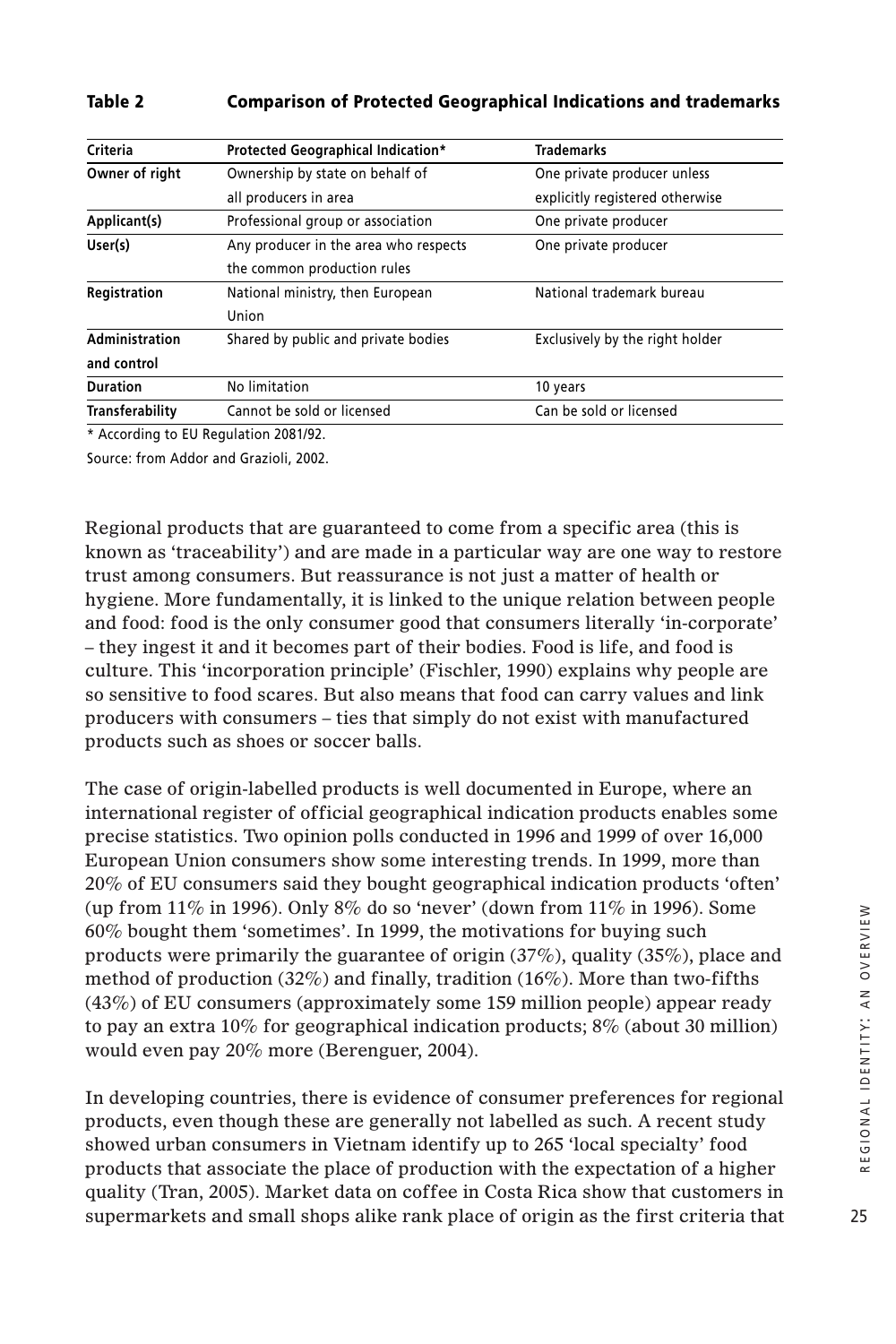determines coffee quality (Galland, 2005). A review of local foods and the expertise of preparing it in West Africa shows the relevance of these foods for women's employment and income generation, as well as their broad spread in urban diets, including in restaurants and street food vendors (ALISA, 2003).

### **Why do producers sell origin products?**

Rural producers and entrepreneurs need strong competitive skills and the ability to innovate to compete in a rapidly changing global food system. Competitiveness does not only mean intensifying farm production and increasing cost-effectiveness; it also involves considering non-price factors such as quality, reliability, organization and logistics.

Van der Ploeg and Roep (2003) describe three strategies that farmers use to survive: intensification, deepening and broadening their farming activities. Farmers' conventional reaction has been to intensify production, for example, by using more (or better quality) inputs, to specialize, and to take on processing or other activities in the supply chain. Small-scale farmers also look for work outside the farm.

However, increasingly farmers are also deepening and broadening their farming activities as a way to survive. 'Broadening' means producing new products and services: agro-tourism, nature and landscape conservation services, energy production and so on. 'Deepening' focuses on organizing the supply chain so that more added value stays on the farm and in rural areas. This can be done by producing specialty, high-quality, high-value products (such as organic produce), and by shortening the links between production and consumption. Origin-based marketing is an example of a deepening strategy.

To be more competitive, farmers (especially those in developing countries) need to produce for an identified market rather than trying to sell what they have already produced. This promises to be an important driver for the development of origin-based products.

Because of their profound regional basis, the production and marketing of products based on the region of origin is especially suited for small- and medium-sized enterprises, rather than for multinationals. Smaller enterprises are in a better position to use their local identity, and are more inclined to do so. A regional production base limits volume, making it unattractive for multinationals. Marketing a regionally based product is especially suited for items that are produced under particular natural conditions and using a unique set of skills.

## **Organizing production and marketing for origin products**

Most origin products are produced by several small and medium enterprises (Barjolle et al, 2000; Barjolle and Sylvander, 2000; Raynaud and Sauvée, 2000). For these enterprises to successfully market their products based on their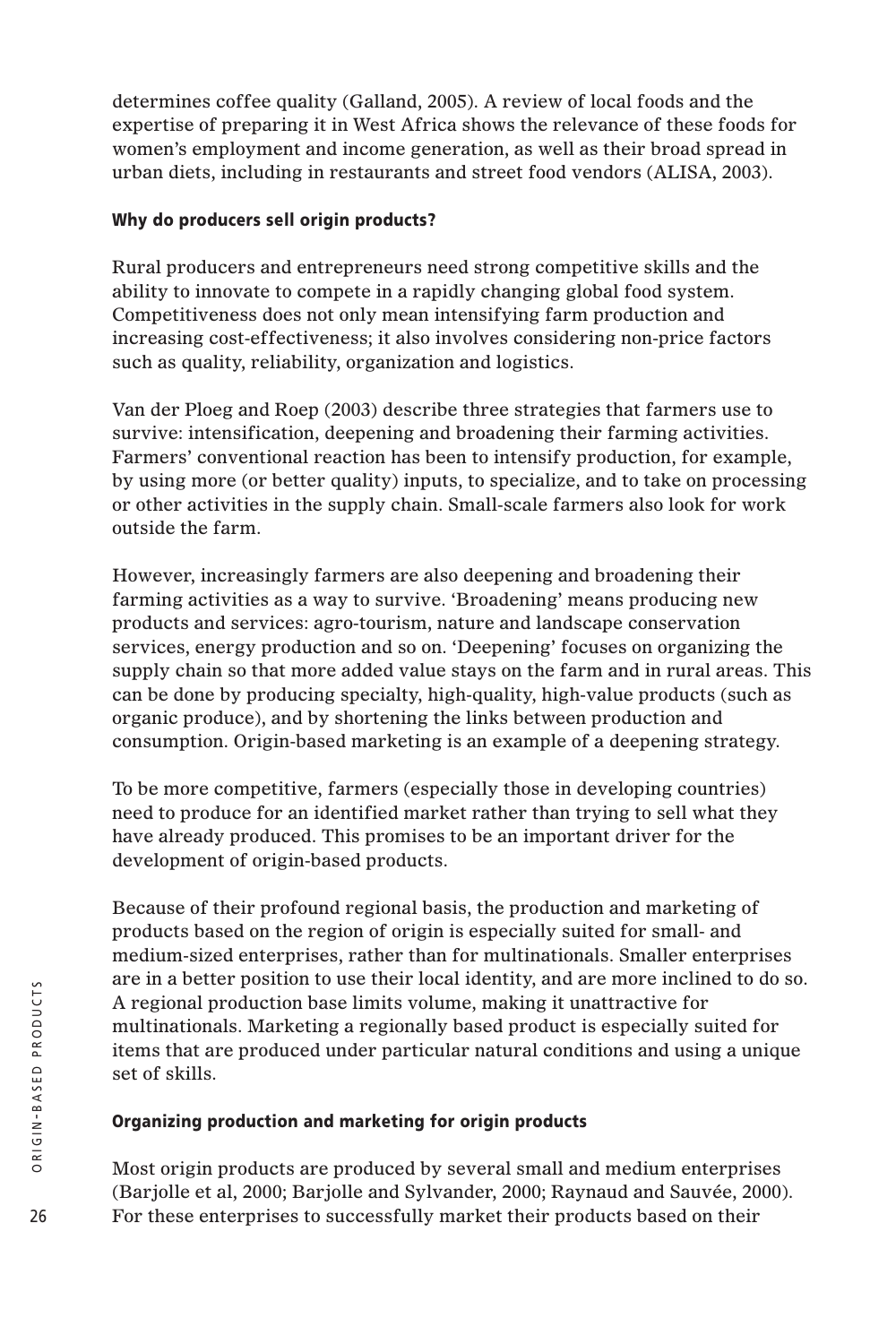regional identity, consumers must either have a strong sense of belonging to the region, or must identify with its reputation, image and culture.

Small and medium enterprises do not have to build regional food reputations from scratch. The Champagne area in France, for instance, was historically poor and depressed. Local wine growers struggled against the climatic limitations to create wine, eventually developing the expertise that gives the region today its worldwide fame and economic success (INAO, 2005). Regional reputations reflect historical and cultural elements. They involve many actors: rural producers, restaurateurs, service providers, consumers, training and research institutions, and local governments. Local producers may also create awareness for their products through activities such as agri-tourism and on-farm sales.

Marketing success depends strongly on the consistency with which the product is positioned in the marketing mix (product, place, promotion and price). The involvement of multiple enterprises does not necessarily help achieve this consistency. If different companies market products with different characteristics, through different channels, using different promotion strategies and at different prices, the product may not perform well in the marketplace. So marketing should be coordinated.

- First, to meet producers' and consumers' expectations of product quality, the key stages in production should be identified, and the relevant expertise agreed upon by the different producers. But this should not mean standardization. Indeed, some variability is expected, since it reflects local natural conditions and expertise (Casabianca, 2002). Guidelines focusing on critical points need to be developed, and a quality inspection system established.
- Second and depending on the product it may be worth considering whether some processes should be coordinated: fruit inspection and grading, for instance.
- Third, some promotion of product should be centrally organized and implemented. This will ensure consistency and will result in a more efficient, effective promotion strategy than if each individual company promotes its own output (Van Ittersum, 2002).

## **Distribution channels for origin-labelled products**

Agri-food chains have become increasingly buyer-driven, with downstream processors and retailers determining the conditions of the chain based on their understanding of consumer demand and regulations. In the case of regional products, however, regional producers and their area of origin participate strongly in determining the product characteristics, resulting in more supplydriven chains. That means the choice of distribution channels and links to the target markets is important (Janzen and Vlieger, 1999; Wolf, 2004).

Regional products are particularly suited to marketing close to where they are produced. Local people and tourists are major consumers, and tourists like to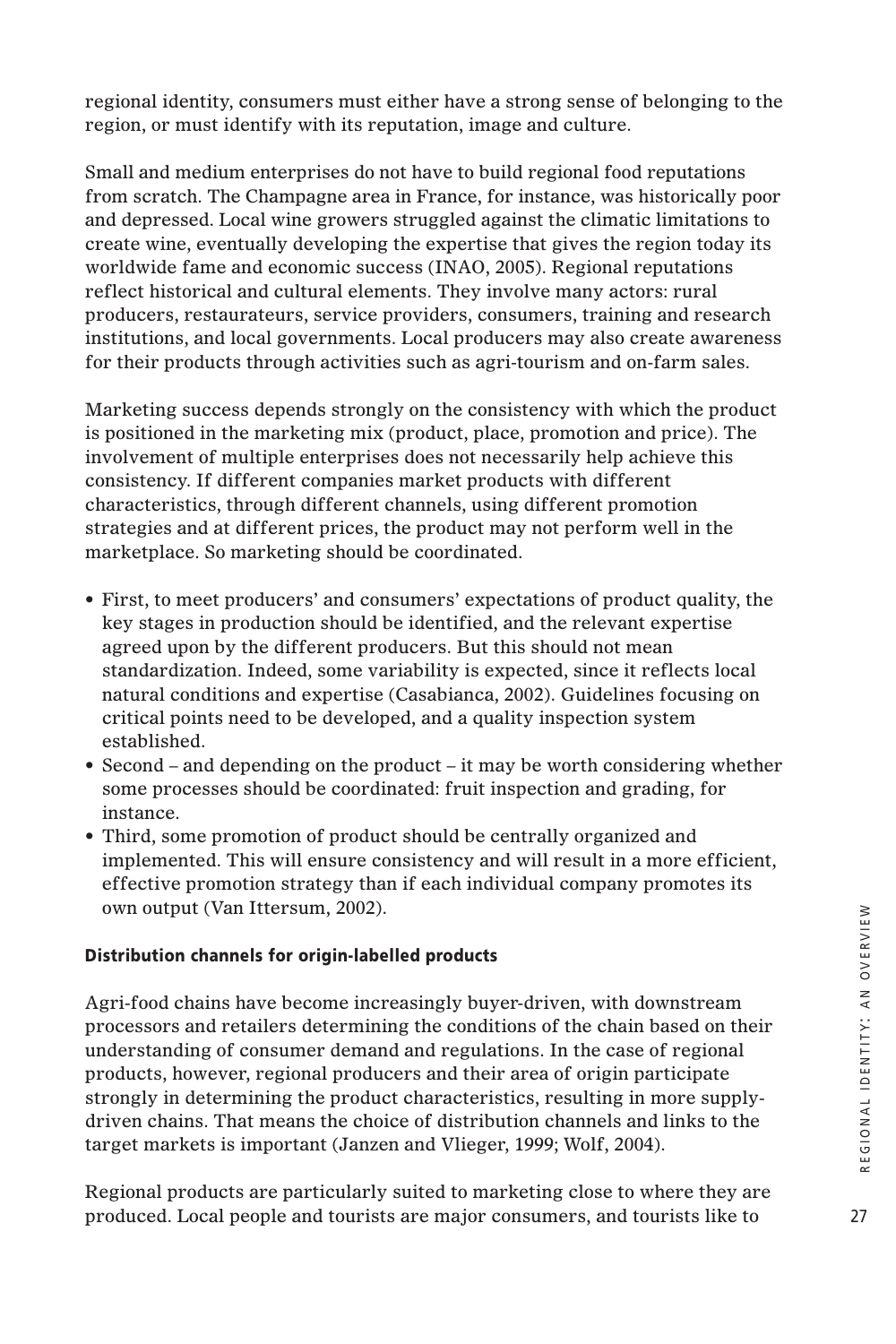buy things to take home as gifts. Marketing locally means short (or even direct) links with consumers, and more value addition on farm. Short links ensure consumers are connected with the region and strengthen the product image. They also guarantee traceability, transparency and trust, so reduce the need for certification (Benkhala et al., 2004; Wolf, 2004). Examples of short distribution channels are on-farm sales (if the farm contributes to an attractive regional image), producers' markets, 'community-shared agriculture' (where the farmer grows food for a predetermined group of consumers), and mail or e-commerce. Direct links between producers and institutions such as hotels, restaurants, hospitals and schools also mean short links.

The Groene Hoed in the Netherlands is an example: producers from an area north of Amsterdam have formed a collective trade organization. They have increased their competitiveness and enhanced the sustainability of their operations through an integrated strategy of deepening and broadening their farming. They focus on shortening chains for high-quality products with local distribution systems and links to restaurants. They also offer a range of agritourism activities. The combination of regional products, local distribution and agri-tourism promotes the regional image among consumers and increases the size of the market for regional products and locally produced food (Groene Hoed, undated).

A number of more conventional market channels can be used to market regional products: they include specialty retail stores, supermarkets and wholesale markets (especially farmers' markets). All over Europe, supermarkets promote regional products. For example, Carrefour, a large French supermarket chain, promotes regional products in the 30 countries where is active. In the UK, Tesco sources many products from local producers. This firm carries an extensive range of regional products and has a clear commitment to improving its range in the future. In the Netherlands, regional retailers such as Deen and Jan Leenders offer more regional products than national chains (such as Albert Heijn). The supply of regional products to these retailers is generally organized by each store, not by the national distributor. But also nationally there is a tendency to sell more regional food in supermarkets (Wolf, 2004).

Specialty retailers and supermarkets have strict product requirements for the packaging and labelling of the regional items they sell; these specifications may cover technical, quality, welfare, volume and consistency issues. Cooperation among producers is required to fulfil these requirements and achieve economies of scale in these conventional market channels.

### **Implications for smallholder producers in the South**

At the macro level, not all developing countries agree amongst themselves (neither do developed countries) regarding the importance of protecting geographical indications and the benefits they could derive from them. Those countries with a longstanding historical heritage and culinary traditions tend to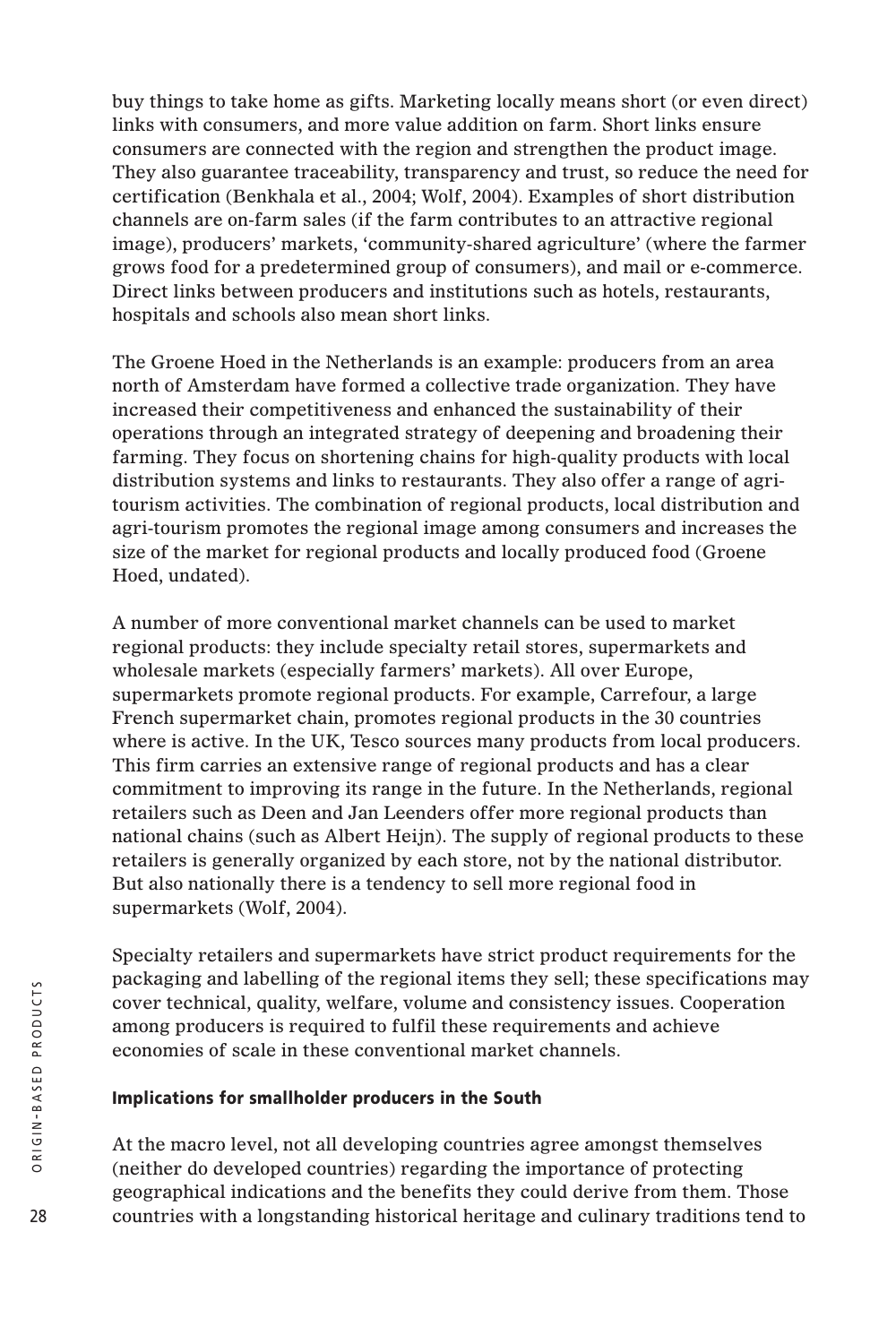attach more importance to geographical indications and want to protect them effectively. Since most geographical indications concern agricultural products, this type of intellectual property protection should favour countries with a farming economy – which includes most developing countries. But for cultural and educational reasons, and because worldwide recognition of this intellectual property right is recent, this has not yet happened (Escudero, 2001).

Indigenous people and local farmers have over the years developed their own expertise for producing food. This knowledge has evolved outside the formal legal structure of the intellectual property protection system. Many of these products are produced using traditional methods; they have a given quality, reputation or other characteristic that is attributable to their geographical origin. So they might be protected by geographical indications. They might also use these specific characteristics as components of sustainable marketing strategies. The following chapters of this book discuss whether a regional identity can contribute to market development for these smallholder producers.

#### **References**

- Addor, F., and A. Grazioli. 2002. Geographical indications beyond wines and spirits. A roadmap for a better protection for geographical indication in the WTO TRIPS Agreement. Journal of World Intellectual Property 5(6): 865-98.
- ALISA. 2003. Alimentation, innovations et savoir-faire agro-alimentaires africains. Résultats du projet de recherche européen. CIRAD, Montpellier (CD-Rom).
- Barjolle, D., J.M. Chappuis, and M. Dufour. 2000. Competitive position of some PDO cheeses on their own reference market identification of the key success factors. ETHZ – Institute of Agricultural Economics, Lausanne.
- Barjolle, D., and B. Sylvander. 2000. Some factors of success for 'origin labelled products' in agri-food supply chains in Europe: Market, internal resources and institutions. SRVA, Lausanne, Switzerland. INRA-UREQUA, Le Mans, France.
- Benkhala, A., J.P. Boutonnet, and M. Napoleone. 2004. Proximités et signalisation de la qualité: approches croisées pour l'étude d'une AOC. Le cas du Pélardon. 4th Congress on Proximity Economics: Proximity, networks and co-ordination. Marseille, France, 17-18 June 2004. 15 p.
- Bérard, L., and P. Marchenay. 2004. Les produits de terroir: Entre cultures et règlements. Editions du CNRS, Paris. 229 p.
- Bérard, L., and P. Marchenay. 2005. Les produits d'origine entre nature et culture. In INAO. Le gout de l'origine. Hachette/Institut National des Appellations d'Origine, Paris. pp. 44-69.
- Berenguer, A. 2004. Geographical indications in the world. Paper presented at the workshop: Promoting agricultural competitiveness through local know-how. Proceedings of the Montpellier workshop. World Bank Group, Washington, DC, MAAPAR, Paris; CIRAD, Montpellier.
- Casabianca, F. 2002. Construction socio-technique de la qualité. Enjeux autour de la codification des pratiques dans le cas des produits d'origine. Atelier CIRAD\_INAO du 3 Septembre 2002. Montpellier, CIRAD.
- EEC Council. 1992. Council Regulation (EEC) No. 2081/92 on the protection of geographical indications and designations of origin for agricultural products and foodstuff. Official Journal of the European Community L 208/1-208/8, 24-7-1992.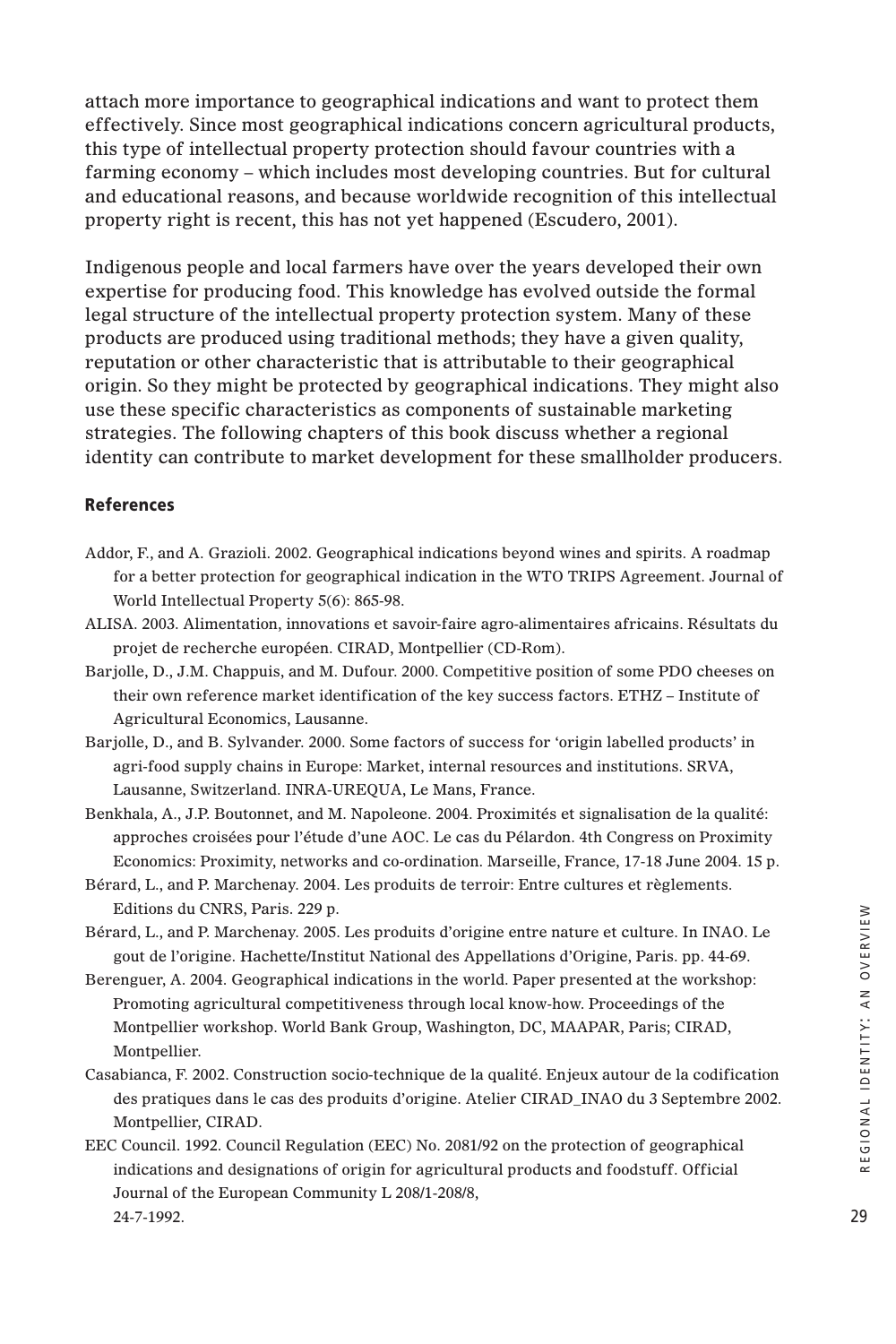Escudero, S. 2001. International protection of geographical indications and developing countries. Working paper 10. Trade Related Agenda, Development and Equity. South Centre. www.southcentre.org/publications/geoindication/geoindications.pdf

Fischler. C. 1990. L'homnivore: le gout, la cuisine et le corps. Odile Jacob, Paris. 414 p.

Galland, J.C. 2005. Importance de l'origine dans la perception de la qualité du café par l'aval de la filière, et potentiel pour le développement d'appellations d'origine. Memoire Ecole de Commerce. ESC, Angers; Cirad, Montpellier; and ICAFE, Sao José, Costa Rica.

Groene Hoed. undated.

www.groenehoed.nl

- INAO. 2005. Le gout de l'origine. Hachette/Institut National des Appellations d'Origine, Paris. 256 p.
- Janzen, R. and J.J. Vlieger. 1999. Ketenonderzoek Streekproducten. LEI, The Hague. www.lei.dlo.nl/publicaties/PDF/1999/3\_xxx/3\_99\_11.pdf
- Malassis, L. 1996. Economie de la consommation et de la production agro-alimentaires. Editions Cujas, Paris. 400 p.
- O'Connor and Company. 2005. Geographical indications and the challenges for ACP countries: A discussion paper. Agritrade CTA, Netherlands.

http://agritrade.cta.int/Geographical%20Indications-8.pdf.

- van der Ploeg, J.D., and D. Roep. 2003. Multifunctionality and rural development: The actual situation in Europe. p. 37-53 in: Van Huylenbroeck, G., and G. Durand (eds). Multifunctional agriculture, a new paradigm for European agriculture and rural development. Ashgate, Aldershot.
- Raynaud, E., and L. Sauvée, 2000. Signes collectifs de qualité et structures de gouvernance. In: Lagrange, L. and E. Valceschini, Les signes officiels de qualité. Efficacité, politique et gouvernance. Économie rurale 258, juillet-août 2000. p. 101-12.
- Sylvander, B., D. Barjolle, and F. Arfini (eds). 2000. The socio-economics of origin labelled products in agri-food supply chains: Spatial, institutional and co-ordination aspects. Proceedings from Le Mans Colloquium. Paris, INRA, Economie et Sociologie Rurales, Actes et Communications 17. 2 vols.
- Sylvander, B. 2004. Concerted action: DOLPHINS final report, synthesis and recommendations. Development of Origin Labelled Products: Humanity, Innovation and Sustainability, INRA-UREQUA, France.

www.origin-food.org/pdf/wp7/dol\_d8.pdf

- Tran, T.T. 2005. La référence au terroir comme signe de qualité: cas des produits agroalimentaires vietnamiens. Agro-M, Mémoire Mastere recherche EGDAAR, Montpellier. 99 p. + annexes.
- Van Ittersum, K. 2002. The role of region of origin in consumer decision-making and choice. PhD Thesis. Mansholt Graduate School, Wageningen, Netherlands.

WIPO. 2005. World Intellectual Property Organization. www.wipo.int/portal/index.html.en

- Wolf, C. 2004. Afzetmogelijkheden voor streekproducten en voorwaarden die gesteld worden door vier typen afzetkanalen (huisverkoop, speciaalzaak, supermarkt, buitenhuishoudelijk). LEI, The Hague.
	- www.akk.nl/pdf/rapport/ACB-ACD-03.045-E1.pdf
- WTO. 2005. Uruguay Round agreement: TRIPS. Part II: Standards concerning the availability, scope and use of Intellectual Property Rights. Section 3: Geographical indications. World Trade Organization, Geneva.

www.wto.org/english/docs\_e/legal\_e/27-trips\_04b\_e.htm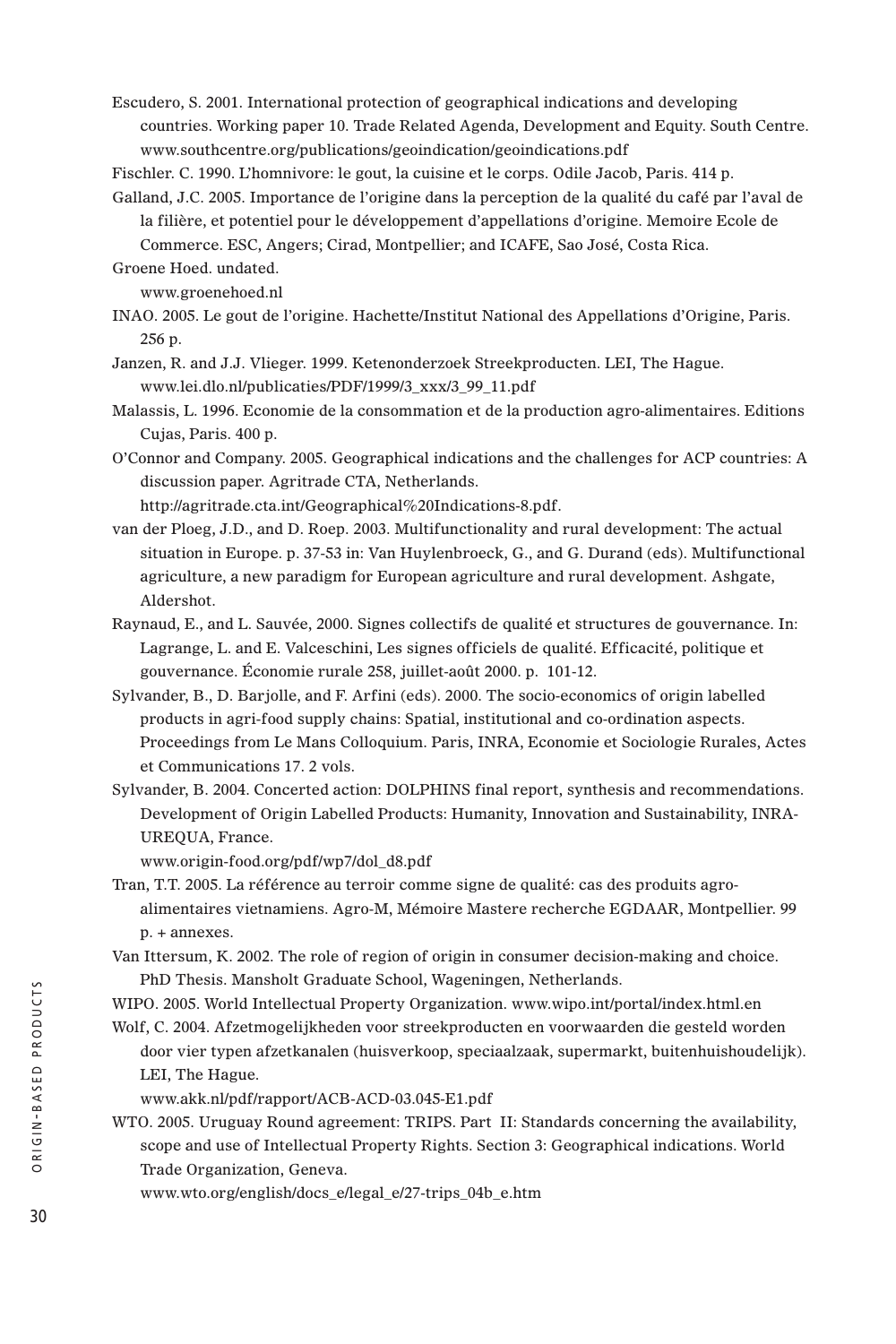## **3** *Gari* **Missè in Benin: A local, premium-quality staple**

*Astrid Gerz and Stéphane Fournier6*

*Gari*, a popular food in Nigeria, Benin, Togo and Ghana, is a dried semolina made from cassava, which may be more or less fermented. It is high in calories and low in protein, so it is used mainly as a source of energy. All groups of people, especially children, eat it. It is traditionally produced by rural women, and is one of their main sources of income.

It is often claimed that the low purchasing power of consumers in West Africa hampers the development of markets for differentiated products. The story of *gari* in southern Benin illustrates how quality and price are regulated locally. It shows that a quality local staple can fetch a premium price on local markets without any legal protection or public support, and investigates the sustainability of this premium.

The small-scale production and processing of *gari* in southern Benin is intertwined with local socio-cultural networks. This case study highlights *gari* Missè, a type of *gari* that is made in a specific way and is unique to a small area. Compared with other types of *gari*, it is a luxury product; it has high quality and enjoys a strong reputation. Production of *gari* Missè is efficient and viable because its producers are located close to each other in a specific area.

## **Product background**

### **GEOGRAPHICAL ORIGIN**

*Gari* is produced all over Benin, but is particularly developed in the southern, wetter part of the country. Most is made in a traditional way, and results in 'ordinary' *gari*. However, *gari* is made in distinct ways in certain areas. This case describes two: the sub-prefecture of Savalou (Collines province, on the western side of the country, near Togo), and the Pobé and Adja-Ouere (Plateau province, in the east, bordering Nigeria) (Figure 1).

The largest ethnic group in sparsely populated Savalou area is the Fon (including Mahi and Ifé). This area produces two types of finely granulated *gari* known as *gari* Sohui and *gari* Missè.

<sup>6</sup> Research partnership CIRAD with Université d'Abomey-Calavi, Benin (Professor Mathurin Nago).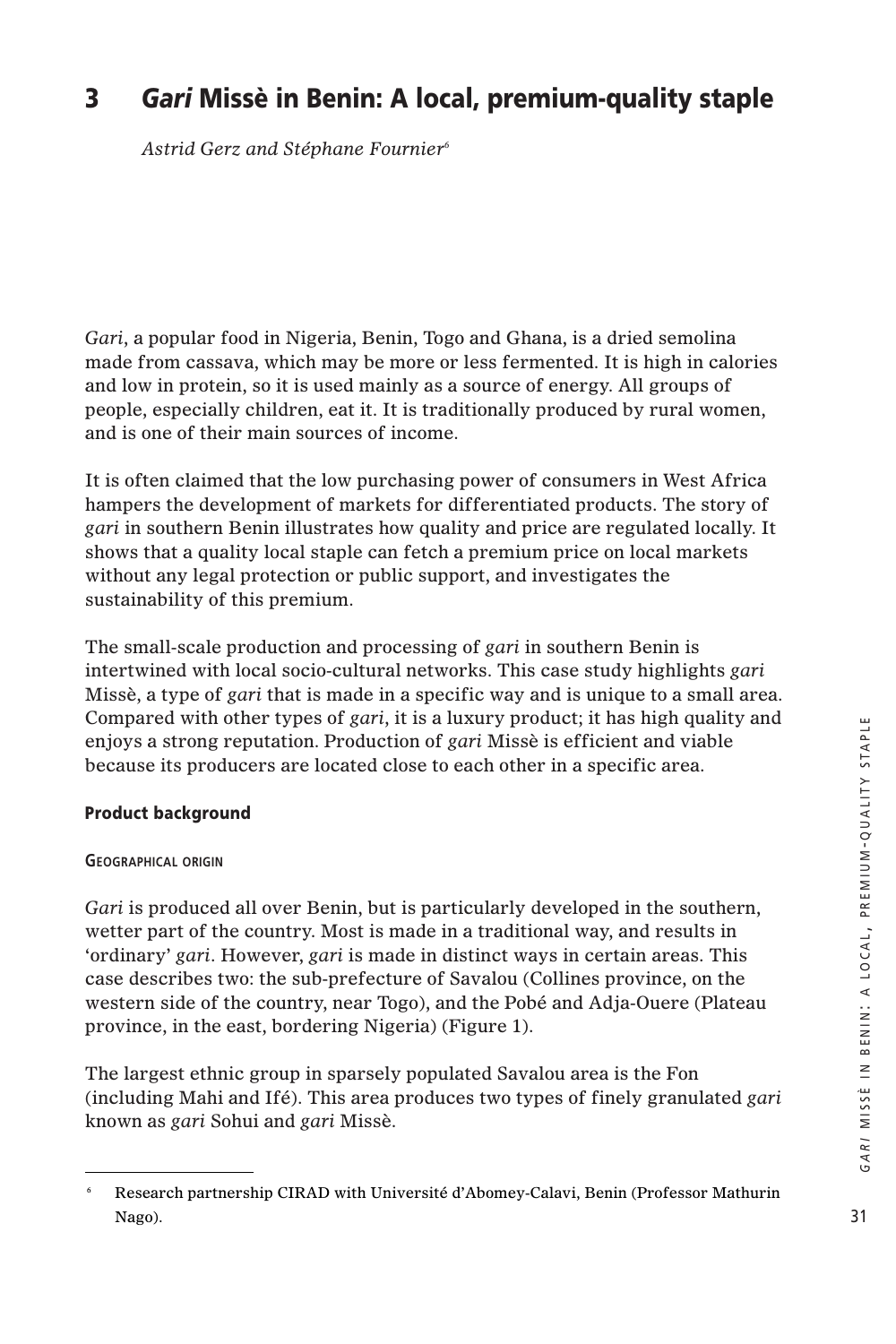#### **Figure 1 Savalou and Pobé and Adja-Ouere in southern Benin**



The densely populated Pobé and Adja-Ouere area is dominated by Yoruba (including Nagots); it produces an extra-fine *gari* Sohui, known as a *gari* Missè substitute.

#### **HISTORY AND PRODUCTION PROCESS**

Cassava, a plant native to South America that produces fleshy, edible roots, was introduced to Benin and other countries in West Africa, in the 16th century. But it was only at the end of the 19th century, after the abolition of slavery, that the technique of processing the roots into *gari* was diffused in Benin by former slaves returning from Brazil, where they had produced a similar product called *farinha* (Nago, 1995). Most of these former slaves settled in the department of Mono, in southwest Benin. *Gari* production seems to have spread quickly all over the south of the country.

*Gari* is made from sweet cassava by peeling and washing the roots, rasping the flesh, then drying, fermenting/pressing and crumbling the resulting mash. This is then roasted and sieved. The quality of the final product depends largely on the processing methods, and less on the raw material. Various processing methods lead to different textures, tastes and colours of the final product (Figure 2). Especially important is the specific 'touch' at the roasting stage, called 'garification'.

#### **GARI MISSÈ PRODUCTION IN SAVALOU**

Very early on, certain parts of Benin (in particular the Savalou area) developed a special type of *gari* (Fournier, 2002). People in Savalou say they started making *gari* at the end of the 19th century, and that they immediately switched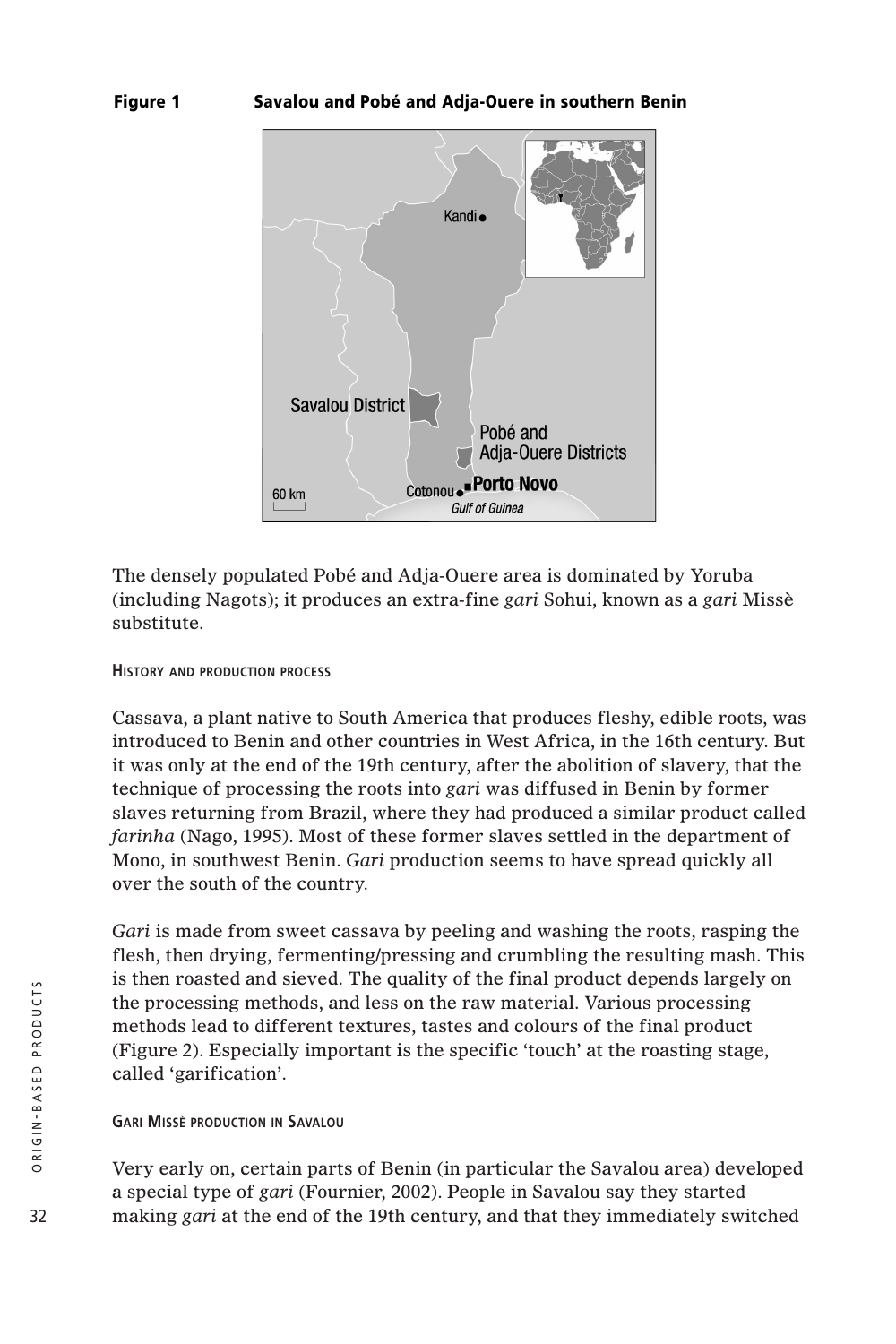### **Figure 2 Different ways of processing cassava into** *gari*



Source: Fournier, 2002

from the usual practice of sun-drying the cassava to roasting it (Figure 2). Roasting and then sieving produced a drier, finer product – one for which Savalou is still famous.

In the 1930s, the King of Savalou and the French administrator decided to develop *gari* as a basic foodstuff for prisoners. They asked women from aristocratic families, who had been making *gari* for several decades, to train other women how to make *gari* for the prisoners. The aristocratic women reluctantly agreed to do the training: they feared they would lose monopoly over production, and that their product would lose its special reputation. So they tried to develop their own product further. After rasping the cassava roots, they put more effort into pressing them, speeding up the pressing and reducing the degree of fermentation. That produced a drier, less fermented *gari*, which came to be known as *gari* Missè7 , after the district of Savalou city where the women lived.

Since that time, the Savalou area has produced two distinct types of *gari* (Table 3):

- *Gari* Sohui, and
- *Gari* Missè, made only in the Missè district of Savalou city.

#### **GARI PRODUCTION IN POBÉ/ADJA-OUERE**

Producers in some other localities have also adapted their processing methods, leading mainly to the production of a Sohui-type *gari* (Fournier, 2002). The Pobé

<sup>&#</sup>x27;Missè' means in the Mahis language: 'we separated', emphasizing a strong desire of these women to differentiate their products.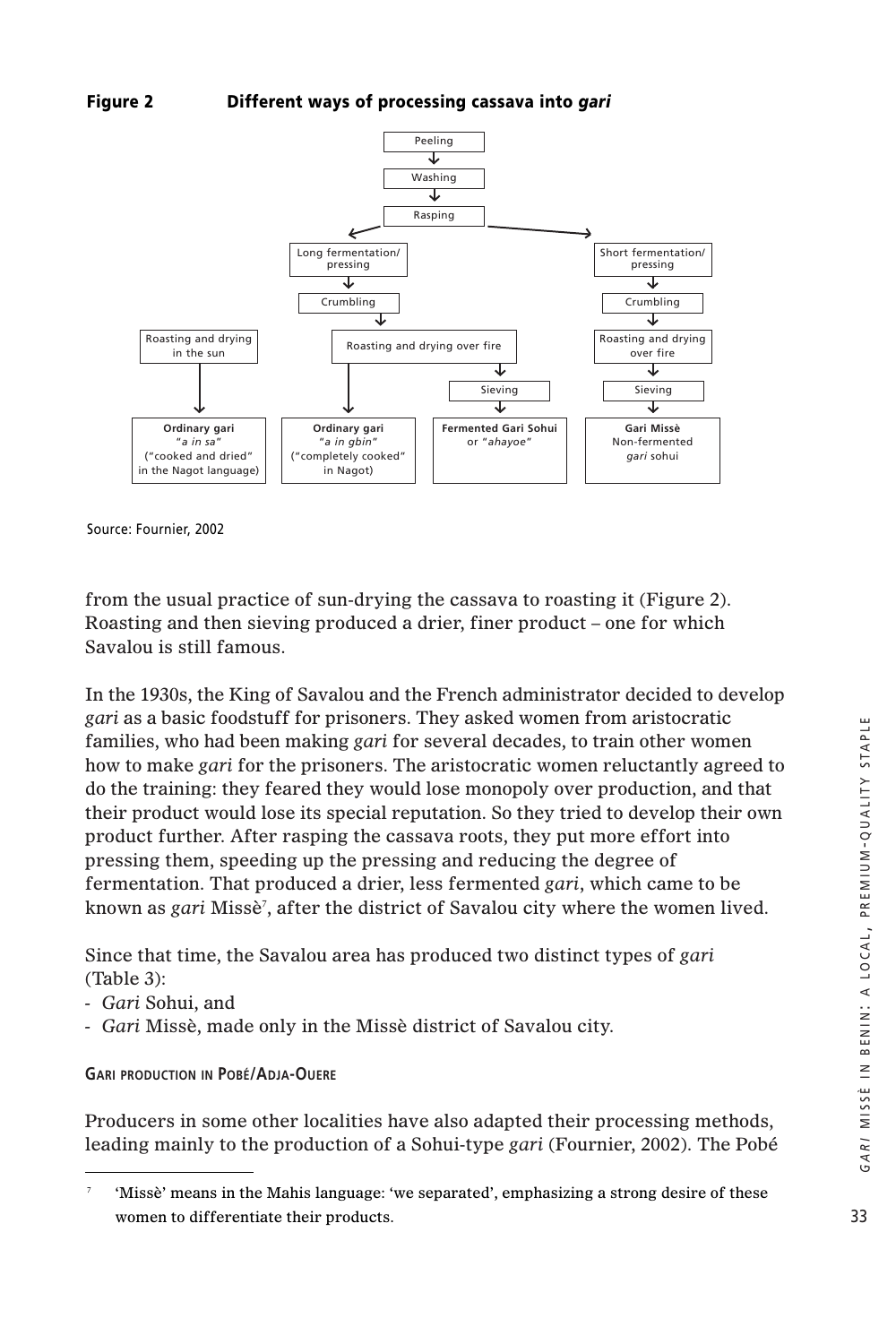#### **Table 3 Comparison of different types of** *gari*

| Type of gari  | <b>Characteristics</b>   | Quality  | <b>Modes of consumption</b>  |
|---------------|--------------------------|----------|------------------------------|
| Ordinary gari | Medium-coarse, yellow    | Standard | Diluted in cold water, as    |
|               | semolina                 |          | paste made by stirring it in |
|               |                          |          | boiling water                |
| Gari Sohui    | Fine, white, dry, crispy | Good     | Most commonly, diluted in    |
|               | semolina, fermented or   |          | cold water                   |
|               | not                      |          |                              |
| Gari Missè    | Very fine, white, dry,   | High     | Sprinkled on beans and       |
|               | crispy, non-fermented    |          | certain other dishes         |
|               | semolina                 |          |                              |

and Adja-Ouere area, for example, has been known from the mid-20th century onwards for the production of ordinary *gari*. At the beginning of the 1990s, growing urbanization and liberalization (leading to increased access to international markets) raised the demand for finely granulated *gari*.

In Pobé and Adja-Ouere, and particularly in Ikpinlé (an important cassavaproducing area), this rising demand encouraged a small group of women to launch the production of fine *gari*, also called *gari* Sohui. These women, mostly natives of areas where fine *gari* is produced, developed a new processing method and mechanized the process by investing in presses and rasping machines. Thanks to this, they were able to produce a finer, non-fermented *gari*, similar to the Missè type. Their production expanded rapidly. Sold 60% cheaper than the *gari* Missè, this *gari* met a keen demand, especially when exported to Gabon, Ivory Cost and Gabon. These women subsequently became specialized *gari* producers.

A number of small-scale processing enterprises, each with 10-20 workers and sizeable volumes of output, emerged over a few years. Between 1990 and 1995, this region became the most important area for fine *gari* production in Benin.

Since the mid-1990s, however, external demand for *gari* Sohui declined because importing countries (especially Gabon and Ivory Coast) developed their own national production. Internal demand grew, but not as quickly as the supply, due to the rising number of enterprises. This situation led to a serious crisis of overproduction and a slump in sales, forcing several producers to give up production. However, this crisis did not at all affect demand for *gari* Missè in Savalou (Fournier, 2002, Fournier and Cerdan, 2004).

### *Gari* **Missè and** *gari* **Sohui supply chains**

**PRODUCERS' LEVEL OF ORGANIZATION AND COLLABORATION STRATEGIES**

In Savalou the *gari* producers are women who are engaged in various types of business. Only 40% produce a single product; the remainder make several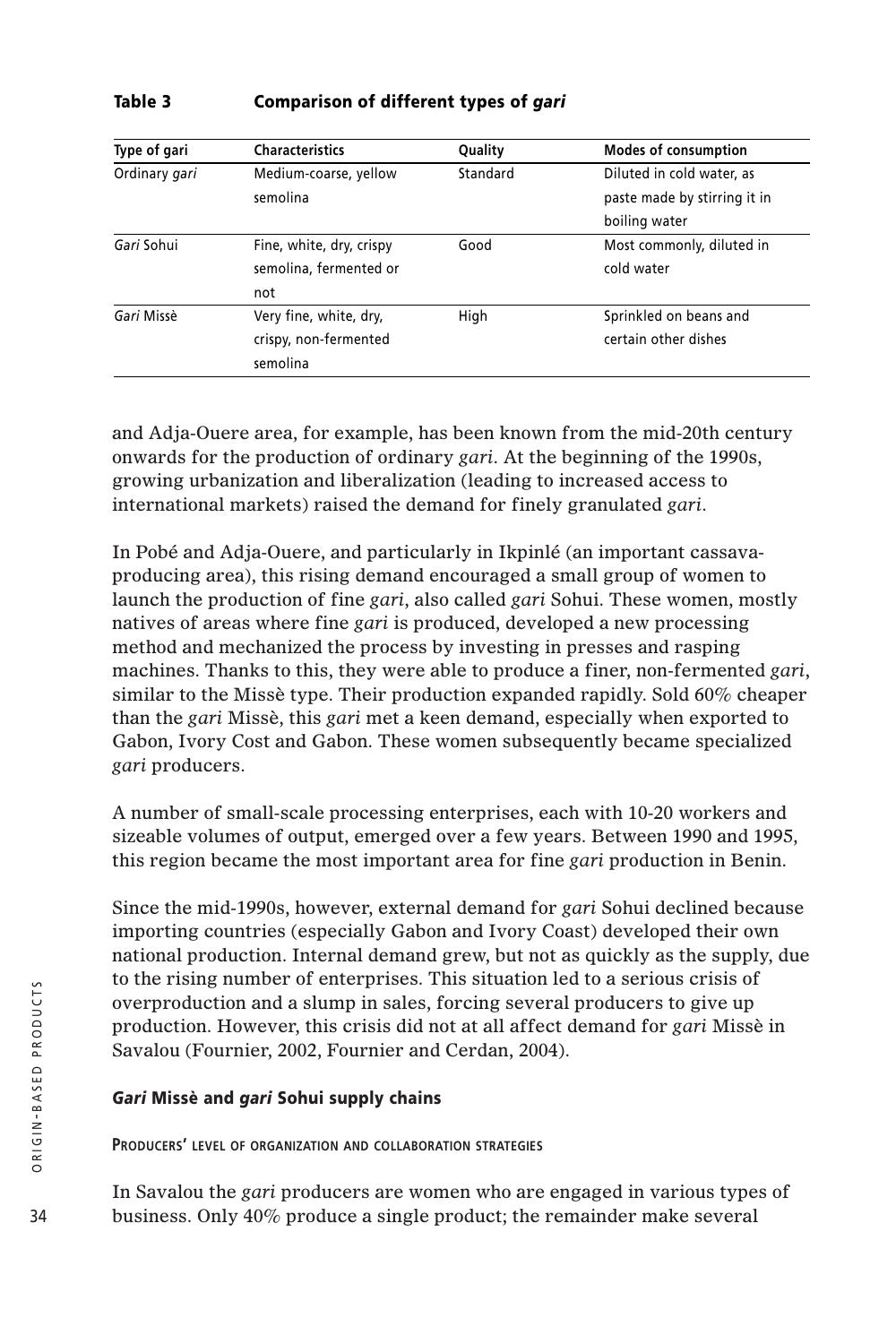different products to diversify their risk (Fournier, 2002). Precise data are not available, but the total number of *gari* producers must be very large, since *gari* is the most important local processed food (Fournier and Cerdan, 2004). About 100 women in Savalou produce *gari* Missè for sale. However, a much higher number make it for home consumption.

Both *gari* Missè and *gari* Sohui are produced by many small, family-owned units. The women try to reduce the commercial and technical risks involved through various forms of collaboration at different stages: by jointly buying the raw material, by having rotating work groups do the processing, and by selling the product jointly. This type of cooperation is based on existing social networks such as family, ethnic group, and origin from the same district. These ensure that the members trust and help one another. The groups share common norms and values, allowing them to function through a 'domestic' type of coordination: the rules remain largely implicit and are never formalized, but are respected by all producers (Fournier, 2002).

In **Pobé and Adja-Ouere**, *gari* production is also based on traditional, community- based, multi-functional networks. Professional networks emerged only recently when new processing methods were introduced and some women started specializing in making *gari*. The large production volumes meant that the traditional form of organization was insufficient, and *gari* producers started managing raw material supplies and sales themselves. In 1993 they created the Association of *Gari* Producers of Ikpinlé, but this business-focused network proved unsustainable and dissolved during the oversupply crisis in the mid-1990s. Increasing competition among producers strained relations between them, and the association stopped meeting. The producers returned to their traditional, community-based networks (Fournier and Moity-Maïzi, 2004).

At the same time, in both Pobé/Adja-Ouere and Savalou, public institutions and NGOs tried to promote a model of officially registered groups. They formed the women with the same specialization (such as *gari* production) into groups to facilitate joint production and to reach common professional and economic objectives. But this type of formalized organization has not convinced the *gari* producers, who have instead maintained their community-based networks and individual processing (see Table 4 for the Pobé/Adja-Ouere case).

## **Table 4 Individual and collective** *gari* **production in Pobé/Adja-Ouere**

| Individual processing only           | 68% |
|--------------------------------------|-----|
| Individual and collective processing | 18% |
| Collective processing only           | 13% |
|                                      |     |

Source: Fournier, 2002

Individual and collective processing coexist in Benin mainly because of financial reasons and processing facilities. The main motivation for the *gari* producers to gather in formal groups is to get subsidies and credits granted by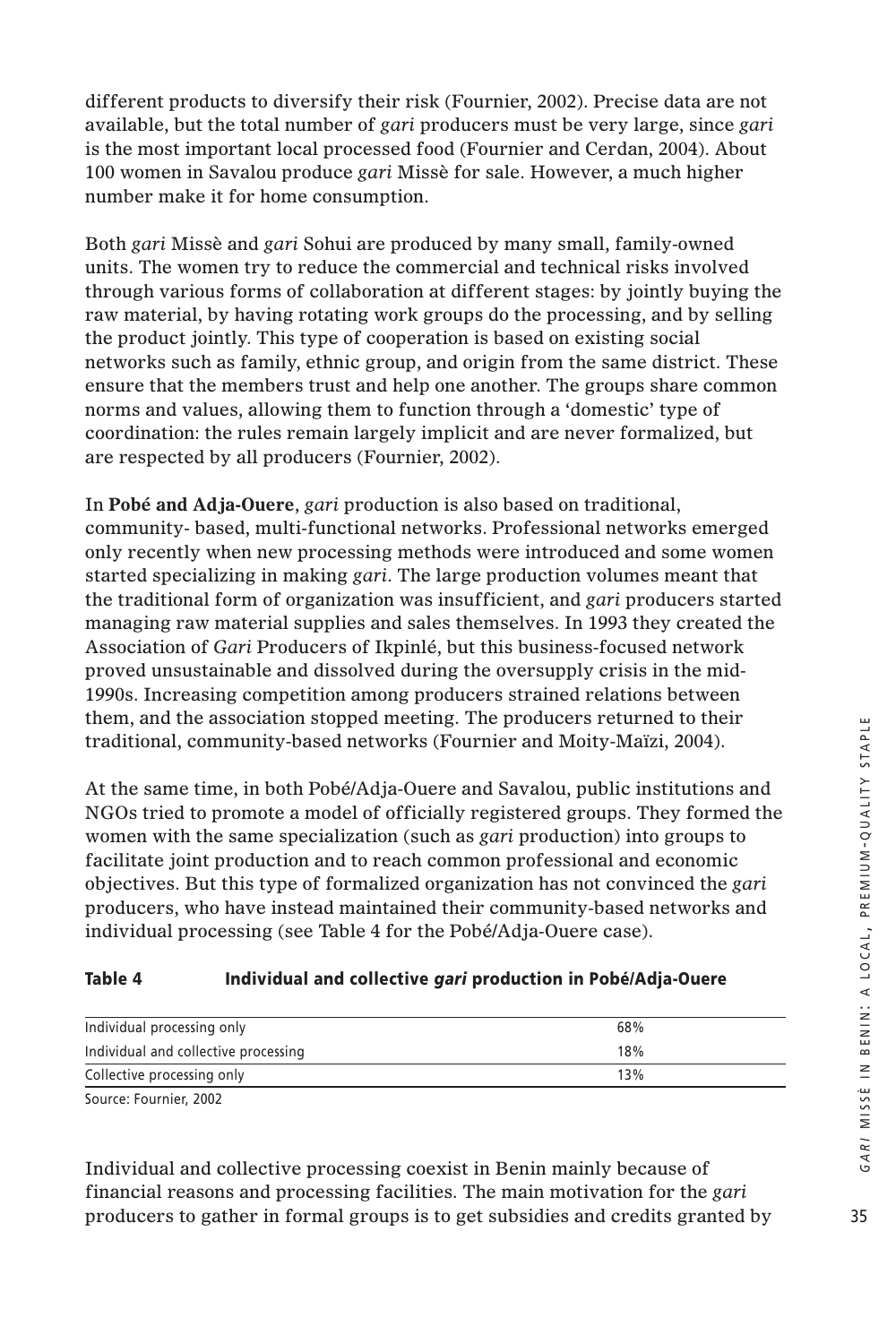public and private bodies (the formal financial sector, agricultural services, NGOs, projects), from which individuals and informal groups cannot benefit (Fournier, 2002).

In the particular Missè case, the existence of two formalized groups is also linked to reputation: being member of an 'official' women's group known for making the best *gari* in the country enhances a producer's reputation. That is why the key producers of *gari* Missè are members of at least one of these groups, even if they continue to mobilize community networks for buying roots and selling the product, and to process individually (Fournier, 2002).

**RELATIONS BETWEEN PRODUCERS AND OTHER ACTORS IN THE SUPPLY CHAIN**

**Cassava growers-***gari* **processors**. The relation between cassava growers and *gari* processors is different in the two production systems:

- In Savalou the *gari* producers buy cassava on the local market or directly from farmers. Loyal relations between the two actors are rare. The processors are generally in a weak position: they buy only small quantities, so have little negotiating power and pay quite high prices for their raw material.
- In Pobé and Adja-Ouere, the heads of the small-scale enterprises that make *gari* Sohui and the farmers have stronger relations. The farmers regularly deliver large quantities of cassava directly to the processors. This wholesale arrangement means the processors pay less for their raw material.

*Gari* **processors-retailers**. Relations between producers and retailers are reversed in the two areas:

- In Savalou, *gari* Missè processors are generally in a strong position. Retailers come and buy *gari* Missè directly at their homes, and not elsewhere. The price is fixed according to a specific measure and selling unit, a kind of big bowl, which differs from the one used by producers selling on the market. *Gari* Missè is not available on the local market because the women are not willing to mix with other producers, and because its prices are higher. The producers also frequently sell directly at home to consumers. In both cases customers' loyalty is established.

The situation of the Sohui *gari* producers is somewhat different. Their product is sold in the local market, where producers are much more numerous than buyers; the latter can be considered as 'price-makers'.

- In Pobé and Adja-Ouere, the wholesale markets do not favour loyal relations between producers and retailers. The *gari* is sold in bulk, either on the market or at the processing units, to various traders who buy the lowest priced products. Despite this, relationships between producers and certain traders have been strong enough for the traders to make loans for mechanized presses and rasping machines, improving the efficiency of *gari* production (Fournier, 2002).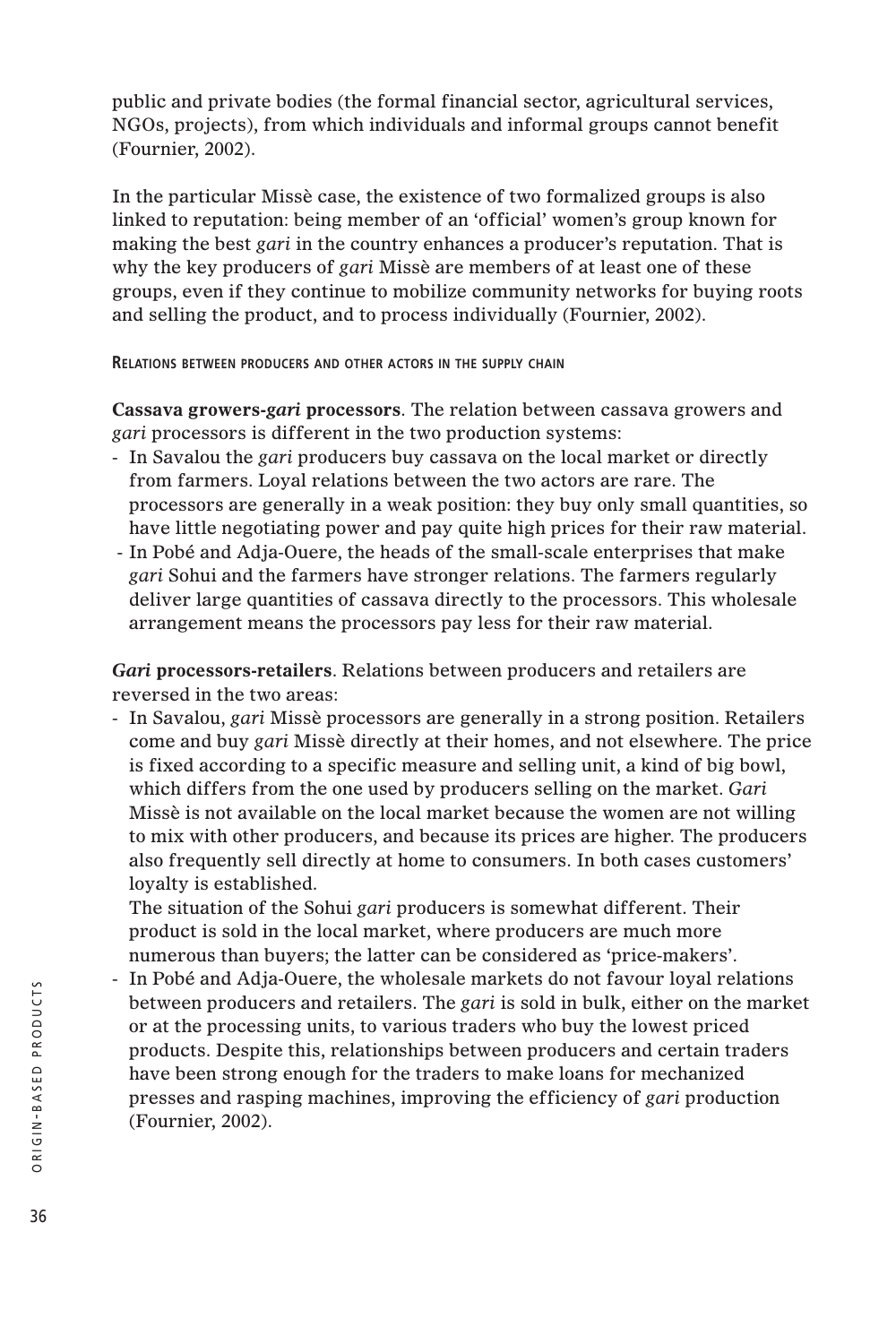#### **PRICES, MARKETS AND CONSUMERS**

Processing methods have a clear impact on the quality of the final product, as well as on the level of output and the price. Table 5 compares manual (nonmechanized) production processes. The cost price of ordinary *gari* is only about half that of the high-quality *gari* Missè. The output and the time productivity are significantly higher for ordinary *gari*.

|                                     | Ordinary gari | Fermented gari | Gari Missè |  |
|-------------------------------------|---------------|----------------|------------|--|
|                                     |               | Sohui          |            |  |
| Kg of gari output per kg of cassava | 0.298         | 0.212          | 0.172      |  |
| Time productivity (kg of gari/hour) | 4.9           | 2.8            | 1.9        |  |
| Cost price (FCFA/kg)                | 129           | 194            | 249        |  |

# **Table 5 Technical and financial performance of different** *gari* **products**

 $€1=$  FCFA 665

Source: Fournier, 2002

The type of market and the type of consumers also depend on the quality of the product. Ordinary *gari* and *gari* Sohui are sold on local and national markets and in neighbouring countries. During the boom of *gari* production in Pobé and Adja-Ouere, exports were regulated by Customs, but nowadays the cross-border trade passes through informal channels (Fournier, 2002). *Gari* Missè, on the other hand, is an 'identity' product, which is only sold on niche markets: localized markets in the capital, but mainly in Savalou through direct selling.

A study of consumption patterns in 2001 by Fournier and Mitchikpe (Fournier, 2002) showed that few 'average consumers' in Cotonou (the largest city in Benin) knew of or consumed *gari* Missè. Just a few are willing to pay an extra price for this quality *gari*, and almost all were natives of the very area of Savalou where *gari* Missè is made. It seems that the consumers' origin has more influence on their attitudes and propensity to buy expensive *gari* Missè than does their income.

Despite its advantages, *gari* Missè and its processing methods have not spread outside its original production area – even though the techniques could be easily duplicated. This may be explained by three factors:

- The producers of Missè district want distinguish themselves from other producers, so have not shared their processing secrets with other producers.
- *Gari* Missè is a niche product: it is consumed on specific occasions, used for a unique dish and reserved for specific consumers and markets.
- *Gari* Missè has a strong link to its geographic home, and is renowned as unique. Although the raw cassava does not significantly affect the quality of the final product, the localization of the processing and thus the know-how is extremely important. For consumers, *gari* produced using the same methods as *gari* Missè, but outside the Missè district, lacks the quality and reputation of the real thing. It is not clear how *gari* Missè acquired this strong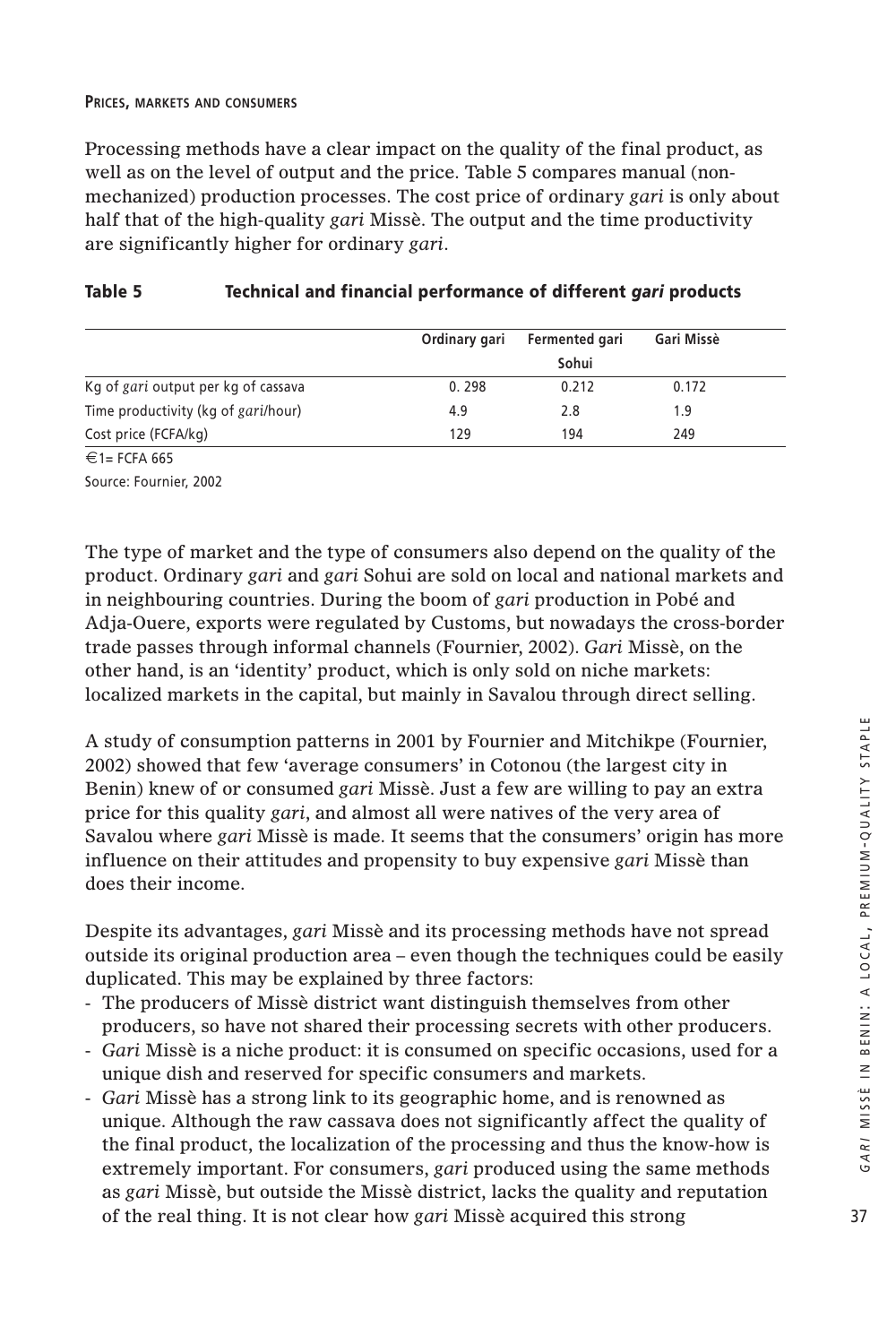reputation, but we suppose it was a gradual process like that of many regional specialties.

# **Enabling environment**

Few public and private institutions are involved in the *gari* sector. Exceptions are the agricultural departments (CARDER, Centre d'Action Régionale pour le Développement Rural), and some NGOs and projects. But these support only formal groups, generally through financial aids such as credits for processing equipment (e.g., presses, rasps) and working capital funds. One of the rare projects assisting producers in marketing was a Canadian project that worked with *gari* Sohui producers in Savalou on packing and labelling: the *gari* was sold in small bags carrying the association's name. The product was thus distinct, making it easier to access national supermarkets serving mainly upper middle class consumers, including foreigners.

The legal framework for *gari* is very weak. The Directory of Food and Applied Nutrition of Benin has defined a norm for *gari* production, but controls are irregular and not rigorous.

Benin is a member of the African Intellectual Property Organization (OAPI), a regional institution in charge of intellectual property registration in francophone Africa, and represented in Benin by the National Centre of Industrial Property, a unit within the Ministry of Industry and Small and Medium-Scale Enterprises. Through the Bangui Agreement (revised in 1999), OAPI envisages the creation, registration and protection of geographical indications within its member states. A project to identify the first products for registration is under way, but Benin does not figure among the pilot countries (Sautier and Sarfati, 2005).

Some commercial trademarks for *gari* can be found in Cotonou. In Savalou, the Canadian project mentioned above developed the collective trademark 'Association Màdouvô de Savalou', but it is unclear whether this mark still exists now that the project has closed (Fournier, 2002).

# **A geographical indication for** *gari* **Missè?**

*Gari* is an important way for rural women to earn money, and it supports the livelihoods of many poverty-stricken households. There is currently no protection or labelling of *gari*, even though certain types – especially *gari* Missè – have characteristics (high quality, clearly delimited geographic origin, faithful consumers) that could be key elements for a certification process. So is a geographical indication (or some other distinctive sign) suitable for *gari* Missè?

Some producers and traders take advantage of the reputation of *gari* Missè by selling ordinary or mixed *gari* under the Missè name. Some processors (from Savalou) have also found they can limit the fermentation process by adding bicarbonate of soda, producing an imitation product. Labelled *gari* would set

38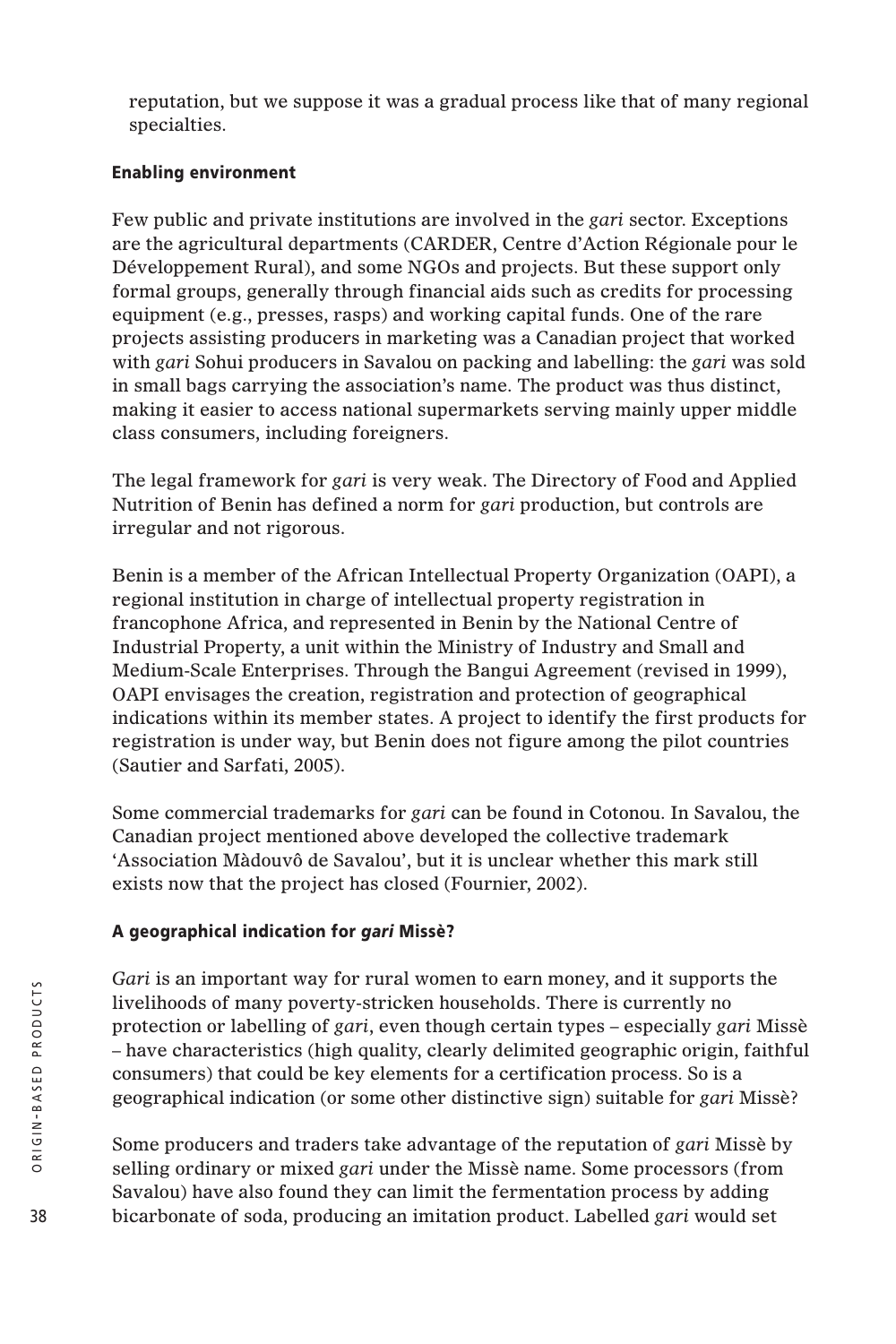processing and quality standards, helping to reduce the kind of practices and thus consumers' suspicions.

A geographical indication or trademark might protect producers and consumers through recognition of the origin. A trademark would benefit only the owners of the trademark, while a geographical indication would be open to all producers in the area.

Despite this, as far as we know, local actors do not currently see the need for better recognition and protection of *gari* Missè. The production and know-how of *gari* Missè as a local product does not seem threatened. Consumers acknowledge its quality and uniqueness, and the small-scale enterprises are able to maintain themselves.

Indeed, this system has existed for more than 70 years. It relies on social networks that control production and marketing practices through non-codified but efficient rules and controls based on cooperation and mutual trust. The producers live close to each other and can mobilize social networks, strengthening the collective efficiency and the viability of the system. The fact that traders or consumers buy *gari* Missè directly from the producers means that they are confident the product is genuine. For producers, direct selling enables them to differentiate their product from the other types of *gari* and gives them higher prices. So they already benefit from some economic and social added value.

A serious constraint to a geographical indication is the lack of a legal framework and institutional bodies that could define, enforce and control the rules that would be needed.

The type of market is also important. The production of *gari* Missè is strongly localized. This limits the supply, and the demand seems stable (it is, after all, relatively expensive compared to ordinary *gari*).

For a staple like *gari* Missè, which enjoys a price premium but has a limited and already endogenously regulated market, an official label may be a future prospect. But is not currently a priority for producers; nor does it seem to be one for traders or consumers.

# **References**

- Fournier, S. 2002. Dynamiques de réseaux, processus d'innovation et construction de territoires dans la production agroalimentaire artisanale. Etudes de cas autour de la transformation du gari de manioc et de l'huile de palme au Bénin. Thèse de doctorat en Sciences Economiques, Université de Versailles, St-Quentin-en-Yvelines. 325 p.
- Fournier, S., and C. Cerdan. 2004. L'organisation socio-économique comme ressource territoriale: quel développement local pour les productions agroalimentaires artisanales ? Colloque 'la notion de ressource territoriale', Le Pradel, 14-15 Octobre 2004. 16 p.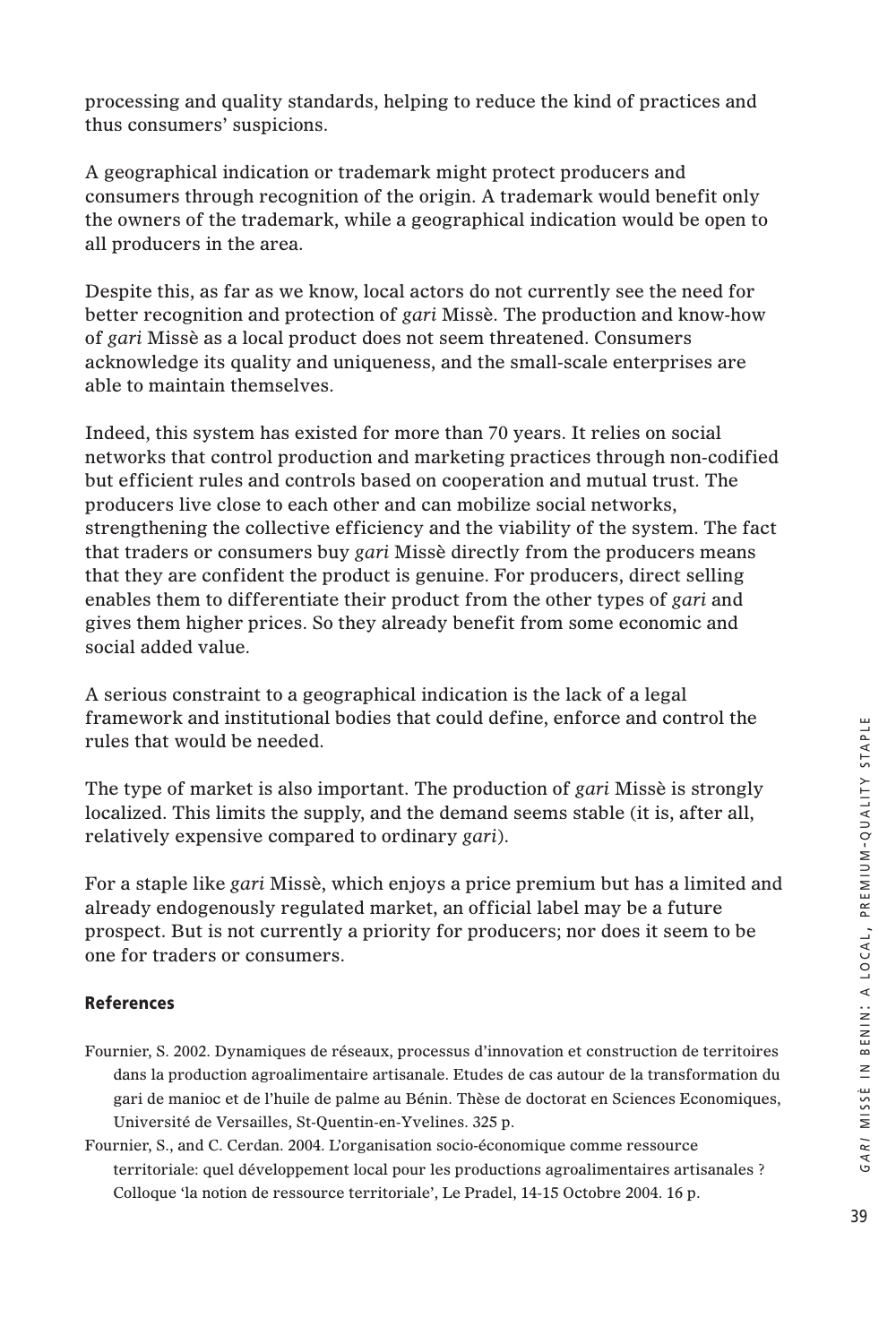- Fournier, S., and P. Moity-Maïzi. 2004. Proximité professionnelle et proximité communautaire: une grille d'analyse des proximités complexes dans le secteur artisanal. Communication présentée aux 4èmes Journées de la Proximité 'Proximité, réseaux et coordination', GREQAM-IDEP, Faculté des Sciences Economiques, Marseille, 17-18 Juin 2004. 16 p.
- Fournier, S., J. Muchnik and D. Requier-Desjardins. 2004. Proximités et efficacité collective. Le cas des filières gari et huile de palme au Bénin. In: Torre A. and M. Filippi (eds), Proximités et changements socio-économiques dans les mondes ruraux. Editions INRA, Paris.
- Nago C.M., 1995. La préparation artisanale du gari au Bénin : aspects technologiques et physicochimiques. In: Agbor, E.T., A. Brauman, D. Griffon and S. Treche (eds), Transformation alimentaire du manioc. ORSTOM Editions, Paris. p. 475-493.
- Sautier, D., and C. Sarfati. 2005. Indications géographiques en Afrique francophone: rapport 2004 des actions d'appui INAO-CIRAD auprès de l'OAPI. Montpellier, Cirad-Tera/Inao. 2 vols.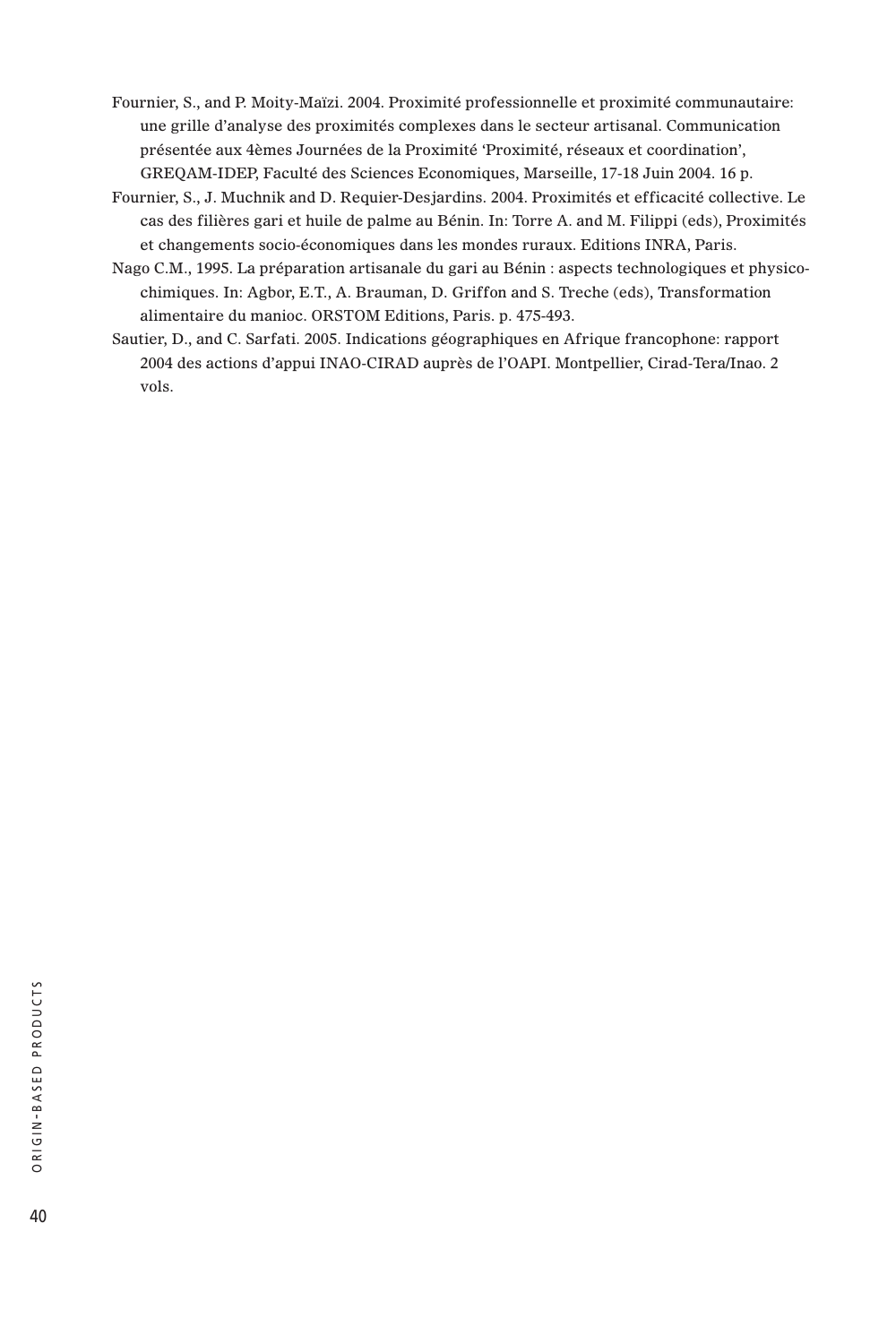# **4** *Mantecoso* **cheese in Peru: Organizing to conquer the national market**

*Astrid Gerz and François Boucher8*

This case study describes how the production of specialty cheese evolved in northern Peru, in a context of high competition and product imitation. It shows how the development of this cheese relied on individual and collective innovations in processing, marketing and organizational arrangements. The local cheese production system has been able to mobilize resources to protect the image of its product and to strengthen its market competitiveness.

*Mantecoso* is a semi-fresh cheese produced by small dairies in the Department of Cajamarca. It is a typical cheese of this region – a local identity symbol. It has a strong reputation throughout the country, so might benefit markedly if it were registered as a geographical indication.

*Mantecoso* cheese involves:

- The use of specific local know-how in milk production and processing, and
- A cluster of many small firms, which cooperate in some aspects and compete in others. These firms are urged to develop better coordination to address common interests such as quality and market development (Boucher, 2004).

# **Cheese production in Peru**

Peru produces about 1.2 million tons of milk a year. Most dairying is concentrated in three regions: Arequipa in the south, Cajamarca in the north, and near Lima, the capital. Most milk producers are small-scale, though there are two large processing companies, Nestlé and Gloria. The milk produced is used in different ways in each of the three regions, depending largely on the presence of rural agro-industries. Cheese production is relatively weakly developed.

The Department of Cajamarca, in the northern Andes, is the only area to have developed a real cheese-making tradition (Boucher, 2004). With a population of 1,362,300 in an area of 33,500 km2 , this Department it is one of the most populated in the country (Figure 3). Most people live in rural areas  $(75\%)$ , are engaged in farming (70% of the small-scale enterprises), and are poor (77% of the rural population earn less than twice the cost of a minimum food allowance).

<sup>8</sup> Research partnership CIRAD with *Pontificia Universidad Catolica de Lima, Centro Internacional de Agronomia Tropical* (CIAT, Cali, Colombia), *Soluciones Prácticas* (Lima, Peru) and APDL (Cajamarca, Peru).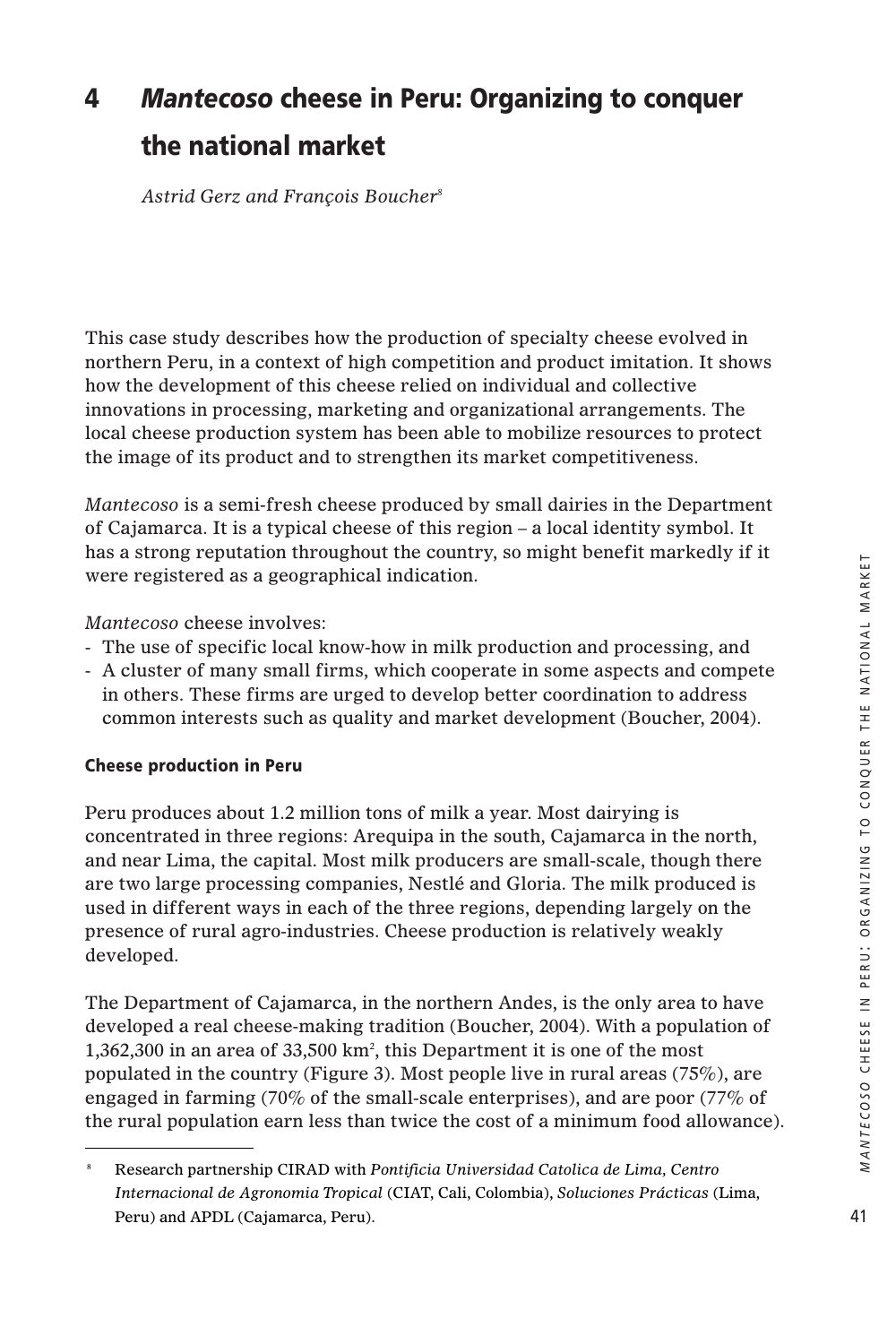## **Figure 3 Cajamarca cheese production area in Peru**



The economic and administrative activities of the department are concentrated around its capital, Cajamarca, the only city connected to the coast by a tarred road. Poor roads make communication and trade with the mountainous hinterland difficult (Boucher and Guegan, 2002). The Department's economy is based on mining (particularly the Yanacocha gold mine, one of most profitable of the world), tourism and dairying.

The Department has 30,000 registered milk producers and produces an estimated 503,000 litres per day. A large number of small, rural dairies process about one-third of the milk output into cheese, making Cajamarca the most important cheese-making region in the country (Boucher, 2004).

Cheese is made in Cajamarca by very small units. The principal cheeses produced are:

- *Mantecoso*, made from a fresh curd known as *quesillo* that has been manufactured for decades in rural Cajamarca. *Mantecoso* has become the 'typical' cheese of the area.
- *Queso andino tipo suizo* (Andean Swiss-type cheese), a hard cheese derived from technology imported by a Swiss project supporting rural cheese dairies.
- *Queso fresco*, a generic fresh cheese without a special identity. This is a curd, a little more salted than the *quesillo*, and is sold in mounds of 2 or 3 kg.

It is possible to distinguish four specific cheese-making regions within the Department of Cajamarca, based on the concentration of cheese dairies, the characteristics and specialities of each production area, and the areas' links with cities and markets. These four regions overlap somewhat, with upstream links to milk and *quesillo* producers, and downstream links to markets, in particular in Lima and other north-coast cities.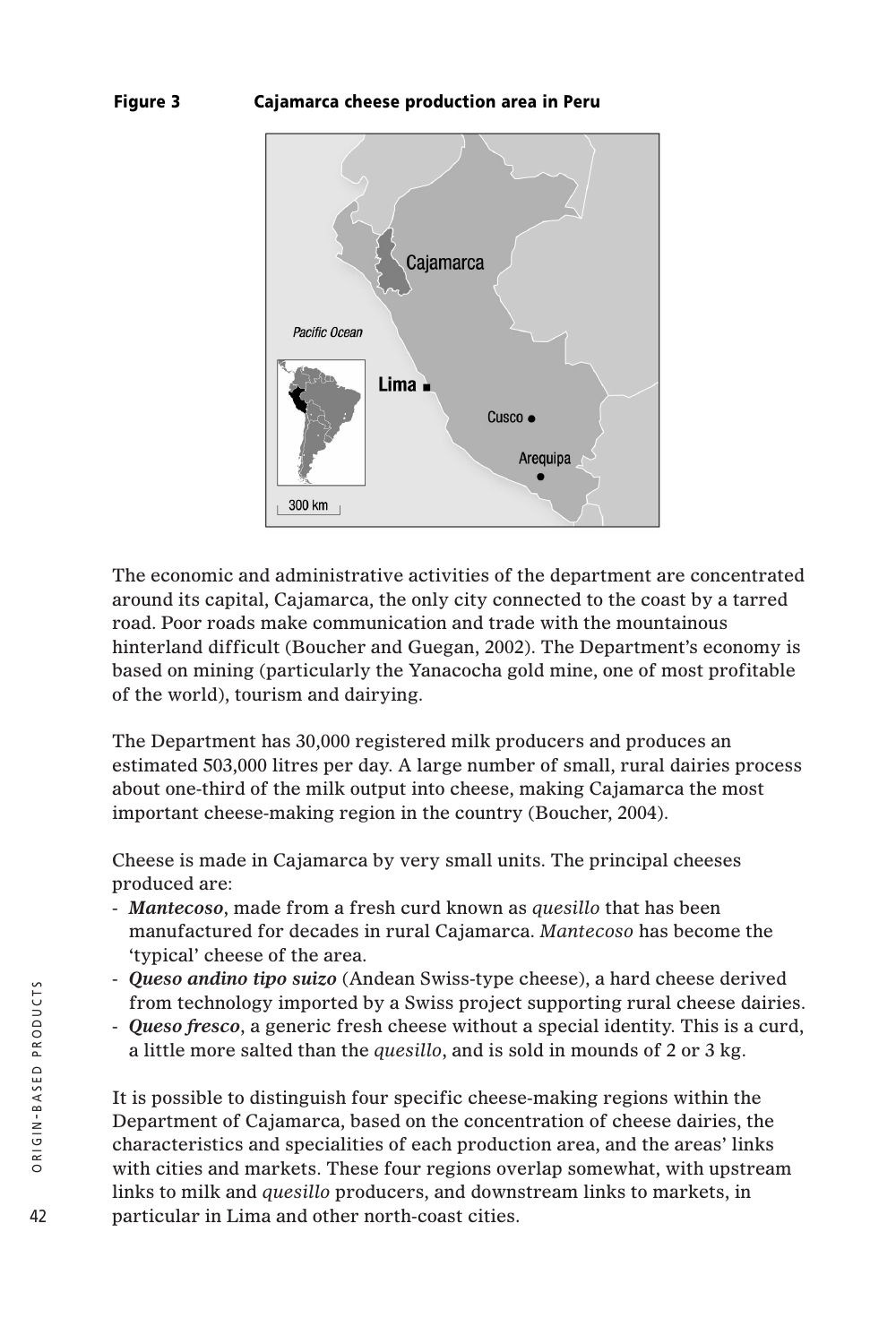The territory of Cajamarca (around the city of Cajamarca itself) is the largest and most important of the four regions. It produces a range of *mantecoso* and *queso andino tipo suizo* products and has a quality image and national reputation (Boucher and Guegan, 2002). Our study focuses on this territory and the *mantecoso* production system.

# **History of** *quesillo* **and** *mantecoso*

*Mantecoso* and *quesillo* (see below) can be considered typical products: they are simple, attached to a territory, and the quality of the *mantecoso* is closely linked to the local soils and climate, which determine the richness of the pastures and thus the quality of the milk.

# **FROM QUESILLO TO MANTECOSO**

*Mantecoso* is a semi-fresh cheese produced from a fresh curd known as *quesillo*. *Quesillo*, which is found only in Cajamarca, stems from approximately 200 years ago. Farms in the Altiplano are very isolated, and the farmers needed to increase the shelf-life of their milk. So rural women processed the milk into *quesillo*, which could be kept for 7 days. They then salted the *quesillo* to improve its insipid taste, and ground and crushed it on a stone (known as a *batan)* to make *queso*. This processing further improved the taste, texture and lifespan of the end-product.

In the 1970s, the *batan* stones were replaced by manual mills. This technology shift also changed the nature of the resulting product: the *queso* became *mantecoso*.

The transition from *batan* to mill has had several other effects:

- Transition from a basic subsistence food into a commercial product.
- Transfer of processing from women to men (men handle *mantecoso* production, while women continue to produce the *quesillo*).

Geographical separation of the two production stages: *quesillo* is still produced on farms in mountain areas, while *mantecoso* is now mainly produced in cheese dairies in the town of Cajamarca.

#### **RURAL CHEESE DAIRIES**

The first small-scale dairy processing units emerged in Cajamarca in the 1950s and 1960s. During this period, the area became an important breeding zone for dairy cattle due to the rise of haciendas, Nestlé's establishment of its Incalac dairying plant and land reforms. The first small-scale dairy produced *manjar blanco* (a whole milk spread) for shipment to Lima (Grèzes, 2000). In the 1960s, some livestock keepers in the mountains started to produce *mantecoso*, selling it in non-specialist shops in Cajamarca.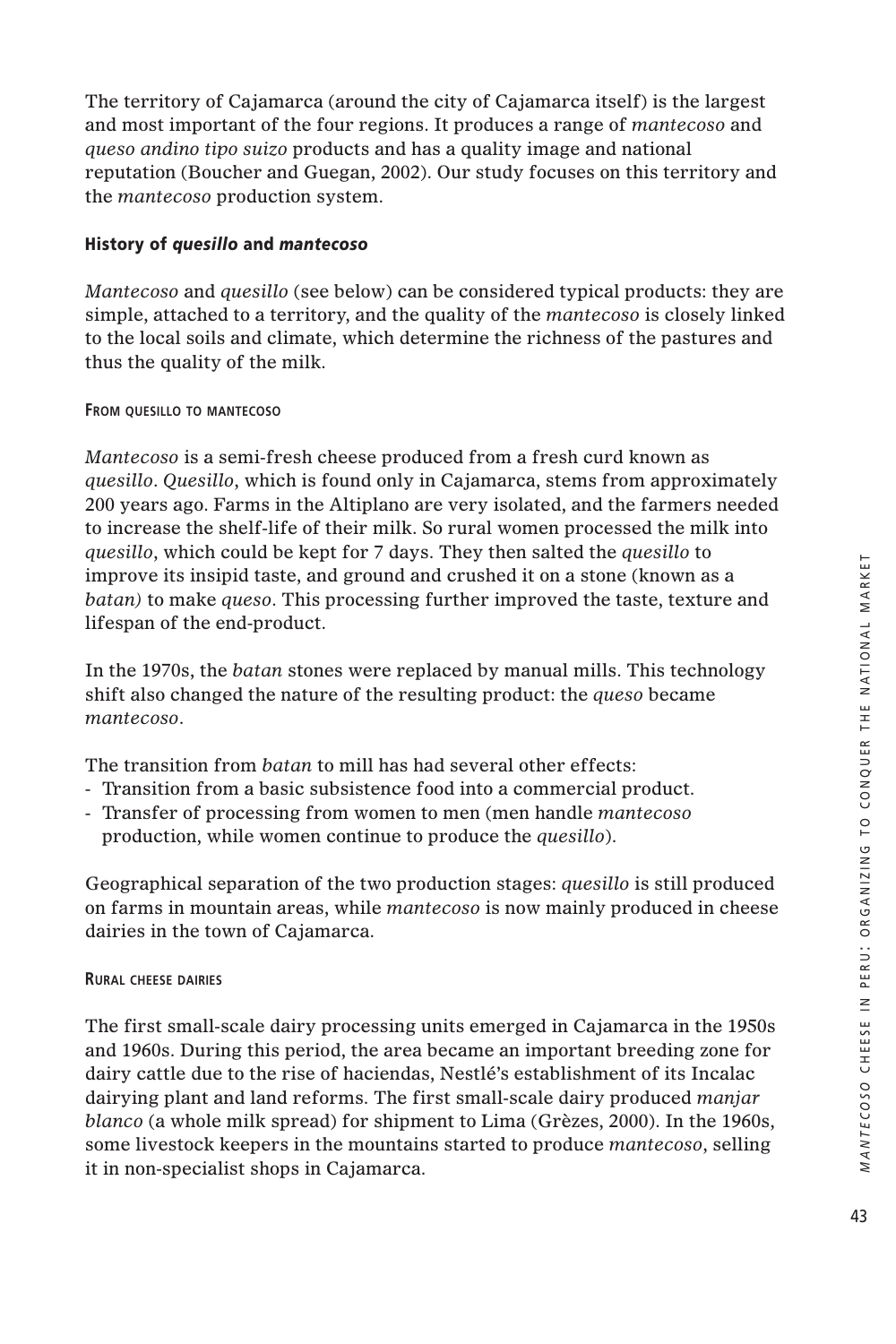Since 1975, cheese-making has turned into a commercial activity in three distant rural parts of the Department: Agua Blanca and Asunción (which produce *mantecoso)* and Chugur *(queso andino tipo suizo)*. In these places, three families decided independently to produce cheese exclusively for sale. This was the start of the cheese industry in Cajamarca. Commercial *mantecoso* production has grown in response to rising demand at the coast.

# **Producing** *mantecoso*

*Mantecoso* processing consists of two stages. The first involves producing curd 'at the foot of the cow'. This is the *quesillo*. It forms the raw material for making *mantecoso* in the second stage.

The quality of the *mantecoso* depends mainly on the quality of the *quesillo*. This can be poor because of hygiene problems during processing:

- The milk may be contaminated by antibiotics or contain traces of dirt because of poor hygiene during milking (hand-washing, cleaning of the teats).
- The *quesillo* may become contaminated during processing, for example by the weight used to press the liquid, by rennet (which comes from the lining of calf's stomach) used to coagulate the milk, or by dirty containers.

These problems occasionally reduce the quality of the *mantecoso*, or may even spoil the *quesillo*, making it unfit for consumption. However, improved hygiene, training on milking practices and the use of industrial coagulation tablets (which are more hygienic) nowadays are reducing these quality problems (Boucher and Guegan, 2002).

Other factors affecting the quality of the *mantecoso* include processing methods, storage and transport conditions, and the relationships between middlemen and cheese-makers. Various factors affect consumers' perceptions of the quality of the product: local competition between cheese sold in city shops or by street and market vendors in Cajamarca, and (more seriously) fraud and adulteration of Cajamarca cheese by unscrupulous outsiders. Traders in the distant, coastal cities sometimes mix the original cheese with potato starch so they can sell a heavier weight, or sell it with false 'Cajamarca' tags.

# **The** *mantecoso* **chain**

The *mantecoso* supply chain includes various actors. The main players are the producers of *quesillo* and *mantecoso*, middlemen and traders. The *mantecoso* cheese-makers are the key actors in the chain: they are in contact with the local *quesillo* producers and middlemen, and with supporting institutions and external traders as well. They are well anchored in their territory, proud of their products and willing to promote high-quality cheese and the image of Cajamarca.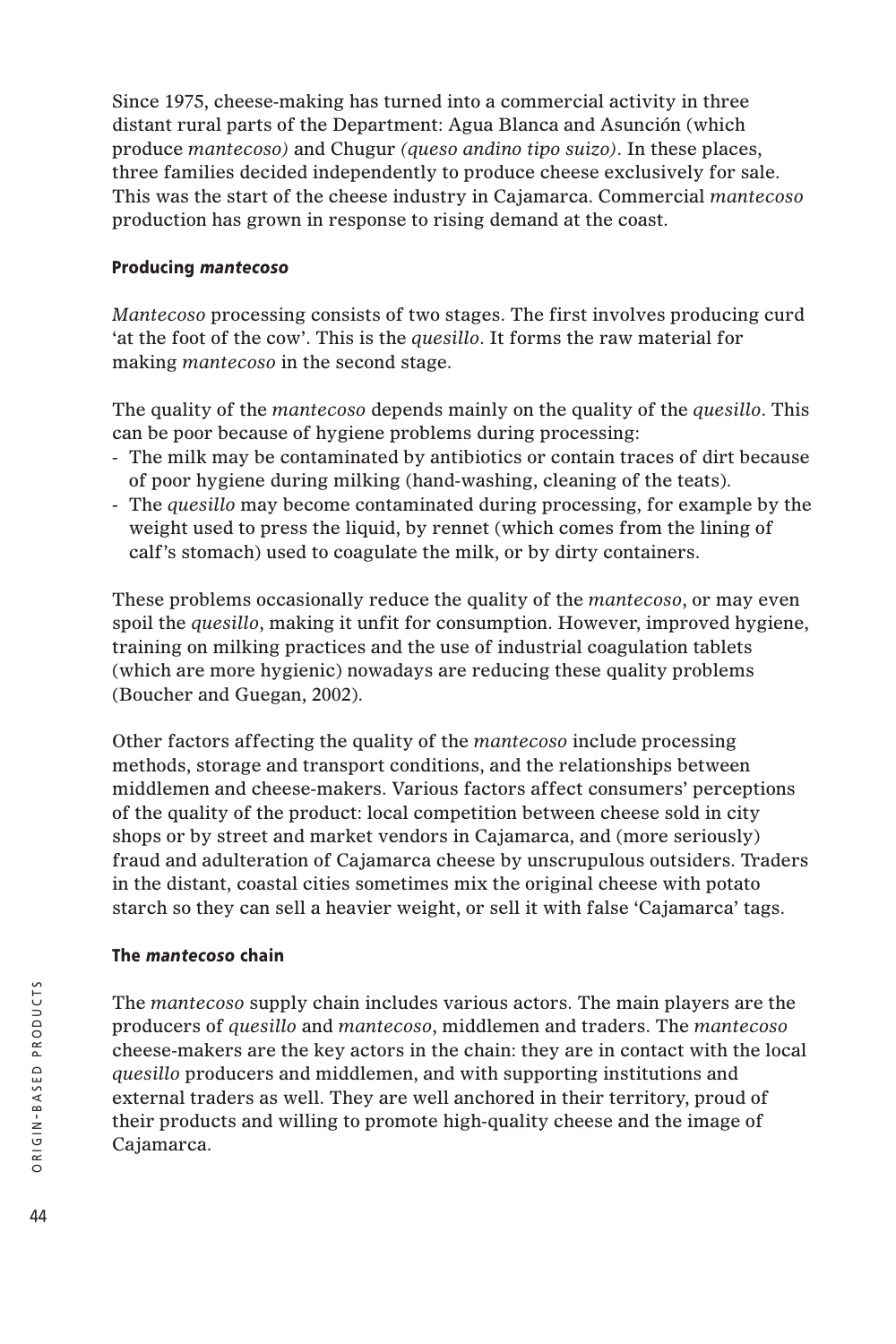#### **QUESILLO PRODUCERS**

The *quesillo* producers are generally poor livestock keepers who live in the mountains. They are highly connected and interdependent, and have a strong tradition and culture. However, they have not been able to organize their production of *quesillo*, and they do not consider their simple curds as an identity product, but merely as a source of income. They thus are concerned little about the quality of their product or how it is used further. But as demand for high-quality *mantecoso* rises, they are becoming more conscious of their role in the chain.

There are an estimated 19,000 *quesillo* producers in Cajamarca. Most are in the provinces of Cajamarca (6000), Chota (4500), Hualgayoc (3000), Celendin (2200), San Miguel (1300), Cutervo (1100) and Cajabamba (500) (Boucher, 2004). These *quesillo* production areas are closely linked to the cities of Cajamarca and Bambamarca (Hualgayoc province), where the most *mantecoso* is produced and sold (Boucher, 2004).

#### **MANTECOSO PRODUCERS**

There are 98 *mantecoso* cheese-makers in the Department of Cajamarca. They are mainly located in the provinces of Hualgayoc (34), Cajamarca (23), Chota (15), Celendin (13) and San Miguel (13). *Mantecoso* is produced mainly in the urban centres of Cajamarca, Bambamarca, Chota and Cutervo. However, the south of the provinces of San Miguel and San Pablo includes a rural area reputed for its good *mantecoso* (Boucher, 2004).

A large number of *mantecoso* cheese-makers are based in Cajamarca city. They operate individually; 80% are native to the Department, and 64% are descendants of farmers or livestock raisers. Production is family-based. Technical and marketing know-how is transmitted between family members. Approximately 60% of the specialist dairy product shops in Cajamarca belong to only 9 families (Grèzes, 2000).

Most of the small-scale enterprises are thus based on family networking and mutual assistance. The enterprises are generally managed by men assisted by their wives. Fifty percent of the Cajamarca cheese-makers have a university education. Many (45%) have become active in the cheese sector only in the last 10 years. According to Boucher (2002), there are two main types of cheesemaking enterprises:

- **Small-scale enterprises**, producing one type of dairy product, mainly *mantecoso*. They have a restricted local market. Their communication about the product is limited, but they maintain a direct contact with their customers. Those located in urban areas sell their cheese in their own shops, in creameries, at the market or in the street.
- **Medium-scale enterprises**, with a more diversified lines of two to five products. These enterprises generally own their own shops, and serve customers at local and national level. They have better communication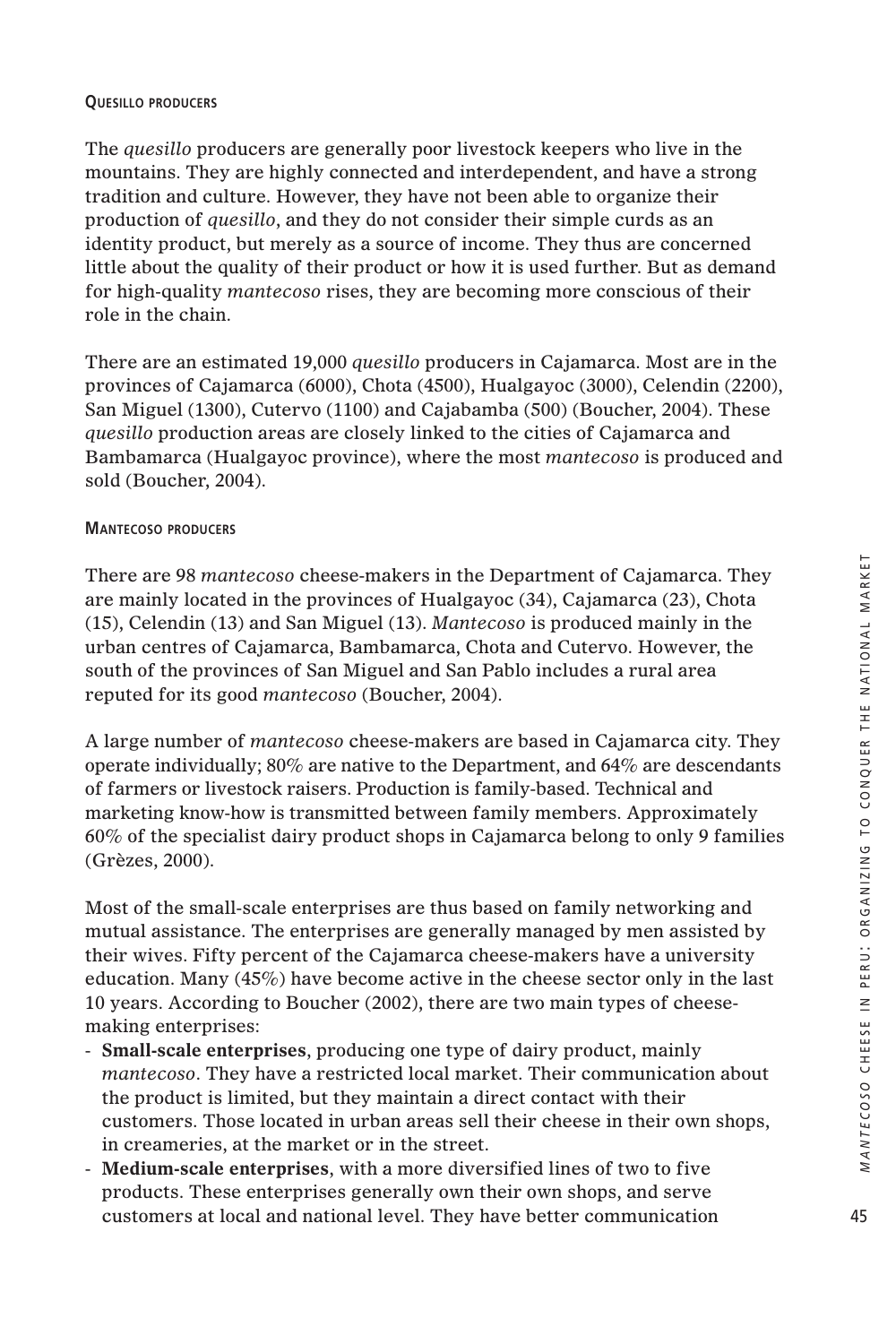capabilities, and buy 300-3000 litres of milk a day, as well as *quesillo* once or twice a week through middlemen.

Slow bureaucracy and the various requirements for registration mean that 81% of the cheese-makers have set up formalized enterprises (i.e., they have a trade registration), while only 36% have completed the necessary paperwork (e.g., hygiene and health registration) to sell directly to consumers. About onequarter have bank accounts. In Cajamarca, eight cheese-makers have their own trademark, a status as an industrial producer, and are beginning to use barcodes – a requirement for selling in supermarkets (Boucher and Guegan, 2002).

# **Horizontal and vertical organization**

While continuing to pursue their individual strategies, the *mantecoso* and *quesillo* makers have since 1998 started joining together in various local organizations and networks with the common objective of improving the quality and enhancing market access of their products.

# **APDL**

The *Asociación de Productores de Derivados Lácteos* (APDL) is Cajamarca's cheese-makers' association. It was created in September 1999 by a group of 39 small and medium-scale entrepreneurs. As owners of processing units and shops in downtown Cajamarca, they identified some common problems in the quality and marketing of their product. These included in particular a lack of quality *quesillo*, unequal competition from the informal sector (since street vendors neither taxes nor have to pay the costs of maintaining a shop), insufficient information about quality control, and the evolution of consumer demand towards quality and healthy products (Boucher, 2004). Adulteration of Cajamarca cheese and the inappropriate use of the Cajamarca name by cheese traders and processors in Lima and other coastal cities are also a matter of great concern – though are more difficult for a local processors' group to tackle.

APDL focuses on producer-consumer relationships and enhancing the image of members' products and that of the region. The association organizes promotion fairs during the festive summer period. Besides *mantecoso* cheese, APDL members' shops also sell a range of other regional products (chocolate, honey, etc.). Synergies are thus being built between the quality of the cheese and of other regional foods and amenities (such as landscape). This collective action is tied to an exclusion process. Only specialized dairy producers and traders are accepted as members of APDL. Middlemen, informal cheese-makers and street vendors are excluded.

After initial setbacks, mainly due to the weak relationships between the members and to lack of a coordination structure, the association managed to develop a quality label, including a set of commitments (collective trademark 'Poronguito'). It is currently exploring the opportunity to develop a geographical indication for *mantecoso*. It has developed a strong lobbying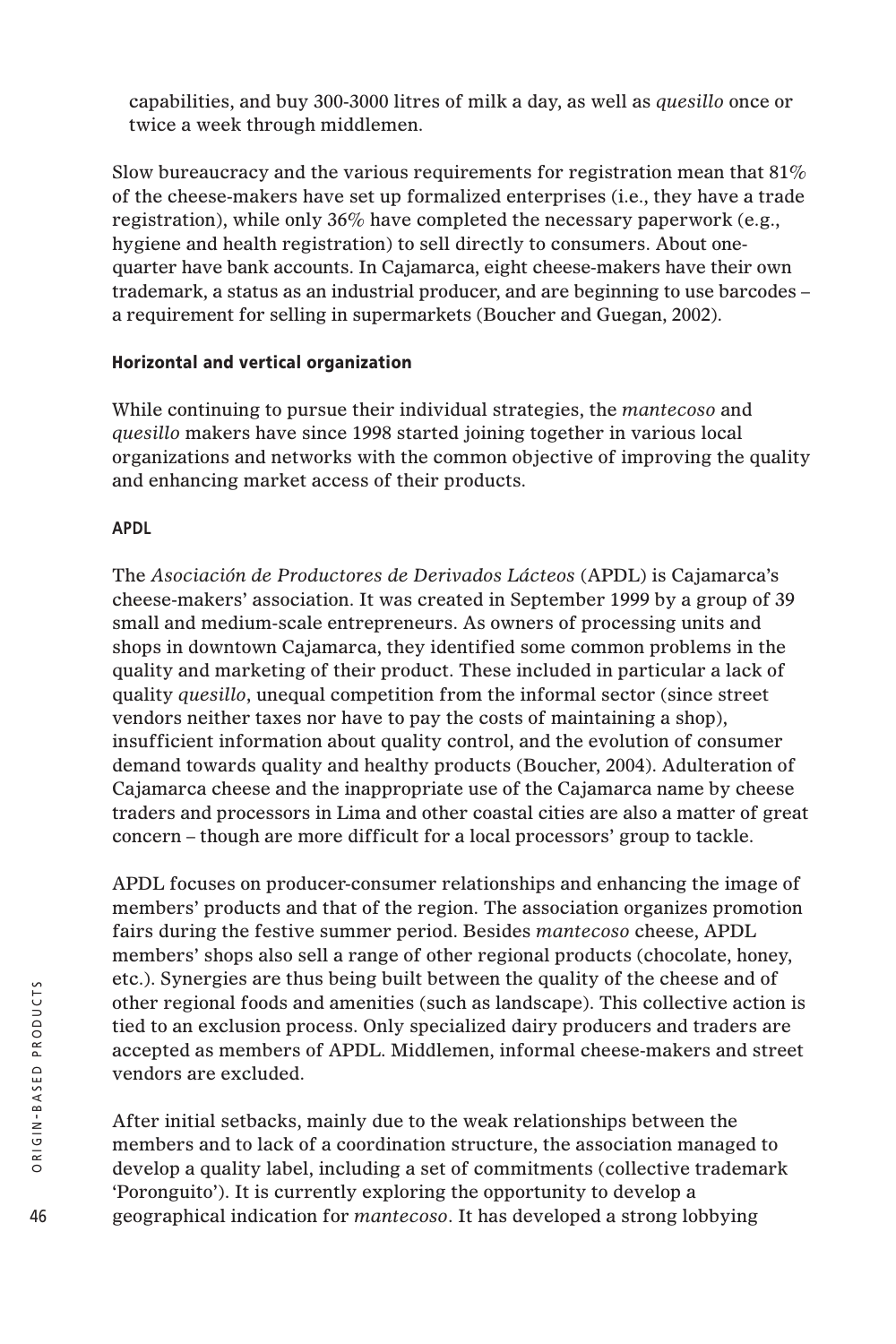capacity within the city council to counter informal cheese sellers. Networking between cheese-makers has increased considerably since APDL was launched.

**QUESILLO MEJORADO GROUPS IN CHANTA**

A collective dynamic also exists around the quality of *quesillo* in the locality of Chanta. Producers willing to produce improved *quesillo* ('*quesillo mejorado*') have gathered into two groups and are being assisted by an NGO as well as by specific *mantecoso* cheese-makers. The ongoing merger of these two groups would allow them to set up a producer organization and thus further strengthen their collective action and efforts to raise quality.

#### **CODELAC**

CODELAC is a platform for coordination and partnership between all actors in the cheese-making sector in Cajamarca, including NGOs, public bodies and services. This association was set up at the end of 2002 as a result of the progressive convergence of APDL and the *quesillo mejorado* groups. Through a process of dialogue initiated by NGOs, both became aware of their complementarities in achieving quality, maintaining the regional reputation and developing new markets for Cajamarca cheese. CODELAC rapidly became a space for exchange, negotiation, promotion and coordination of common actions and projects. In accordance with APDL rules, CODELAC is also exclusive: i.e., those who do not share the concept of quality dairy products are excluded.

#### **Relations among chain actors**

The various chain actors have different and complex relationships. We will focus on the special relationships between the upstream *quesillo* and downstream *mantecoso* producers. Three types of commercial relations can be distinguished:

- Purely commercial relationships. In the markets of Chanta and Yanacocha the price and weight of *quesillo* are the main factors governing relations between the two groups of actors. The *quesillo* producers are in a weak position because they are uninformed about prices and have limited negotiation power. Loyal seller-customer relations are thus difficult – middlemen often cheat on weight – and this does not favour the development of high-quality *quesillo*.
- Semi-loyal relationships. These occur where *quesillo* producers generally sell to the same customers, offering an opportunity to improve quality and negotiate better prices while selling according to exact weights.
- Loyal relationships. Some *mantecoso* cheese-makers rely on specific middlemen (known as *quesilleros*) to buy the best *quesillo* from farms and to support the *quesillo* producers in technical and logistical questions. In this case, the quality is prescribed by the cheese-maker, based on the quality of the *quesillo*, and the price is fixed according to the quality and exact weight.

Trust between actors thus depends on three main elements: the quality of the *quesillo*, the price offered by customers, and the exact weight of the product. If these three elements are present, the level of trust is high.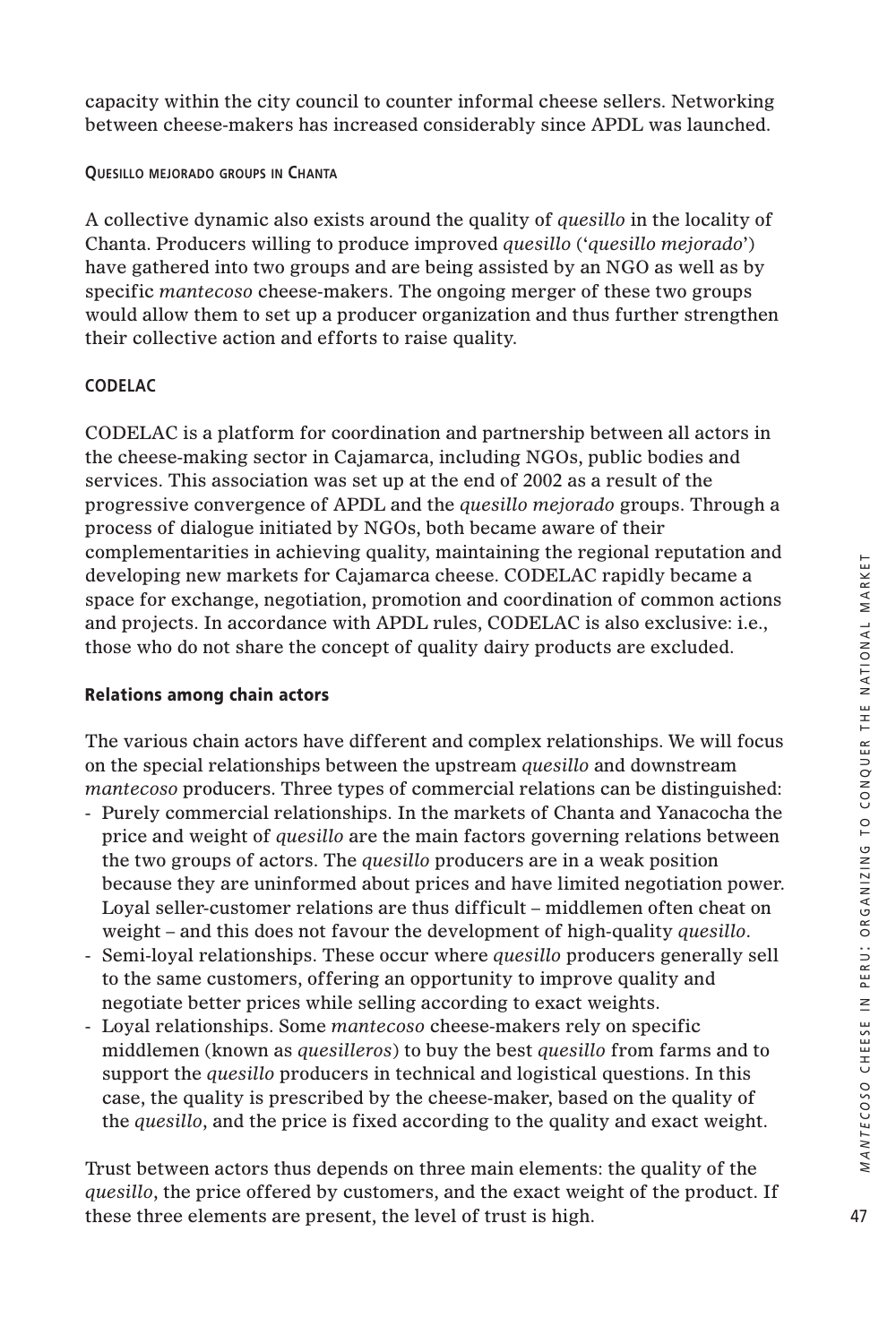## **Markets and consumers**

*Quesillo* and *mantecoso* are sold at distinct markets. *Quesillo* is sold mainly at local wholesale markets to middlemen, who supply the cheese dairies with the curds for further processing into *mantecoso*. The *mantecoso* is sold in Cajamarca city at local specialist creameries and shops, and in the main cities of coastal Peru at wholesale markets and in mixed shops, supermarkets, bakeries and restaurants. Tourists and mine workers fuel local demand at the specialist shops in Cajamarca. Prices vary, depending on the market and the number of middlemen involved: wholesale market prices range from €1.2 to 2.9, while retail prices start at €3.1 per kg (Boucher and Guegan, 2002).

A survey (Theeten, 2001) of 80 consumers in Cajamarca town and two cities on the coast shows that *mantecoso* consumers are mainly from the medium or high income levels. Preferring healthy, quality products, these consumers buy cheese mainly in creameries and supermarkets, and rarely in markets. *Quesillo*, in contrast, is considered a popular product. It is sold mainly in the streets and is primarily consumed by people from the middle and working classes.

Only 56% of the people interviewed in this survey thought the Cajamarca cheese had good quality; 33% did not feel confident about the origin of the mountain cheeses they bought. As many as 93% were actually aware of the existence of fraud in the cheese sector, and a majority were willing to pay more (between €1.0 and 2.9 per kg of *mantecoso* cheese) for a quality guarantee. These findings reveal that consumers are aware of food safety and quality issues.

The demand for quality local cheese is stimulated by the rising numbers of tourists visiting Cajamarca. The area hosts 80,000 tourists a year, mostly from within Peru, and this figure has risen by 50% over the last 8 years. Specialist shops are known for their quality products and depend on tourism for about 40-50% of their turnover (Boucher, 2004). This link between tourism, the demand for quality products, and the image of the region, is enhanced by cheese-makers through advertising campaigns or by tourism agencies in Cajamarca, which offer visits to rural cheese dairies and old haciendas (Boucher, 2004).

# **Enabling environment**

APDL was awarded its 'Poronguito' collective trademark in 2000. A large number of institutions are involved in the cheese sector. They include public bodies, private enterprises and NGOs, which back up producers through training, financial, technical and marketing support. This supportive environment is likely to favour further developments such as the establishment of a geographical indication.

# **PUBLIC BODIES**

The main public organizations involved are the Ministry of Industry, Tourism, Integration and Trade (MITINCI) and the Chamber of Trade. Rather than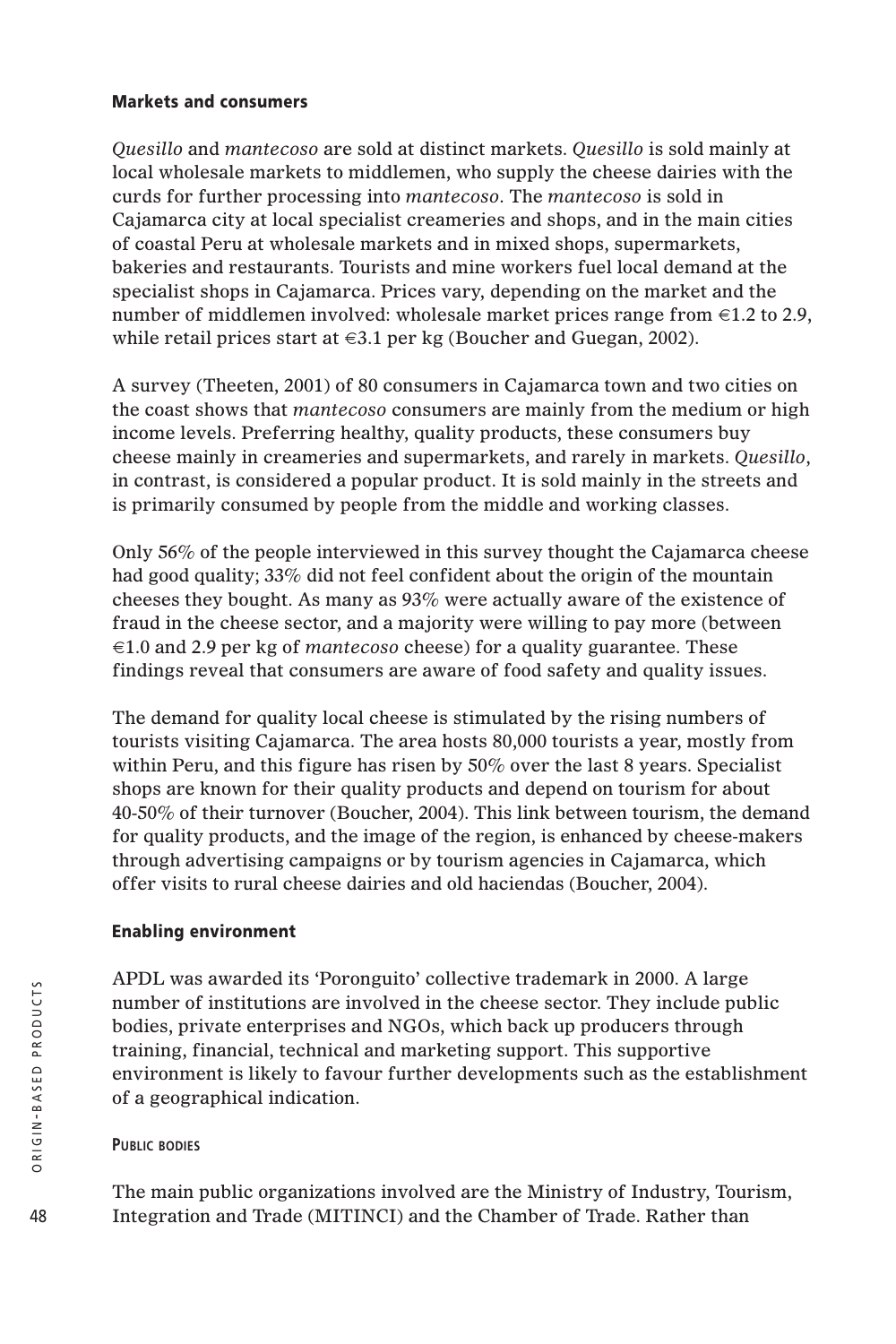supporting cheese-producers and favouring the sector, they are frequently perceived as constraints. For many producers they are synonymous with taxes and penalties.

Trademarks and quality labels are managed by one main institution at the national level, INDECOPI (the National Institute for the Defense of Competition and Protection of Intellectual Property), which is also responsible for intellectual property in general.

### **PRIVATE ENTERPRISES**

Two types of private enterprises assist the cheese sector:

- Private banks, which grant credit to cheese producers.
- Incalac (the Nestlé subsidiary), which has supported the development of a large network of roads in the South of the Department, helps regulate markets (it is an alternative buyer for fresh milk, especially when cheese is in oversupply), and provides credit and training for milk producers. Incalac is one of several enterprises that have assumed functions formerly provided by the state (the production of public goods, and market regulation) (Boucher and Guegan, 2002).

## **NON-PROFIT ORGANIZATIONS**

Several non-governmental organizations, including CARE, FONDER, CIPDER, Cepedaz and ITDG, along with public bodies such as SENATI and CIRAD, support the cheese sector in various ways. These include providing credit for small-scale enterprises, technical training on improved milk processing methods, or technical assistance (mainly for rural *quesillo* producers) on topics such as breeding methods, milking, innovative processing methods and conservation of *quesillo*. *Mantecoso* producers also receive assistance in product advertising and new market outlets.

# **OTHER PROFESSIONALS**

Other professionals with an important role in the sector are:

- **Transport enterprises**, which carry the raw *quesillo* to Cajamarca, and the finished *mantecoso* to the coast.
- **Small engineering enterprises** responsible for selling, making or maintaining cheese processing equipment and tools.
- **Input suppliers** who provide ingredients (salt, milk fermentation tablets) and packaging material (Boucher, 2004).

Cheese production is therefore at the centre of a whole cluster of enterprises in Cajamarca.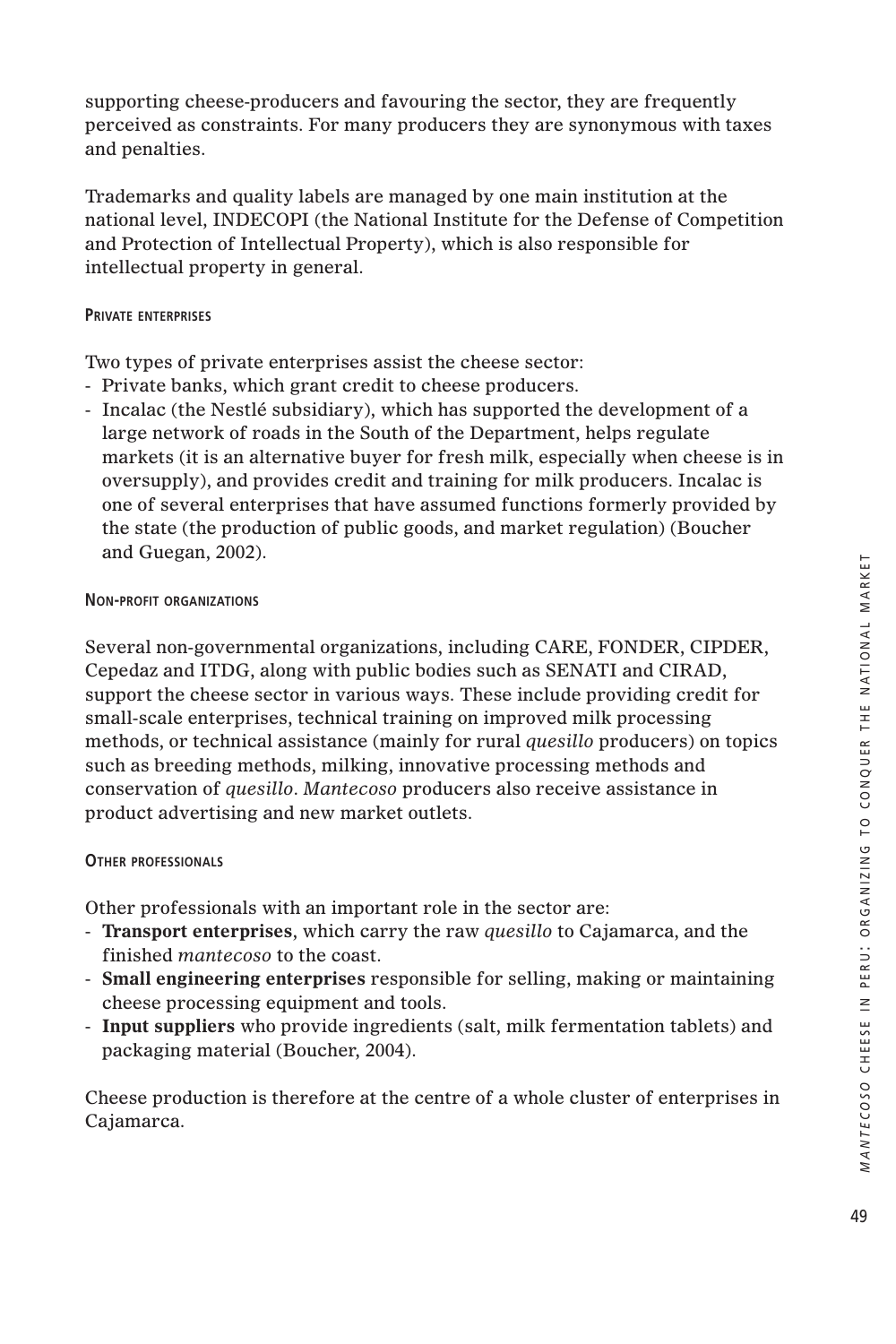# **Critical issues and challenges**

As we have seen, the *mantecoso* has become Peru's most popular cheese in a relatively short time. It is recognized for its quality, based on traditional knowhow, and the genuine produce is produced only in Cajamarca, although some counterfeit or adulterated products are sold in the main urban markets. *Mantecoso* cheese possesses the main characteristics needed to be awarded a geographical indication (link to the origin, processing based on traditional skills/know-how).

In the *quesillo*-*mantecoso* system a process of collective action linked to quality has emerged. On the one hand, ADPL with its collective trademark and its geographical indication project; on the other hand, a dynamic for producing quality *quesillo* that is likely to become an association of producers. Both groups have the same objective: the creation and maintenance of a common good – the reputation of their product. They have to set up common quality standards, functioning rules, coordination and quality control mechanisms, and exclusion devices. A first step in this direction was the alliance with public and private institutions, mainly NGOs, resulting in the CODELAC multilateral union.

The *mantecoso* cheese-makers of Cajamarca have taken the lead in this collective action and the structuring of the system. The future of the system probably depends on the capacity of all actors (and thus of CODELAC) in maintaining and strengthening solid relationships based on proximity, mutual trust and a capacity to negotiate quality accords.

Cheese production in Cajamarca offers a good example of the link between social capital and collective action. In a context of globalization, rural agribusinesses have to become more and more competitive. Conscious of this, the Cajamarca cheese-makers aim to produce high-quality cheeses through individual innovations and a steady increase in local know-how. Additionally, producer associations, as examples of collective action, have effectively emerged. They manage common resources such as the ability to lobby local authorities, access to technological support, common marketing facilities, and quality labels.

This local system enjoys a national market and a positive product image. It has undertaken collective action to improve its presence in the market. However, the recent steady rise of supermarkets that impose new food quality and safety norms and packaging requirements is creating new challenges.

The presence of several disparate groups of actors, with complex vertical and horizontal relationships, strongly favours a coordinated approach before a 'quality agreement' can be achieved to ensure market success. CODELAC is likely to play a central role in this process of coordination and negotiation (Boucher and Requier-Desjardins, 2005).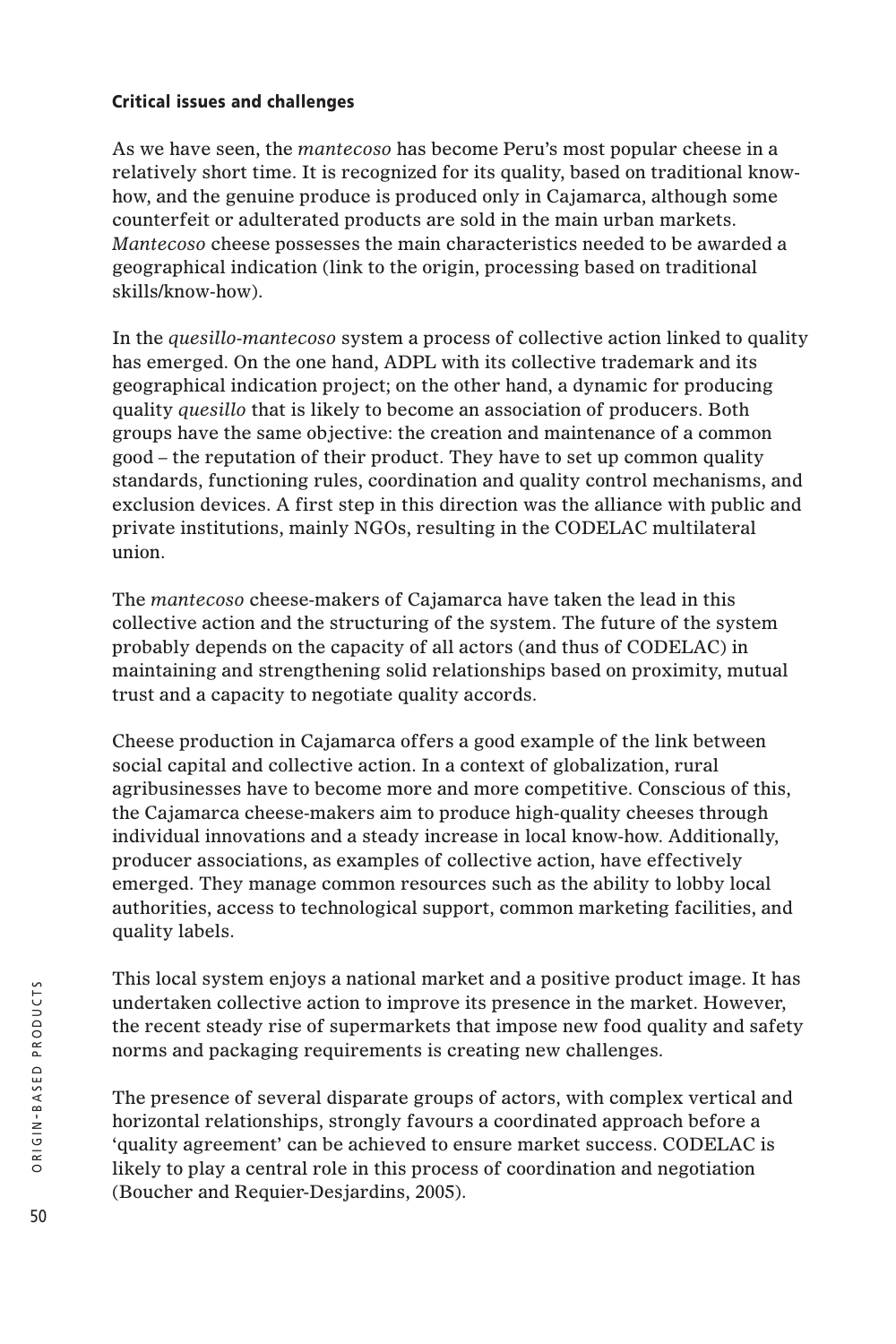### **References**

- Boucher, F. 2004. Enjeux et difficultés d'une stratégie collective d'activation des concentrations d'agro industries rurales: Le cas des fromageries rurales de Cajamarca au Pérou. Thèse de doctorat, Université de Versailles, St-Quentin-en-Yvelines, 394 p.
- Boucher, F., and M. Guegan. 2002. Les fromageries rurales au Pérou. Systèmes agroalimentaires localisés et construction de terroirs. CIRAD, Projet Syal, PRODAR, CNEARC, Mai 2002, 121 p.
- Boucher, F., and D. Requier-Desjardins. 2005. La concentración de las queserías rurales de Cajamarca: retos y dificultades de una estrategia colectiva de activación vinculada con la calidad. Agroalimentaria 21, Diciembre 2005.

www.saber.ula.ve/ciaal/agroalimentaria/

- Grèzes, J.P. 2000. La production fromagère à Cajamarca (Pérou): un exemple de systeme agroalimentaire localise. Mémoire de diplôme d'Ingénieur des Techniques Agricoles des Régions Chaudes, option VALOR. CNEARC. Montpellier. 113 p. et annexes.
- Theeten, L. 2001. Etude de la consommation des produits laitiers de Cajamarca sur la Cote péruvienne (Chiclayo et Trujillo). Mémoire de Master of Sciences en Agronomie Tropicale, option VALOR. CNEARC, Montpellier, 110 p. + annexes.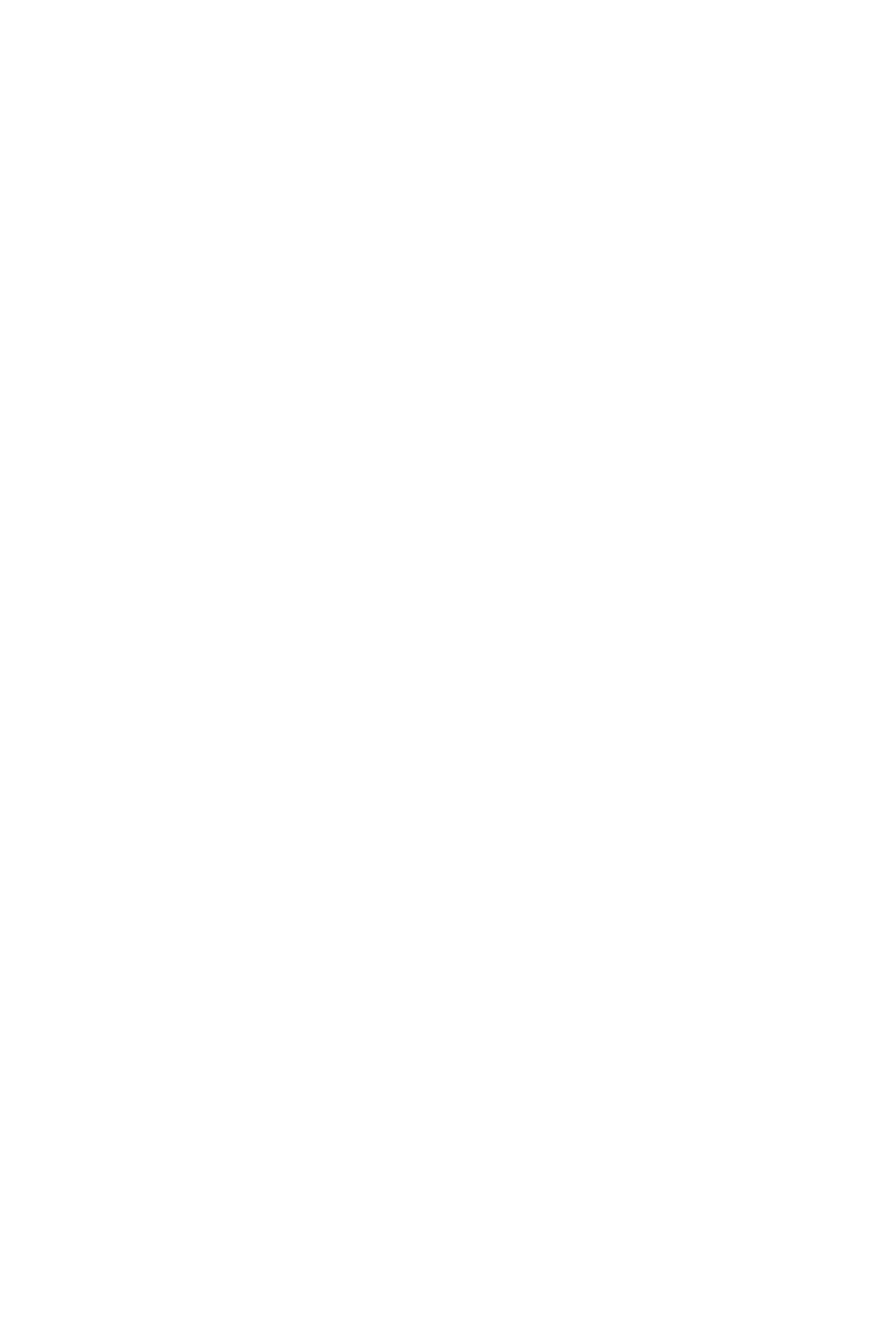# **5** *Rooibos* **tea, South Africa: The challenge of an export boom**

*Astrid Gerz and Estelle Bienabe9*

*Rooibos* is the Afrikaans word for 'red bush'. Commonly used as a tea, *rooibos* refers to a group of more than 200 endemic species that belong to the *Aspalathus* plant group originating in the Cedarberg Mountains of South Africa. Over 16 species are collected from the wild and only the species, *Aspalathus linearis*, is cultivated.

This case study focuses on the production and marketing of *rooibos*, which are largely dominated by large companies. However, cooperatives of indigenous communities who use traditional cultivation and processing methods are emerging as new models of successful business. Since international demand for *rooibos* tea is increasing, other countries might try to imitate the production. We ask how this product and its markets might be protected against this through a geographical indication. We also assess the options for benefit sharing between large and small-scale producers.

# **Product background**

#### **HISTORY**

Over 300 years ago, the indigenous San and Khoikhoi people used this tea plant as natural remedy for a wide range of ailments (stomach disorders, etc.). Botanists studied it in the 18th century. Its commercial exploitation outside the area was started in 1904 by Benjamin Ginsberg, who traded with the local mountain population (Wilson, 2005). Cultivation techniques were then developed.

Aiming to improve marketing, in 1948 the producers established the Clanwilliam Tea Cooperative. In 1954, the *Rooibos* Tea Control Board was set up to regulate marketing, stabilize prices, and to improve and standardize quality. Since then, the industry has made steady progress, refining production methods and increasing distribution so that *rooibos* production reached significant quantities and the tea an important export product. Nowadays the tea is processed, packaged and despatched worldwide; more than 6,000 metric tons of *rooibos* are exported annually.

<sup>9</sup> Research partnership CIRAD with Western Cape Department of Agriculture (Johannesburg) and University of Pretoria (Pretoria), South Africa.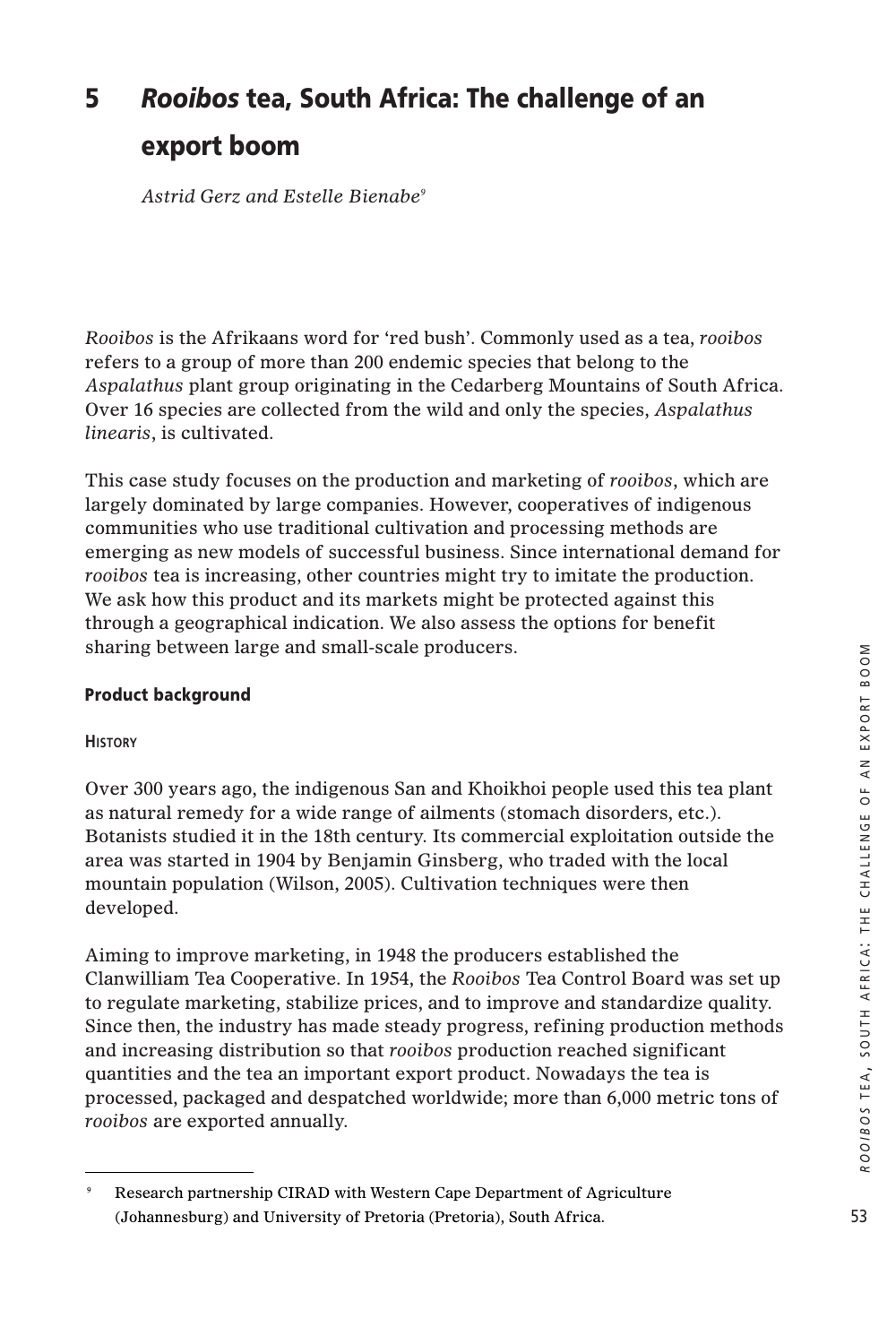## **Figure 4** *Rooibos* **production area in South Africa**



#### **GEOGRAPHICAL ORIGIN**

*Rooibos* grows exclusively in the Northern and Western Cape provinces of South Africa, specifically in a small area 200 km north of Cape Town, the Cedarberg Mountain region and around Clanwilliam and Citrusdal (Figure 4). The Cedarberg area is a rocky range with a Mediterranean climate. This area shelters part of the *fynbos*, a highly specific ecosystem with the highest known concentration of plant species in the world (Cowling et al., 1997).

#### **The** *rooibos* **product**

#### **THE ROOIBOS PLANT**

The *rooibos* plant is a shrub with a central, smooth-barked stem. Near the ground, the stem subdivides into many strong offshoots, followed by countless thin side branches which carry bright green, soft, needle-like leaves about 10-40 mm in length. The plant varies from 1 to 1.5 metres high in its natural state, while harvested plants measures between 0.5 and 1.5 metres, depending on their age, the micro-climate and the soil conditions (Van der Bank et al., 1995).

#### **PRODUCTION AND PROCESSING**

Traditionally gathered in the wild, *rooibos* is nowadays mainly cultivated on large farms in a variety of locations, but its natural habitat is above 450 m above sea level. Small-scale farmers and underprivileged communities produce only around 2% of the total output. Almost all the output of big processors is cultivated (less than  $1\%$  is gathered from the wild), while small-scale farmers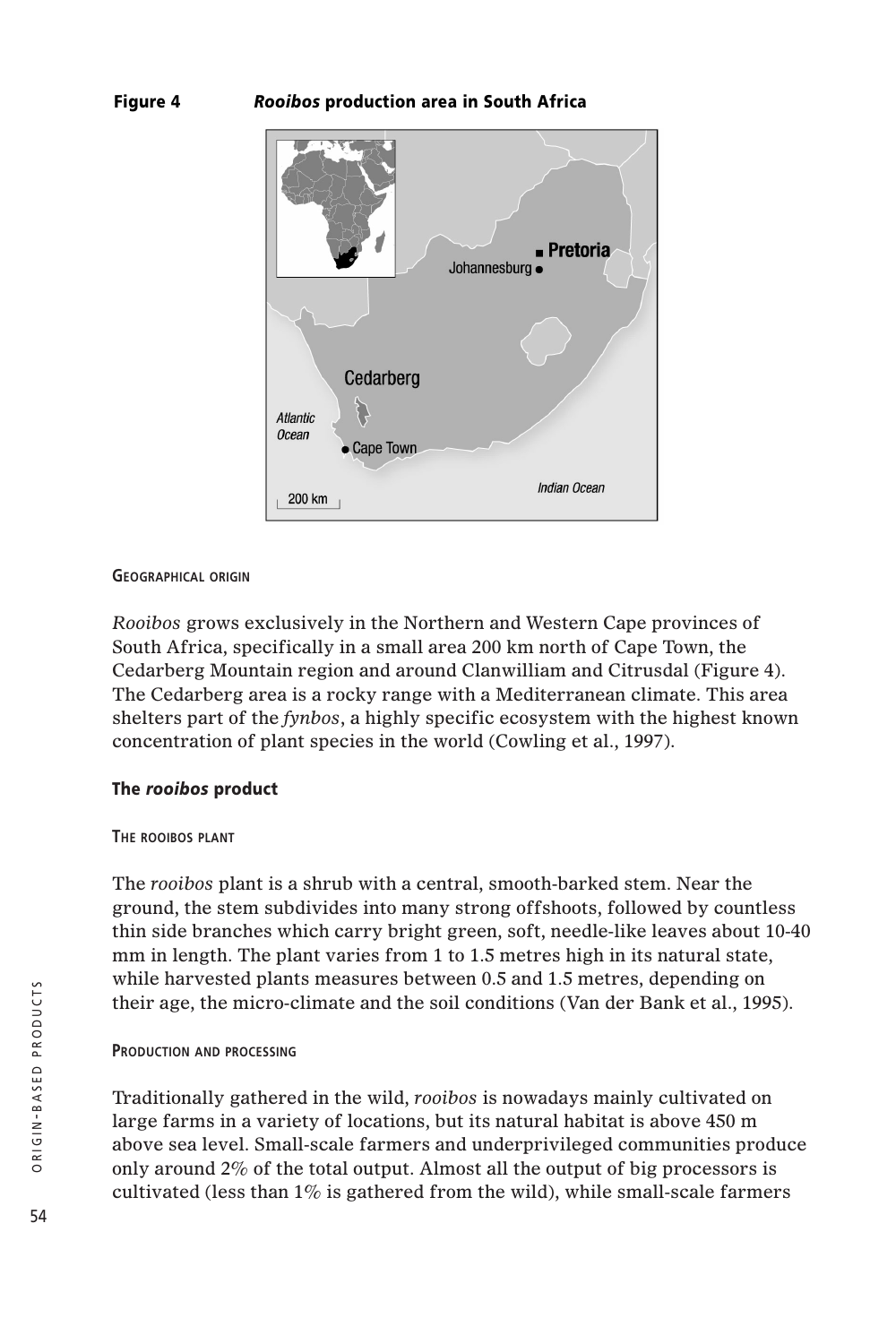still gather from the wild part of their output. Production per hectare can vary between 250 kg and 1000 kg of fresh leaves per year.

Large-scale farmers produce *rooibos* on up to 1500 or 2000 ha, while small-scale farmers grow *rooibos* on plots ranging from a tiny 0.2 ha, up to 18 ha in the case of Heiveld Cooperative members, see Box 2 (EMG, 2006).

Cultivation practices depend on the size of the farms, production volumes, certification strategies and marketing channels (conventional, fair trade, organic, etc.). Fifteen percent of the output processed by Rooibos Ltd. (by far the leading processing company) is grown organically and is certified as such internationally. The use of pesticides on other land is still low, but pest management is becoming an issue. Small-scale farmers in the Heiveld Cooperative and the Wupperthal Rooibos Association (Boxes 2 and 3) are both registered organic and fair trade growers. They use indigenous, extensive farming practices for their entire production.

Even though *rooibos* cultivation practices have evolved considerably, processing still relies on traditional methods, which trace back to the Khoisan people, except that methods nowadays are more mechanized and refined. The *rooibos* plant is first harvested 18 months after planting. It is then harvested annually during the summer by cutting the branches 50 cm above the ground. Though manual picking is still largely dominant, 30% is harvested mechanically.

The harvested *rooibos* is bound into bundles and taken to the processing units, where the leaves are cut by special machines to maintain a uniform length. The leaves are then bruised between rollers to activate a fermentation process. At this stage, the *rooibos* is still green. Fermentation is essential to enhance the flavour of the tea. After aeration, the leaves are fermented in mounds or heaps, and are then spread thinly in large yards to dry in the sun. During fermentation, the product turns red and develops its typical flavour and sweet aroma.

In a final process, the tea is sterilized with steam, dried in commercial dryers, sifted, weighed and packaged. The next step is blending. The product is sorted and graded according to length, colour, flavour and aroma before it is packaged (in bulk, teabags or as loose leaf). *Rooibos* Ltd. considers this last step as having an important influence on the final quality and taste of the product. Throughout the process, a laboratory regularly tests the product to ensure the quality of the final product.

The range of services and products vary according to the company. Rooibos Ltd. probably has the widest range of products: mixed, flavoured teas (*rooibos* and honeybush, Earl Grey *rooibos*), unfermented ('green') *rooibos*, fresh 'health' drinks (herbal blends, instant ice-tea), as well as cosmetic products.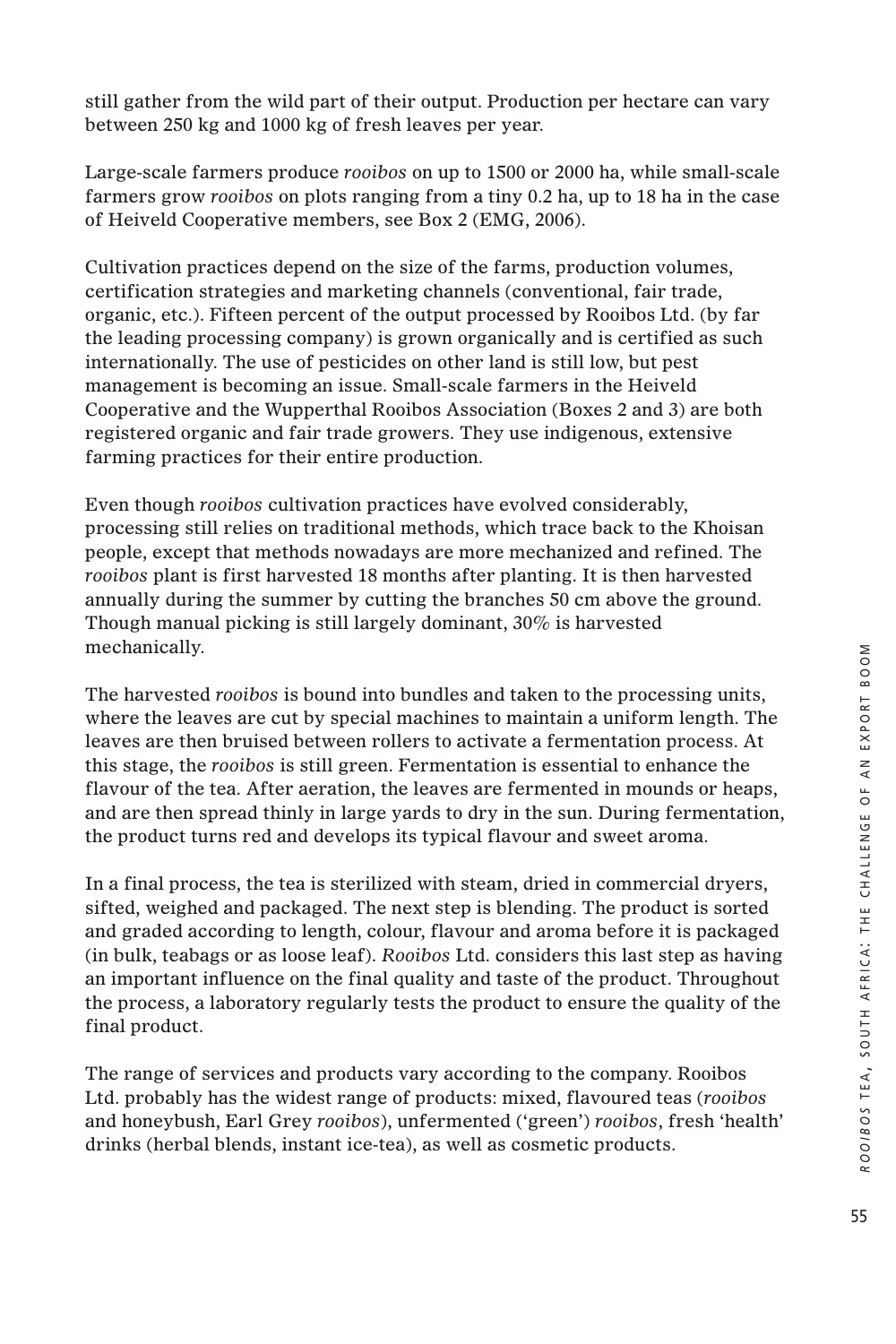#### **Box 2 The Heiveld Cooperative**

In the Suid Bokkeveld region, farmers were confronted with substantial difficulties in sustainable production and marketing of *rooibos*. This as due mainly to poor information and organization, inadequate local processing infrastructure, limited market access, a quota system imposed by the big processors, and low prices.

With the support of the NGO Environmental Monitoring Group and the Northern Cape Department of Agriculture, the Heiveld Cooperative was founded in 2000. The cooperative organizes farmers engaged in *rooibos* cultivation in Suid Bokkeveld, especially those who are disadvantaged because of their race or their sex. The cooperative rapidly gained the opportunity to sell a limited amount of organic *rooibos* on niche markets in Europe through a fair trade organization in the Netherlands. Its 14 founding members, who were already cultivating without external inputs, all became certified as organic producers.

Members produce organic *rooibos*. They are certified by the EU (public standard) and by Naturland (a private standard), as well as by Fair Trade Labelling Organization International. Most cooperative members have also adopted conservation farming practices to prevent soil loss and damage to their *rooibos* crop.

The cooperative was the first organization to market sustainably harvested wild *rooibos*. Organic certification for wild *rooibos* requires farmers to follow a code of sustainable harvesting practices.

The cooperative has grown to 34 members (including 9 women), and is well managed and financially stable. It has established relations with alternative trade organizations in nine countries.

Fair-trade prices enable all members of the community to improve their livelihoods. The income of individual producers rose from €1/kg in 2001 to €2 in 2003. In 2003, the cooperative made a profit of €19,624, of which €13,737 was distributed to members on the basis of the amount of business each had done via the coop. The rest (€5,887) was shared equally among the less advantaged members. The prices paid to members for their product are among the highest in the *rooibos* industry (€2.5 per kg in 2004). The cooperative's minimum wage for tea planters and harvesters is almost the double the legislated minimum for the area.

The cooperative is a good example of how poor rural communities can set up a functioning organization in a relatively short period (5 years), and can strengthen their production capacity and market position. The coop is now financially sustainable thanks to sound management and sustainable trading relationships. Its tea processing facility was more than 50% self-financed by earnings from 2003.

Since developing their own processing facilities and becoming more involved in value-adding, the farmers have a reawakened sense of self-pride and mutual trust and a much bigger voice. The coop has developed its own cloth packaging, managed by women, and has increased its ability to respond to international market trends and demands. It has developed long-term trading relationships, especially with Germany and the Netherlands.

Sources: EMG, 2006; de los Santos, 2005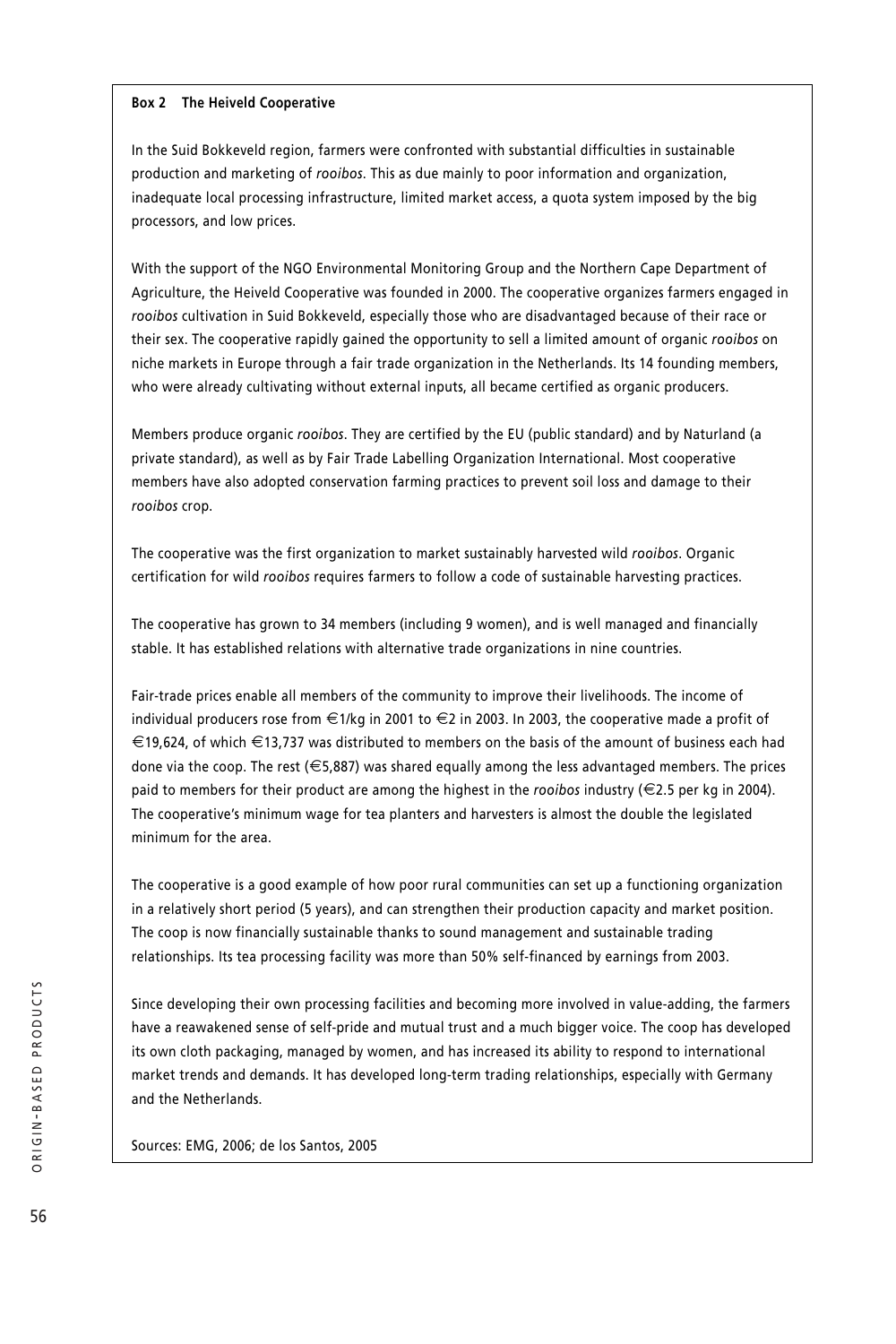#### **Box 3 The Wupperthal Rooibos Association**

Wupperthal is an isolated rural community in the heart of the Cedarberg Mountains. The Wupperthal Rooibos Association, created in 1998, is involved in the production, processing and marketing of *rooibos*. It has 170 small-scale farmer members, all of them of San and Khoi ethnic origin.

Wupperthal farmers used to cultivate *rooibos* on a small scale, gather it in the wild, and sell their production at very low prices to commercial farmers, processing companies and exporters. The main difficulties they encountered were the poor infrastructure, limited production capacity, and the sale of low-valued raw produce.

The association is now assisted by development agencies, especially the NGO Agribusiness in Sustainable Natural African Plant Products (ASNAPP).

The farmers harvest their entire output by hand, leading to a strong reputation for quality. They also now process the leaves on farm (previously this was done by third parties).

Rutgers University has helped them set 'good agricultural practices', 'good field harvesting practices' and 'good manufacturing practices'. Wupperthal received full organic certification in 2005.

The output has averaged 80 tons a year, with large variations according to climatic conditions. The association's annual turnover from *rooibos* sales rose from €27,156 in 2000 to €271,699 in 2004. The association has grown from 40 members in 1998 to about 170 members in 2005.

International demand for Wupperthal's tea is continuously increasing. Its *rooibos* has switched from a commodity to specialty product status under the fair trade label in various European countries, and since 2005 in Canada.

Harvesting of wild tea is nowadays controlled to preserve the wild plants. However, nearly 11% (10 tons) of the total community production is still gathered from the wild.

Source: ASNAPP, undated b

#### **SPECIFIC CHARACTERISTICS**

*Rooibos* is known as a specific product from South Africa. It became a popular tea worldwide, and is especially appreciated for its delicate, naturally sweet flavour and its health benefits. It is free of caffeine, oxalic acid, colourants, additives or preservatives, very low in tannin, and rich in minerals. It is known for its physiological and therapeutic properties, and is used to attenuate many health problems, such as insomnia, stomach cramps, irritability, headaches, allergies, nervous tension and hypertension. Rooibos is also rich in natural antioxidants, which are reputed to slow the aging process and boost the immune system (Joubert and Ferreira, 1996).

The producing region has specific conditions that mean it is ideal for *rooibos* production. It has rain in winter (between May and August, 180-500 mm per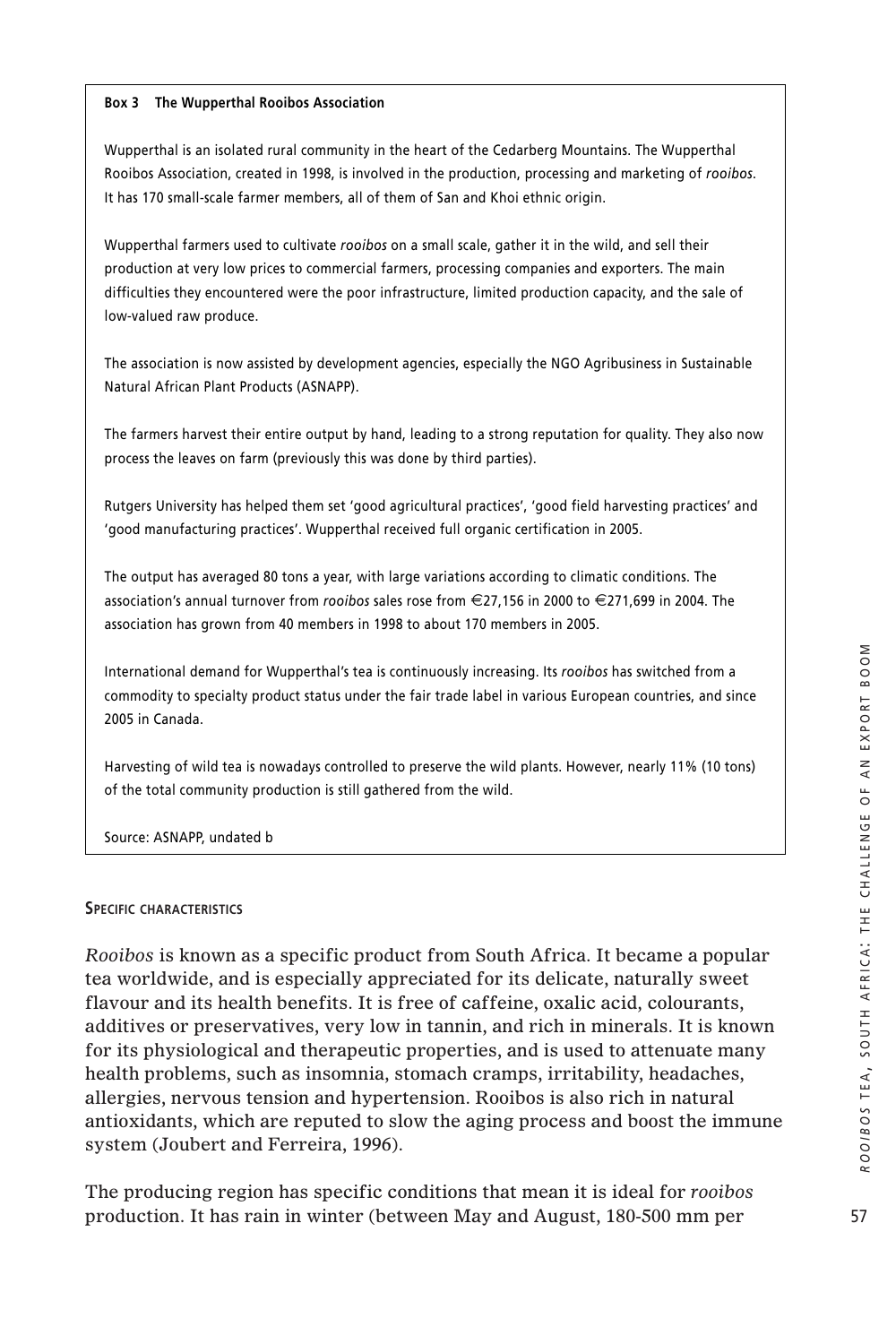year), while the rest of South Africa generally has rain in summer. The dry summers, the altitude, and the acidic, coarse sandy soil, mean that *rooibos*, and especially 'wild *rooibos*' (which is seen as having specific qualities) grows only in this area. Rooibos tea grown at higher altitudes is darker and has a stronger taste. Various qualities of *rooibos* are identified by their production area, which influences the speed of spontaneous fermentation after harvest and the colour and flavour of the tea. The type of harvesting also influences quality: handpicked tea is finer.

## **The** *rooibos* **sector**

## **LARGE-SCALE ROOIBOS ENTERPRISES**

Rooibos production and processing is dominated by a small number of companies that collect and process *rooibos*, and sell it to intermediaries who market it. There are eight sterilization factories in the country, mainly located in the Cedarberg production zone (only one is in Cape Town).

Among these processors, Rooibos Ltd. is the market leader. It captures 75% of the market share, and in particular dominates the national market through the Freshpak brand (part of the National brands group). Rooibos Ltd. is not involved in production, nor does it have its own trademark. It arose from the state-owned Rooibos Tea Control Board, which was created in 1954 to organize the production and the marketing of *rooibos*. Until the 1990s, this organization was the only actor in processing and marketing *rooibos*. In 1993 it was voluntarily dismantled and its assets were shared among the producers, who founded Rooibos Ltd. Even now, some 200 producers retain the majority of the company's shares and are its principal suppliers through a fixed annual price system.

Other companies in the Cedarberg area also produce and process *rooibos*, but they are not involved in marketing. Some do not even own the product, but merely provide services during processing.

In the export market, a wide range of products and trademarks, as well as various labels, are present. By contrast, the national market is strongly dominated by just two companies, Freshpak and Rooibos Ltd.

# **COMMUNITY-BASED ROOIBOS ENTERPRISES**

The industrial sector relies mainly on large farms for its supplies: only 1-3% of Rooibos Ltd.'s suppliers are small-scale producers. However, some other small communities are involved in production, processing and even marketing of *rooibos*. They contract out the sterilization stage, because this would be too expensive for small-scale farmers to afford. Examples of these are the communities of Wupperthal and Suid Bokkeveld (Boxes 2 and 3).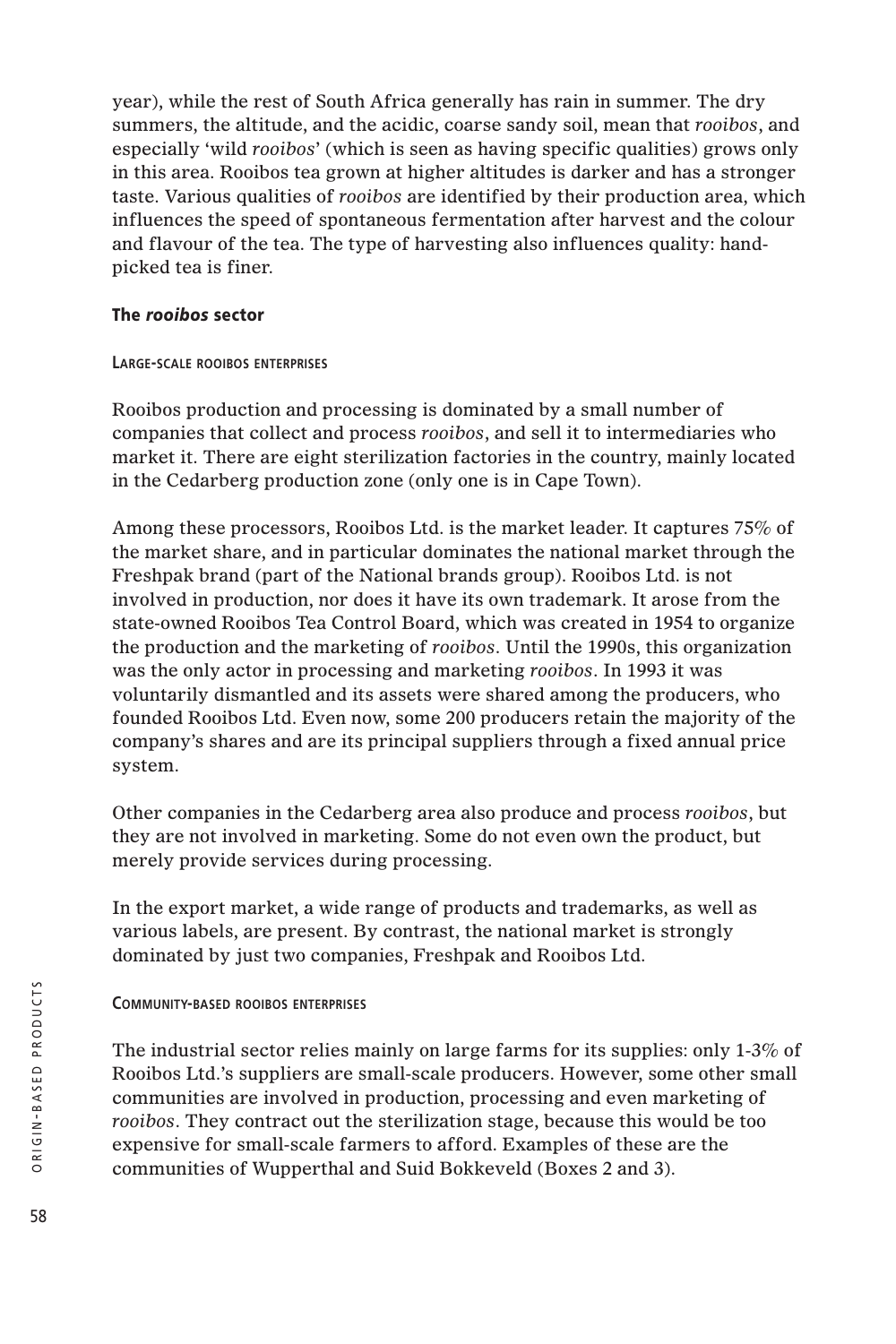Turnover in the *rooibos* industry was estimated at €22.5 million in 2004. This is generated through exports (approximately 6000 tons) and sale on the national market (4000 tons). In 2002, *rooibos* represented 75% of the total exports of teas from South Africa to the United States (Tralac, 2005). International demand for *rooibos* is growing. The main importing countries are the United States, Japan, China and various European countries, including Germany, Belgium, and the Netherlands. The last has a special role in fair trade and organic certified products.

A comparison between Rooibos Ltd. and the Wupperthal community reveals strong differences in prices paid to the producers. In 2005, Rooibos Ltd. paid €1.9 for 1 kg of dried *rooibos*, while the Wupperthal community paid €3 per kg. This difference is partly because the whole Wupperthal output is organic (against only 15% for Rooibos Ltd.), and is sold mainly through fair trade channels.

# **Enabling environment**

## **LEGAL PROTECTION AND REGULATIONS**

The legal framework for *rooibos* production and marketing currently relies on the trademark regime. There is a multitude of private and collective trademarks, mostly owned by the traders. The qualification and certification strategies are also diverse: fair trade, organic farming, 'wild *rooibos* tea', and so on, but this diversity concerns primarily the export market.

The word *rooibos* is considered as a public good and cannot as such be registered as a trademark in the Southern African law. This was not the case until recently in other countries, especially in the United States, where the term '*rooibos*' was registered as a trademark in 1994 by the South African company Forever Young so it could enjoy exclusive rights to marketing *rooibos* under this name in the United States. In 2001, Forever Young assigned its trademark to its US agent, the company Burke International. Rooibos Ltd., assisted by the South African Department of Trade and Industry and the Western Cape Government, contested this registration for nearly 10 years and had to spend almost Rand 6 million ( $\epsilon$ 750,000) in legal fees before they reached an agreement with Burke International. Following a court judgement in Missouri, Burke International in June 2005 officially recognized the cancellation of its registered trademark in the United States. This was possible because the name *rooibos* was recognized as a generic, descriptive term, commonly used to describe the *Aspalathus linearis* plant, so it cannot be used as a trademark (Silver, 2002).

Regarding geographical indications, in South Africa only wines and spirits currently enjoy a specific protection system and benefit from an official protection scheme, the Wine of Origin Scheme. The protection required by WTO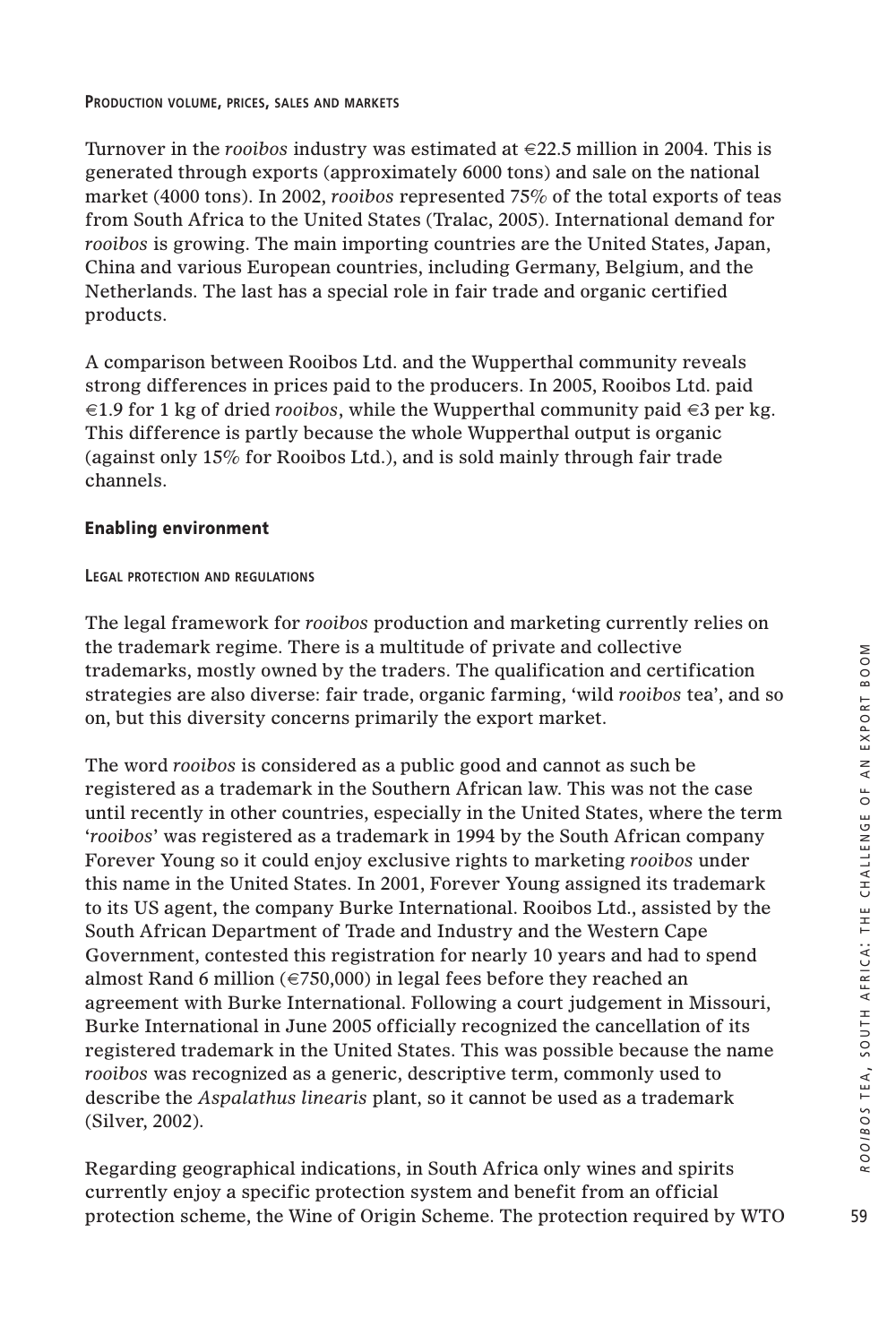for other products is guaranteed through the national legislation on trademarks and through laws regulating competition and consumer protection. However, the promotion and development of a specific system of protection for food products other than wines and spirits is currently being debated by the agricultural departments of four provinces (Western Cape, Eastern Cape, Northern Cape and Kwazulu Natal), which see geographical indications as a potential tool for adding value to local produce and improving the livelihoods of poor communities.

#### **INSTITUTIONS IN THE SUPPLY CHAIN**

Various public institutions are involved in the *rooibos* tea sector. They include:

- The Western and Northern Cape **departments of agriculture**, which provide agricultural advisory services to farmers.
- The national **Department of Trade and Industry**, which is in charge of the legal framework.
- **District and local municipalities**, which coordinate local development activities (social, economic and environmental dimensions).

Several international and national projects are also involved, mainly in the field of biodiversity conservation. Among them is the Greater Cedarberg Biodiversity Corridor, which especially concerns the *rooibos* production area. Research institutes, universities and laboratories are also engaged in the sector (EMG, 2006).

More strikingly, several non-government institutions support poor, marginalized producers. The two most prominent are the following:

- The **Environmental Monitoring Group (EMG)**, an NGO created in 1992 to set up appropriate policies in the fields of environment, conservation and resource management. EMG has two integrated projects related to *rooibos*: one to conserve *Aspalathus linearis* subspecies and record indigenous knowledge relating to *rooibos*, and another to use *rooibos* as an indicator species of climate change. EMG supports the Heiveld Cooperative (Box 2) and to a smaller extent the Wupperthal community (Box 3) through capacity building, legal advice, development of management systems, accessing financial services, improving relationships with processors and trading partners, and developing standards for organic and fair trade production (EMG, 2006).
- **Agribusiness in Sustainable Natural African Plant Products** (ASNAPP), an NGO created in 1999 with USAID funding to enable emerging African entrepreneurs and small-scale suppliers to compete in local, regional and international markets by developing high-value natural plant products, such as *rooibos*. ASNAPP supports more than 280 producers of *rooibos* and honey bush (another indigenous beverage unique to the *fynbos*) from three rural communities (Wupperthal, Haarlem and Ericaville) through trade linkages, market access facilitation, capacity building and other interventions. The three communities are all applying organic cultivation practices (ASNAPP, undated a).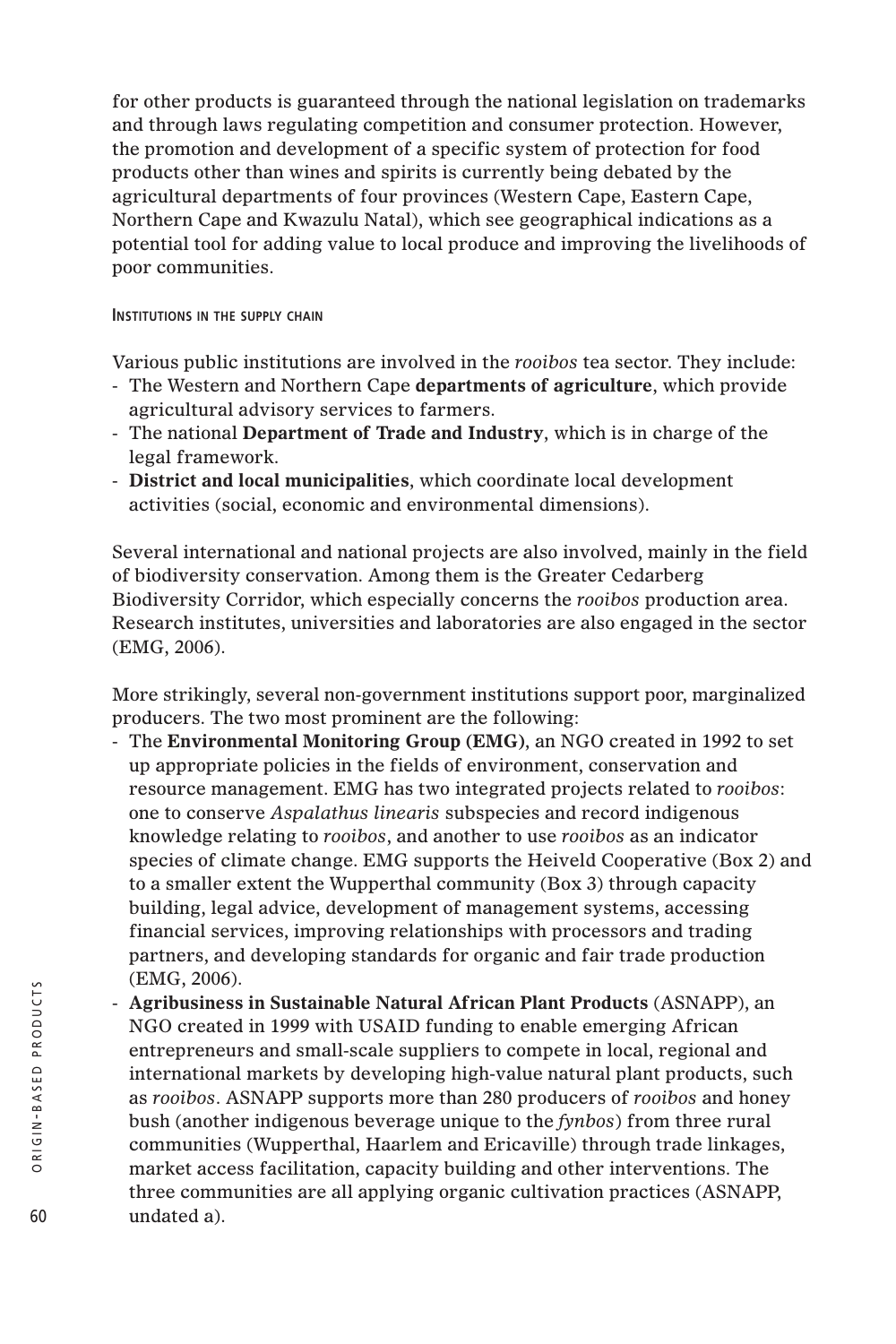## **Critical issues and challenges**

The *rooibos* sector involves a variety of actors and is in expansion. A number of resource-limited small-scale farmers have succeeded in penetrating markets through alternative marketing channels. But small-scale farmers are still at a disadvantage because they lack capital and land, are isolated from the rest of the sector and produce tiny amounts compared to the big firms. We will examine the opportunity to develop a geographical indication for *rooibos* in this context.

#### **WHAT JUSTIFIES A GEOGRAPHICAL INDICATION FOR ROOIBOS?**

Certain underprivileged communities already have access to the market and can differentiate their product. With NGO support, they are able to add value to their output through well-targeted marketing channels based on fair trade labelling. However, their market access is very dependent on the whims of fair trade. They and other communities might be able to strengthen their position in the market through a geographical indication, since they are located in the best area for high-quality *rooibos*.

The rising international demand for *rooibos* is a second consideration. If demand continues to increase significantly as expected, other countries might be tempted to start producing *rooibos*. The *rooibos* plant is adaptable: it could thrive outside its natural habitat (e.g. in Australia). This poses a real risk to South African producers. The establishment of a geographical indication could help these producers to protect their markets by stressing the link between the *rooibos* product and its area of origin.

The development of production methods is a third factor to consider. Intensifying cultivation practices and the rising use of pesticides raise environmental concerns. In addition, it is uncertain whether the current level of wild gathering can be sustained. NGOs are working with the communities on these issues, but it would still be necessary to tackle questions of sustainable cultivation at the level of the whole supply chain, and collectively to define production rules. The development of a geographical indication could be a relevant framework to negotiate a code of practices.

#### **WHICH PREREQUISITES, CONSTRAINTS AND STAKES?**

To benefit from an international geographical indication as provided for by the WTO Agreement on Trade-Related Aspects of Intellectual Property Rights (TRIPS), South Africa must first prove that *rooibos* is protected at the national level. But South Africa regards the word *rooibos* as a national good, so it cannot be registered as a trademark. The opportunity to develop a *sui generis* (homegrown, specific) system in South Africa for recognizing geographical indications is currently being debated, particularly by the agriculture departments of the four coastal provinces mentioned earlier.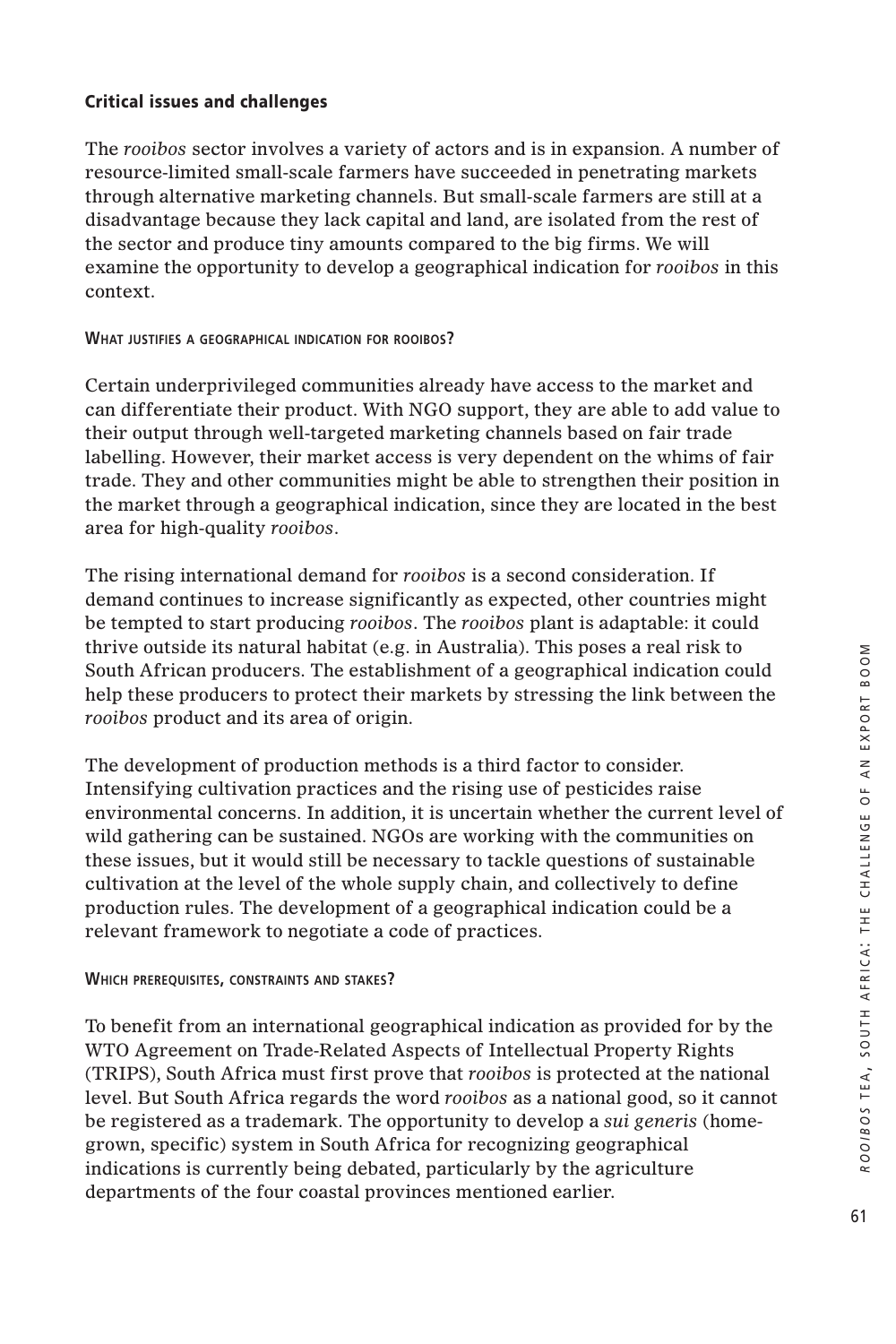The protection of *rooibos* through a geographical indication raises many questions. *Rooibos* is not the name of a geographical area, but the Afrikaans term for 'red tea' the colour of the product. However, this product comes from an endemic plant that only grows in the Cedarberg area; its production and processing are still highly localized and rely on common practices, and it is known as a typical, uniquely South African product.

Another important question is that of the organizational set-up to establish and use the geographical indication. Though a geographical indication strategy may appear attractive for players in the *rooibos* sector, its future will depend in the first place on their ability to work together (that includes both large processors and small-scale farmers). They would have to define the product specification and its link to origin, which includes agreeing on the production area, the specific name to use, etc. Up to now, processors have cooperated mainly on research; collaboration is still dominated by Rooibos Ltd. Until the end of the 1990s, efforts to organize *rooibos* producers in a national forum did not bear fruit because of the strong competition between them in marketing their products (Downes and Laird, 1999). However, the position of the processors, in particular that of Rooibos Ltd., has changed recently as a result of the *rooibos* trademark dispute in the United States. The processors all became aware of the need to protect their product and markets. They are encouraged by public institutions to cooperate and are more willing to explore the potential for developing a geographical indication around *rooibos*.

Success will also depend on the evolution of the legal framework, with geographical indications either staying protected as collective trademarks or certification marks (so dependent on private strategies), or benefiting from a *sui generis* home-grown system (which would probably foster common interests).

#### **WHO WOULD BENEFIT FROM A GEOGRAPHICAL INDICATION?**

As our case study reveals, most *rooibos* producers are not smallholders, but are large scale producers. The processing sector is also highly concentrated. These large players have a powerful market position and the financial means to make the investments needed to capture benefits from commercial *rooibos* markets.

But which of these two categories could, and should, benefit from a geographical indication? Downes and Laird (1999) pose the following questions:

*'Should mechanisms be established to channel benefits to the settler community who developed and invested in a commercial product, and who control the modes of production today? Or should the benefits flow to indigenous communities who first developed the use of* Aspalathus linearis *leaves and twigs for sale, as well as the processing techniques (and aspects of propagation and cultivation know how) still employed today?'.* 

The debate about a geographical indication for *rooibos* is just starting, so it is difficult to draw up scenarios. The question of who should benefit from a

62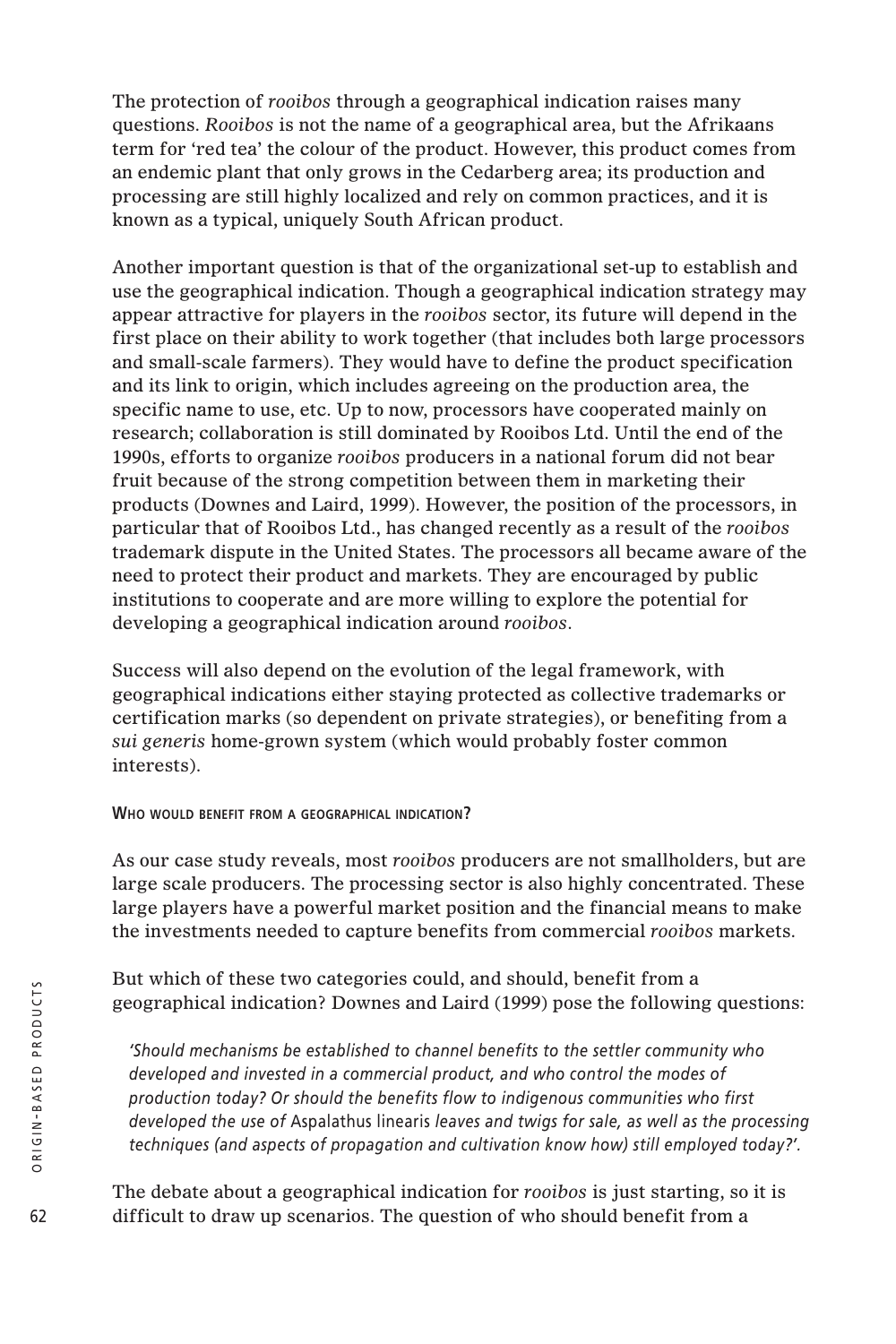geographical indication is related to who will 'own' the project: who will fix the objectives and specifications. Will the primary objective be to protect the name *rooibos* against any abuse on the international market, or to preserve the *fynbos*, the natural habitat of *rooibos*? Which *rooibos* species will be subject of a geographical indication: wild plants, or the cultivated crop? Which cultivation practices and production conditions would count?

Disadvantaged communities, such as the Heiveld Cooperative, which only use wild *rooibos*, might receive more benefit if a geographical indication were established for the wild plant. However, these communities would probably not be able to develop and support such a project without institutional and financial support and expertise.

#### **References**

- ASNAPP. undated a. ASNAPP country programs.
	- www.asnapp.org/country-progs/sa.html.
- ASNAPP. undated b. Crop profile Rooibos.
	- www.asnapp.org/PDF/crop%20profiles/Rooibos%20-%20crop%20profile.pdf (accessed December 2005).
- Cowling, R.M., D.M. Richardson and P.J. Mustart. 1997. Fynbos. In: Cowling, R.M., D.M. Richardson and S.M. Pierce (eds), The vegetation of southern Africa. pp. 99-130. Cambridge University Press, Cambridge.
- de los Santos, G., 2005. 'Heiveld Cooperative: New Model of rural livelihoods in South Africa', Universiteit-Stellenbosch University
- Downes, D.R., and S.A. Laird. 1999. Innovative mechanisms for sharing benefits of biodiversity and related knowledge: Case studies on geographical indications and trademarks. Paper prepared for UNCTAD Biotrade Initiative. www.ciel.org (accessed December 2005).
- EMG. 2006. Environmental Monitoring Group.

www.gem.org.za

- Joubert, E., and D. Ferreira. 1996: 'Antioxidants of Rooibos tea a possible explanation for its health promoting properties?' South African Journal of Food Science and Nutrition 8:79-83.
- Oettle, N., 2005. Suid Bokkeveld case description. Environmental Monitoring Group. www.bothends.org/strategic/localcontributions\_SouthAfrica.pdf (accessed December 2005).
- Rooibos Ltd. undated.

www.rooibosltd.co.za

- Silver, B. 2002. Tempest brews over tea trademark: U.S. company asserts rights to term that is generic in South Africa. New Jersey Law Journal 170(11): 29.
- TRALAC. 2005. Rooibos wins a victory for Africa. Business Report, 10/02/2005. www.tralac.org/scripts/content.php?id=3399
- Van der Bank, M., B.E. van Wyk, and H. van der Bank. 1995. Biochemical genetic variation in four wild populations of *Aspalathus linearis* (rooibos tea). Biochemical Systematics and Ecology 23:257-62.
- Wilson, N.L.W. 2005. Cape natural tea products and the US market: Rooibos rebels ready to raid. Review of Agricultural Economics 27(1):139.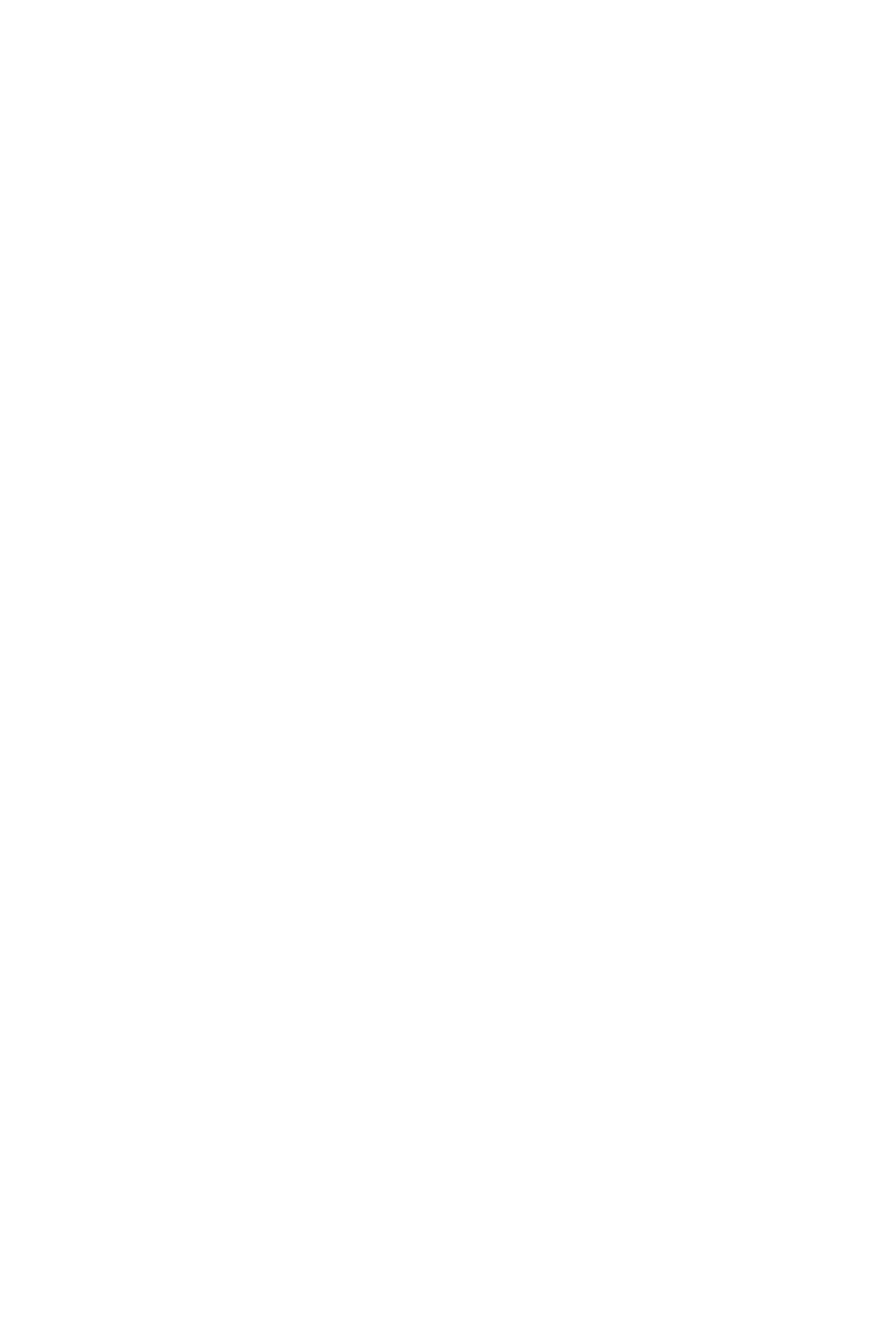# **6 Costa Rican Arabica coffee: Legitimacy for specialty**

*Astrid Gerz and Jacques Avelino10*

The worldwide drop in coffee prices and the rising demand for products linked to original characteristics have led actors in the coffee sector to develop new ways to differentiate their products and access new markets. These strategies require international legitimacy – which geographical indication may be able to provide.

This case study looks at Costa Rican coffee – one of the country's main exports and sources of growth. It focuses on how coffee is currently marketed, and how it might be labelled in the future. It discusses the possibility of establishing a geographical indication for Costa Rican coffee as a way to sustain its quality, reputation and premium price, in a context of liberalization and free trade agreements. It focuses particularly on two coffee-producing areas, Orosí and Santa Maria de Dota, where an action-research project is currently under way (Avelino et al., 2006).

# **The world coffee crisis**

Coffee is the second most traded commodity in the world. It is an important income earner for rural areas, providing jobs and income for more than 125 million people worldwide (Osorio, 2002). Since the 1990s, coffee has seen a crisis of oversupply that led to price drops unprecedented in recent history. According to the International Coffee Organisation (ICO), between 1997 and 2004, global coffee production has been rising at an average annual rate of 3.6%, but demand has only increased at 1.5%. As a result, wholesale coffee prices have fallen. In the 1980s, a pound of standard-grade green coffee sold for around US\$1.20; by 2002 its price had dropped to about \$0.50 – not enough to cover production costs in most parts of the world (Osorio, 2002). This crisis has above all affected small and medium-scale coffee farmers. In Costa Rica these are 98% of farmers, who produce 77% of the country's coffee (KFPE, 2006).

Gourmet coffees have resisted the crisis better. These coffees are known for characteristics such as taste, production processes, marketing conditions or origin. These special characteristics correspond to the demands of specific coffee roasters and consumers, so can be sold for higher prices. That in turn means the producers can receive a higher price for their crop (Levin, 1996; Lingle, 1996).

<sup>&</sup>lt;sup>10</sup> Research partnership CIRAD with *Instituto del Café ICAFE*, Costa Rica, and IICA-PROMECAFE.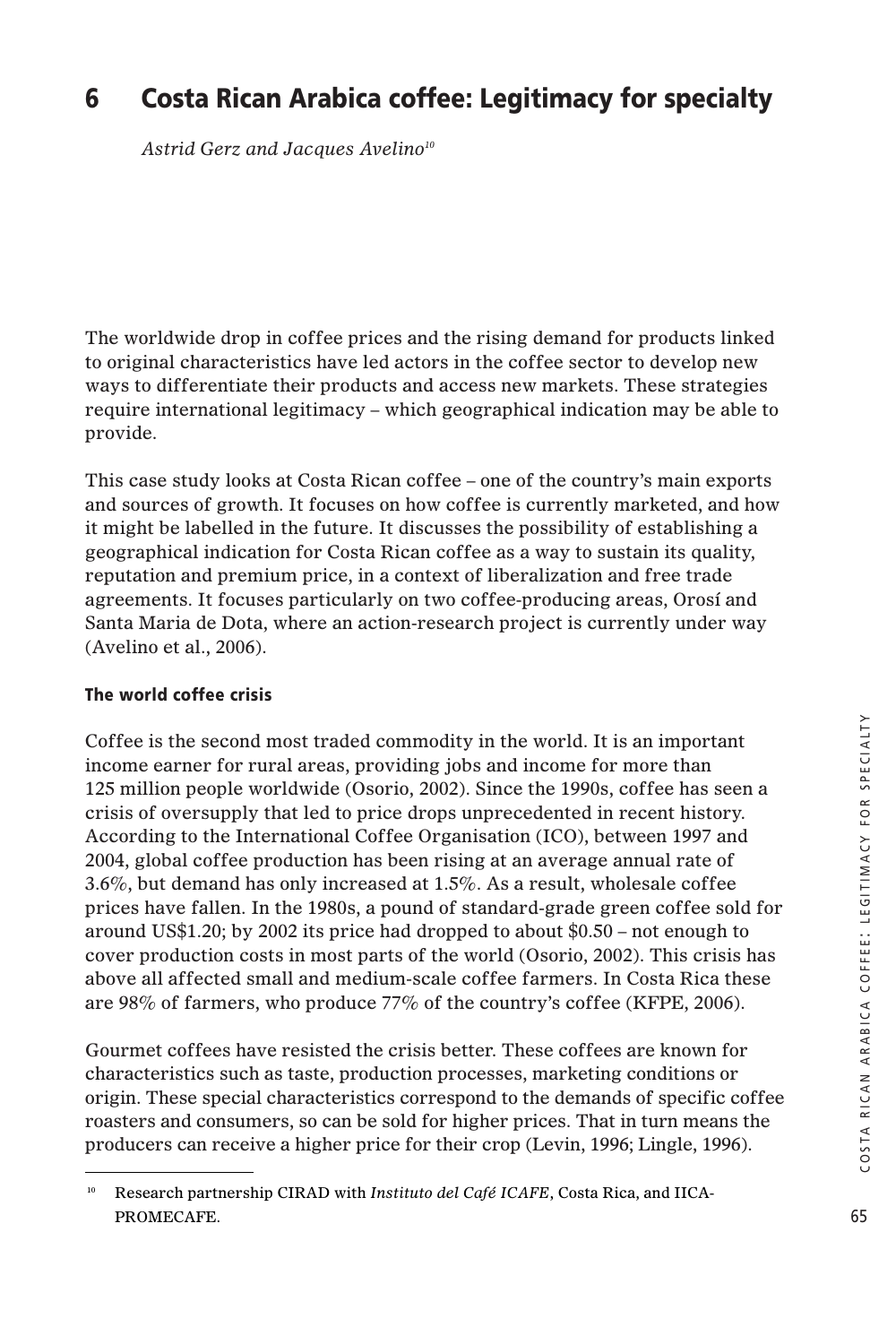# **Figure 5 Coffee production areas in Costa Rica**



#### **Coffee in Costa Rica**

Costa Rica, an important coffee producer in Central America, has over time built a strong reputation in the world coffee market. Coffee runs through Costa Rica's history, culture and economy. Production began at the end of the 18th century in the Meseta Central (Central Valley), an area with almost perfect soil and climate conditions for coffee growing. The coffee varieties introduced to Costa Rica were first cultivated in Saudi Arabia, so are known as 'Arabica'.

Coffee production quickly exceeded that of cacao, tobacco and sugar, and around 1829 the commodity became the major source of foreign exchange. A non-perishable commodity in an era of slow, expensive transport, coffee proved an ideal export. Exports to neighbouring Panama began in the late 1820s, and around 1832 coffee was also being exported to Chile. A group of producers decided to export directly to England. The first load was sent in 1843, and the British started to invest seriously in the industry, becoming the principal purchaser of Costa Rican coffee until the Second World War.

The country's tropical rainy climate and volcanic soils, which are slightly acidic and rich in organic matter, are ideal for coffee growing. More than 70% of the coffee is produced in the mountains, at altitudes of 1000-1700 m and with temperatures averaging 17-23° C. These are optimal conditions for the growth of Arabica, and are important contributors to the quality of Costa Rican coffee (ICAFE, undated).

The Instituto del Café de Costa Rica (ICAFE) divides the country into seven main coffee-producing regions: Tarrazú, Brunca, Orosí, Tres Ríos, Turrialba, Valle Central, and Valle Occidental (Figure 5). The lowlands (below 1000

66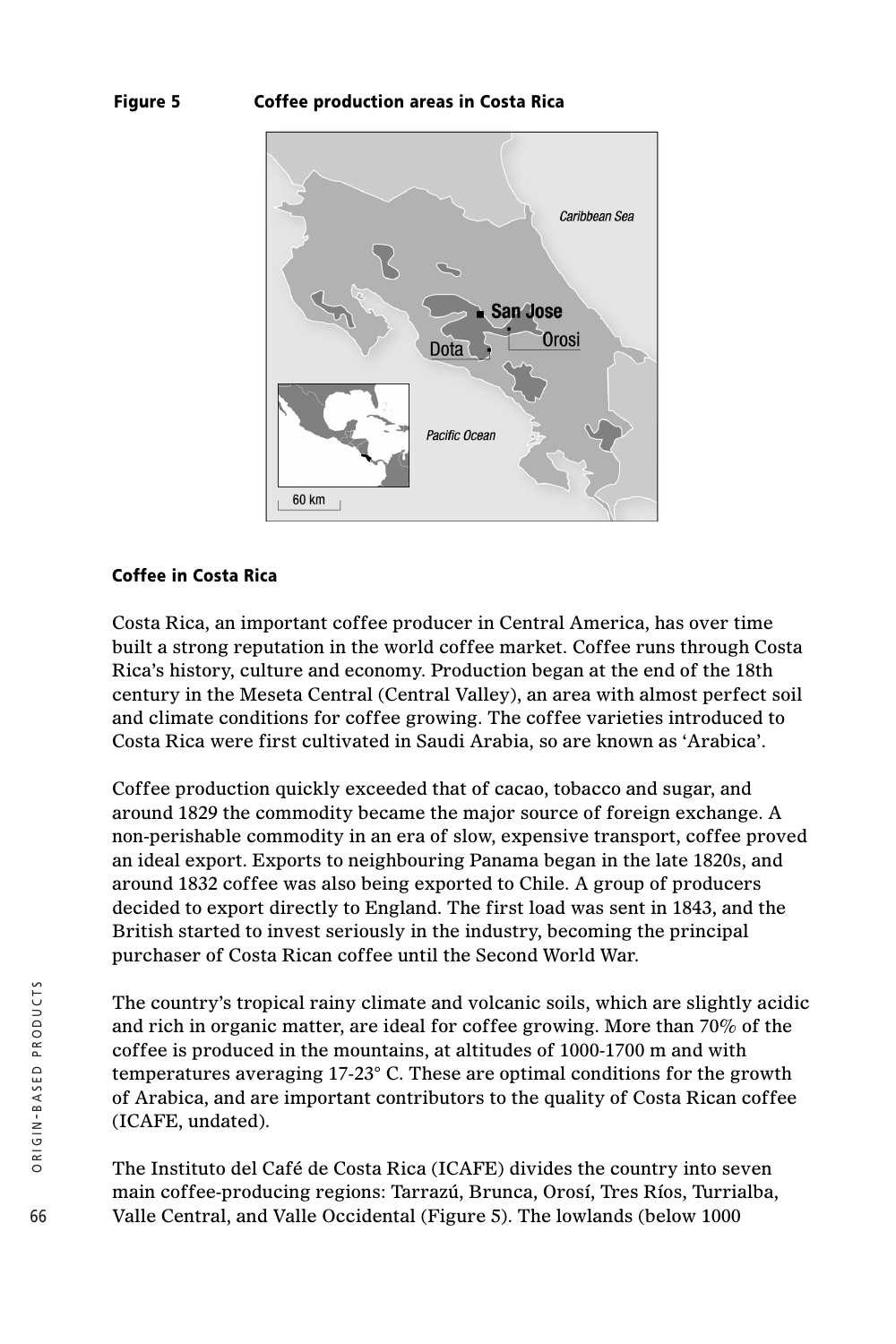metres) produce lighter coffees. Highland (over 1200 metres) coffee is stronger, more acidic and more aromatic.

The coffee trade has received strong support from successive governments, and coffee was long Costa Rica's economic mainstay and main export, a position it maintained until recently. More than 100,000 ha of coffee are cultivated, yielding 150,000 tonnes each year (ICAFE, undated). Ninety percent of this is destined for export. Coffee accounts for 11% of the country's export earnings. The sector employs 5% of the country's workers, or 20% of the rural workforce (Global Exchange, 2005).

The main export markets are the United States, UK, Germany and other European countries. On the national market, which is almost all supplied by the Costa Rican roasters, coffee is consumed in two ways: pure, or mixed with 10% the amount of sugar. The latter is popular: Costa Ricans consume it 70% of the time. But thanks to a wider supply of fine, speciality coffees, consumer habits are changing, and demand for pure coffee is rising (ICAFE, undated).

# **Major actors in the coffee sector**

The Costa Rican coffee sector covers over 78,000 growers, 94 processing firms, 73 roasting companies, and 30 export firms.

The **growers** are large, medium and small-scale farms, but small-scale farmers are dominant: 92% of growers have less than 5 ha of coffee. They market their produce either through cooperatives or individually.

Coffee **processing firms** buy the beans at competitive prices from special collection centres in the coffee-growing regions. They support growers through technical advisory services and credits. The processors must register with the Costa Rican Coffee Institute (ICAFE). Their profits are fixed by law at 9% of the profit from sales after deducting processing costs.

The **roasting sector**, industrialized since 1920, is a consolidated industry. It plays a key role in the production chain, as it is strongly linked to other actors in chain, both upstream (processors) and downstream (traders, exporters).

The 30 **export firms**, of which 70% are small, must also register with the Costa Rican Coffee Institute. Their profit is fixed by law at 2.5% of the transaction value (if the exporter buys the coffee and assumes the risk of market fluctuations), or 1.5% (if the exporter simply acts as middleman) (ICAFE, undated).

# **Producer organizations**

Each set of players in the supply chain has its own national-level organization (ICAFE, undated).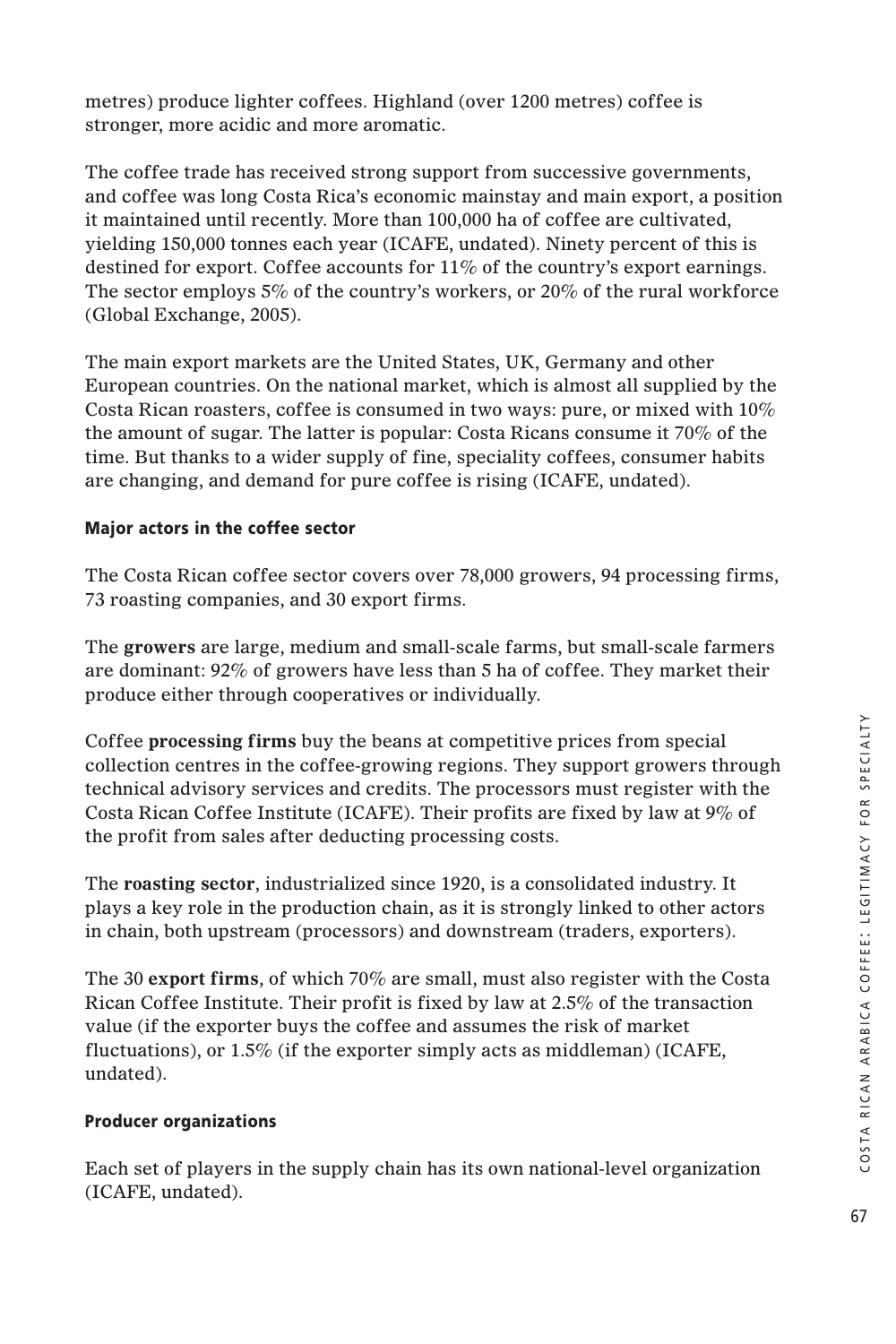**National Union of Small and Medium-scale Farmers of Costa Rica**. The *Unión Nacional de Pequeños y Medianos Agricultores Costarricenses* (UPANacional) was created in 1981 and has 19,000 members. With 93 local divisions throughout the country, it facilitates networking between small and medium-sized farmers, provides training for members, and defends their interests.

**Costa Rican Coffee Millers Association**. The *Asociación de Beneficiadores de Café de Costa Rica* was formed only recently (in 2000) to promote relations between the private sector and cooperative processing firms and to provide a forum for discussing issues related to the coffee-processing industry. It has 18 members. Its aims include networking with other specialized groups, improving the competitiveness of members' products, and promoting the development of the sector.

**National Chamber of Coffee Processors and Roasters Association**. The *Asociación Cámara Nacional de Procesadores y Tostadores de Café* promotes the development of roasting in Costa Rica. Its main role is in advocacy and the protection of coffee prices and producers by ensuring fair treatment by tax authorities. It supports the legal protection and regulation of the coffee industry, and advises the Costa Rican Coffee Institute on local market supplies. It holds seats on the board of directors of ICO, the main intergovernmental organization for coffee. It played a key role in the creation of both the National Coffee Stabilization Fund and the Association of Coffee Producing Countries.

**Specialty Coffee Association of Costa Rica**. The *Asociación de Cafés Finos de Costa Rica* is a group of growers, processors, roasters and exporters. Formed in 1993, the association's aims to promote Costa Rican coffee on the international gourmet market and to achieve international recognition for the country's highquality coffees. It organizes promotional campaigns and training for producers and consumers. It has also developed a certification programme for speciality coffees and cooperates with the Speciality Coffee Association of America on market, production and certification issues.

**OTHER INSTITUTIONS IN THE SUPPLY CHAIN** 

**Costa Rican Coffee Institute**. The *Instituto del Café de Costa Rica* (ICAFE) was created by law in 1985 to 'protect the interests of the country's coffeeproducing sector and to insure that it receives fair treatment'. Now a private organization, it has six regional offices throughout the country that provide support such as quality controls and technology transfer to the different actors in the sector (ICAFE, undated). ICAFE has taken the lead in comparing and integrating quality data from various regions. It has classified the country into seven coffee-growing areas, and set up a nationwide coffee-related geographical information system. It is now conducting the detailed studies in Santa María de Dota and Orosí on the quality and specificity of two highpotential coffee production areas (Avelino et al., 2006)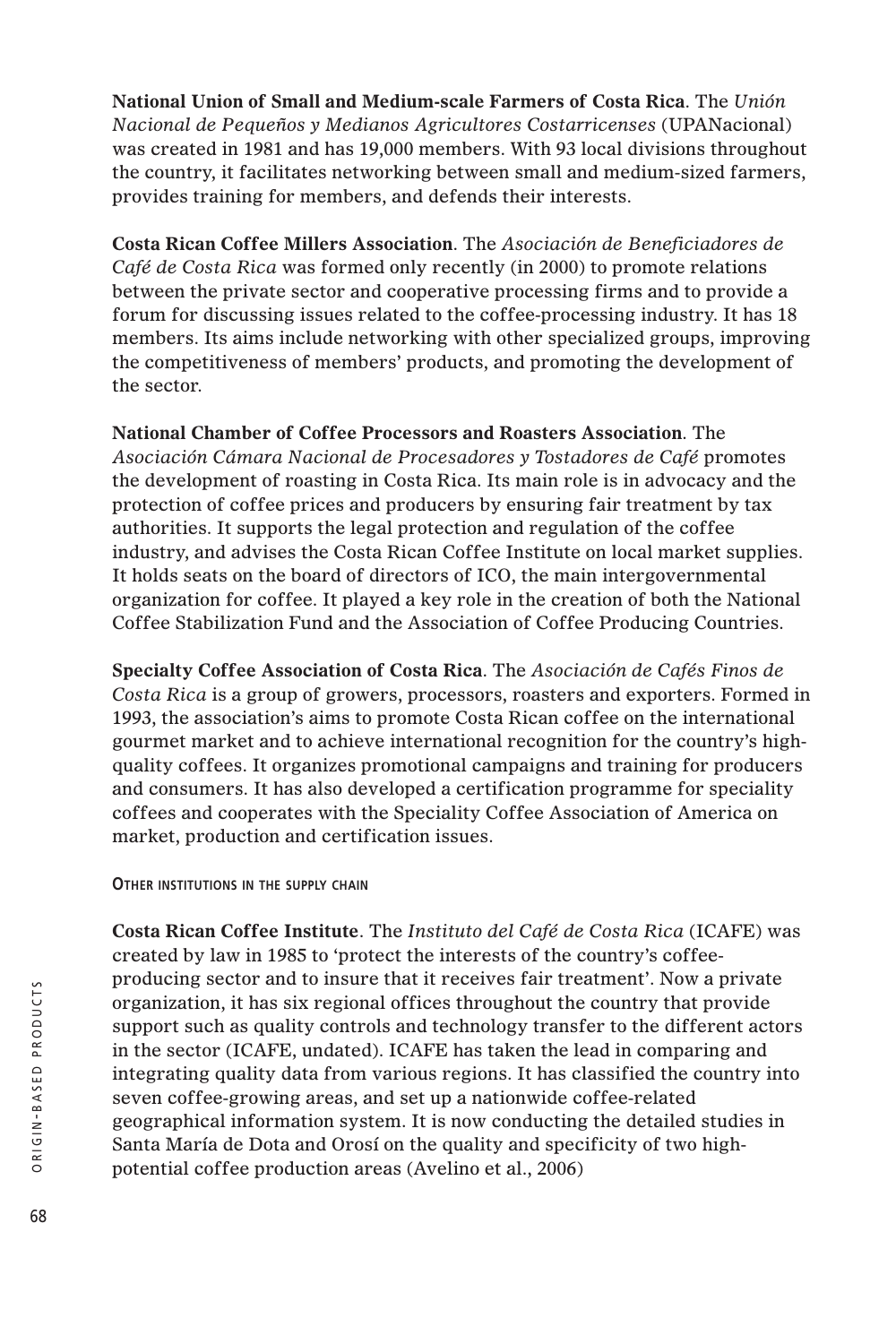**Coffee Research Center**. The *Centro de Investigaciones en Café* (CICAFE) was founded by ICAFE to develop and spread technology on various aspects of coffee production. Its research includes surveys, breeding, field experiments and laboratory tests.

# **Legal protection and regulations**

Various national regulations govern the coffee sector:

- **Law No. 19302-MAG** (4 December 1989) forbids production of any other variety than Arabica coffee.
- **Law No. 2762** governs relations between coffee producers, processors and exporters.
- **Law No. 7978** (promulgated in 2000) covers marks and other distinctive quality signs.
- Certification standards also exist for Costa Rican specialty coffees.

# **Marketing coffee**

Costa Rican coffee is promoted worldwide in various ways: through fairs, conferences and sports events in the United States and Europe, for instance. Within the country, promotions include campaigns on radio, television and in the press, as well as various marketing activities (ICAFE, undated).

The coffee sector has implemented a special programme since October 2002 to improve the quality, image and market position of Costa Rican coffee. The strategy is to reduce the coffee supply by withholding 5% of producers' lowerquality coffee from the export market, thereby boosting consumption of higherquality coffee in traditional and emerging markets. Minimum grades and maximum moisture content are fixed for exports, eliminating the lower grades from the market. This programme is conceived as a medium-term investment to raise prices for high-quality coffee in new market niches (ICAFE, undated; ICO, undated).

Fair trade coffee is emerging slowly in Costa Rica. COOCAFE, the only certified fair-trade coffee cooperative in the country, represents 3,500 small coffee producers, grouped into nine independent cooperatives throughout the country. In 1993-2000, an average of 53% of their production was sold on the fair trade market in the Netherlands, Germany and the United States; the remaining 47% of their sales went to the conventional market. During the last 10 years, COOCAFE's sales through fair trade channels brought in premiums of over  $\epsilon$ 5.9 million out of a total income of  $\in$ 33.6 million. This profit allowed COOCAFE to create a  $\in 2.4$  million fund, which is available for loans to cooperatives and growers at low interest rates (Global Exchange, 2005; Grant et al., undated).

Estate coffees are also being successfully developed in Costa Rica. These coffees are processed on the farm, promoting quality control and producers' participation in the reputation and added value of the end product. A similar approach at a microregional level might bring collective benefits to coffee growers.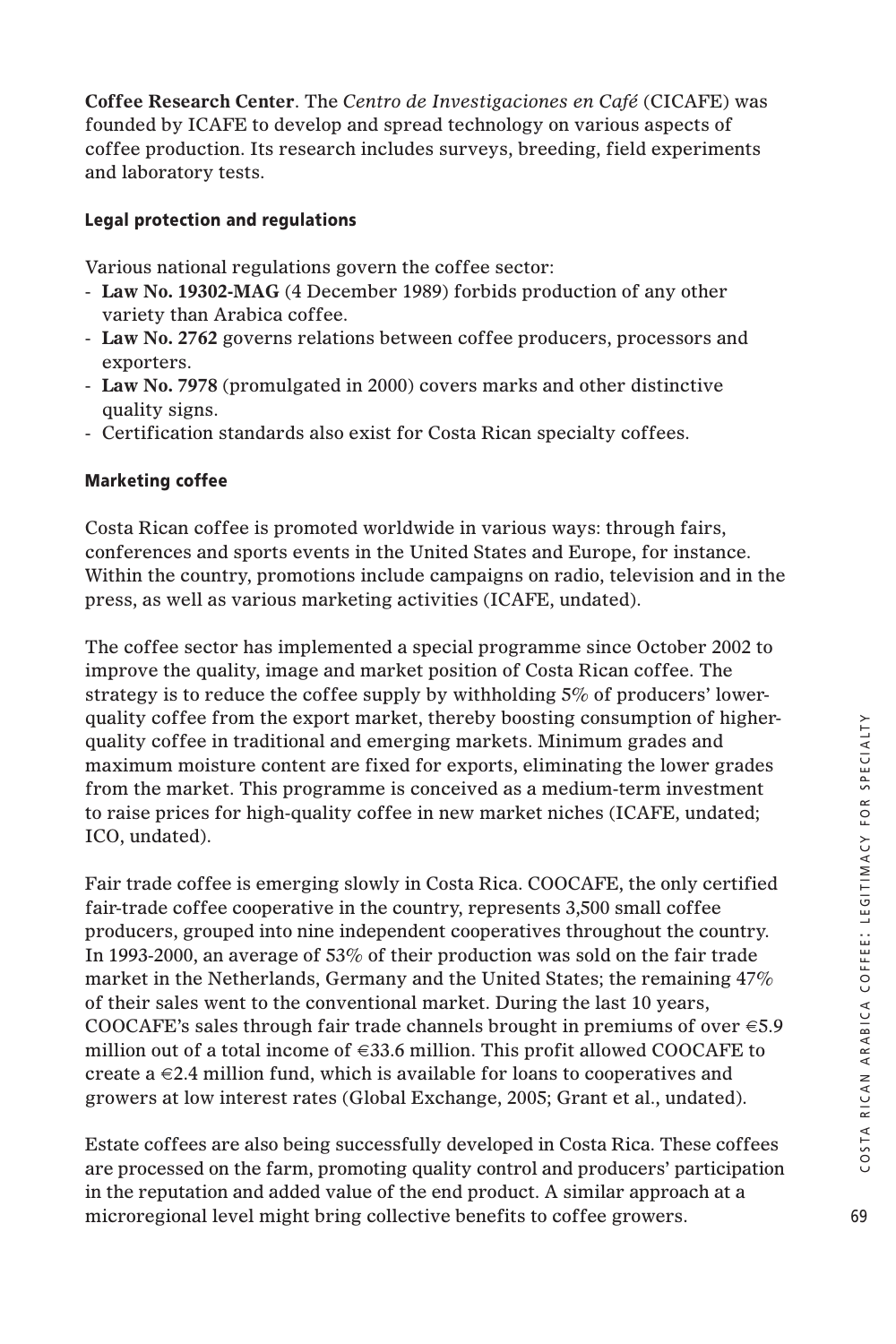# **Research on coffee quality**

ICAFE, CIRAD and PROMECAFE (a regional programme on coffee of the Inter-American Institute for Cooperation on Agriculture) began in 2002 to study the feasibility of establishing a geographical indication for coffee. They are conducting this research in two well-known production areas, Santa María de Dota (in the Tarrazú region) and Orosí (see Figure 5). Both areas cover about 1500 ha (Table 6). Surveys cover the organizational and technical aspects of coffee production; the quality perceptions of producers, exporters and consumers; and market, legal and institutional aspects (Avelino et al., 2006).

Most producers in Santa María de Dota are organized in a cooperative, unlike those in Orosí.

Various actors in the supply chain (coffee growers, exporters and Costa Rican consumers) perceive coffee quality differently (Figure 6).

| <b>Characteristics</b> | Santa María de Dota               | Orosí                              |  |
|------------------------|-----------------------------------|------------------------------------|--|
| Start of coffee        | End of 19th century               | Since 1860; one of the oldest      |  |
| cultivation            |                                   | coffee-producing areas of the      |  |
|                        |                                   | country                            |  |
| Climate                | Pacific influence (less rainy,    | Atlantic influence (very rainy, no |  |
|                        | well-defined wet and dry seasons) | well-defined dry season)           |  |
| Altitude of            | 1500-1800 m                       | 1000-1300 m                        |  |
| coffee plantations     |                                   |                                    |  |
| Coffee category        | 'High Grown Atlantic'             | 'Strictly Hard Bean'               |  |
| Producers              | Small farms, 80%                  | Dominated by large companies       |  |
|                        | Medium farms, 8%                  | (4 firms process more than 90%)    |  |
|                        | Large farms (around 50 ha), 12%   | of output) and small- to medium-   |  |
|                        |                                   | scale producers                    |  |
| Organizational         | Cooperative includes most         | No collective organization         |  |
| arrangements           | producers in the area             |                                    |  |

## **Table 6 Characteristics of Orosí and Santa María de Dota**

Source: Avelino et al., 2006

- Producers associate quality with volume and prices, appearance of the cherries and beans, and crop management. They mention sensory attributes (such as flavour, aroma, acidity and balance) only a little, origin not at all.
- For exporters, sensory attributes are the strongest determinants of quality (75.4% of the total responses).
- Costa Rican consumers also associate quality strongly with sensory characteristics (40.3%), but many (45%) also associate it with the origin of the coffee (climate, altitude, landscape and environment).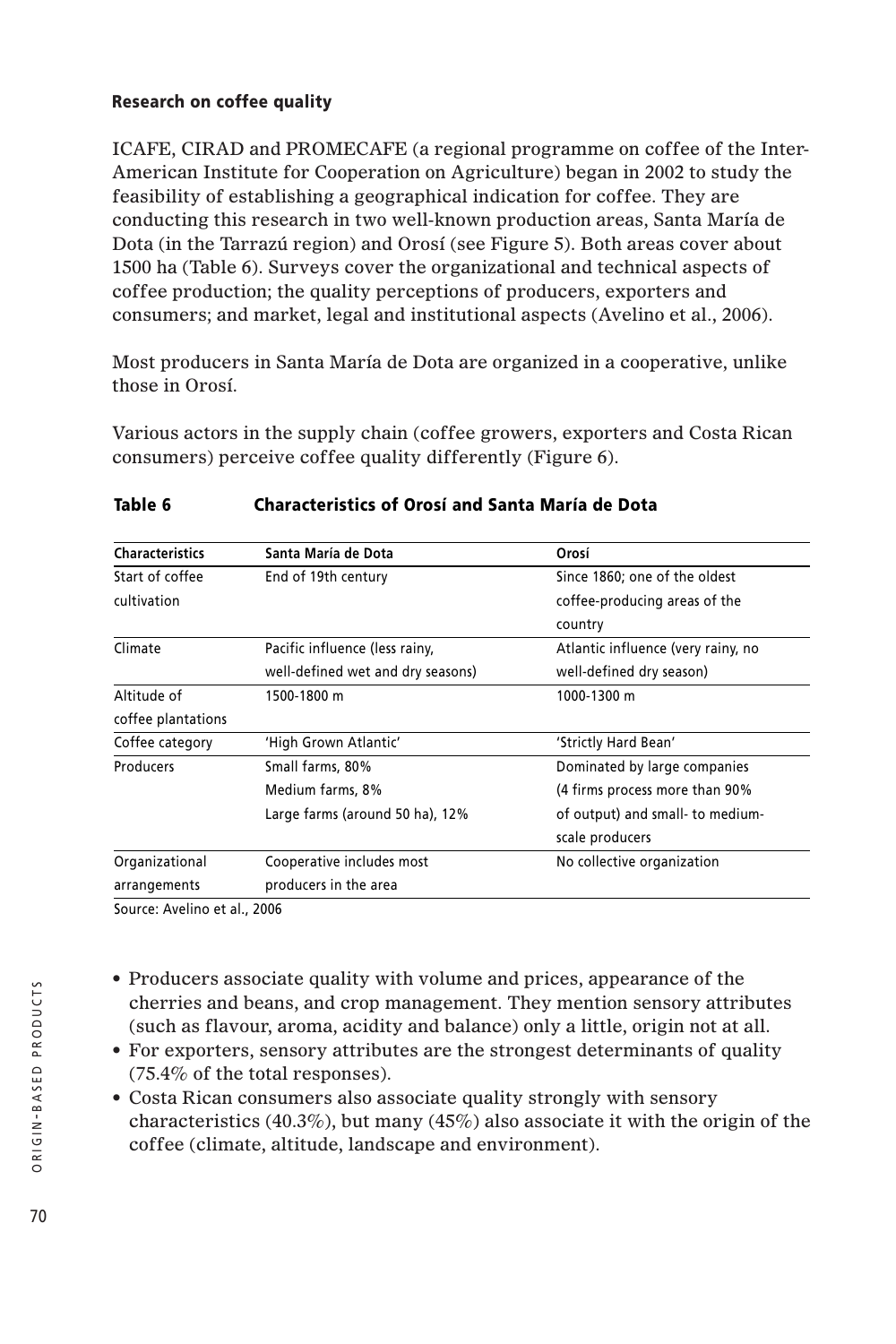



Source: Larrain, 2004.

# **A national geographical indication…**

National regulations, agreed in 1963, require careful screening and selection of beans, and set remunerative farm-gate prices. Since December 1989, all coffee grown in Costa Rica must by law be Arabica. According to ICAFE, Costa Rica is the only country which has banned the production of other varieties (ICAFE, undated).

Enforcing these rules means that Costa Rica enjoys a strong worldwide reputation for high-quality coffee. Maintaining this reputation is obviously a major concern of growers and the government: *'Costa Rican coffee has always enjoyed a reputation for excellent quality, particularly in Europe, and keeping that reputation is one way for a small nation to hold its place in a glutted world market'* (Sick, 1999). But globalization and free trade are challenging the competitive advantages which were built through state-regulated markets. The Central American Free Trade Agreement with the United States contradicts the government's ban on the imports and sale of foreign coffee into Costa Rica. Foreign coffees and multinational firms are entering the national market, forcing Costa Rica's coffee sector to seek new strategies to sustain the country's good practices, its reputation and premium prices.

One of the mechanisms currently being considered is the promotion of distinctive quality signs, such as a geographical indication (Granados and Alvarez, 2002). Several possibilities are under discussion. One is a nationwide geographical indication for quality Costa Rican coffee. This may be difficult, given the variety of agro-ecological conditions, processing techniques, knowhow, and product characteristics embodied in Costa Rica's coffee. This approach is being considered by a part of the private sector. It would have to be based on fairly broad qualitative rules, rather than tying it to a specific locality or production system.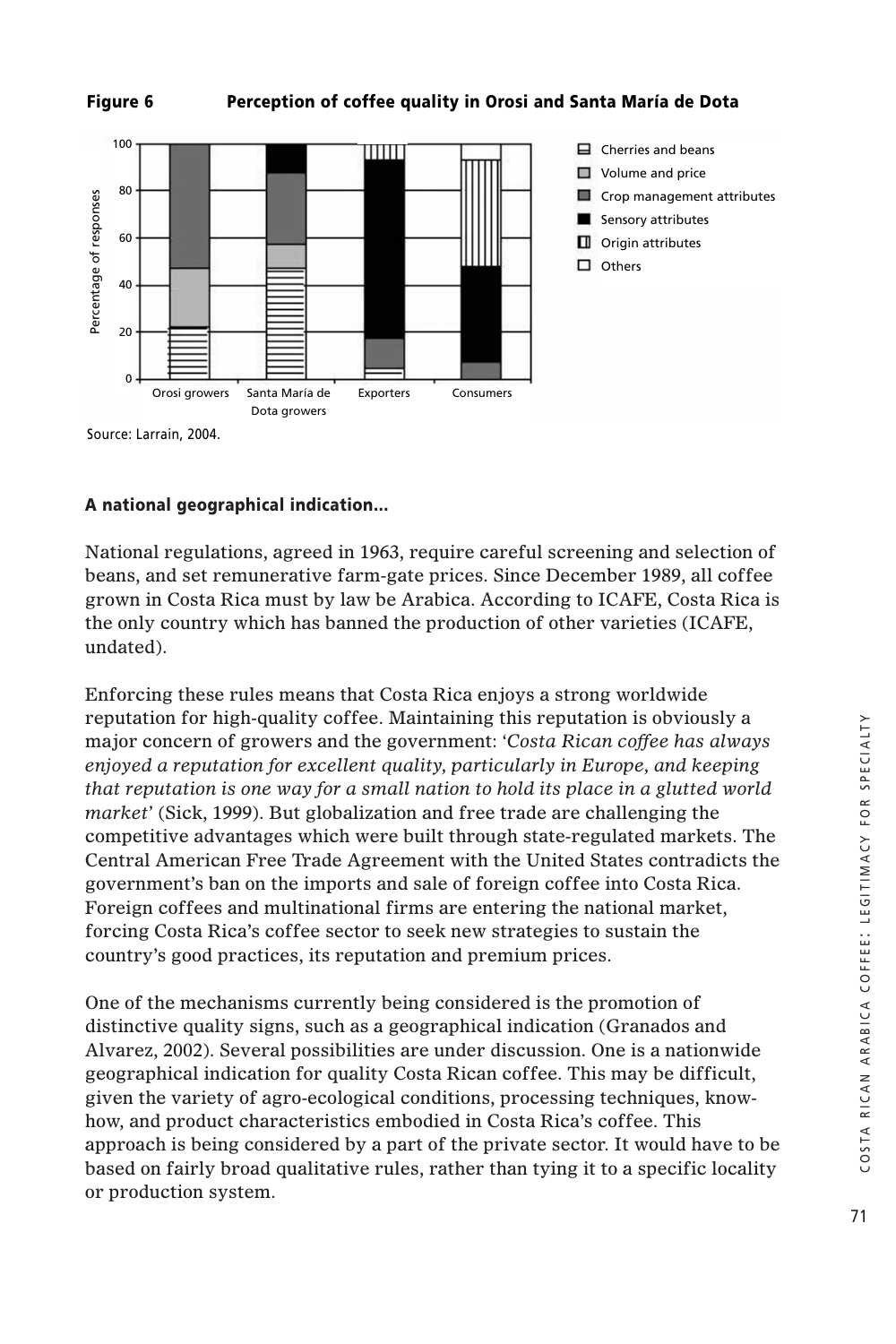Other countries, such as Colombia, have indeed moved in this direction: a request to register a geographical indication for 'Café de Colombia' was submitted to the European Commission in June 2005.11 This shows that countries which have through years of persistent effort achieved a distinctive national reputation on the world market are seeking new ways to maintain their recognition – and their premium – even though the context is now liberalized and globalized, and the state no longer controls the market.

# **…or a local indication?**

Another possible approach is to pursue local geographical indications, linked to specific coffee-producing territories with established market reputation. Cooperatives and small-to-medium enterprises might be drivers in this process. Such a geographical indication may be a way for producers in areas that produce outstanding quality beans, like Santa Maria de Dota and Orosi, to gain formal recognition and to enhance their product quality further.

A study in 2003 showed that Costa Rican coffee producers, traders and consumers have similar view about which region produces the highest quality coffee: they all ranked the Tarrazú-Los Santos area top (Larrain, 2004). Multidisciplinary studies are under way in this area to understand the basis of its reputation and to characterize the distinctive features of the area (Avelino et al., 2005; Avelino et al., 2006). These studies aim to identify the agro-ecological factors and cultivation and processing practices that underlie this reputation, define a set of requirements and control rules, strengthen dialogue so that these rules may be agreed upon locally and be respected outside the region, and develop local cup-testing capacities. This 'denomination of origin' approach is more demanding than a broad geographical indication. But it is expected to generate a more profound and longer-lasting differentiation process (Avelino et al., 2006).

These two strategies – national and local – are not necessarily exclusive. But they imply different scales and actors.

# **Critical issues and challenges**

As this case study shows, qualification approaches already exist for Costa Rican coffee. A national premium price exists on the world Arabica market, thanks to a long-standing voluntary policy on quality. A number of private or collective initiatives addressing speciality, gourmet and fair trade coffees are under way. What about the potential for promoting quality through a geographical indication?

# **WHAT JUSTIFIES A GEOGRAPHICAL INDICATION FOR COFFEE?**

The trend in European and North American markets is for good-quality, blended coffees. Specialty or gourmet coffee is the fastest growing segment (ICO, 2002).

 $72$  <sup>11</sup> The result of this application is not yet available.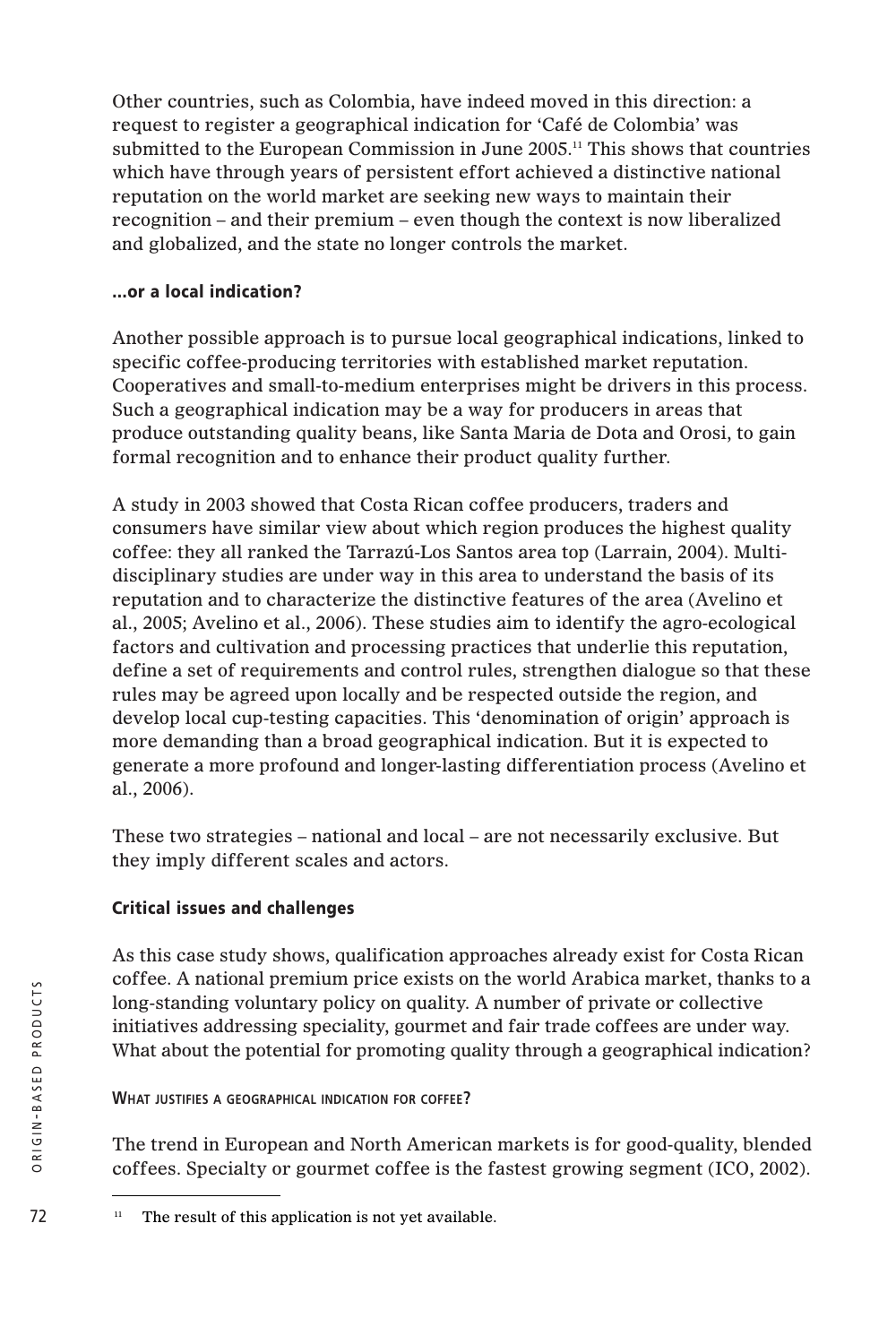This is a new opportunity for Costa Rica to enhance its position in the world market and to gain international recognition for the high quality of its coffees. Various initiatives to produce gourmet coffees and to access this market are emerging (Avelino et al., 2006). The existence of the premium gourmet and specialty markets explains the interest in Costa Rica and Central America to develop geographical indications or a 'denomination of origin' for its products (Avelino et al., 2002; Avelino et al., 2006).

The promulgation in 2000 of Law No. 7978 about marks and other distinctive quality signs created a new perspective for the coffee sector. The ICAFE study in Santa María de Dota and Orosí showed that agro-ecological factors (soil type, altitude, slope) have an important impact on the coffee flavour; they could constitute a basis for the geographical delimitation of the production area. The project also developed along with the producers several production norms – a first step in the definition of specifications required by a geographical indication (Avelino et al., 2005).

A geographical indication would guarantee at the same time the origin of the coffee (which is lacking today), as well as its quality and production process. This triple guarantee might even interest roasters of blended coffee: it would assure them a raw material with some stable characteristics over the years, limiting the need to reformulate their blends. In addition, a geographical indication may reduce the cost of quality controls during marketing. The markets would be more stable and more segmented, yield higher prices, and be more easily accessible by small-scale producers – who so would stand to earn higher incomes.

#### **WHAT STEPS ARE STILL NEEDED?**

Significant progress has been made in understanding the links between the origin, the quality characteristics and the reputation in the case of coffee. Coffee clearly has a great potential for expressing the capacity of a given geographic environment to supply an original product. Nevertheless, a number of steps still need to be taken before a geographical indication for coffee can be established in Costa Rica:

- A decision on the best size of the areas must be made: national or local and if local, which areas?
- A set of requirements and specifications must be determined.
- A formal group of stakeholders (and perhaps facilitating institutions) must be constituted who are willing to coordinate negotiations within the supply chain on product characteristics and production rules.
- A public institution must be put in charge of evaluating and recording geographical indication requests, controlling product specifications, and managing the certification process. ICAFE has the capacity to assume this role.
- Further market testing in collaboration with exporters is needed. Given the limited roasting facilities in producing regions, the description of coffee as a 'designation of origin' should concern 'green coffee' (as generally sold to exporters). The description of the product as a geographical indication at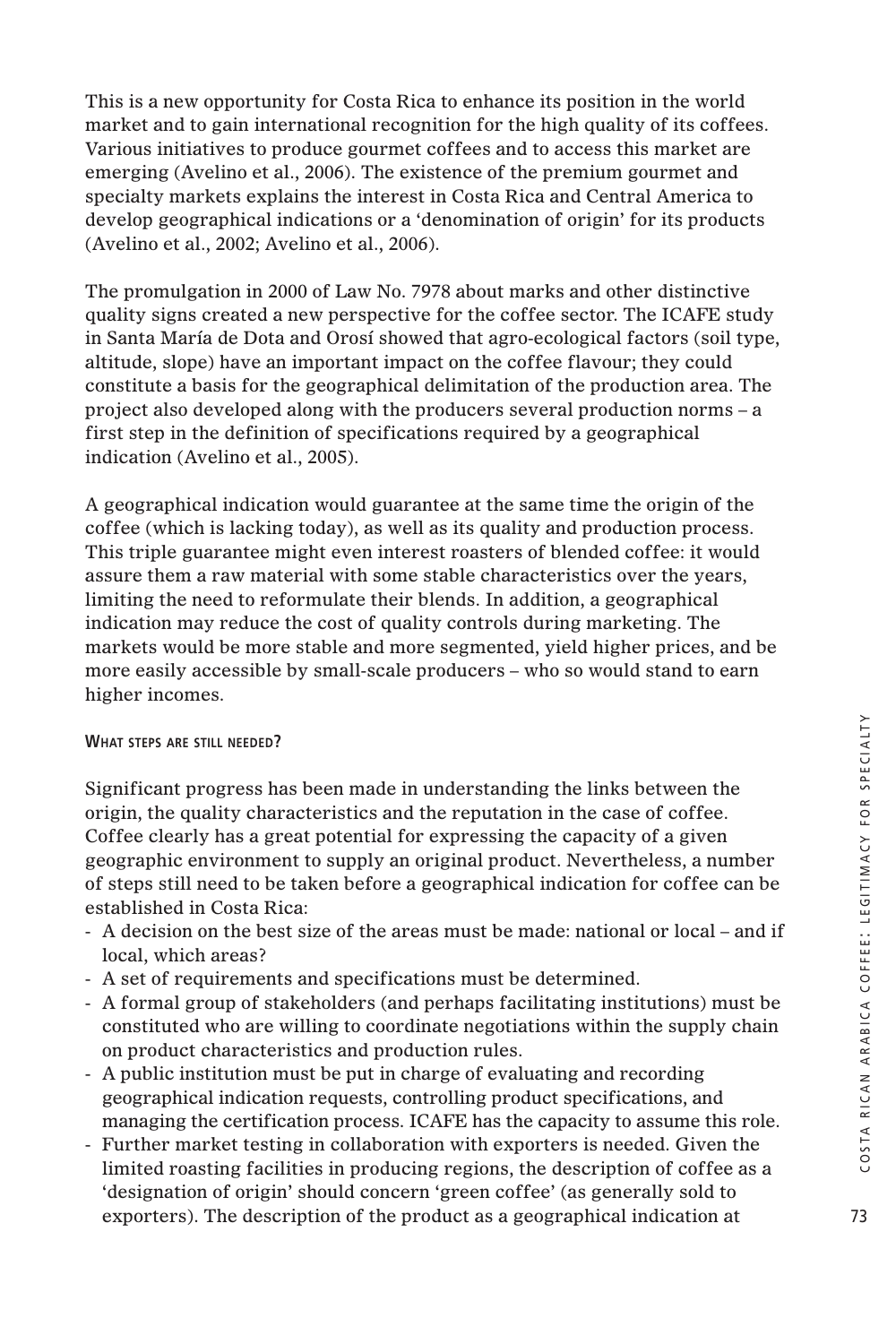large – meaning that the production or processing (or both) must take place in the defined geographical area – might concern either green coffee or roasted coffee.

- A supply chain institution must be identified to conduct negotiations on the sharing of costs and benefits.

The fact that distinct coffee production areas are already identified may facilitate these steps. These areas (like Costa Rica as a whole) have a majority of smallholder producers. A geographical indication could support their marketing strategies. Coffee could well pilot the introduction of geographical indications for other products in Costa Rica.

#### **References**

- Avelino, J., J.J. Perriot, B. Guyot, C. Pineda, F. Decazy, and C. Cilas. 2002. Identifying terroir coffees in Honduras. In: Research and coffee growing. CIRAD, Montpellier, France. p. 6-16.
- Avelino, J., J.Barbosa, J.C. Arraya, C. Fonseca, F. Davrieux, B. Guyot, and C. Cilas. 2005. Effects of slope exposure, altitude and yield on coffee quality in two altitude terroirs of Costa Rica, Orosi and Santa Maria de Dota. Journal of the Science of Food and Agriculture 85:1869-76.
- Avelino, J., D. Roman, S. Romero, and C. Fonseca. 2006. Las indicaciones geográficas: Algunos fundamentos y metodologías con ejemplos de Costa Rica Sobre Café. CIRAD, ICAFE and IICA-PROMECAFE. 34 p.
- ICAFE. undated. Coffee and Costa Rica Meant for each other. www.icafe.go.cr/icafe/Cafe\_CostaRica\_eng.htm
- Global Exchange. 2005. Fair trade farmers in Costa Rica. www.globalexchange.org/campaigns/fairtrade/coffee/cooperatives.html#4 (accessed December 2005).
- Granados, L., and C. Alvarez. 2002. Viabilidad de establecer el sistema de denominaciones de origin de los productos agroalimentarios en Costa Rica. Agronomia costarricense 26(1):63-72.
- Grant, L., T. Haas, S. Perlman, and J. Raski. undated. The world of coffee in Costa Rica. www.foodscience.psu.edu/costa\_rica/coffee.pdf (accessed December 2005).
- ICO. undated. International Coffee Organization. www.ico.org.
- KFPE. 2006. Adaptation and implementation of methods of precision agriculture for small- and medium-sized coffee farms in Central America: The coffee crisis in Central America. Commission for Research Partnerships with Developing Countries. www.kfpe.ch/projects/echangesuniv/helfenberger.php (accessed January 2006).
- Larrain, A. 2004. Organisation socio-économique des producteurs de café en zone potentielle d'IG: Dota et Orosi, Costa Rica. Mémoire de Master of Science DAT, option AGIR. Centre National d'Etudes Agronomiques des Régions Chaudes, Montpellier.
- Levin, M. 1996. Marketing single origins. Coffee and Cocoa International 23:30-31.
- Lingle, T.M. 1996. The growth of the specialty coffee industry. Plantations, Recherche et Développement 3:171-78.
- Osorio, N. 2002. The global coffee crisis. A threat to sustainable development. International Coffee Organization, Submission to the World Summit on Sustainable Development, Johannesburg 2002. 4 p.
- Sick, D. 1999. Farmers of the golden bean. Costa Rican households and the global coffee economy. Northern Illinois University Press, DeKalb.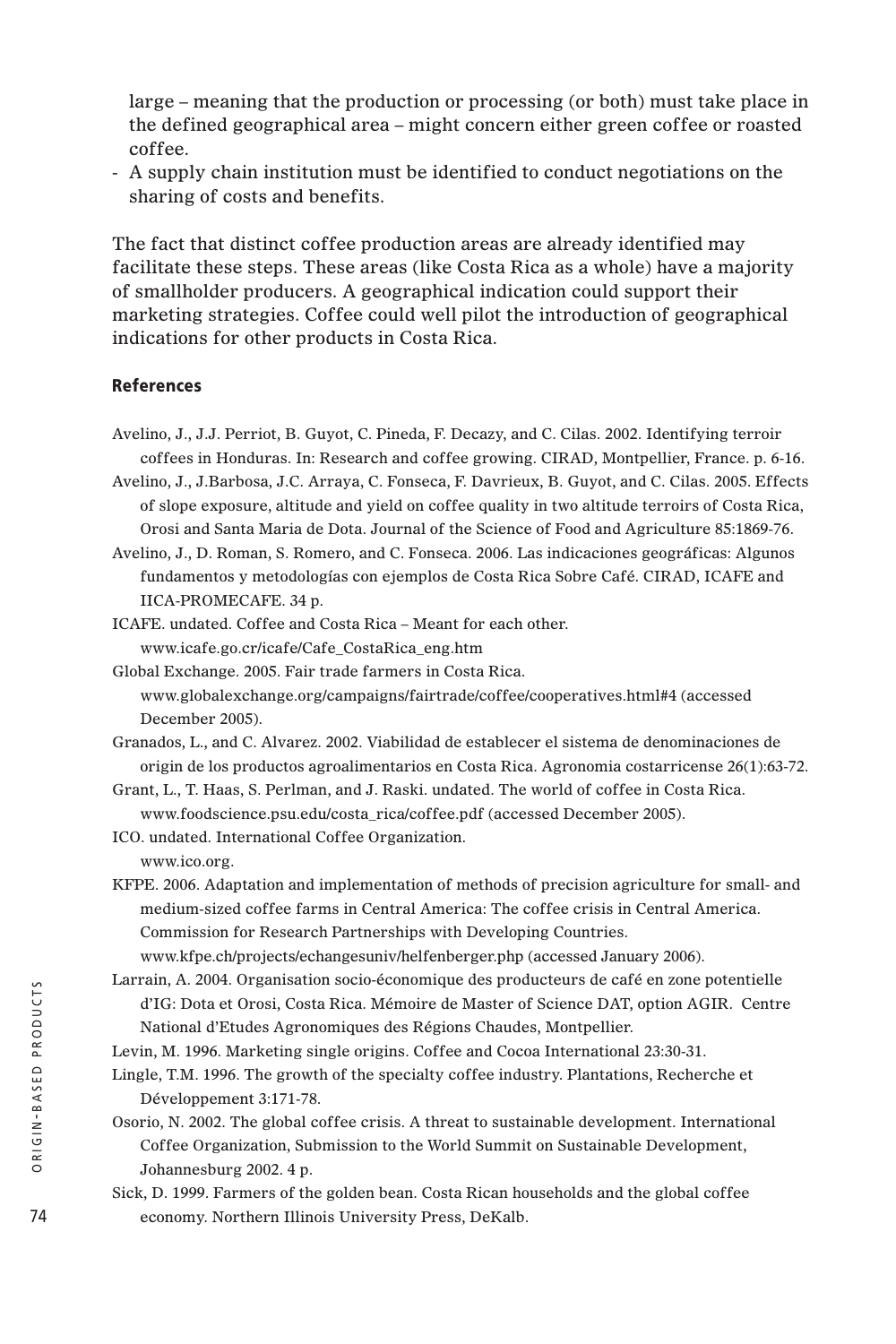# **7 Comté cheese in France: Impact of a geographical indication on rural development**

*Astrid Gerz and Franck Dupont12*

The example of Comté cheese in France shows how a Protected Designation of Origin (PDO, known in France as *Appellation d'Origine Contrôlée*, AOC) can generate public recognition of a product's quality and so bring economic, social and environmental benefits to a rural area. It also shows that strong coordination and communication among networks of producers throughout the entire food chain is a key for success.

Examining the case of Comté cheese also allows us to draw lessons on adding value to and protecting traditional local products and know-how that may be relevant also in developing countries. How far might small and medium producers in the South learn from European experience with PDOs to protect their resources and enhance their competitiveness on local and international markets? This will depend on the specific situation in each country and product type.

Comté is a cheese made from cow's milk. It is produced in the Jura mountains, in the Franche-Comté region of eastern France, near the Swiss border. Its production is the highest of all French PDO cheeses. It was awarded a PDO in 1958, the first French cheese to be awarded such a label guaranteeing its originality.

# **A history of Comté cheese**

Franche-Comté includes four *départements*: Jura, Doubs, Haute Saône and the Belfort Territory. The delimited production area of Comté covers the department of Jura, part of Doubs and a small part of Ain, a *département* in the neighbouring Rhônes-Alpes region (Figure 7). The Jura Massif consists of a series of plateaus with altitudes ranging from 500 to 1500 m. The plateaus are separated by green valleys and many rivers. The seasons are marked, and the winters extremely severe (MAAPAR, 2004).

Comté cheese has been produced in Franche-Comté since the 12th century. The harsh mountain winters forced farmers to convert their milk into huge, round cheeses, known as *vachelin*, that could be kept for a long time. Only such large

<sup>&</sup>lt;sup>12</sup> Research carried out by the French Ministry of Agriculture in partnership with the interprofessional organization of Comté producers (MAAPAR, 2004).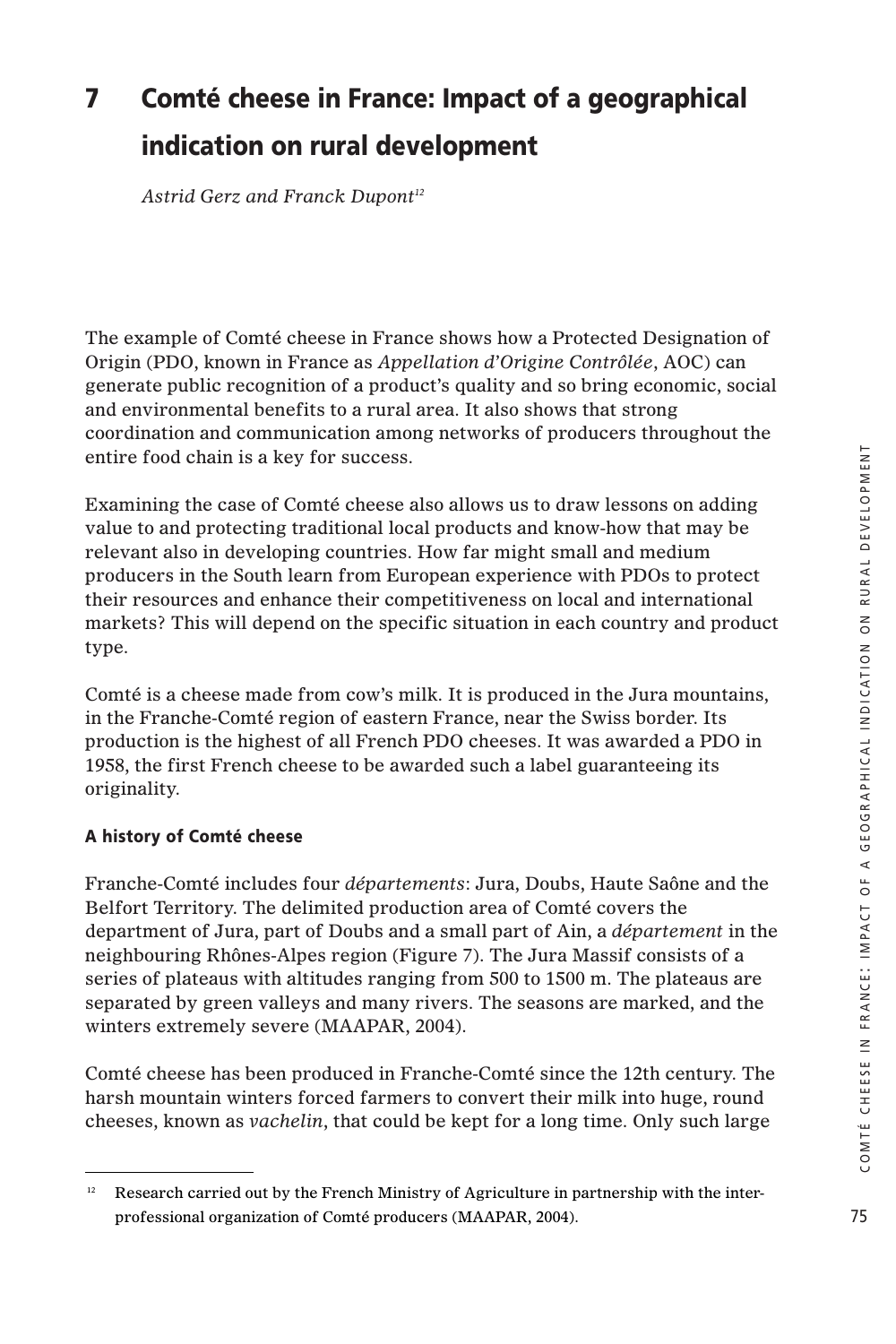# **Figure 7 Comté cheese production area in France**



cheeses could be preserved for long enough to satisfy the needs of an entire family for the whole winter.

Its long shelf-life and its improvement during the maturing process made this type of cheese well-suited for sale outside Franche-Comté.

Making the big cheeses required a lot of milk (500 litres each). So groups of farmers would gather their daily milk output at the local cheese dairy, or *fructerie* (now known as the *fruitière*). This 800-year century-old form of organization is one of the oldest and most traditional features of life in the Jura (MAAPAR, 2004).

#### **Making Comté cheese**

Belonging to the same cheese family as Gruyère, Comté cheese is made from unpasteurized, partially skimmed cow's milk. It has a soft, creamy flesh and a golden-yellow to brown rind. A Comté cheese is cylindrical, 75 cm in diameter and 8-13 cm high; it weighs 30-48 kg. Because of variations in the duration of maturing, Comté cheeses from different seasons are available on the market. 'Summer Comté' (with a deep yellow flesh) has more diversified and fruity flavours. 'Winter Comté' (clear, ivory flesh) is characterized by hazelnut, spicy and roasted flavours (INAO, undated; Comté, undated).

As with other PDO products, the quality and reputation of Comté cheese are based mainly on the influence of particular agro-ecological conditions found in a specific area, and on local know-how (traditional methods of cattle rearing, cheese manufacture and maturing).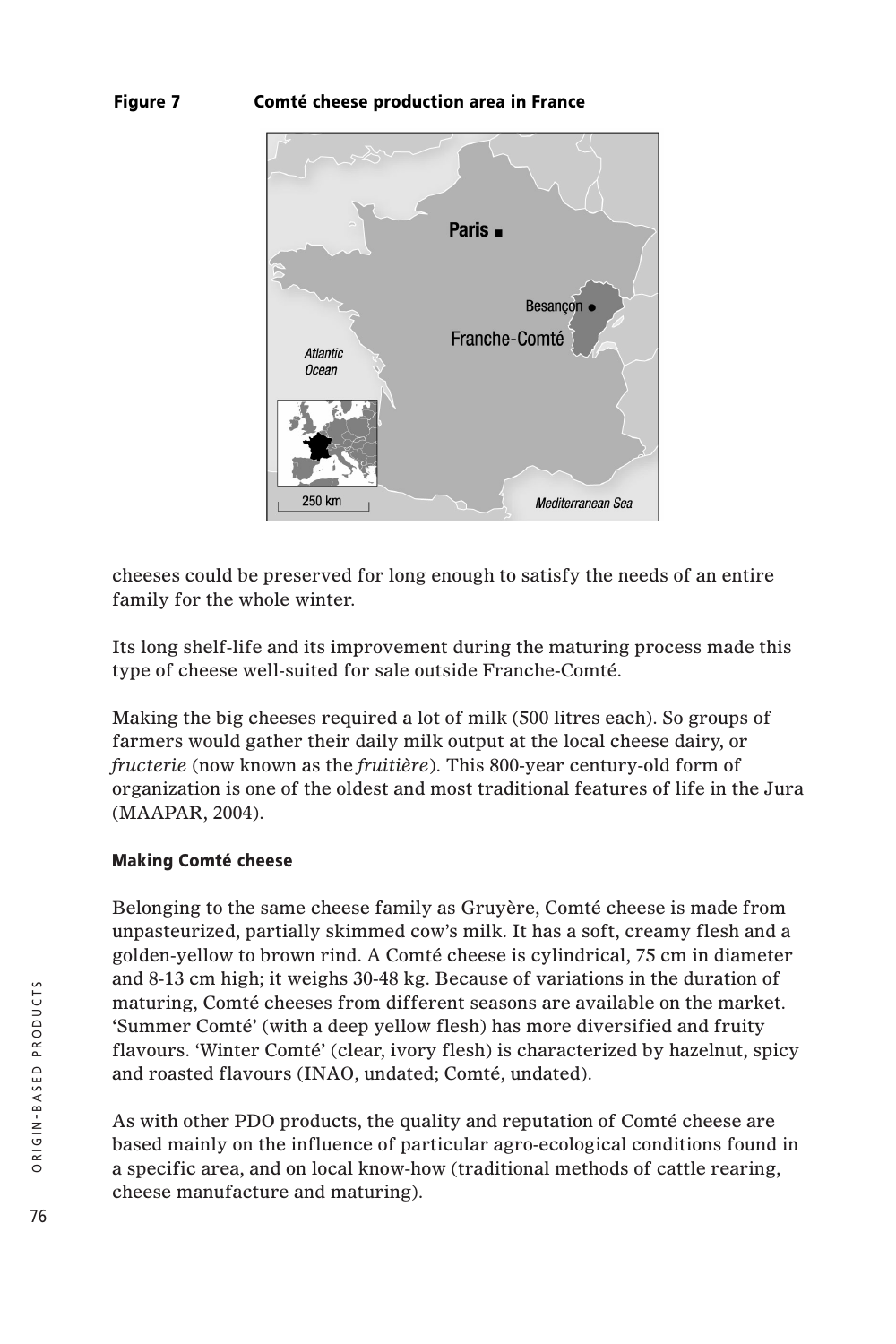In order to bear the name 'Comté', a cheese from the designated area must conform to a strict set of PDO rules. These rules are set by the local professional community who has the necessary know-how, but they are validated and approved on the national (and since 1992, European Union) level. These rules are decided upon and adapted when necessary by the interprofessional association of Comté producers, and are printed in a book. They apply to each stage of the production process – from pasture to finished product.

Comté cheese undergoes controls at each stage in processing. Once the cheese is matured, a jury of experts checks its taste and appearance. Each cheese is awarded a score out of 20 points, according to its overall appearance (1 point), quality of rind  $(1.5)$ , internal appearance  $(3.5)$ , texture  $(5)$ , and taste  $(9)$ . Cheeses scoring 15 points or more are given green labels (a green stripe with a picture of a bell). Those scoring 12-15 points get a brown stripe. Any cheese that scores less than 3 marks for taste, or less than 12 overall, is downgraded and is instead used to make fondue preparations.

A key feature of Comté cheese is its amazing aromatic diversity: more than 200 aromatic components, according to a 1993 study (Comté, undated). The taste, flavour and texture of each cheese is unique, and depends on four main factors: the conditions in the specific location area where it is produced; the season; the special touch and know-how of the cheese-maker, and the maturing process (cellar conditions, length of maturing period and know-how).

# **The Comté chain**

The Comté supply chain includes 3200 milk small-scale milk producers, 190 *fruitières* (organized in cooperatives), and 15 maturing cellars.

This professional network is a partnership of producers, cooperatives and private contractors, who are linked by history, culture and economic interdependence. With a production of nearly 44,000 tons in 2004, Comté contributes significantly to the economic life of the Jura.

The cheese-makers are closely linked to local cheese refiners, to whom they deliver each month their pre-matured cheese. These refiners sell cheese to the consumer market (Jeanneaux et al., 1999).

# **COORDINATION, MANAGEMENT AND FUNDING**

Several organizations enhance communication and maintain commercial regulations throughout the Comté supply chain.

**Inter-professional Gruyère and Comté Committee** (CIGC). Created in 1963, the CIGC is both the representative of the actors within the supply chain, and their intermediary with the economic, administrative, political and university partners. It promotes Comté cheese commercially, defends the interests of the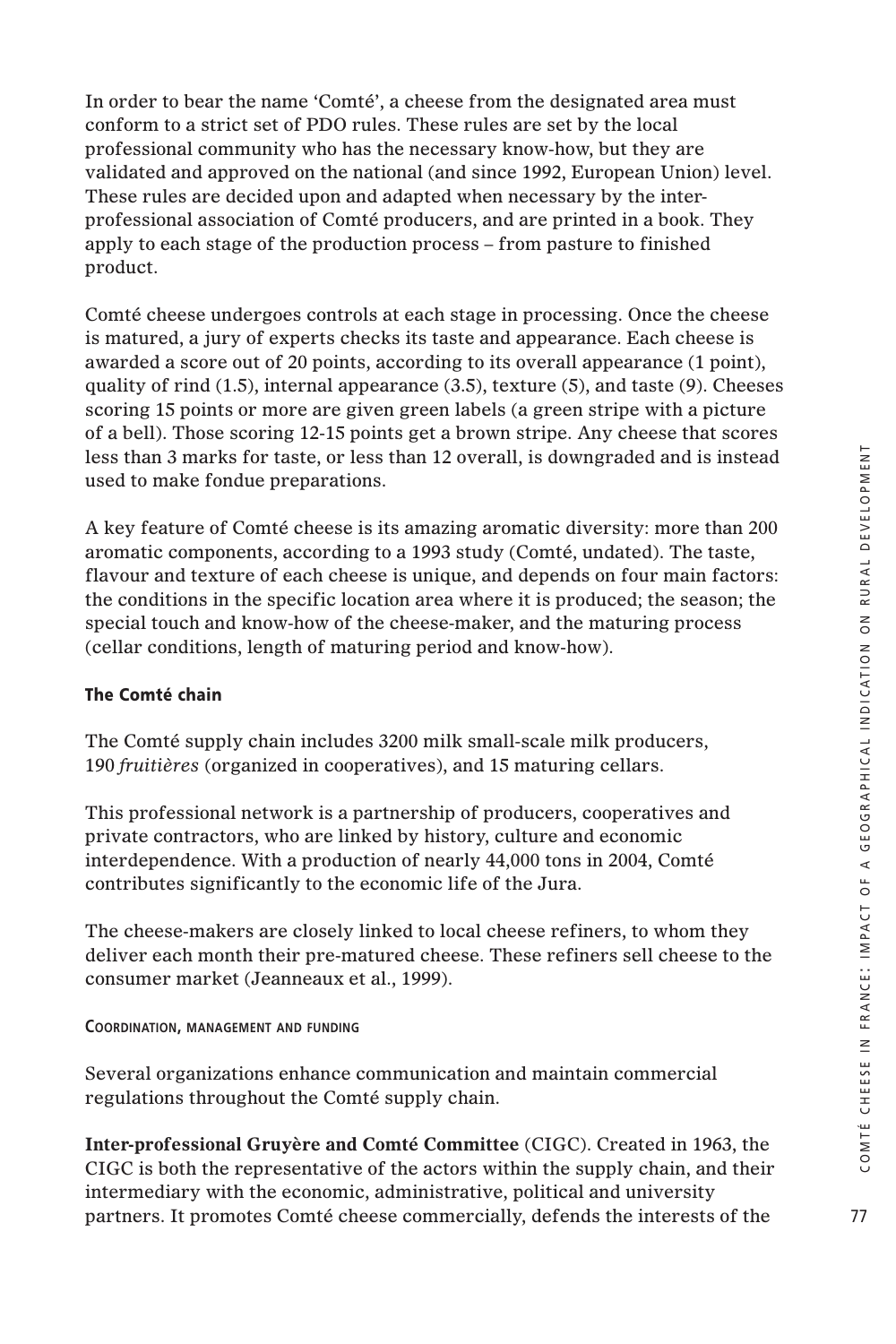professional network, and organizes cultural and research activities. Its activities include market management, protection and regulations of the PDO, communication and advertising, and managing the internal cohesion of the network (Comté, undated).

The CIGC covers 95% of its operating costs from the sale of the green or brown labels $^{13}$ , i.e., by implementing controls. It receives public grants for some research activities; they only represent 5% of its budget (Comté, undated).

**Comté Technical Committee** (CTC). Funded and financed by users, the CIGC and the French government, the CTC is the network's technical and scientific arm. It is responsible for technical advice and monitoring as well as quality control (Comté, undated).

# **VOLUME, SALES, CONSUMERS AND MARKETS**

In 2004, Comté production amounted to 43,555 tons (INAO, undated), a little less than in 2003 (44,717). Despite this small decline, Comté production increased significantly since 1993, rising by a steady 3% per year (MAAPAR, 2004). A comparative study of cheeses concluded that the increase in Comté production is partly due to the PDO procedure, which contributed to '(1) an improvement of the cheese intrinsic quality, (2) a strong coordination for the promotion of the product with an efficient image of authenticity and (3) a strong *terroir*-effect'14 (Barjolle et al., 2000).

About 3-4% of Comté output is intended for export, mainly to the USA, Germany and Belgium. In 2004, firms declared exports of 1,153 tons to Germany (6% more than in 2003) and to 572 tons to Belgium (22% more than in 2003). These figures do not take into account direct exports by wholesalers (*Les Nouvelles du Comté*, 2004). Sales in France have risen slowly but steadily since the beginning of the 1990s, but their nature has changed: more is not prepacked rather than sold as freshly cut blocks. Between 1990 and 1999, the sale of blocks has fallen by 6.8%, while that of pre-packaged cheese has risen by 13% (Comté, undated).

The location of sales and consumption within France has also changed. Between 1990 and 1999, traditional distribution channels (local markets, producers, local shops, etc.) sold significantly less, but the amount of Comté sold by hypermarkets and supermarkets rose from 66% to almost 85% of the total. The region where Comté is produced (east-central France) accounted for 55.2% of the French market for the cheese in 1990. It is still the most important sales

<sup>&</sup>lt;sup>13</sup> The CIGC allocates these small, oval labels, made of casein protein, to each dairy cooperative. They are embedded in the cheese rind during manufacture, allowing each cheese to be identified and production to be controlled. The price paid for the labels by the dairies is their contribution to the CIGC budget (Comté, undated).

<sup>&</sup>lt;sup>14</sup> A *terroir* is a historically developed interaction between (a) the biophysical properties that result from a specific geographical entity, and (b) the local community with its culture and skills that exploits this entity.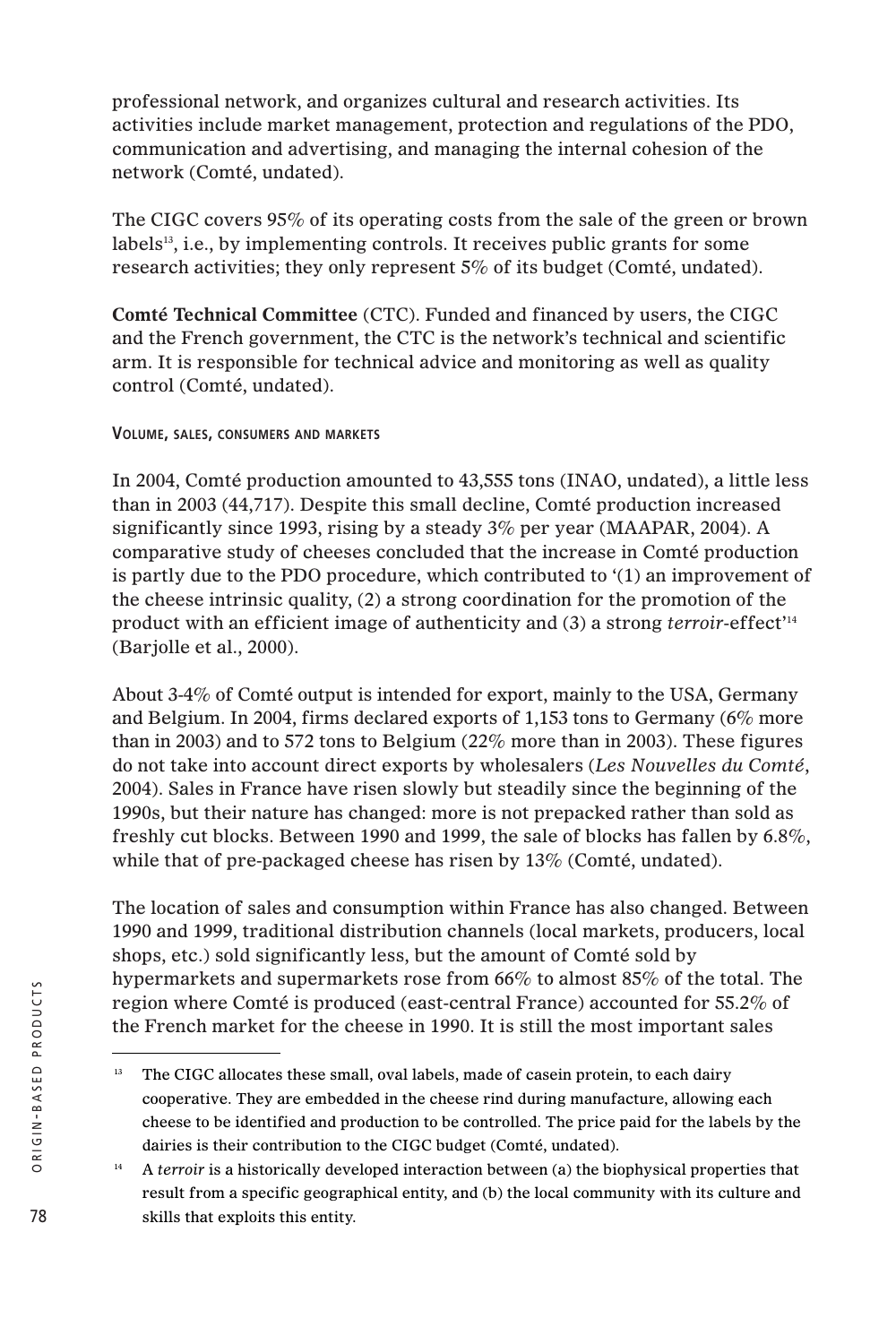area, but its share has fallen to 39.4%. Consumption has grown in all other regions of France, especially in the southeast, whose share doubled from 6.7% in 1990 to 12.6% in 1999 (SECODIP panel, in Comté, undated).

People aged 35-49 are the most important consumers (31%), followed by 50-64 year-olds (27%). Buyers under 35 years form the weakest group (15%).

Households with two members account for 37% of sales, followed by those with four members (27%). Households with one or three members consume less (19% and 17% respectively). Low-to-middle income earners buy 37% of the cheese, followed by the middle-to-high income group (33%). Affluent consumers buy a further 20% (Comté, undated).

Many consumers undoubtedly buy Comté cheese out of habit. But quality, traceability and authenticity also play an important role. The fact that Comté is still mainly consumed in the area where it is produced is probably because it is well known and seen as authentic there. A SOFRES public opinion poll in May 2005 found 20% of French consumers recognized Comté spontaneously (compared with 38% for Roquefort cheese), and 42% had bought Comté during the last 6 months (49% had bought Roquefort) (CIGC, 2005).

However, a '*Eurobaromètre* 50.1' study in 1998 on consumers' knowledge and perceptions of PDO products found that many consumers do not notice the PDO label or do not know what it means (Barjolle et al., 2000). So it is unlikely that they are moved to buy a cheese only because of its PDO label. Other motivations, such as taste, origin, quality and perceived food safety (which is related to traceability) are likely to be stronger.

#### **REGIONAL IDENTITY**

The mountainous Comté region is seen as an authentic, natural area – an image reinforced by CIGC's advertising strategy. A common interest in preserving this image, and Comté as a local, traditional product, has motivated the various actors in the Comté value chain to cooperate in promoting its image (Barjolle et al., 2000).

The tie with the regional identity is maintained through specific, local production and processing practices, and is conveyed through communication and advertising campaigns. CIGC organizes a wide range of activities. These include regular surveys (e.g., studies on reputation, consumer surveys); national media campaigns; visits to farmers, dairies and maturing cellars; tasting events at fairs, in shops and in schools; recipe competitions; and beginning in October 2004, the *Comtéales*, a local trade fair. It publishes a wide range of promotional media (the *Comté Newsletter*, postcards, calendars, a website, etc.). The advertising and communication budget for Comté amounted to  $\in$  3.7 million in 2000; this was 63% of CIGC's total budget, or about  $\in$ 82.5 per ton of cheese produced (*Voix du Jura*, 2002).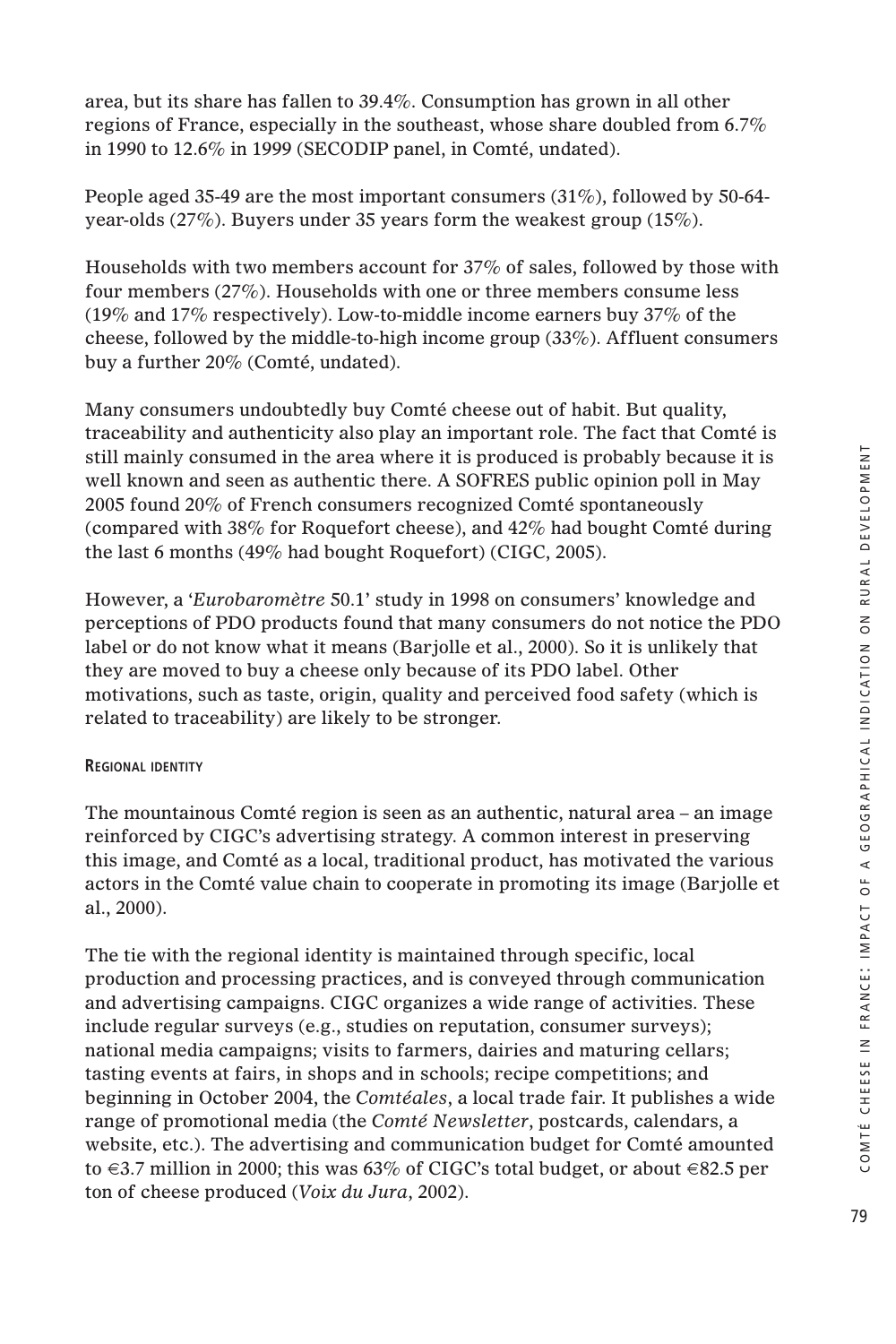The *Route de Comté* is a tourist itinerary that passes through the most beautiful scenery and cheese-related landmarks. It is a major project to brand regional identity by promoting the region, its products and its traditional way of life. The CIGC cooperates on this with the Boards of Tourism for Jura and Franche-Comté.

A quotation from the CIGC chairman illustrates well the interrelationships between Comté cheese and the area: *'We decided to play a synergy with the area, because Comté is the bearer of its traditional values, of solidarity, of handicraft and the respect of nature. The area is a tool to attract visitors to the cheese dairies, while the Comté attributes a strong image to the local community of Franche-Comté'* (Jean-Jacques Bret, in Gerbau, 2001).

This relationship between product and what the French call *patrimoine* (heritage) is underlined by *La Maison du Comté*, a museum dedicated entirely to Comté cheese in Poligny, the capital of the Comté area and headquarters of CIGC (Dupont, 2004).

# **Enabling environment**

**LEGAL PROTECTION AND REGULATIONS**

Comté was awarded the official PDO label in 1958. As for other PDO products in France, Comté is protected against imitations and misappropriation on several levels.

- In France, Comté is protected as a part of national heritage. French law punishes counterfeits and misuse of the name. Violations are identified by the anti-fraud unit in the Ministry of Finance, and the Public Prosecutor will initiate legal proceedings. If the state fails to do so, CIGC will also take legal action.
- The European Union formally recognized Comté in 1992 as a PDO (Community Regulation 2081/92). The name is thus protected from misuse throughout Europe.
- Internationally, the French and European authorities negotiating the 'TRIPS' (Trade-Related Aspects of Intellectual Property Rights) accord in the World Trade Organization favour extending the same level of protection already given to wines and spirits to other agri-food products, including cheeses.
- To complement the public system of denomination protection, the CIGC has registered the 'Comté bell' logo as a private trademark in most countries. This enables it to act quickly if anyone attempts to usurp the product or its name (Comté, undated).

As with many other local products, the future of Comté depends partly on national and international regulations. The range of legislation is vast. It covers the PDO itself, hygiene, raw milk, environment, labelling, French economic regulations, international trade, etc.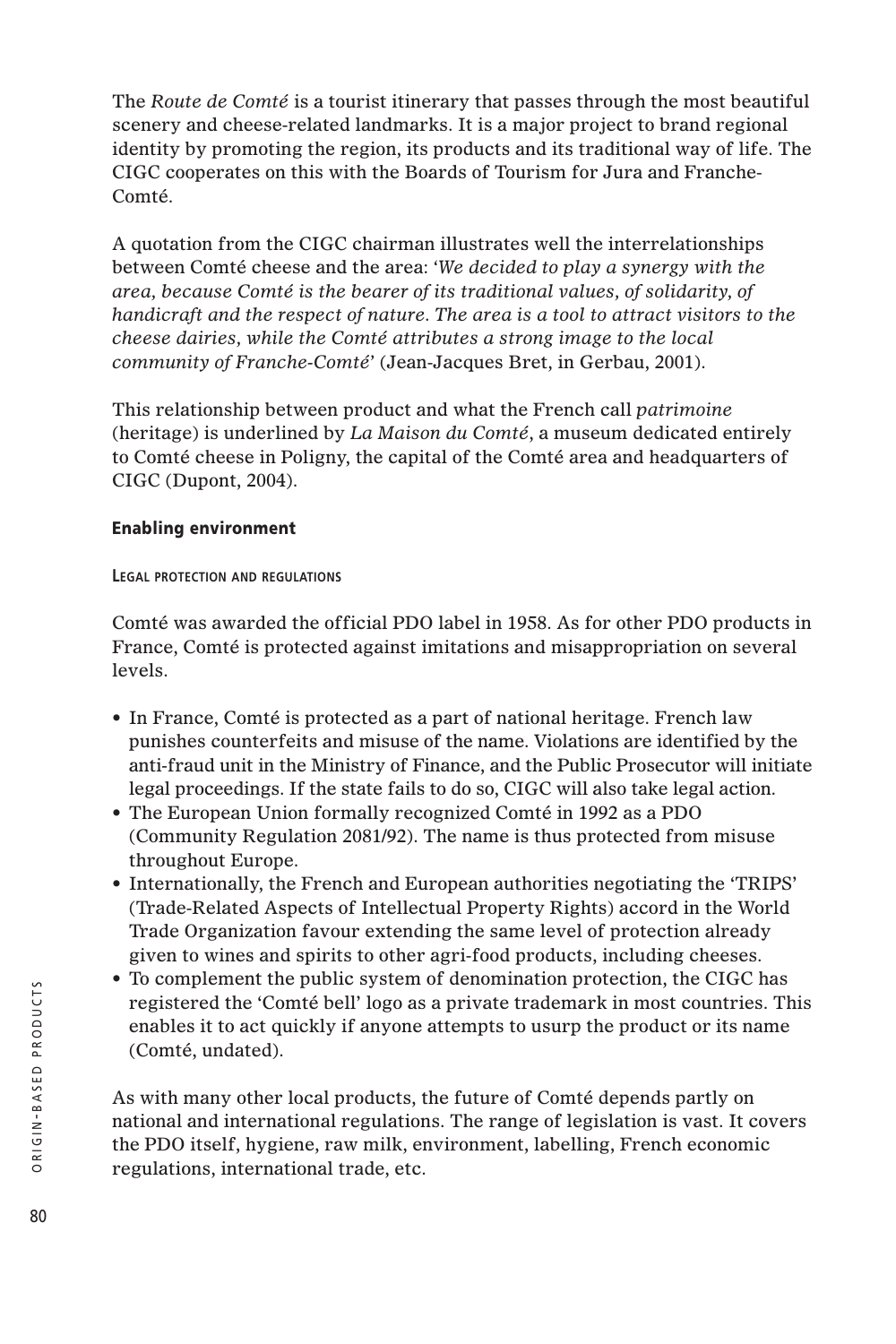#### **POLICIES AND INSTITUTIONS**

**PDO regulations**. The various stages in the PDO regulations are prepared and negotiated within the inter-professional framework of the CIGC. The results are then submitted to the Institut National des Appellations d'Origine (INAO), the national body responsible for PDOs.

**PDO control/audit**. The Comté PDO is controlled on several levels and by various bodies:

- Before the PDO was first granted, INAO checked on the cheese's taste and other sensory properties, as well as the processing conditions claimed by the interprofessional body. INAO has since supervised annual random controls to confirm that the cheese complies with the specifications.
- At each stage of processing, from farm to finished product, the anti-fraud unit of the Ministry of Finance is in charge of conducting regular inspections to check that producers are complying with the PDO regulations.
- An agricultural law of July 1999 grants CIGC prerogatives to control the quality of the cheese. CIGC organizes such controls when the cheese is being loaded onto lorries for transport.
- The CTC (the technical and scientific arm of the Comté network) and processing firms also conduct regular microbiological, physico-chemical and taste tests (Comté, undated; INAO, undated).

**Research**. Various studies over the last 20 years have improved knowledge about Comté processing and quality management. This research has focused on two main themes:

- The natural microflora in the milk and their impact on the taste of Comté.
- Field research on the aromatic profile of the *cru* (vintage) of each cheese dairy by profiling the soil, pasture flora, etc.

These studies are financed by CIGC, and many also receive public co-finance. They are conducted by CTC or research organizations such as the Institut Technique des Fromages Français (Technical Institute for French Cheeses), the University of Besançon, the Institut de l'Elevage (Animal Husbandry Institute), and chambers of agriculture. CIGC participates in several European programmes and also cooperates with foreign laboratories (Comté, undated).

**Promotion**. We have described above how Comté cheese is promoted via the mass media and through interpersonal channels. The promotion of Comté also benefits from a strong partnership with several public and private bodies (the media, the tourist boards of Jura and Franche-Comté, the national government, communities, and professional organizations). The European Union also finances multinational promotion campaigns to Comté, along with other PDO cheeses.

#### **Impacts on rural development**

Geographical indications have a two-fold impact on rural development. Their recognition of the special nature of the product gives it a privileged position in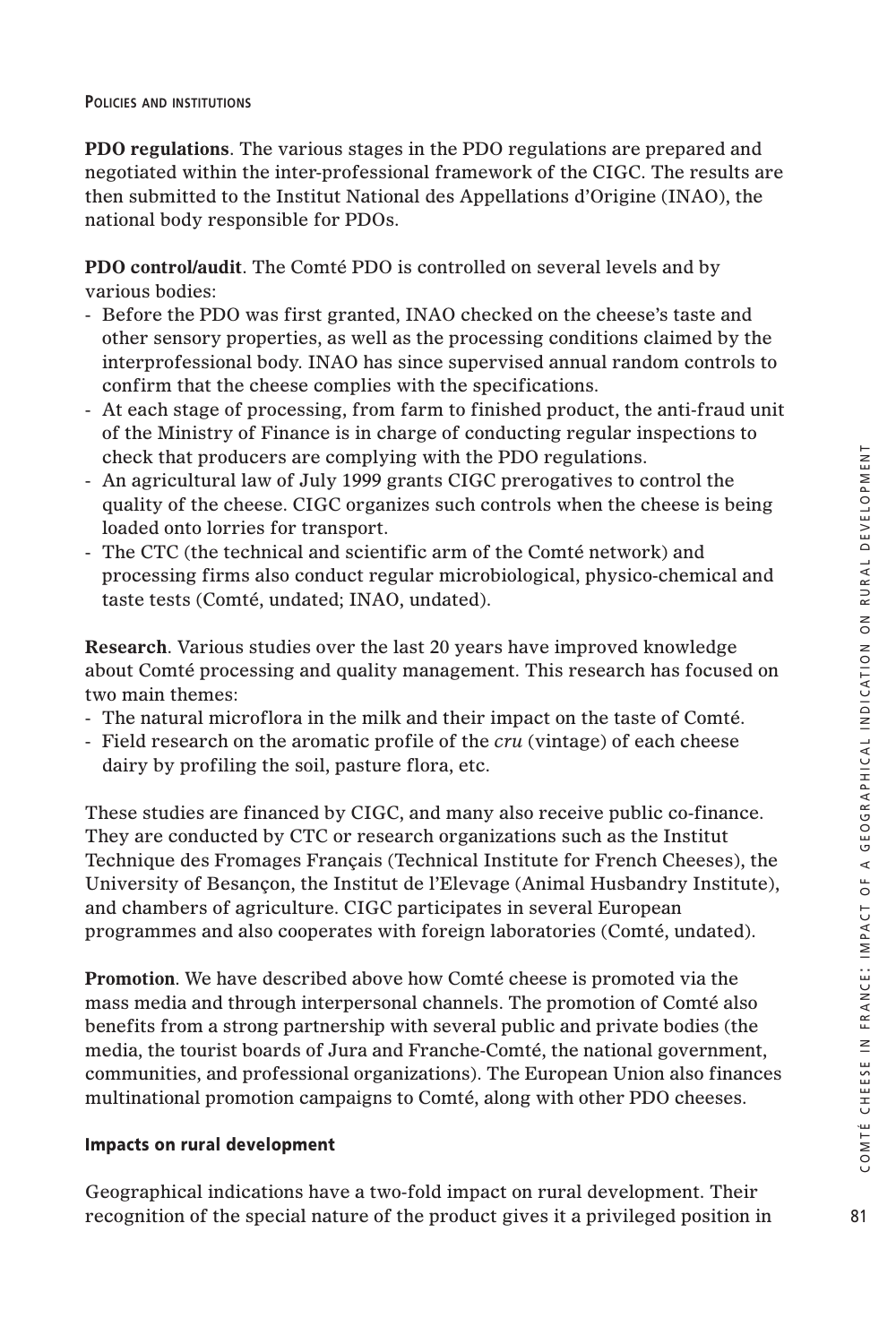the market. In addition, defining and implementing the geographical indication require collective mobilization of the actors in the chain (Sautier, 2004).

Geographic indications can have multiple effects on rural areas, their economy, tradition, employment and environment. The specific effects depend on the situation: product, market, actors, and so on. Comparing Comté cheese with similar, but non-PDO product, Emmental cheese, is illuminating. Both share the same geographical and historical origins, but have different production and marketing strategies. Comté has used a PDO strategy focusing on local development and protecting its cultural heritage. Emmental, on the other hand, has followed an industrial strategy, without no protection of its name or origin. This has led to a generic Emmental product and the delocalization of production to other, more intensive dairying regions such as Brittany (Dupont, 2004).

# **ECONOMY**

The production of Comté has risen by 3% a year over the last 10 years as a result of supply controls, quality improvement, business and promotion strategies, etc., whereas the production of Emmental cheese has fallen by 3.5% a year (Figure 8).



#### **Figure 8 Production of Comté and Emmental, 1971-2002**

Source: Dupont, 2004

Comté production has remained an upmarket product, localized in its area of origin, making it possible to retain the essential added value within the region. The production of Emmental (a generic product, 55% of which consists of rasped cheese) has moved to western France, where milk is less expensive.

Compared with Emmental, Comté's upmarket strategy produces higher prices at each stage in the supply chain – and the gap is increasing (Dupont, 2004).

At the **micro-economic** level, the Comté PDO strategy provides added value to producers. French farmers get an average of  $\in 0.30$  a litre for their milk, but milk destined for Comté fetches 14% more. Dairy farms in the Comté area have become more profitable since 1990, and now are 32% more profitable than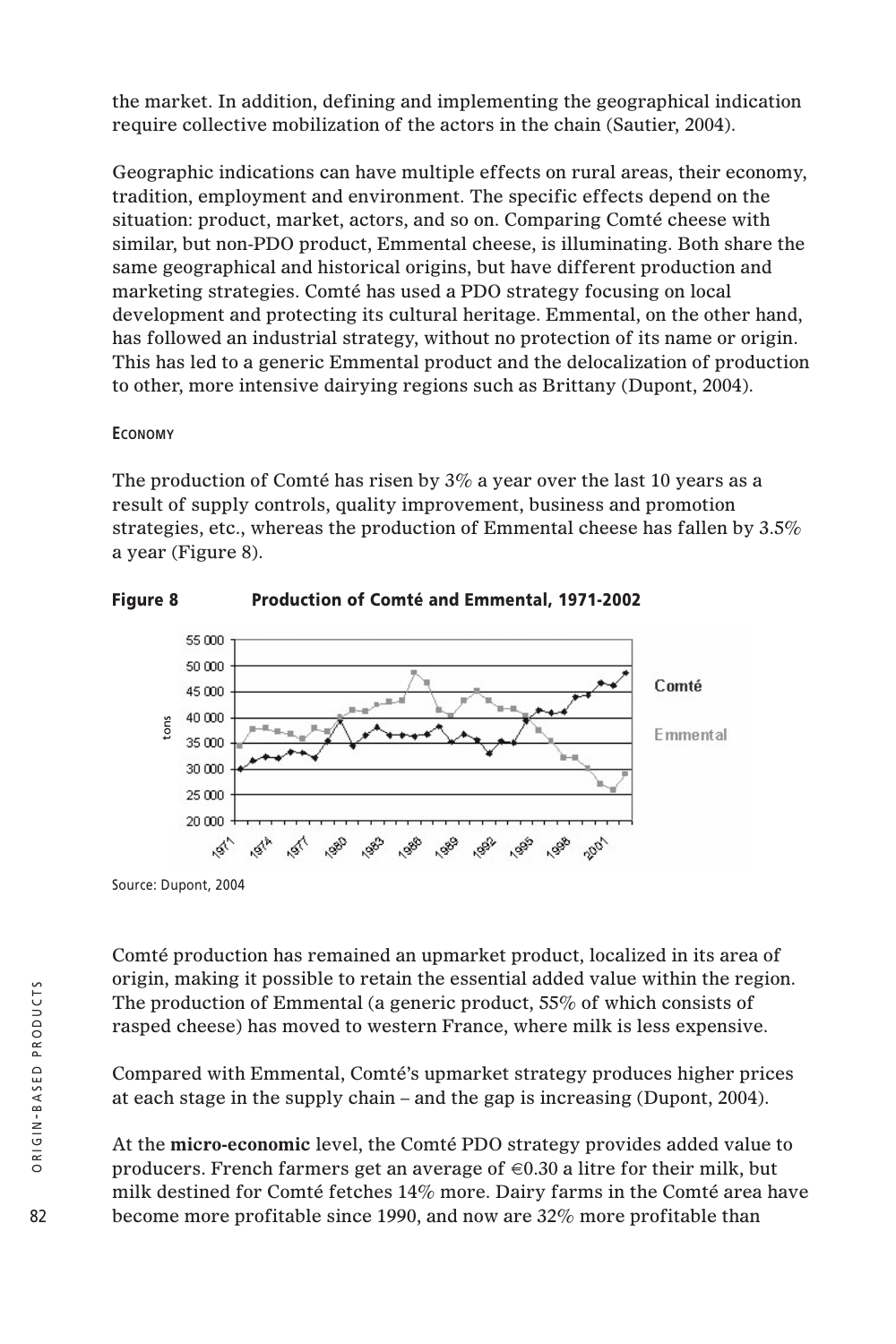similar farms in Franche-Comté outside the PDO area. Their income is also more stable, since the PDO counterbalances external economic risks (Dupont, 2004).

At the **marketing** level, Comté has been better able to resist the downward pressure on prices from the supermarkets. The retail price of Comté has risen by 2.5% per year (against 0.5% for Emmental), while the wholesale price has risen by 1.5% a year (no change for Emmental). Part of this added value accrues to producers and other actors in the supply chain. All of the 0.5% rise in the retail price of Emmental has been appropriated by the retailers (MAAPAR, 2004).

At the **meso-economic** level, Comté plays a major role in attracting tourists to Franche-Comté, so contributes to the development of catering and lodging services in the region. In 2002, tourists spent 2.19 million nights in the area; 115,000 persons visited cheese dairies and 30,000 visited cheese cellars, where many bought Comté cheese. The figure for total nights amounts to 0.45% of the 480 million total nights spent by tourists in the French countryside (MAAPAR, 2004). Five percent of farms engage in at least one tourist activity in the Comté PDO area, against three percent in the Franche-Comté region as a whole.

# **QUALITY AND TRADITION**

PDO rules require the preservation of the traditional know-how that contributes to the specific quality, characteristics and uniqueness of Comté cheese. The manufacture of Comté relies on various traditional techniques (Table 7). Certain other traditional techniques have been abandoned (for example, hand-milking and hand-turning of the cheeses) because they do not add value or specific characteristics to the product.

| <b>Quality contribution</b>                            |
|--------------------------------------------------------|
| Development of specific flavour                        |
| Crus of Comté (specific aromas due to the local flora) |
| Preservation of milk characteristics                   |
| Stainless steel allows unpleasant tastes to develop    |
| Improves absorption of humidity                        |
| Improves qustatory quality                             |
| Development of distinctive flavour                     |
|                                                        |

# **Table 7 Effects of processing methods on cheese quality**

Adapted from MAAPAR, 2004

#### **EMPLOYMENT**

The two strategies (PDO for Comté, industrial for Emmental) have different effects on employment. Comté generates five times more jobs in processing, maturing, marketing, packing, etc. than does Emmental: three direct, full-time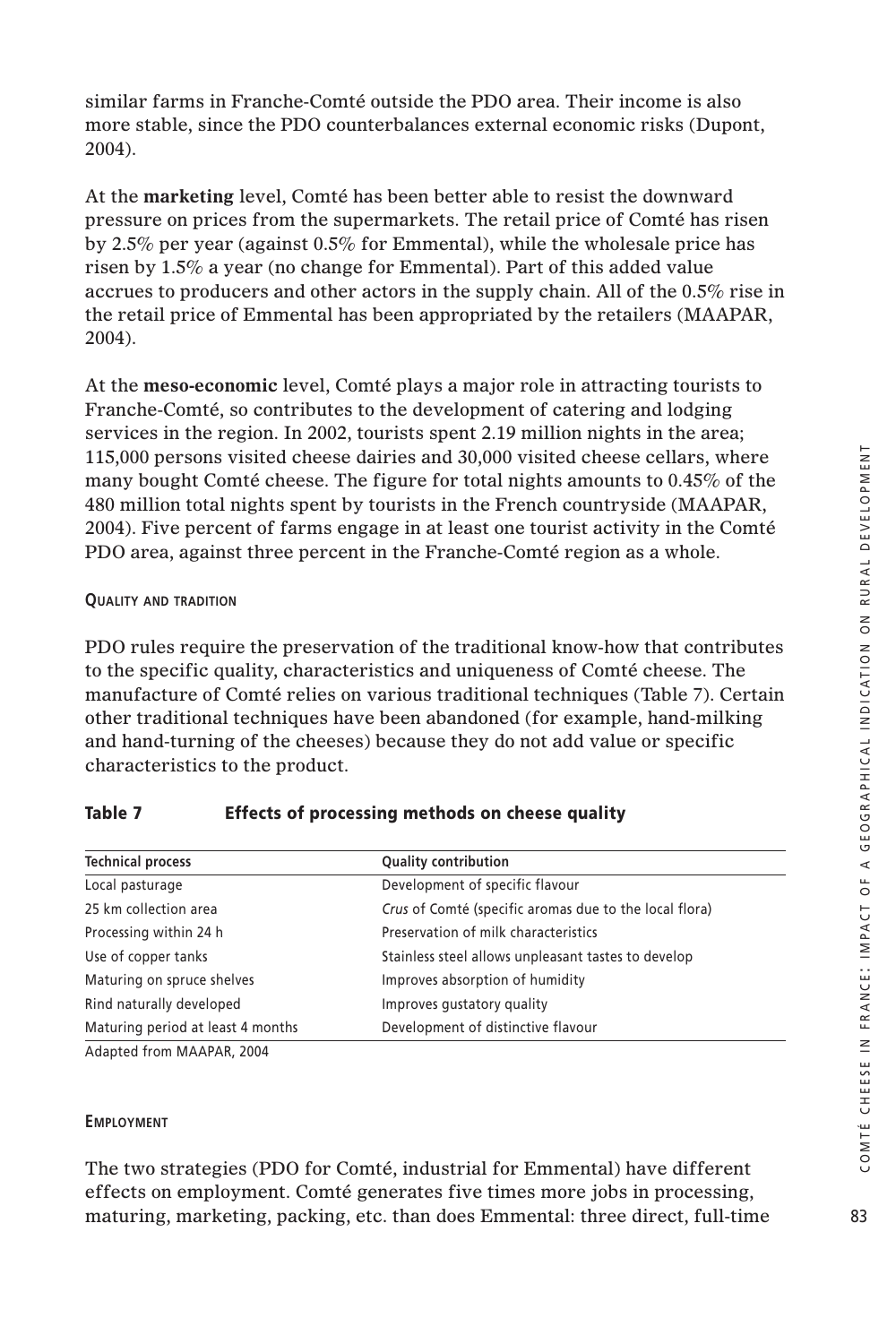jobs per million litres of milk collected for Comté, and only 0.6 for Emmental. Comté also indirectly generates 0.5 jobs per million litres in promotion, advising, etc.). The total number of jobs in the Comté sector is about 5000 (3200 milk producers, 1520 direct jobs, 250 indirect jobs).

Migration away from the countryside in the Comté PDO area is only half that of the non-PDO area. The PDO offers local people the opportunity to develop profitable businesses on a smaller area of land, improving the viability of small farms (Dupont, 2004).

Another positive effect is on job quality. The use of extensive, rather than intensive, livestock-keeping practices means livestock management is easier and less time-consuming. Similarly, Comté dairies employ more qualified cheese-makers than do Emmental factories. At a national level, although the PDO cheeses account for only 10% of total French cheese output, they are responsible for 40% of the job offers for students who have been trained in cheese-making in vocational schools.

# **ENVIRONMENT AND LANDSCAPE PRESERVATION**

The Comté PDO specifications limit the intensification of farming, so farmers use fewer inputs and the environment is better protected. Extensive cultivation practices mean that pasture is fertilized sparingly, so preserves its rich floristic diversity.

Profitable traditional livestock raising in the Comté area has limited the loss of pastureland. Between 1988 and 2000, the area of grassland fell by 7% in the PDO area, but by 18% – 2.5 times faster – in the non-PDO area (DRAF, in Ministry of Agriculture, Food, Fishing and Rural Affairs 2003/2004).

The Comté PDO contributes to maintaining the open landscape of both pasture and woodland that is typical of the Jura.

# **Critical issues and challenges**

**TREND TO HOMOGENEITY**

In spite of its strong specification as clearly defined in the PDO regulations, Comté cheese is tending to become less variable. According to Jeanneaux et al. (1999), this is because of three main factors:

- The mechanization of certain stages in the maturing process.
- Evolution of cheese-makers' practices and know-how, from craftspeople to qualified technicians.
- Consumers' preferences for soft cheeses.

These changes contribute to the standardization of certain processing practices. The cheese differentiation tends to depend more and more on the maturing stage. In general, Comté is developing its distinctive characteristics in relation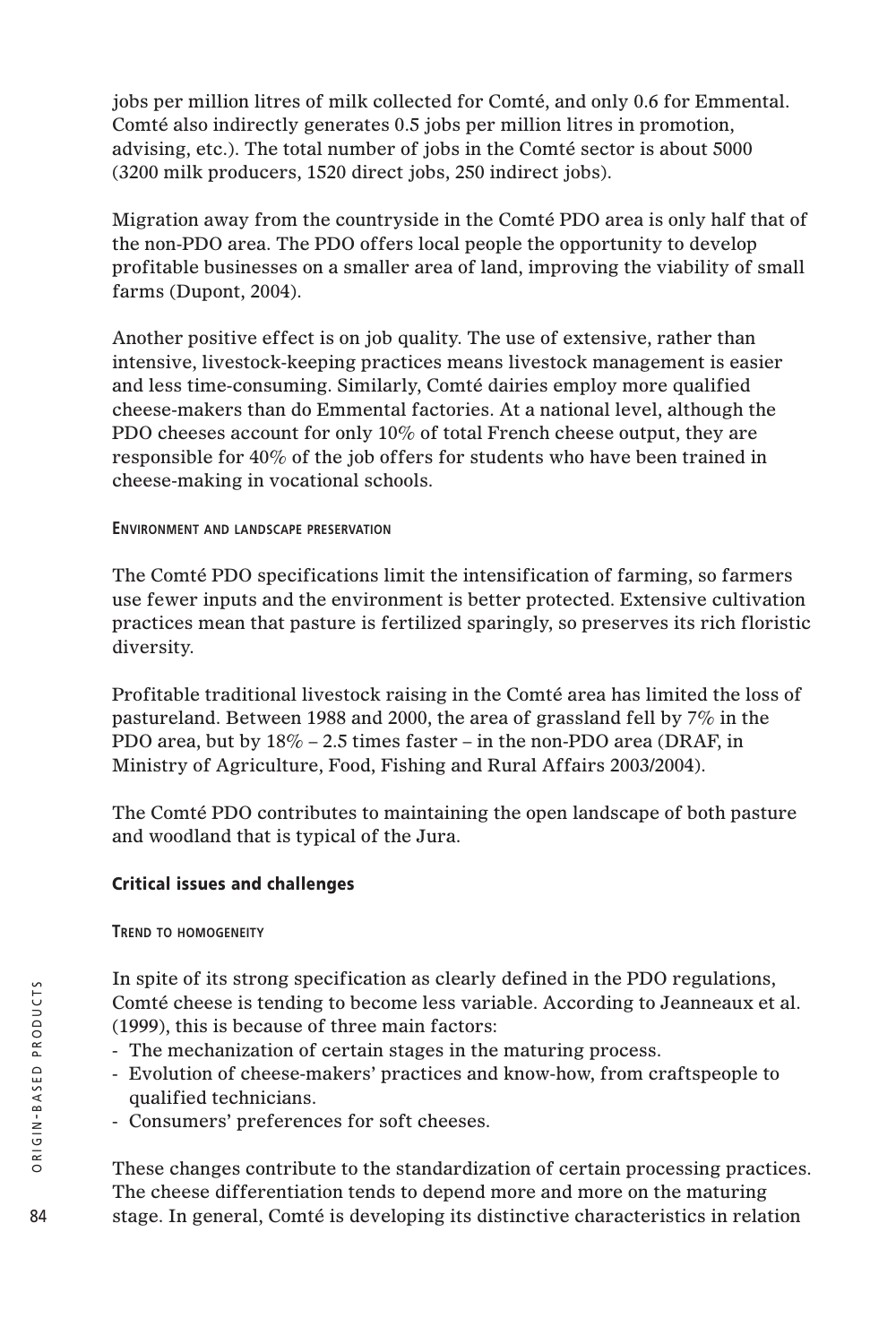to other cheeses; but the internal diversity of practices and products within the Comté type is decreasing.

**COMTÉ MARKET POSITION AND PRESSURE**

Professional coordination and management of the supply chain has led to a strong collective promotion of Comté, the limitation of production volumes and the maintenance of economic activities in a disadvantaged area. Comté has nevertheless attained only a medium position in terms of market competitiveness because the hard cheeses (like Comté) are generally less attractive than soft cheeses. Moreover, Comté's relatively large volume means sales depend largely on big retailers, which have increasing market power, causing bottlenecks in the supply chain (Barjolle et al., 2000).

Although big firms have increasingly penetrated the supply chain, the Comté production system is still organized around traditionally separate tasks: cheesemaking and maturing. Despite their different business culture, the big firms have until now accepted the traditional system of 'co-production', where the cheese-making activity is decentralized in many villages, while the maturing activity is much more concentrated (Jeanneaux et al., 1999).

Reform of the European Union's Common Agricultural Policy is expected to have a strong impact on the milk sector, with its further deregulation in 2008. Some fear this may cut the price of milk and affect the balance of prices within the Comté supply chain. To avert a possible price slump, the CIGC president has suggested new PDO rules: limiting the production of milk per cow, further reducing the number of animals per hectare, and limiting fodder supplements per animal. These measures could even cut production volumes – which would meet the disapproval of dairy processors and big retailers (Bordur, 2001).

Even though Comté is currently able to resist pressure from big retailers and dairying firms, actors in the supply chain must remain vigilant and anticipate potential market trends and regulations. To enhance their position on the global market and to guarantee that the added value accrues to them, they must be able to counterbalance new production and market conditions. Protection and regulation policies and marketing tools must be updated to fit these new trends.

# **Lessons from the Comté experience**

The case of Comté shows that products that are recognized and valued by the market make it possible to increase the incomes of various rural producers (in this case, milk producers, cheese-makers and refiners) and to contribute to rural development. The PDO label has proved an adequate tool to add value to the product in both local and export markets, take advantage of local know-how, create and maintain jobs in the region, and preserve landscape while developing tourism. The successful commercialization of Comté capitalizes on its unique identity, which in turn derives from its cultural, natural and technical characteristics.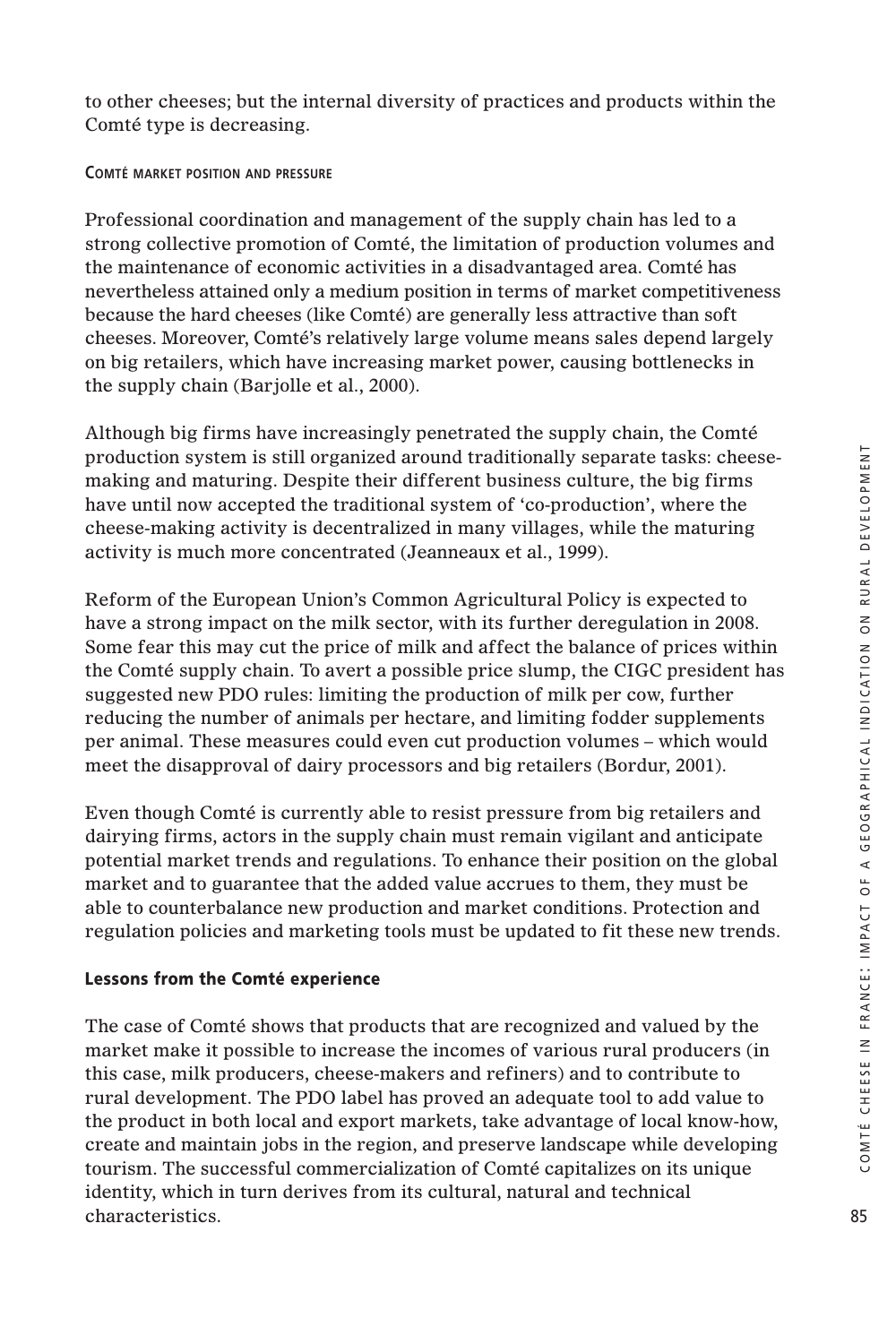Factors that might be relevant for the promotion and protection of local products and the welfare of small-scale producers in developing countries include:

- Initiatives that build on existing economic, social, natural and cultural assets.
- Mobilization of individuals willing to produce and collectively market quality products.
- Strong relationships between the actors involved in production.
- A functional network or coordination structure to set up and manage the project, develop quality standards, and protect and promote the product.
- A producers' organization backed by public authority to enforce production rules and make investments necessary to maintain quality.
- Smooth, transparent communication between actors in the production chain.
- Production practices focusing on the preservation of the natural environment.
- The existence of an enabling institutional environment (laws, policies, local and national institutions) to protect and promote the product and the natural environment, strengthen the capacity of the producers and provide financial support.
- Strategic alliances between producers and various public and private actors (policy makers, funding agencies, research centres, extension services, etc.).
- An applied technology compatible with the local environment.
- A synergy between tourism and product sales.

#### **References**

- Barjolle D., J.-M. Chappuis, and M. Dufour. 2000. Competitive position of some PDO cheeses on their own reference market, identification of the key success factors. ETHZ – Institute of Agricultural Economics, Lausanne. 14 p. www.aoc-igp.ch/ver-fr/pdf/ier.pdf
- Bordur, D. 2001. 'La synthèse du Comté Yves Goguely (président du CIGC)'. Journal: 83ème congrès du Syndicat National des Journalistes 10 Oct 2001.
- CIGC. 2005. Actu Comté 16: Mai/Juin 2005.

www.comte.com

Comté. undated.

www.comte.com

- Dupont, F. 2004. Effects of geographic indications. Communication during the workshop on 'Geographic indications for Middle Eastern and North African agri-food products', Montpellier, June 2004, 2 p.
- INAO. undated. Fiche de presentation du Fromage Comté AOC. Institut National des Appelations d'Origine (French National Institute for Designations of Origin). www.inao-gouv.fr
- Jeanneaux, P., P. Perrier-Cornet, avec la collaboration de P. Albert. 1999. L'organisation en fruitière face à l'innovation technologique et au changement économique: Le cas de la filière comté. Communication au colloque SFER-INRA-ENITA: Signes officiels de qualité et développement agricole, April 1999. 5 p.
- Les Nouvelles du Comté. 2004. Comté quarterly news bulletin 48, Automne 2004. www.comte.com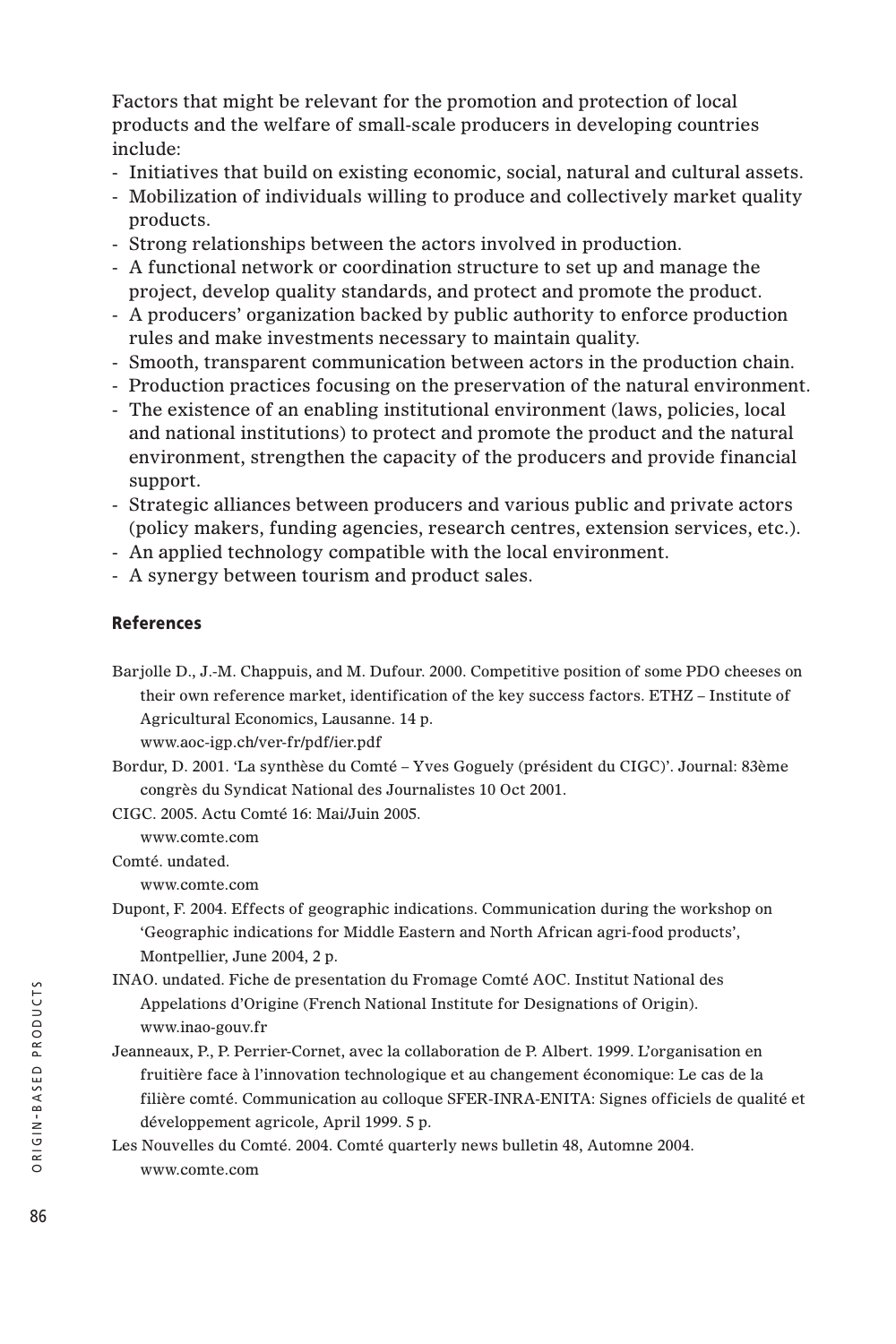- MAAPAR. 2004. Impact d'une indication géographique sur l'agriculture et le développement rural: le fromage de Comté – France. Ministère de l'agriculture, de l'alimentation, des pêches et des affaires rurales, Paris. 26 p.
- Sautier. D. 2004. Note d'information: les indications géographiques. CIRAD / Organisation Africaine de la Propriété Intellectuelle. Juin 2004, 9 p.

Voix du Jura. Weekly newspaper of the Jura region.

www.voixdujura.fr.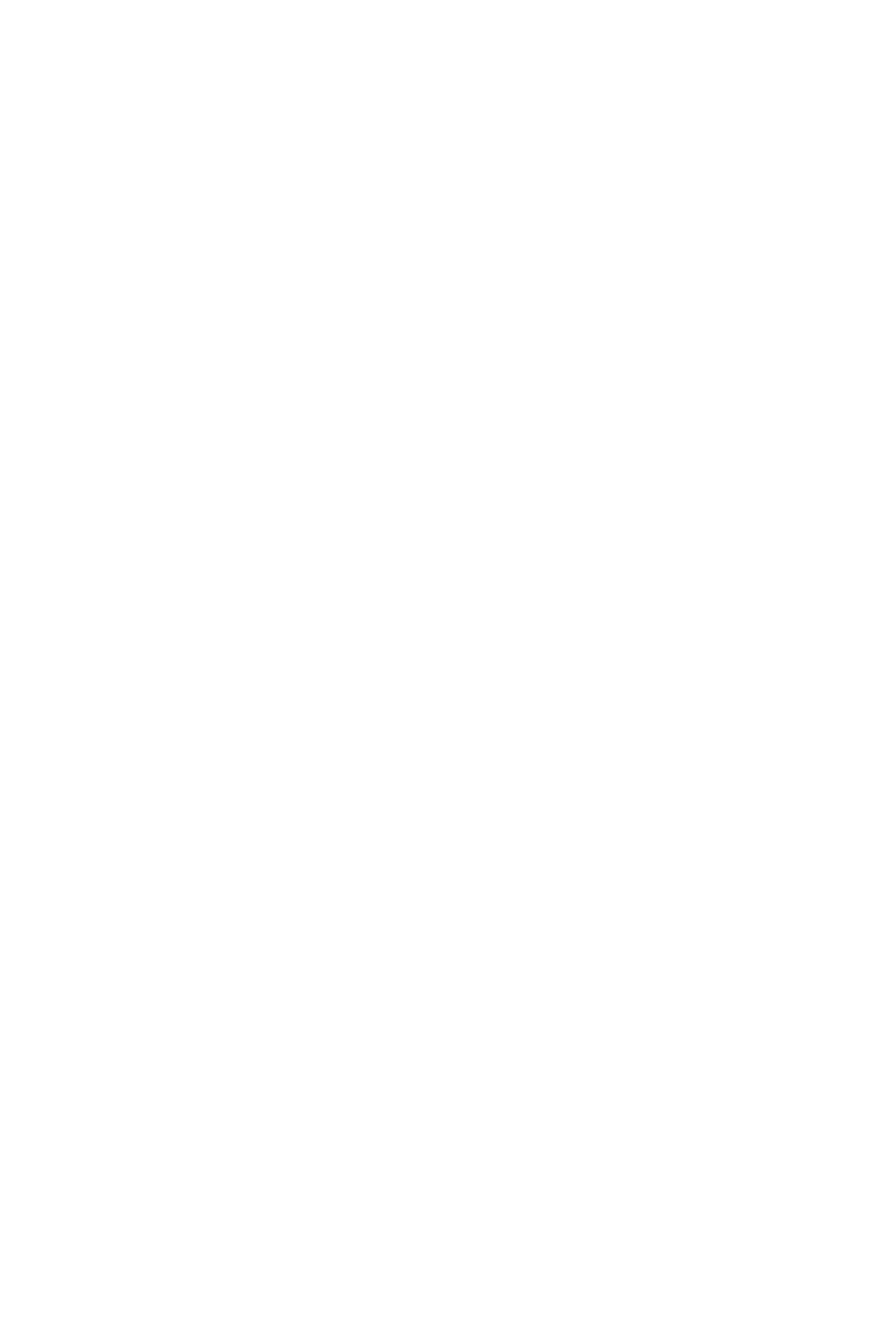# **8 Conclusions and agenda for action and research**

*Denis Sautier and Petra van de Kop* 

In this book we have analysed five case studies to understand the opportunities and challenges of origin-based labelling of food products for smallholder producers in the developing world. The cases cover very diverse experiences with origin-based labelling. They present products in different types of markets (local, national, international) and different levels of formality, legal protection, and degrees of horizontal organization and vertical coordination. While they do not offer an exhaustive view, they do give rise to a number of conclusions to help focus future action and research.

# **Characteristics of regional products**

The regional products described in this book reflect a rich and variegated history, local environment, culture, social structures and food styles. All five cases show the intrinsic features that differentiate regional products from other consumer items.

The cases of *gari* (Chapter 3) and *rooibos* (Chapter 6) underline that regional products convey strong local values and identity, and are not just a matter of forging a marketing image – as often the case of global brands. A binding feature of regional products is their geographical origin and ecosystem specificity (the region's 'natural capital'), which are reflected in the quality of the product. Moreover, these natural factors combine with human factors to produce the unique characteristics of the end product. Locally-adapted production and processing practices are key. Specific production knowledge may be required, for instance in the *rooibos* and coffee examples (Chapters 5 and 6).

The *gari* and the *mantecoso* cases (Chapters 3 and 4) also show that quality may be linked to specific processing techniques. Sometimes these techniques are intrinsically related to the intensity of the production process, which is the result of the use of family labour and production by small-scale producers (the 'social capital' of the area).

Traditional knowledge and skills ('human capital'), as well as organizations (social capital) are an essential component of regional products. This is illustrated by *gari* Missè in Benin, the sustainability of which relies on social networks that efficiently control the production and marketing practices through non-codified but very efficient rules and controls, based on cooperation and mutual trust. Local institutions and coordination in the *mantecoso* cheese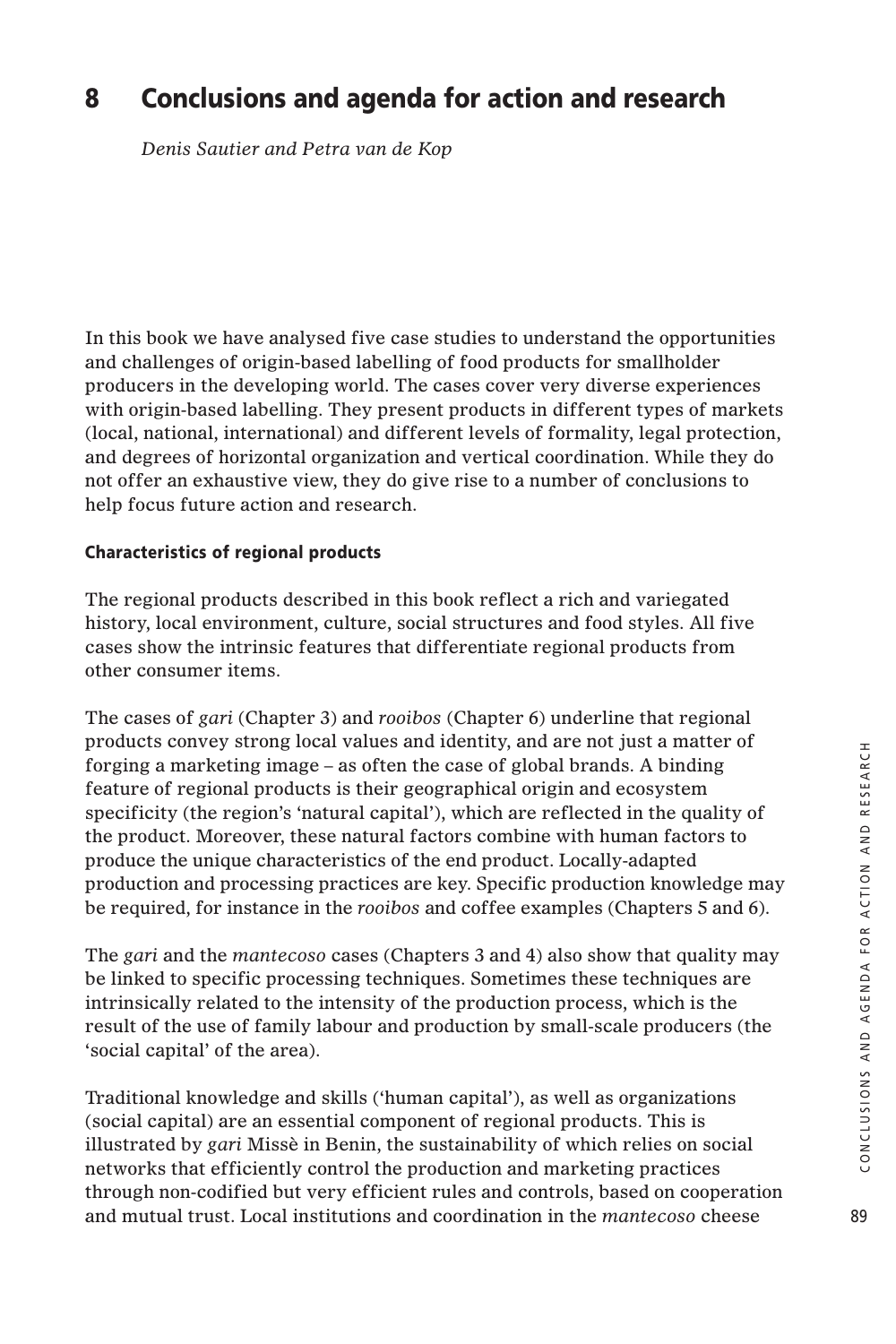chain in Peru show that regional products can catalyse horizontal (e.g., collaboration among producers) and vertical (e.g., cooperation between producers and processors) organization within the sector or region.

# **Markets and consumers**

The cases of *gari*, *mantecoso* and *rooibos* (Chapters 3, 4 and 5) give diverse examples of consumer demand for regional products in developing countries. This demand is particularly strong both where consumers have migrated recently to the cities or maintain close cultural linkages with the type of foods used in rural areas. It is also stimulated by middle-class consumers who seek a diverse, high-quality diet. Regional products are present in many types of markets (local, national, international). They represent an important way to maintain food diversity in an increasingly urbanized and globalized world.

At the local level, direct selling is still attractive for many producers of regional products; such sales may offer high prices and form a basis of trust for other market relations. In Benin, *gari* Missè is mostly bought directly from the producers. Direct links between producers, traders and consumers mean that all are confident the product is genuine, raising the level of mutual trust among these actors.

When the distance between producers and consumers increases, the connectedness of consumers with the region of origin is no longer guaranteed. When strong cultural links exist, these form an important impulse to purchase regional products. With their cultural links and food styles, diaspora populations are important export markets for regional products. They may also spread these products to new consumer groups.

For consumers without strong cultural links to the region of origin, it is important to 'sell' the story behind the product. The cases of *mantecoso* and Comté cheese show that tourism can enhance consumers' understanding and appreciation of the product even though they do not have such links.

# **Origin-based labelling for smallholders in developing countries**

The case of Comté (Chapter 7) shows how rural European producers have been able to increase their incomes by marketing a product on the basis of its links to a locality. Smallholder producers in developing countries are generally strongly embedded socially and historically in their localities, so may be able to take advantage also of a number of specific natural, cultural and technical assets. Their strong regional ties (natural capital), unique local skills (human capital), organization and intensive mode of production (social capital) and limited production volumes offer opportunities for the marketing of regional products. The existence of strong social networks (as in the *mantecoso* and *gari* examples) may offer important advantages for the organization of value chains. These networks foster trust and facilitate cooperation, so reducing risks and transaction costs.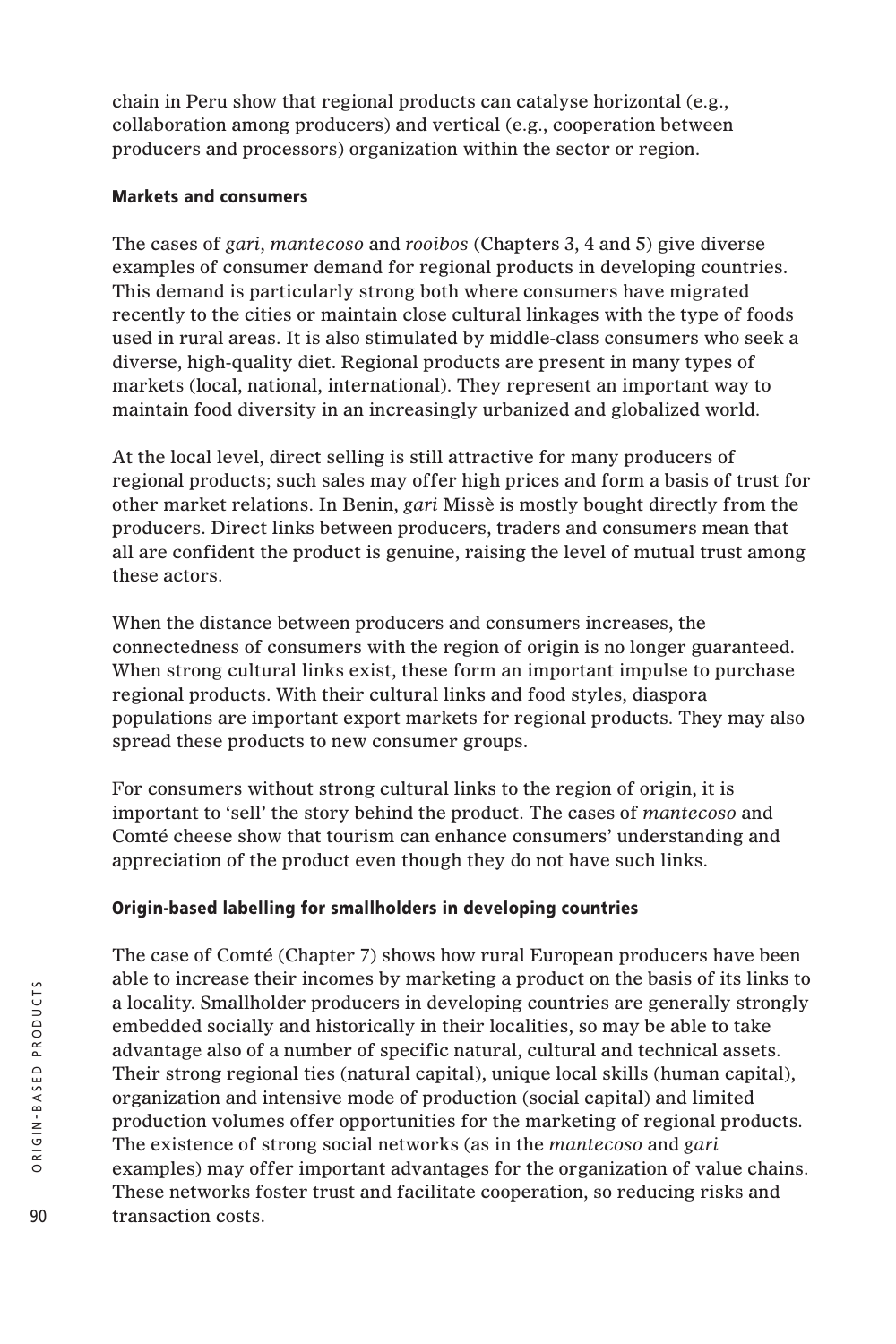If they are organized, smallholders have a few advantages over large-scale producers. The smallholders put in more knowledge and labour per unit of output, which is reflected in the quality of the product. Chains that value this particular asset provide an opportunity for smallholder producers. A strategy for origin-based labelling targets low levels of production and differentiated end-products, and stressing competitive factors other than price, such as quality, identity and trust. This allows producers to partially avoid direct costbased competition.

Efforts to foster such production and marketing networks must prevent the misuse of the product's name, reputation or image by newcomers and free riders. They must establish a basis for recognition of the regional products in non-regional markets. They may even open the way for their recognition as a collective intellectual property right. Geographical indications are thus a tool for developing the potential of regional foods to benefit smallholder producers and the region as a whole.

'Name piracy' – the appropriation of geographical names by groups not connected with the area – has become an important and sensitive issue in many countries today. It can be fought by the use of geographical indications.

Defining good production and processing practices offers opportunities to reactivate neglected local products. Defining these practices allows the role of natural and human factors in creating a specific product to be defined. It can foster a shared vision among stakeholders. A side-effect of product specification schemes is thus to support the coordination and co-ownership of local assets.

Quality assurance is another opportunity linked to origin-based labelling. For producers, it means defining and enforcing rules, and limiting free-riding. For consumers, especially distant ones, labelling ensures that the product they are paying for actually comes from the right place and is made in the right way.

# **Challenges for smallholder producers**

Marketing regional products requires a good understanding of consumers' demands and behaviour. The success of regional products depends on the consistency with which a regional product is positioned in the market. To ensure consumer satisfaction regarding product quality, a high degree of organization and coordination among producers is needed. For most small producers in developing countries, the concept of supplying a product according to a code of practices, meeting some pre-specified quality requirements, is novel. Strong vertical networks (linking producers with processors, marketers and consumers) and horizontal networks (associations of producers) are important to facilitate this.

Traditional production systems build on existing knowledge and wellestablished local practices. Still, engaging them to correspond to new product attributes (quality control) and transaction attributes (volume, regularity, terms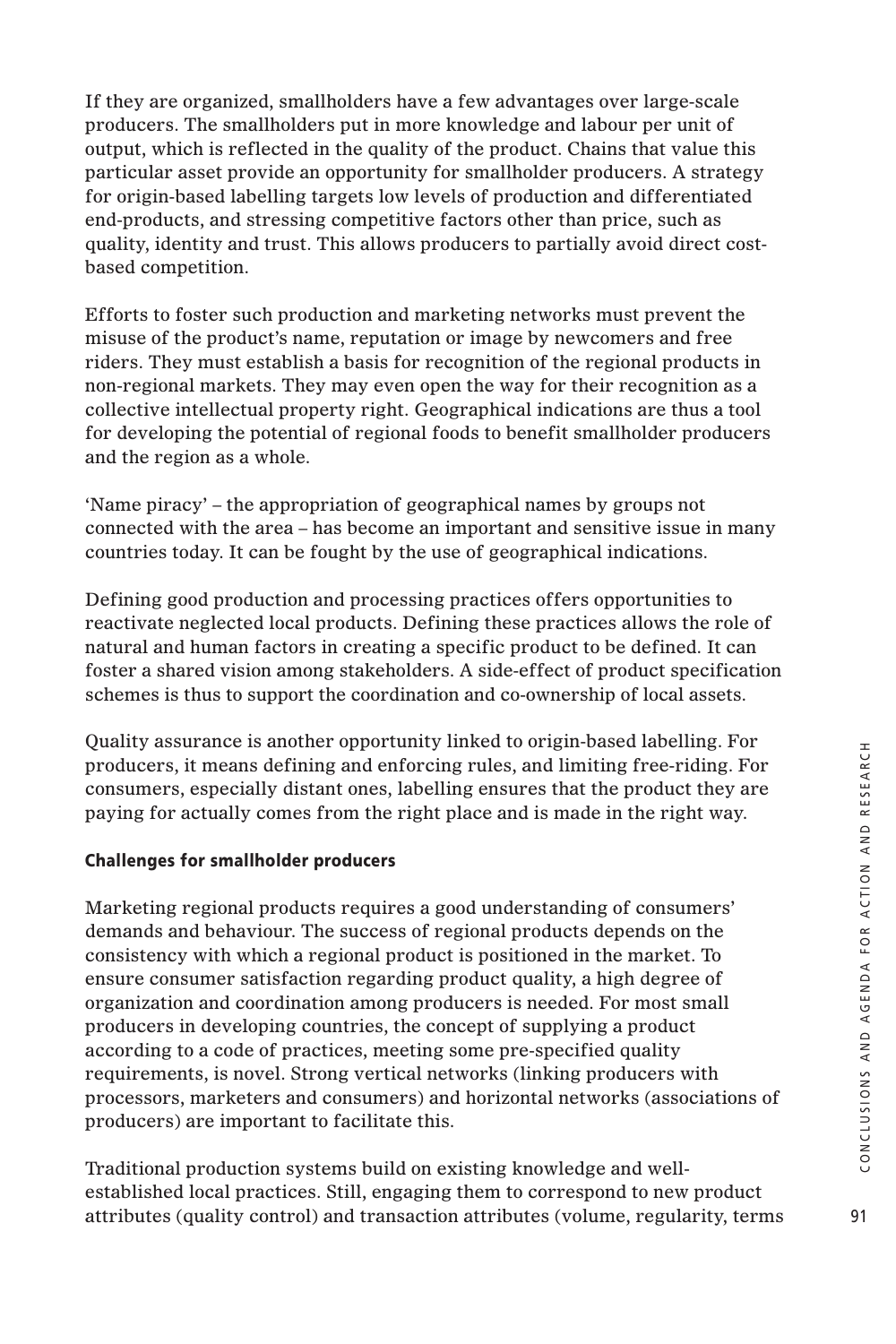of payment, etc.) requires changes in technology, organization and management. Implementing these changes requires certain capacities on the part of the smallholders. Such capacities are directly determined by their assets (financial, physical, natural, human and social capitals) (Berdegué et al., 2005).

The case of *mantecoso* cheese in Peru (Chapter 4) is a good example of the link between social capital and collective action. But it required an intensive and sometimes difficult process of dialogue and capacity building. Financial and physical capital might impose particular challenges for smallholders. Smallholders cannot always implement difficult procedures and controls, or afford them. The efficiency of endogenous quality control and marketing systems, as shown in the *gari* case (Chapter 3), should not be overlooked. The natural, social and human assets of small-scale production strongly determine the intrinsic qualities of the regional product. But influencing these assets to expand markets may undermine them. A careful approach is required.

As with any other export, selling regional products abroad poses an additional challenge. Regional products are at risk when the market suddenly widens because of globalization, usurpation or trademarking by foreign countries. This is clearly demonstrated by the *rooibos* example (Chapter 5).

A supportive institutional framework and environment is key. The Comté case (Chapter 7) demonstrates the importance of active public policies that acknowledge and support the regional products and professional organizations. In the developing world, the capacity of the state to deliver such policies and services varies considerably from country to country. While the recognition and protection of origin-based products (for example, via a geographical indication) has many expected benefits, it may have disadvantages: lowering the value of products outside the borders of the delimited area; excluding some producers who think the benefits of participating may not be worth the costs; and raising prices on selected products (Mendes, 2001).

Smallholders can access secure markets for origin-based products only if they are organized. The case studies show that social cohesion contributes to the smallholders' level of organization. Generally speaking, historical horizontal ties between producers and kinship should be considered as important assets. It must be noted that we have not investigated the internal dynamics of producer organizations that may result in the unequal sharing of benefits.

# **Policy implications**

**Origin-based products are old-established**. The first important policy conclusion derived from our case studies, is that origin-based products have been present for many years and have generally developed from endogenous supply chains with existing production organizations, quality regulations, and distribution channels. Policy interventions should in the first place pay attention to, and build from, existing collective practices of producers, processors, traders and consumers in these chains.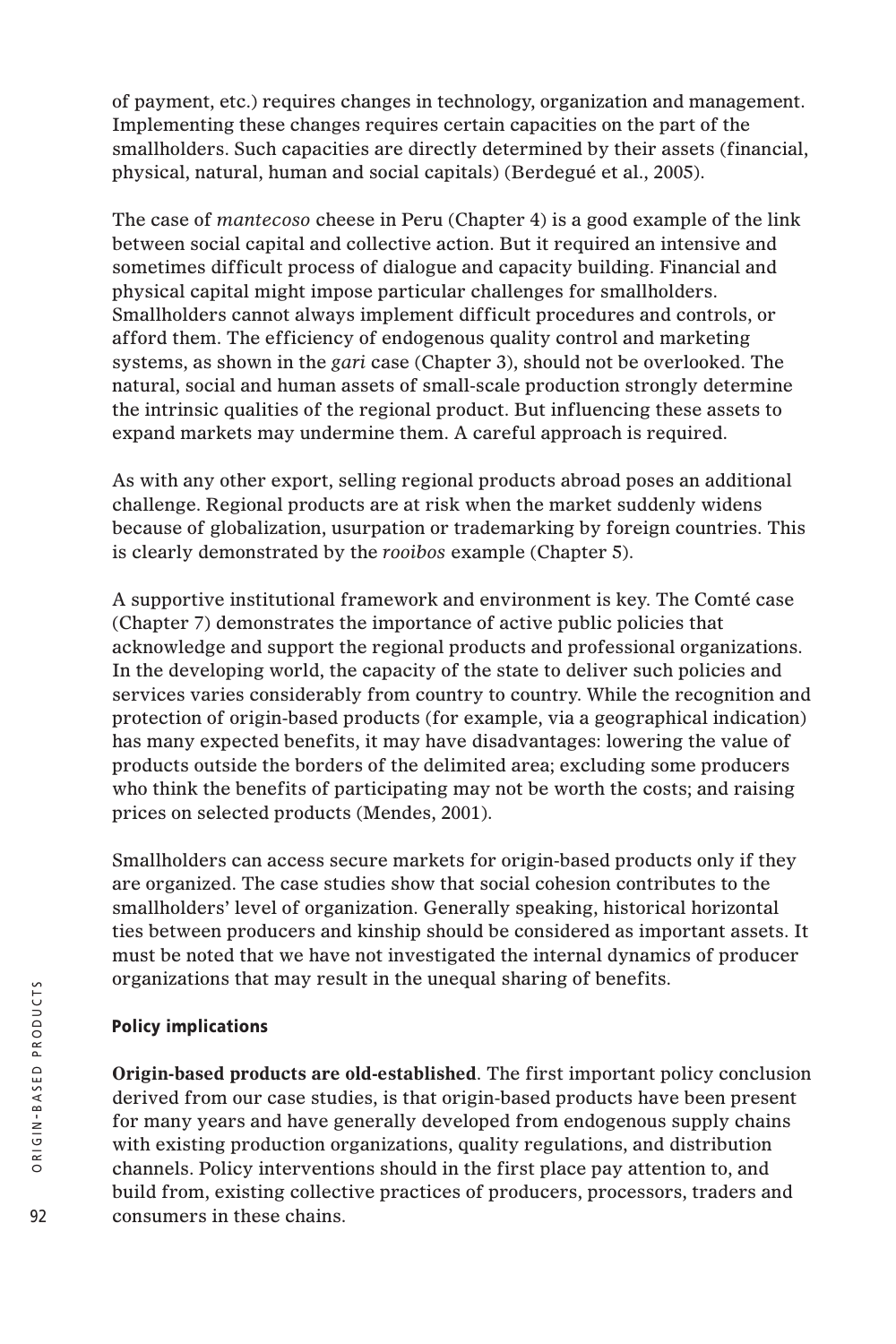**Policy intervention may not be needed**. The second conclusion, drawn from the *gari* case, is that not all regional products need policy intervention, nor are they all current candidates for official recognition schemes. They may be sustainable without external or state intervention, relying on endogenous social regulations.

**National geographical indications are needed**. However, in a number of cases regional products may need protection or recognition. To benefit from geographical indication protection at the international level as provided for by the WTO TRIPS agreements, a national geographical indication framework is needed. The *rooibos* case shows that developing countries are not entitled to geographical indication protection in developed markets for products that they do not protect at home (Laing and Erasmus, 2004).

**Give high levels of responsibility to producers**. The Comté case, the only one from Europe, should not be seen as a model for the rest of the world. But it does demonstrate an adapted institutional framework and a set of public policies (on food safety, rural development, etc.). Both give a high degree of responsibility to the producers and processors themselves to collectively manage their specific product.

**Rules and enforcement require ownership**. When discussing the prospects of origin-based labelling, special attention must be paid to the global governance of the system. Defining a production area or certain production rules is not the end of the story. It is only a beginning. It sets a common framework for a further management of the product's reputation and market development. The effectiveness of the rules and decisions depends on the ownership of these rules by the producers and processors, and by the supply chain and society in general. This is shown by the history of geographical indication regulation in France, where at the beginning of the 20th century it took many years to strike a balance between the judicial, administrative and professional leadership in geographical indication governance (Box 4).

The problem is thus rather how to ensure coherence between the rules and the controls. Chapter 2 lists a number of examples in developing countries where non-labelled regional products do play a positive, satisfactory role in the regional economy and rural livelihoods. The need for protection often proceeds from external threats, such as counterfeiting on national markets and biopiracy or trade marking of regional names in foreign countries – mostly in Europe, the United States and Japan.

**Specific policies may be needed to ensure pro-poor impact**. Compared to a trademark, a geographical indication has the potential to be profitable for many more producers in the delimited area, since its can be used by all producers in the area who respect the common production rules. Of course, as with any form of product definition, a geographical indication might include some groups and exclude others. The organization and leadership of the governance structure is key. As our case study reveals, most *rooibos* producers are not smallholders or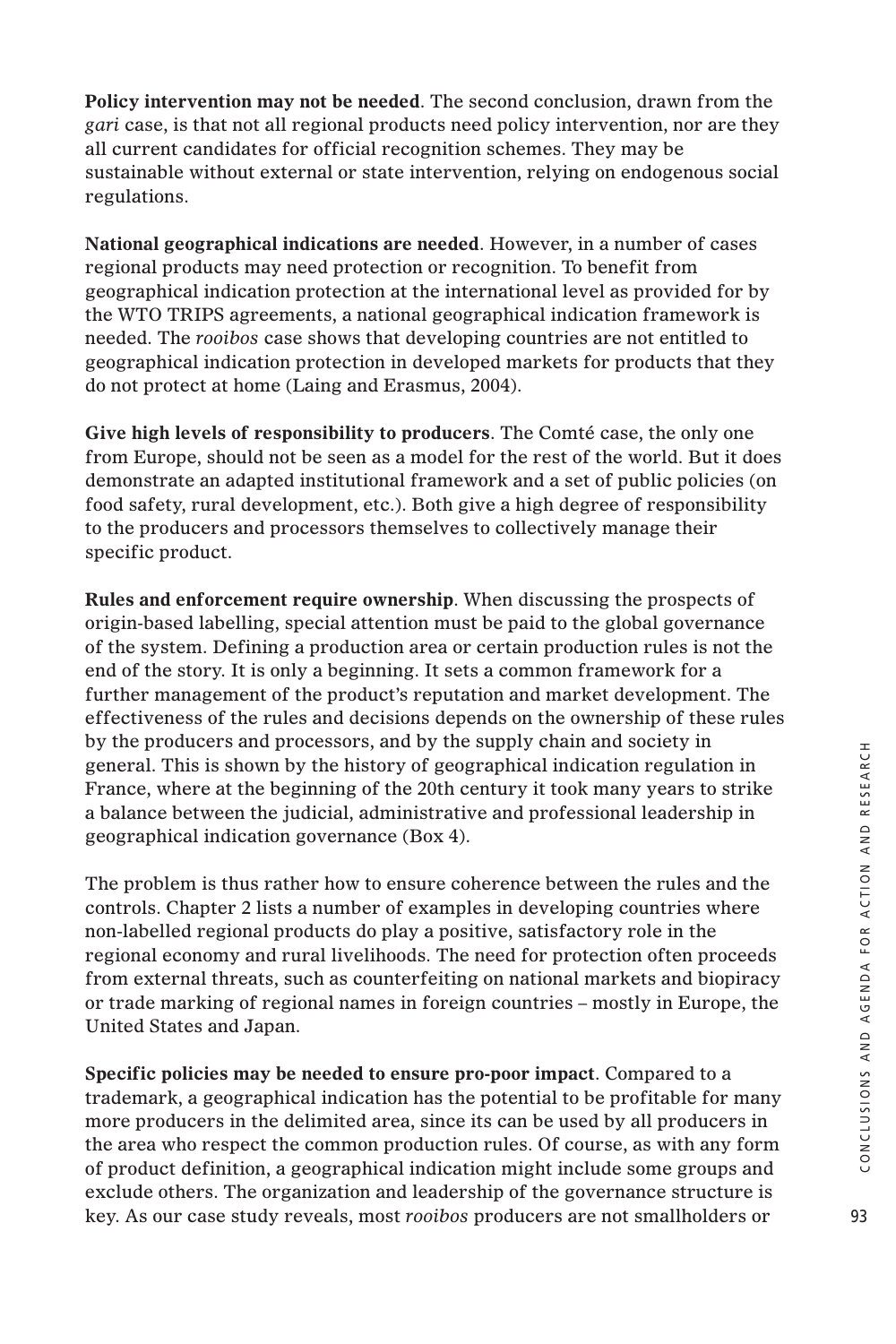#### **Box 4 The creation of geographical indications in France: Wine Designations of Origin**

#### **1905: Administrative stage**

In 1905, wine prices drop because of oversupply. The government asks public bodies to define those areas that might benefit from an appellation of origin. The lack of technical limitations for production and political pressures on the administrative body do not help solve the problem.

#### **1919: Judicial phase**

The government gives tribunals the responsibility to define the boundaries of production areas and to define the corresponding 'local, faithful and constant' practices. This solution is not satisfactory either: the procedures are lengthy and decisions are sometimes contradictory. Mistakes cannot be corrected.

### **1935: Creation of a nationwide inter-professional body**

In 1935, protected appellations of origin are finally instituted. A national institute is created, which combines administrative, legal and professional components. The recognition of geographical indications and their rules are entrusted to a public body, the Institut National des Appellations d'Origine (INAO, National Institute for Designations of Origin). Producers and administration sit together on the board. INAO has the capacity to send proposals to the relevant government departments.

Source: INAO (2005)

under-privileged groups, but large-scale producers. A broad-based sectoral regulating body will thus tend to reproduce the power relations that exist within the supply chain.

Fair trade channels have been instrumental in including underprivileged groups in this chain. In the medium term, fair trade or other forms of affirmative action may complement geographical indications: the geographical indication can ensure a shared framework for managing the product's reputation and long-term sustainability of the market. Additional public or private support will probably still be needed for pro-poor market development with regional products.

# **Agenda for action and research**

Marketing regional products in new markets confronts developing country producers with consumer choices and preferences, and with performance requirements of these new markets. Can they establish and maintain linkages in these markets? Will actors in the developing world benefit?

This depends on many factors: the intrinsic features of the product, local capacity, the competence and assets of producers to meet new performance requirements, the opportunities provided by the market, and enabling policies that support origin-based marketing by small producers.

The case studies raise various issues that need to be considered when designing interventions to support the inclusion of smallholders in regional product chains. Box 5 highlights the most important of these. It presents some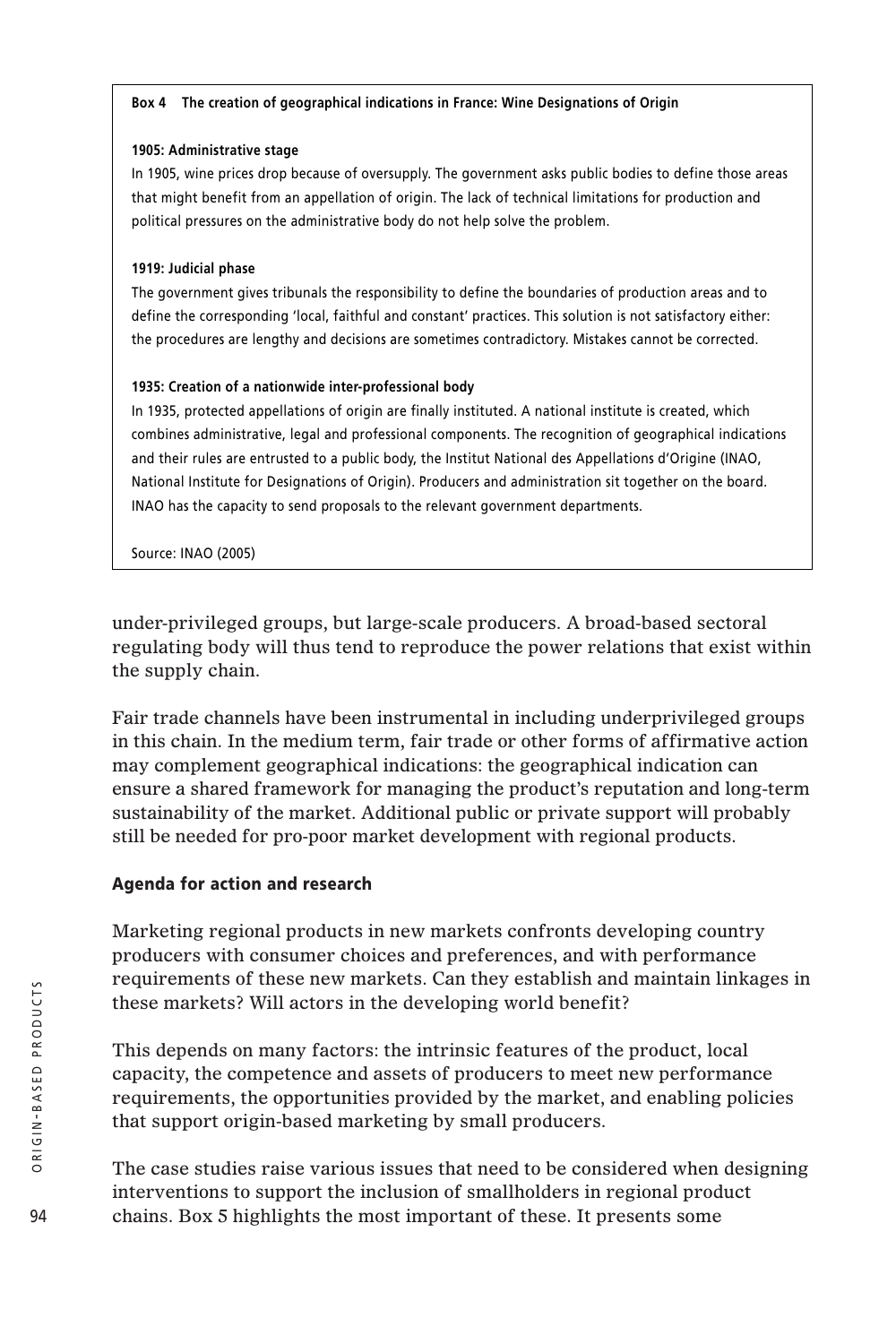guidelines for deciding whether it is worthwhile exploring such an intervention, and if so, for designing a strategy that benefits smallholders.

#### **Box 5 Criteria for action and research on regional products as a market and rural development tool**

#### **Product-related assets**

- Intrinsic quality features of the product: Is the product unique?
- Raw materials, resources and know-how: Is the product's uniqueness related to the natural and human factors of production?
- Geographical area: In which area can these natural and human factors of production be found?
- Strong identity of the product
- Strong product image

#### **Assets of producers and their organizations**

- Access to natural resources required (natural capital)
- Traditional knowledge and skills, entrepreneurial skills (human capital)
- Social organizations and vertical networks (social capital)
- Understanding of consumer demand and markets
- Access to financial capital
- Group(s) of stakeholders able to participate in negotiations within the supply chain regarding production and marketing

#### **Market-related assets**

- Existing reputation and demand for the product
- Consumers with strong ties to region (urban, diaspora, tourists, etc.)
- Consumers willing to pay a premium price for specific products
- Direct links between producers and consumers

#### **Enabling policies and institutional environment**

- Official recognition schemes for differentiated quality products and for producers' marketing tools (such as geographical indication)
- National policies to promote regional products
- Enabling public policies (food safety, rural development, etc.)
- Public or private business support organizations

To further operationalize these guidelines, a wider understanding is needed of existing regional products in the developing world and their historical, social and cultural dimensions. It is important to understand the geographical, social and even ethnic nature of their specificity. More insight is required in the internal dynamics of producer organizations and the keys to inclusion of women and less-endowed households and social groups. Is a history of unequal benefit sharing among different groups replicated in new producer organizations? Or do traditional social relations prevent market mechanisms from increasing income disparities? Opportunities of origin-based products must be analysed in their particular social, political and institutional contexts.